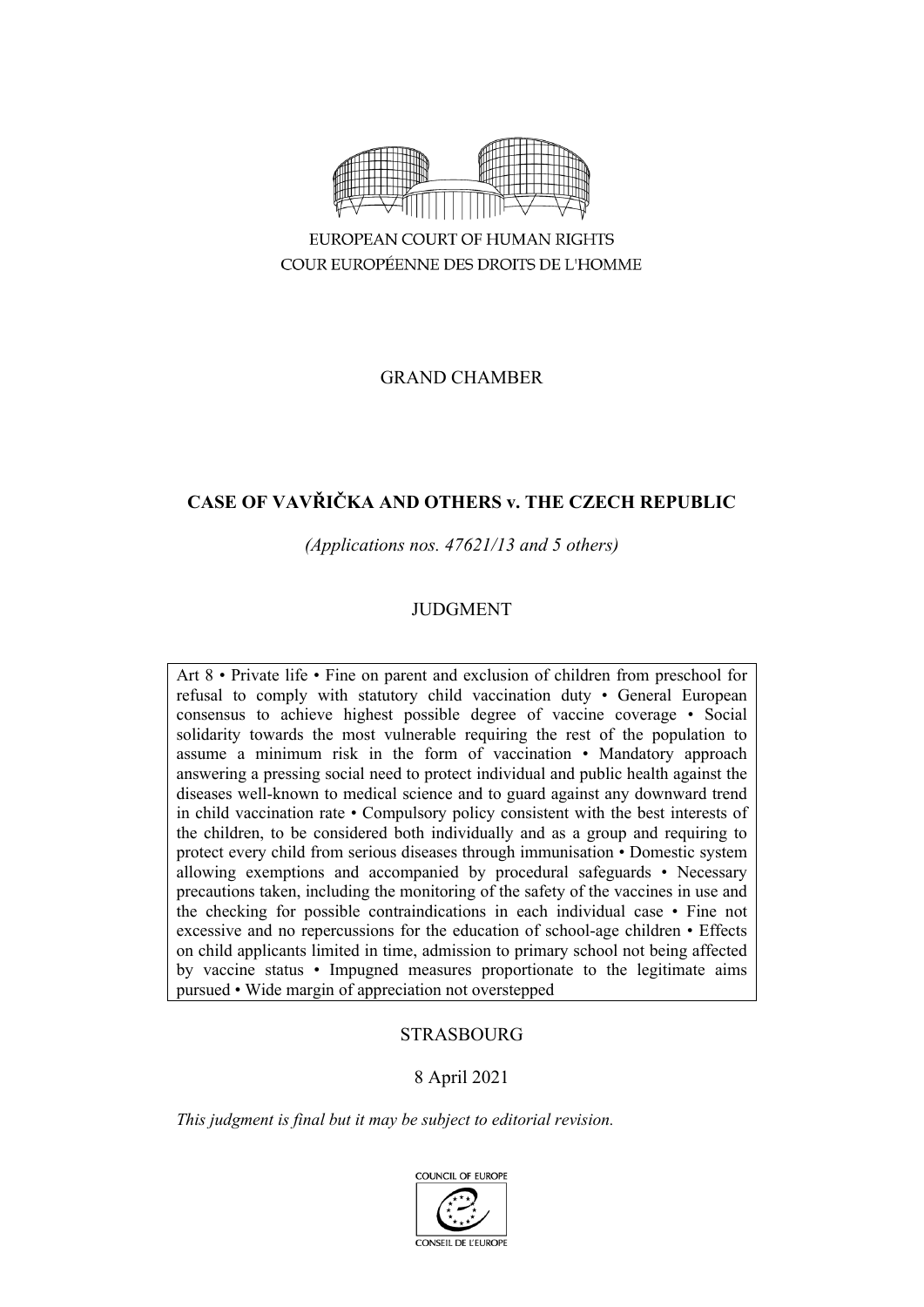# **In the case of Vavřička and Others v. the Czech Republic,**

The European Court of Human Rights, sitting as a Grand Chamber composed of:

Robert Spano, *President,* Jon Fridrik Kjølbro, Ksenija Turković, Paul Lemmens, Síofra O'Leary, Yonko Grozev, Aleš Pejchal, Krzysztof Wojtyczek, Armen Harutyunyan, Pere Pastor Vilanova, Marko Bošnjak, Tim Eicke, Jovan Ilievski, Lado Chanturia, Erik Wennerström, Raffaele Sabato, Anja Seibert-Fohr, *judges,*

and Johan Callewaert, *Deputy Grand Chamber Registrar,*

Having deliberated in private on 1 July 2020 and 13 January 2021,

Delivers the following judgment, which was adopted on the latter date:

# PROCEDURE

1. The case originated in six applications (nos. 47621/13, 3867/14, 73094/14, 19298/15, 19306/15 and 43883/15) against the Czech Republic lodged with the Court under Article 34 of the Convention for the Protection of Human Rights and Fundamental Freedoms ("the Convention") by six Czech nationals, Mr Pavel Vavřička, Ms Markéta Novotná, Mr Pavel Hornych, Mr Radomír Dubský, Mr Adam Brožík and Mr Prokop Roleček ("the applicants"), between 23 July 2013 and 31 August 2015.

2. The applicants were initially represented by Mr D. Záhumenský, and subsequently by Ms Z. Candigliota and Mr J. Švejnoha, Mr J. Novák and Mr T. Moravec, lawyers practising in the Czech Republic. Before the Grand Chamber, all of the applicants were represented by Ms Candigliota. The Czech Government ("the Government") were represented by their Agent, Mr V. A. Schorm, of the Ministry of Justice.

3. The applicants alleged, in particular, that the various consequences for them of non-compliance with the statutory duty of vaccination had been incompatible with their right to respect for their private life under Article 8 of the Convention.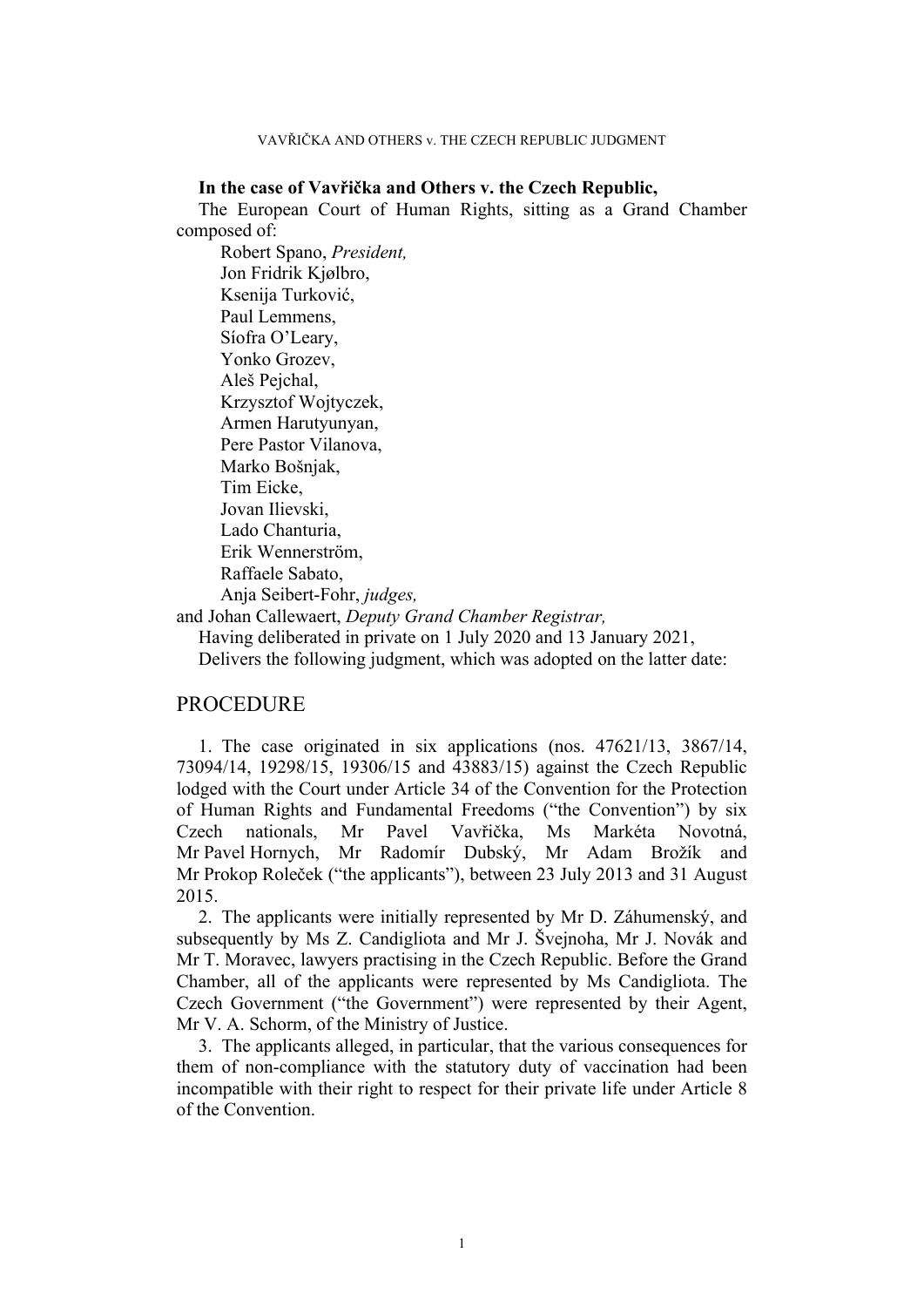4. The applications were allocated to the First Section of the Court (Rule 52 § 1 of the Rules of Court). On 7 and 9 September 2015 the Government were given notice of the above complaint, and also of related complaints made by Mr Vavřička, Ms Novotná and Mr Hornych under Article 9 of the Convention, and by all of the child applicants under Article 2 of Protocol No. 1.

5. The President of the Section granted leave to submit written comments (Article 36 § 2 of the Convention and Rule 44 § 3) to the non-governmental organisations *Společnost pacientů s následky po očkování, z.s.* (Association of Patients Injured by Vaccines), European Centre of Law and Justice and *ROZALIO – Rodiče za lepší informovanost a svobodnou volbu v očkování, z.s.* (Group of Parents for Better Awareness and Free Choice with Regard to Vaccination – "ROZALIO"), each of which submitted comments.

6. On 17 December 2019 a Chamber of the First Section, composed of Ksenija Turković, President, Aleš Pejchal, Armen Harutyunyan, Pere Pastor Vilanova, Tim Eicke, Jovan Ilievski, Raffaele Sabato, judges, and Abel Campos, Section Registrar, relinquished jurisdiction in favour of the Grand Chamber, none of the parties having objected (Article 30 of the Convention and Rule 72).

7. The composition of the Grand Chamber was decided in accordance with the provisions of Article 26 §§ 4 and 5 of the Convention and Rule 24.

8. The applicants and the Government each filed a memorial on the admissibility and merits of the applications.

9. The President granted leave to submit written comments to the Governments of France, Germany, Poland and Slovakia, each of which filed observations. Leave to intervene was also granted to the European Forum for Vaccine Vigilance. Additional written comments were submitted by ROZALIO, and the comments submitted to the Chamber by the other third-party interveners remained in the case-file.

10. A hearing took place in the Human Rights Building, Strasbourg, on 1 July 2020, attended by the parties' representatives and advisers.

There appeared before the Court:

# (a) *for the Government*

Mr V. A. SCHORM, *Agent*,

Mr R. PRYMULA, President of the Czech Vaccinology Society and Government Agent for Health Science and Research,

Ms E. PETROVÁ, Office of the Government Agent, Ministry of Justice,

Ms K. RADOVÁ, Office of the Government Agent, Ministry of Justice,

Ms D. PRUDÍKOVÁ, Ministry of Education, Youth and Sports,

Mr T. SUCHOMEL, Ministry of Health,

Ms H. CABRNOCHOVÁ, Vice-president of the Czech Vaccinology Society and the Association of General Practitioners for Children and Youth, *Advisers*;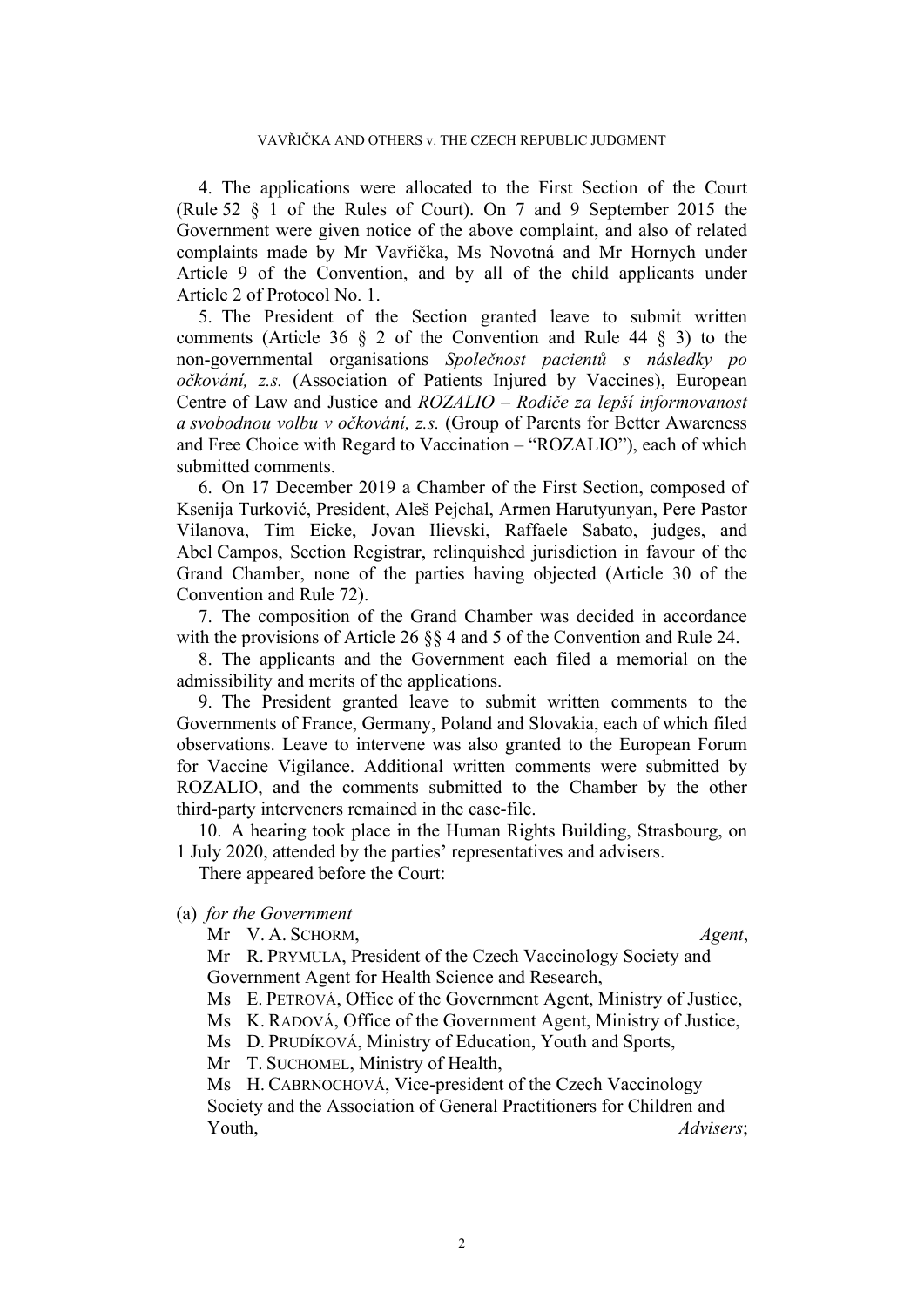### (b) *for the applicants*

Ms Z. CANDIGLIOTA, *Counsel*,

Mr D. PETRUCHA,

Mr K. LACH,

Mr D. DUŠÁNEK,

Ms P. JANÍČKOVÁ, *Advisers*, Ms B. ROLEČKOVÁ, *Applicant's parent*.

The Court heard addresses by Mr Schorm, Mr Prymula and Ms Candigliota and their replies to questions put by the judges.

# THE FACTS

# I. BACKGROUND

11. In the Czech Republic, section 46(1) and (4) of the Public Health Protection Act (*Zákon o ochraně veřejného zdraví*) (Law no. 258/2000 Coll., as amended – "the PHP Act") requires all permanent residents and all foreigners authorised to reside in the country on a long-term basis to undergo a set of routine vaccinations in accordance with the detailed conditions set out in secondary legislation. For children under the age of fifteen, it is their statutory representatives (*zákonný zástupce*) who are responsible for compliance with this duty.

12. In the Czech constitutional order duties may be imposed only on the basis and within the bounds of the law (*zákon*) and limitations on fundamental rights and freedoms may likewise only be imposed by the law, this term commonly being understood as an Act of Parliament.

13. The PHP Act is an Act of Parliament. Sections 46(6) and 80(1) provide for the adoption by the Ministry of Health ("the Ministry") of implementing legislation in relation to vaccination.

14. The Ministry issued the above-mentioned implementing measures in the form of the Decree on Vaccination against Infectious Diseases (*Vyhláška o očkování proti infekčním nemocem*) (Decree no. 439/2000 Coll., as amended – "the 2000 Ministerial Decree", in force from l January 2001 to 31 December 2006, and Decree no. 537/2006 Coll., as amended, – "the 2006 Ministerial Decree", in force as from 1 January 2007, jointly referred to hereafter as "the Ministerial Decree").

15. Section 50 of the PHP Act provides that preschool facilities such as those concerned in the present case may only accept children who have received the required vaccinations, or who have been certified as having acquired immunity by other means or as being unable to undergo vaccination on health grounds. A similar provision appears in section 34(5) of the Education Act (*Zákon o předškolním, základním, středním, vyšším odborném a jiném vzdělávání (školský zákon)*) (Law no. 561/2004 Coll., as amended).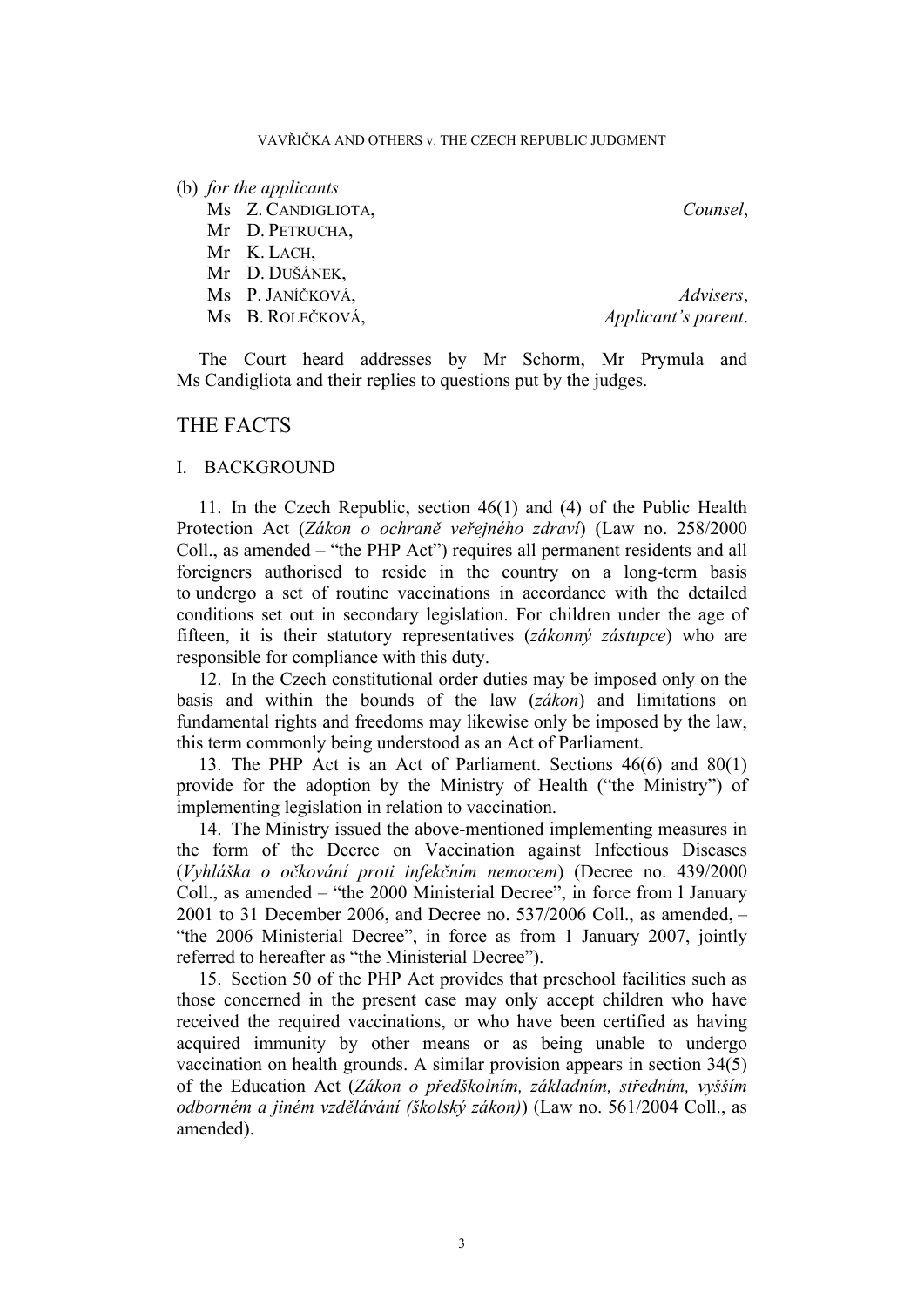16. The cost of vaccination is covered by public health insurance. The vaccines included in the list of specific vaccine variants for regular immunisation, which is published annually by the Ministry, are free of charge. Other vaccines can be used instead so long as they have been approved by the competent authority, but the cost is not covered by the State.

17. Under section 29(1)(f) and (2) of the Minor Offences Act (*Zákon o přestupcích*) (Law no. 200/1990 Coll., as applicable at the relevant time – "the MO Act"), a person who violates a prohibition or fails to comply with a duty provided for or imposed in order to prevent infectious diseases commits a minor offence punishable by a fine of up to 10,000 Czech korunas (CZK) (currently equivalent to nearly 400 euros (EUR)).

18. In the event of malpractice in administering a compulsory vaccination resulting in damage to the health of an individual who has been vaccinated, the person responsible may be held liable under the general law of tort to pay compensation in respect of the damage caused.

19. As regards damage to health resulting from a compulsory vaccine administered in compliance with the applicable rules and procedures (*lege artis*), until 31 December 2013 compensation could be claimed from the health professional who had performed the vaccination, on the basis of strict liability with no exonerating grounds under Article 421a of the then applicable Civil Code (Law no. 40/1964 Coll., as amended). In the context of a recodification of the civil law, this form of action was abolished with effect from 1 January 2014. However, under new special legislation that took effect on 8 April 2020, the State may be held liable for such damage.

20. Aside from the issue of compensation in such circumstances, a person suffering from any side-effects of the vaccines in question will be eligible for medical treatment, covered by public health insurance.

21. For further information on the relevant domestic law and practice, see paragraphs [65](#page-12-0) to [93](#page-19-0) below.

# II. APPLICATION OF MR VAVŘIČKA, NO. 47621/13

22. The applicant was born in 1965 and lives in Kutná Hora.

23. On 18 December 2003 the competent Disease Prevention and Control Centre (*hygienická stanice*) found him guilty of an offence under section 29(1)(f) of the MO Act for failure to comply with an order to bring his two children, then aged fourteen and thirteen, to a specified health-care establishment with a view to having them vaccinated against poliomyelitis, hepatitis B and tetanus. He was fined CZK 3,000 and ordered to pay CZK 500 in respect of costs (i.e. the equivalent of some EUR 110 in total at the relevant time).

24. The applicant challenged the decision at the administrative level, before the courts and ultimately before the Constitutional Court. He argued that the regulations in question were contrary to his fundamental rights and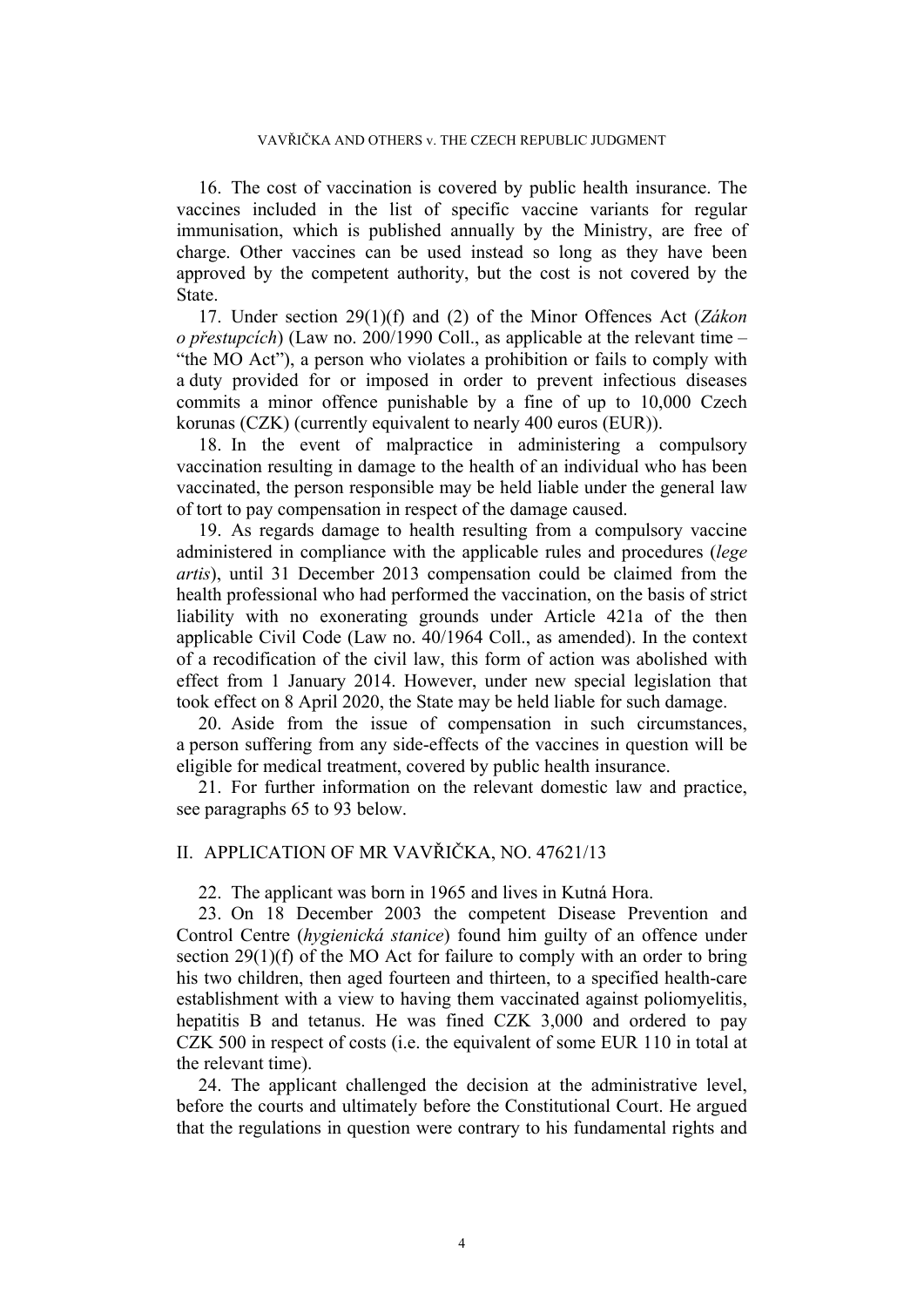freedoms, in particular the right to refuse a medical intervention (referring to Articles 5 and 6 of the Convention on Human Rights and Biomedicine, which forms part of the legal order of the Czech Republic and takes precedence over statute in case of conflict (see paragraph [141](#page-31-0) below) – the "Oviedo Convention") and the right to hold and manifest his religious and philosophical beliefs. He opposed what he described as irresponsible experimentation with human health, emphasised the actual and potential side-effects of vaccines and argued that no risk to public health arose in his case, given that the last occurrence of poliomyelitis dated back to 1960, hepatitis B concerned only high-risk groups and tetanus was not transmissible among humans.

25. The applicant's cassation appeal was first dismissed by the Supreme Administrative Court ("the SAC") in a judgment of 28 February 2006. That judgment was however quashed by the Constitutional Court in a constitutional judgment (*nález*) of 3 February 2011.

26. The Constitutional Court found that the SAC had failed to provide an adequate response to the applicant's claim that the impugned decision was contrary to his right to manifest freely religion or belief under Article 16 of the Charter of Fundamental Rights and Freedoms (*Listina základních práv a svobod*) (Constitutional Law no. 2/1993 Coll.). It observed that the vaccination duty as such (imposed on the applicant by the decision of 3 June 2003 implementing the 2000 Ministerial Decree) was not at stake in the case, since his constitutional appeal concerned the penalty for non-compliance with this duty, imposed on him under the MO Act by the decision of 18 December 2003. Accordingly, the Constitutional Court could not exercise its jurisdiction to review the constitutionality of the vaccination duty. In any event, it had no power to substitute the assessment by the legislature or the executive as to the infectious diseases against which compulsory vaccination was needed. That assessment was for the legislature to make having regard to Article 26 of the Oviedo Convention. It was of a political and expert nature and subject to a relatively wide margin of appreciation.

27. The Constitutional Court distinguished between making provision in law for compulsory vaccination and securing compliance with that duty. Compulsory vaccination amounted in principle to an admissible limitation on the fundamental right to manifest freely one's religion or beliefs, since it was obviously a measure necessary in a democratic society for the protection of public safety, health and the rights and freedoms of others. However, for an interpretation of that limitation to be in conformity with the constitutional requirements, it could not entail unconditional enforcement of the vaccination duty in respect of any person, irrespective of the individual aspects of or motivations for that person's resistance.

<span id="page-5-0"></span>28. More specifically, the Constitutional Court held that: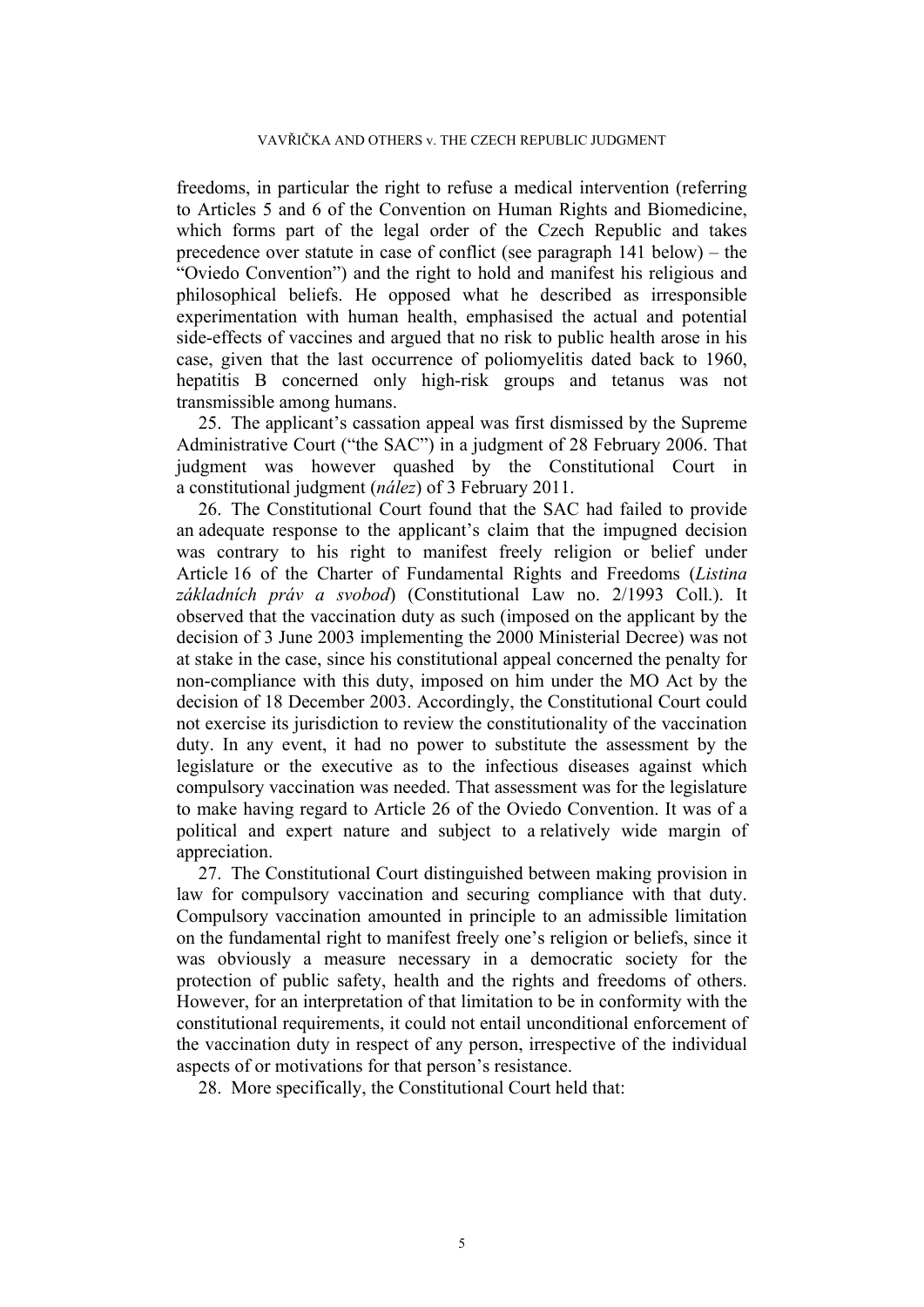### VAVŘIČKA AND OTHERS v. THE CZECH REPUBLIC JUDGMENT

"A public authority deciding on the enforcement of the vaccination duty or on the penalty for non-compliance with it must take into account the exceptional reasons advanced by the claimant for refusing to undergo vaccination. If there are such circumstances which call, in a fundamental manner, for that person's autonomy to be preserved, while nevertheless maintaining an opposite public interest ..., and therefore for an exceptional waiver of the penalty for [non-compliance with] the vaccination duty, the public authority must not penalise or otherwise enforce the [said] duty. ...

The public authority, and then the administrative court in proceedings on an administrative-law action, must take into account all the relevant circumstances of the case in its decision-making, in particular the urgency of the reasons claimed by the person concerned, their constitutional relevance, and the risk to society that may be caused by the conduct of the person concerned. The consistency and credibility of the claims of the person concerned will also be an important aspect.

In a situation where a specific person does not communicate with the competent public authority from the outset, and only seeks to justify his or her attitude in respect of vaccination at later stages in the proceedings, as a general rule the conditions that the person's attitude be consistent and that the constitutional interest in the protection of his or her autonomy be urgent would usually not be satisfied."

29. The Constitutional Court further held that if these criteria were to be applied to the specific facts of the applicant's case, the fulfilment of the criterion of consistency in his attitude appeared problematic. In that regard, it noted that he had given the reasons for his refusal to allow vaccination only at a late stage of the proceedings and that even at a hearing before the Constitutional Court, he had submitted that his reasons were primarily health-related as, in his view, vaccination was harmful to children, with any philosophical or religious aspects being secondary. However, the criteria were primarily for the SAC to apply, and the applicant's case was remitted to it for re-examination.

30. In a judgment of 30 September 2011, the SAC dismissed the applicant's case.

In response to the Constitutional Court's directions, the SAC established that it had not been until a late stage in the proceedings that the applicant had relied, without further explanation, on the protection of his religious and philosophical convictions. He had subsequently explained his belief that he had the right to refuse compulsory vaccination for himself and his children on account of such convictions. However, he had not advanced any concrete argument concerning his religion and the degree of the potential interference caused by vaccination. The interest in protecting public health thus outweighed the applicant's right to manifest his religion or beliefs.

31. The final decision was given by the Constitutional Court on 24 January 2013, dismissing the applicant's complaint against the judgment of 30 September 2011 as manifestly ill-founded.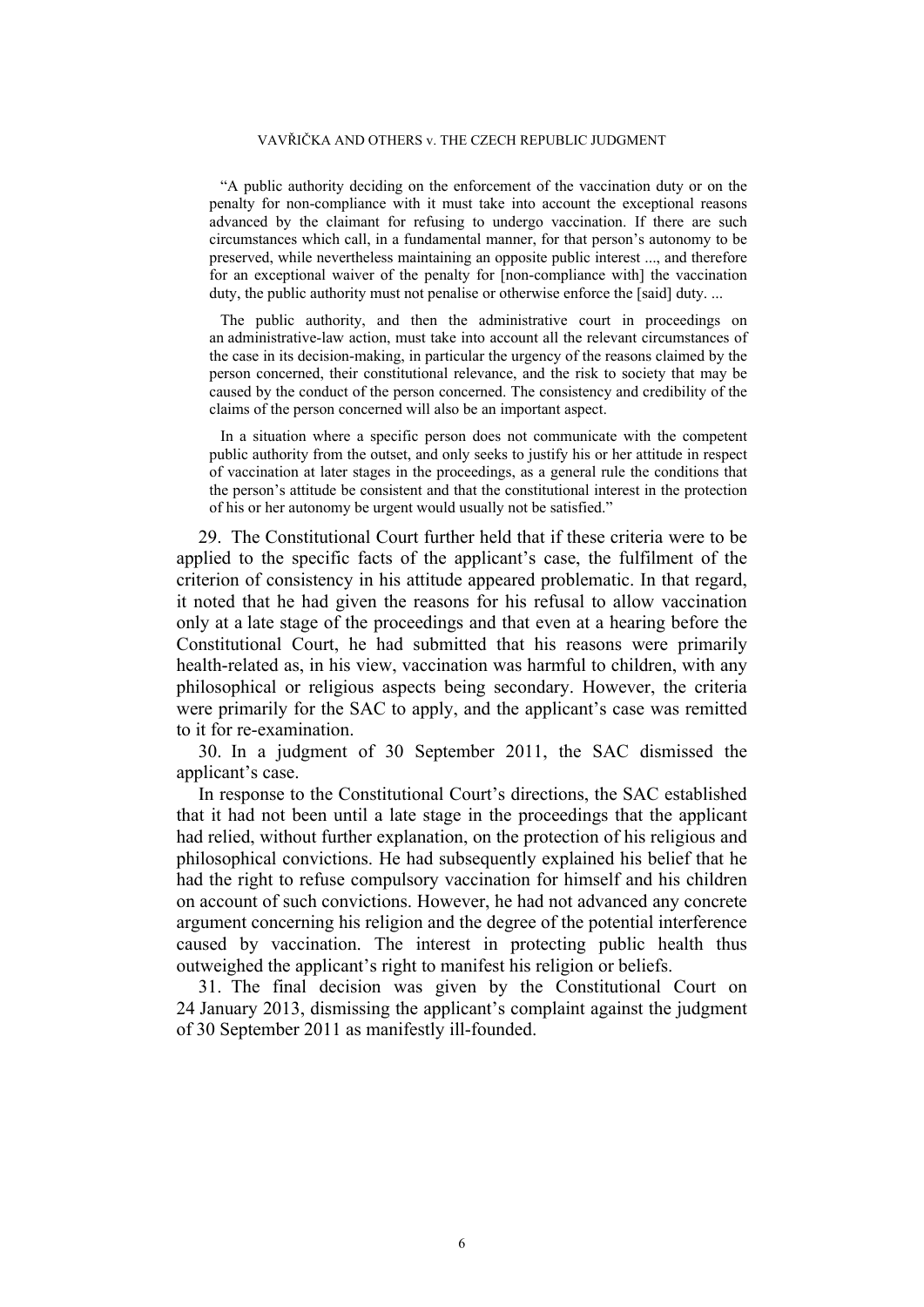# III. APPLICATION OF MS NOVOTNÁ, NO. 3867/14

32. The applicant was born on 12 October 2002. She was granted admission to a Montessori nursery school by a decision of 4 April 2006, when she was some three and a half years old.

33. On 10 April 2008 the principal of the establishment decided to reopen the admission procedure, having been informed by the applicant's paediatrician that – contrary to a previously submitted medical certificate of 15 March 2006 to the effect that she "had received the basic vaccination" – the applicant had not actually received the MMR (measles, mumps and rubella) vaccine. The reopened proceedings resulted in a decision of 14 July 2008 reversing, for lack of a required vaccination, the previous decision to admit the applicant to the establishment.

34. In her subsequent unsuccessful appeals at the administrative level and before the courts, as well as to the Constitutional Court, the applicant argued that an exception to the right protected under Article 5 of the Oviedo Convention (that any intervention in the health field be subject to free and informed consent) could not be provided for by secondary legislation, i.e. the 2006 Ministerial Decree. That Decree did not set an age limit for the MMR vaccination. With reference to "statistical information" and the "opinion of experts", she contended that vaccination presented a risk to health and was not necessary in a democratic society. The decision of 14 July 2008 was contrary to her interests and her right to education. She was prevented from continuing in the Montessori educational system unless she submitted to a medical procedure to which she did not consent.

35. The applicant's arguments were dismissed at all levels, the final decision being given by the Constitutional Court on 9 July 2013. Its conclusion can be summarised as follows.

36. To the extent that the applicant was challenging the legal basis for the vaccination duty, limitations to the guarantees under Articles 5 and 6 of the Oviedo Convention were provided for by an Act of Parliament (the PHP Act) setting out the duty to submit to routine vaccination, in respect of which only particular aspects such as the vaccine types and the conditions for administering them were set out in the 2006 Ministerial Decree adopted in application of that law. This arrangement satisfied the constitutional requirements that duties be imposed on the basis and within the bounds of the law (Article  $4 \tS 1$  of the Charter) and that limitations on fundamental rights and freedoms be imposed only by the law (Article 4 § 2 of the Charter). Any case-law inconsistencies in that regard had been resolved (see, in particular, paragraphs [85](#page-15-0) et seq. below).

37. In so far as the applicant contested the need to protect public health by means of the vaccination at stake in her case, the objection was dismissed as unfounded. It was noted that she had raised no arguments whatsoever as regards any "circumstances which require in a fundamental manner that the individual's autonomy be preserved" within the meaning of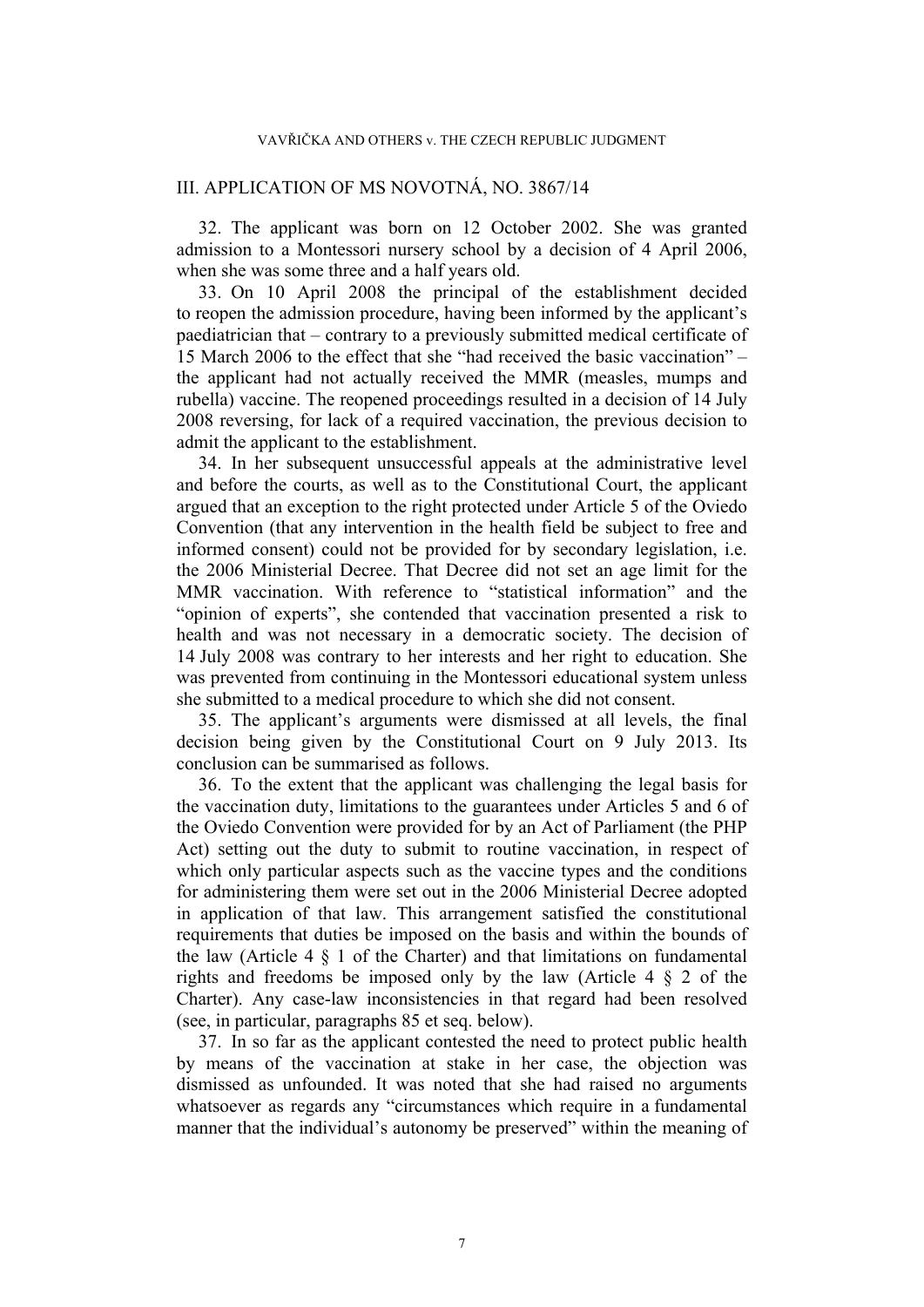the Constitutional Court's judgment in the *Vavřička* case (see paragraph [28](#page-5-0) above).

38. In that regard, the Constitutional Court specifically pointed out that effective protection of those fundamental rights that were in conflict with the public interest in the protection of health could be ensured through a rigorous assessment of the individual circumstances of each case, rather than by calling into question the vaccination duty as such. In the applicant's case, the courts had duly examined and responded to her objections. She had failed to show that on the facts of her case the duty to undergo the MMR vaccination amounted to a disproportionate interference with her fundamental rights. Nor had she established any circumstance that would have enabled her, in accordance with section 50 of the PHP Act, to be admitted to a nursery school without being vaccinated.

39. Leaving open the question whether attendance at a nursery school fell within the ambit of the right to education, the Constitutional Court nevertheless held that in a situation where the applicant's continued attendance was likely to put at risk the health of others, the public's subjective right to the protection of health took priority. Her non-admission to the nursery school was accordingly free from any error.

40. In addition, the applicant had prevented herself from being able to attend preschool by refusing to meet conditions which were identical for everyone, and had probably not acted in good faith when submitting an inaccurate medical certificate with her initial application for admission.

# IV. APPLICATION OF MR HORNYCH, NO. 73094/14

41. The applicant was born on 26 September 2008. At a young age, he suffered from various ailments and did not receive any vaccinations. He claimed that his parents had never actually refused to have him vaccinated and that the failure to vaccinate him was due to the lack of an individualised vaccination recommendation from his paediatrician.

42. When applying for admission to nursery school, his paediatrician certified in the relevant form that the applicant had not been vaccinated. The form also contained the following handwritten text: "[the applicant] is not lacking any routine vaccination required under the law". It was later established by the authorities, and not disputed by the applicant, that the handwritten text had been added by someone other than the paediatrician.

43. By a decision of 27 June 2011, the applicant was refused admission to the nursery school pursuant to section 50 of the PHP Act because he had failed to prove that he had been vaccinated. His administrative appeal was dismissed, the authority having established through telephone contact with the paediatrician that there had been no relevant change in the situation since the above-mentioned certificate had been issued.

44. The applicant further pursued his case through an administrative-law action and a cassation appeal, arguing principally that he had fulfilled all the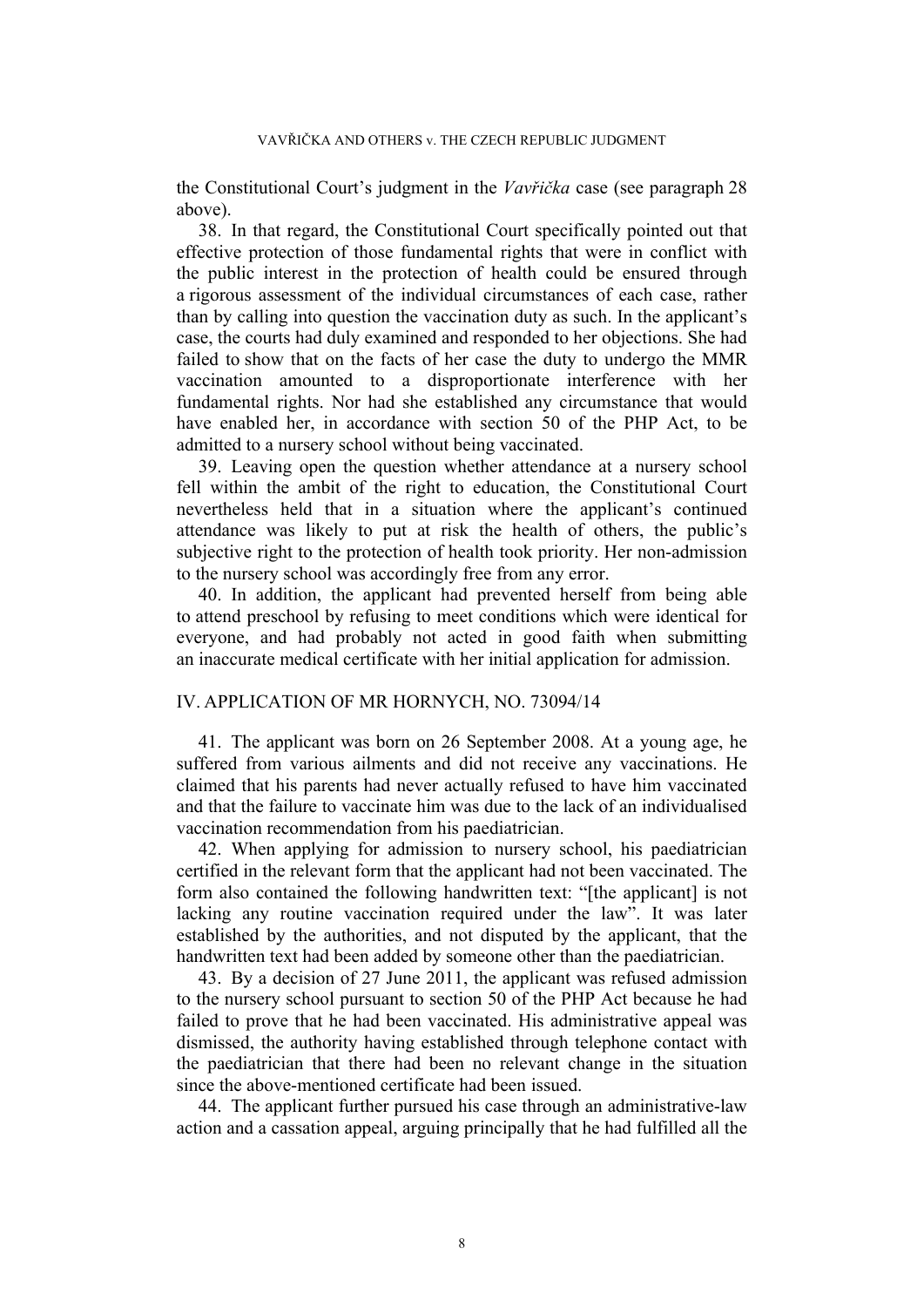statutory admission requirements, since – given that he had not received any individualised vaccination recommendations – he could not be regarded as missing any vaccination required by law. The authorities had failed to establish the opposite. It had been arbitrary and contrary to his right to protection of personal information for them to have obtained further information from his paediatrician by telephone. He had been deprived of the opportunity to comment. It was apparent that no minor offence had been committed in connection with his vaccination status, as no proceedings had been brought in that respect.

45. His appeals were dismissed, *inter alia* on the grounds that although the administrative appeal authority had obtained information from the paediatrician by an extraordinary channel, the applicant had had access to the case-file and the contested decision was based solely on facts of which he had been aware. Moreover, under section 50 of the PHP Act the relevant criterion for being admitted to nursery school was whether or not the vaccination duty had been complied with, and not the reasons for possible non-compliance. Finally, the applicant had not even argued that there were any "circumstances which require in a fundamental manner that the individual's autonomy be preserved", within the meaning of the *Vavřička* jurisprudence (see paragraph [28](#page-5-0) above), nor had he relied on any of his fundamental rights.

46. In his ensuing constitutional appeal, the applicant alleged a violation of his rights under Articles 6 § 1 (fairness) and 8 (private and family life, in particular the right to personal development) of the Convention, essentially on the same grounds as before the lower courts. He argued that these courts had failed to assess the medical necessity of the vaccinations he had been required to undergo. In addition, "for the sake of completeness" he submitted specifically that since his parents had not refused to have him vaccinated, they could not be blamed for failing to justify their refusal on the grounds of their beliefs or convictions.

47. On 7 May 2014 the Constitutional Court rejected the appeal as manifestly ill-founded, noting that the courts had duly examined all the relevant elements and endorsing their conclusions.

# V. APPLICATIONS OF MR BROŽÍK AND MR DUBSKÝ, NOS. 19298/15 AND 19306/15

48. The applicants were born on 11 and 16 May 2011 respectively. Their parents refused to have them vaccinated. It was later noted by the authorities that in their application for admission to nursery school they had submitted a certificate issued by their paediatrician to the effect that they had not been vaccinated on account of their parents' beliefs and convictions.

49. On 2 May 2014 they were refused admission to nursery school with reference to the *Vavřička* jurisprudence (see paragraph [28](#page-5-0) above) and on the grounds that compulsory vaccination amounted to an acceptable restriction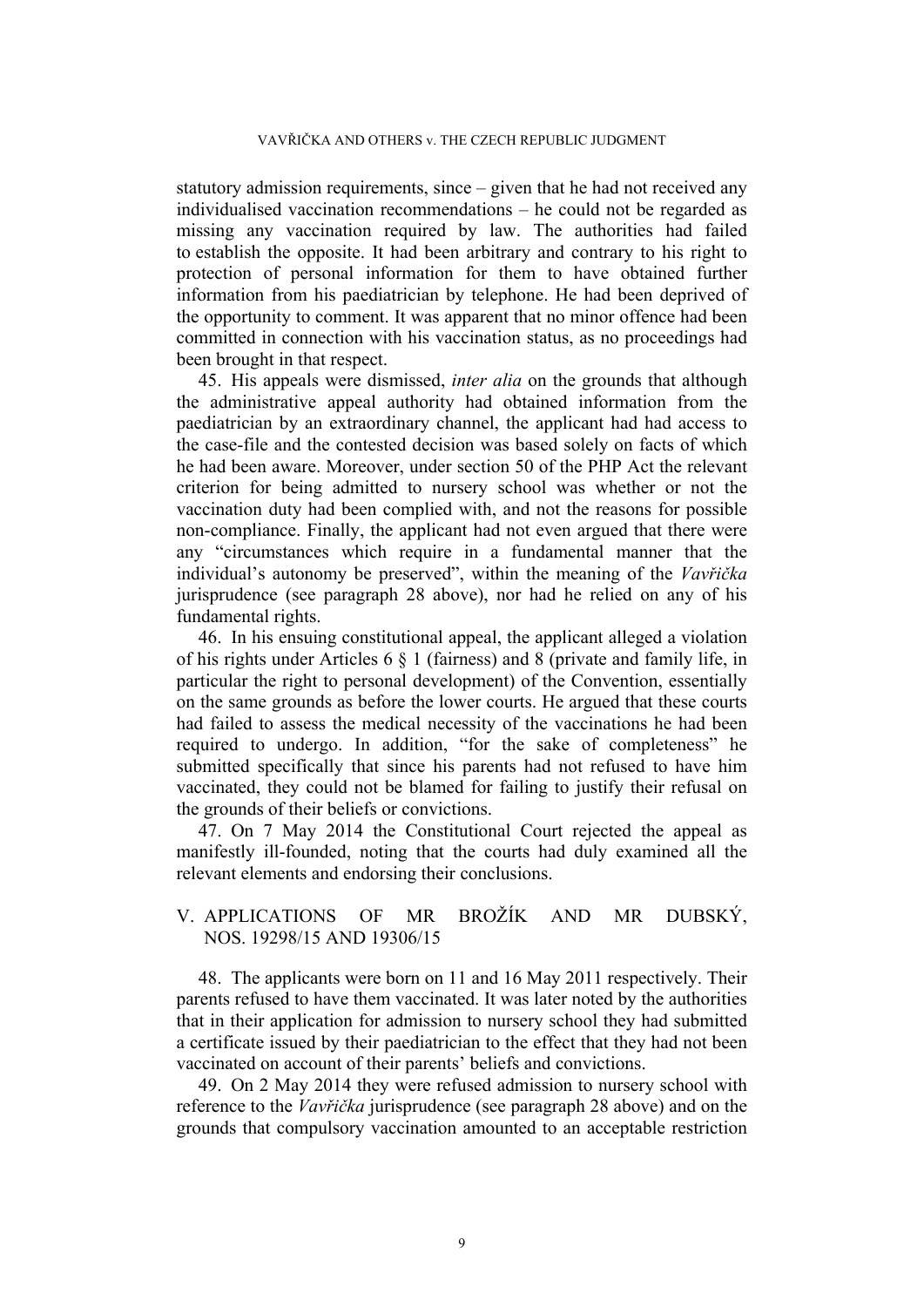on the right to manifest one's religion or beliefs freely, since it was necessary for the protection of public health and of the rights and freedoms of others.

50. The applicants challenged that decision through an administrative appeal and through an administrative-law action against the subsequent dismissal of that appeal.

51. Together with their administrative-law action, on 18 July 2014 the applicants requested the Hradec Králové Regional Court to adopt an interim measure authorising them to attend a given nursery school from 1 September 2014 pending the outcome of the proceedings on the merits of that action. They argued that they would otherwise be liable to serious harm, consisting in discrimination against them and a limitation of their personal development and access to preschool education. They asserted furthermore that their admission could not pose any risk to the other children who had been vaccinated, and that many adults were not, or were no longer, immunised against the illnesses in question.

52. On 13 August 2014 the Regional Court dismissed the request for an interim measure. It noted that there was no right, as such, of admission to preschool and that such admission was subject to conditions, including that set out in section 50 of the PHP Act. Non-admission was thus envisaged by law and was not a rare occurrence, especially on account of the lack of available places. Accordingly, the impugned decision could not have entailed a serious type of harm justifying the adoption of an interim measure.

53. Relying on Article 6 of the Convention, the applicants challenged this judgment by way of a constitutional appeal. At the same time, they requested the Constitutional Court itself to adopt an interim measure similar to that previously requested from the Regional Court.

54. On 23 October 2014 the Constitutional Court dismissed both the applicants' constitutional appeal and their request for an interim measure as manifestly ill-founded. Emphasising that the proceedings on the merits were still ongoing at the relevant time, it considered that the dismissal of the requests for interim measures had not entailed constitutionally unacceptable consequences. Moreover, the applicants had not demonstrated that it was necessary to adopt interim measures, and the Regional Court's reasoning in that respect was logical, understandable and relevant.

55. Once the Constitutional Court had resolved the matter of the interim measure, it remained to determine the merits of the applicants' administrative-law action. This was dismissed in a judgment of the Regional Court of 10 May 2016. Although further appeals were available, the applicants did not pursue the matter any further.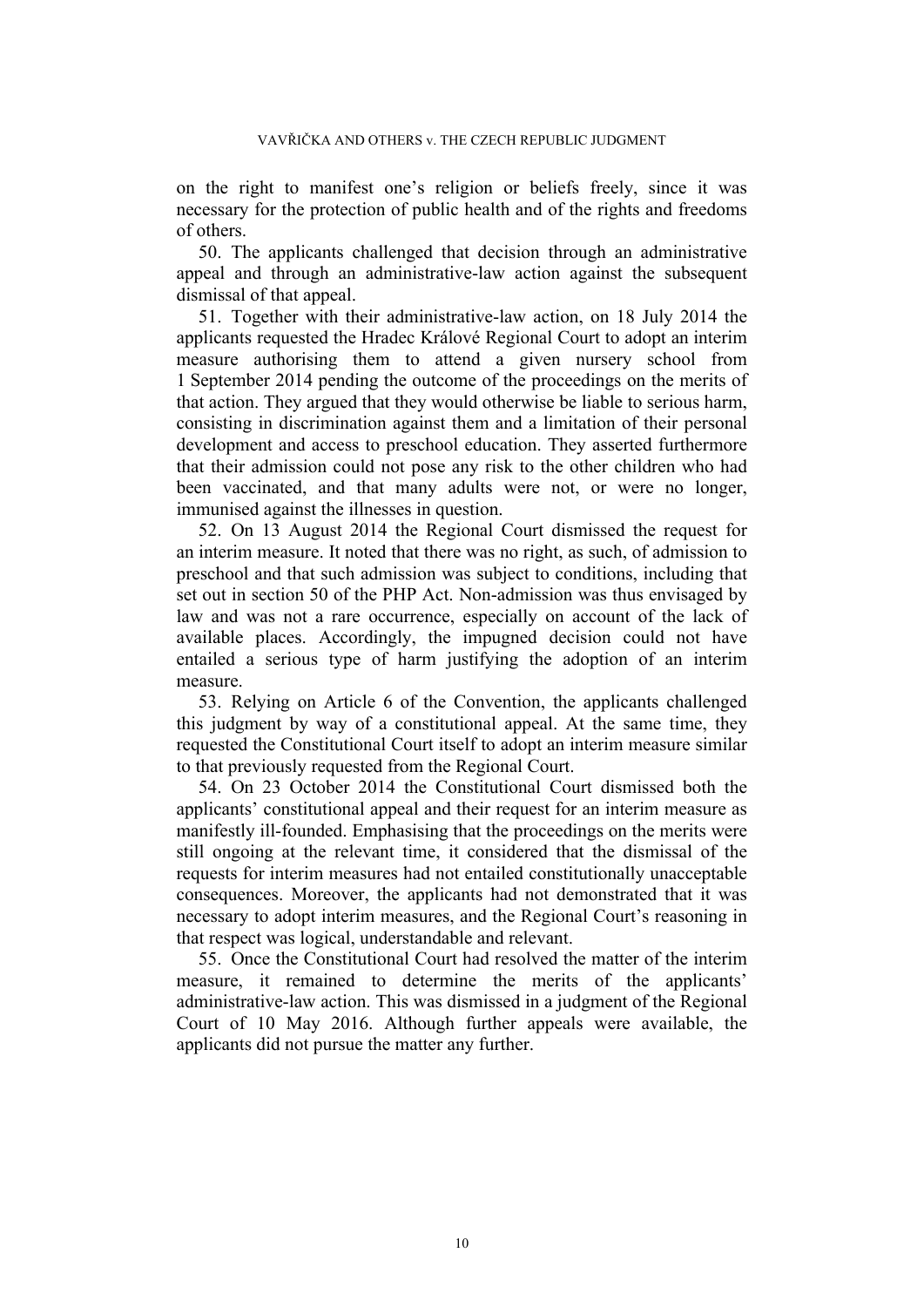# VI. APPLICATION OF MR ROLEČEK, NO. 43883/15

56. The applicant was born on 9 April 2008. His parents, who are biologists, decided to draw up an individual vaccination plan for him. As a result, he was vaccinated later than provided for by the applicable rules and was not vaccinated against tuberculosis, poliomyelitis or hepatitis B, and did not receive the MMR vaccine.

57. On 22 and 30 April 2010 the principals of two nursery schools refused him admission under section 50 of the PHP Act.

58. In his subsequent unsuccessful appeals at the administrative level and before the courts, including the Constitutional Court, the applicant argued, *inter alia*, that there had been a violation of his right to respect for private and family life, his right to education and his right not to be subjected to discrimination. No account had been taken of his parents' convictions in pursuing his best interests, or of the principle of proportionality. Section 50 of the PHP Act should be set aside. The interference with his rights had been disproportionate, and less radical measures had been available to allow for the protection of public health. His non-admission had had repercussions for the entire family, in that his mother had been obliged to stay at home to look after him.

59. The applicant's arguments were dismissed on grounds that can be summarised as follows, the key decisions being given by the Constitutional Court on 27 January 2015 (validity of section 50 of the PHP Act) and 25 March 2015 (merits of the applicant's individual case).

60. Section 50 of the PHP Act did not breach in any way the rule that some matters were to be regulated solely by an Act of Parliament. It laid down a condition for being admitted to day-care or preschool facilities, with reference to section 46 of the PHP Act. The latter provision defined the scope and content of the underlying duty. To the extent that the applicant might be understood as wishing to challenge the vaccination duty as such, this was beyond the scope of his challenge to section 50 of the PHP Act and should have been raised separately. As this had not been done, the Constitutional Court was prevented from reviewing the vaccination duty in the present proceedings. Nevertheless, its constitutionality had already been examined and upheld in another judgment in an unrelated case, namely no. Pl. ÚS 19/14, concerning a different consequence (a fine) of a breach of the vaccination duty (see paragraphs [90](#page-17-0) et seq. below).

61. Having an individual vaccination plan did not fall within any of the discrimination grounds provided for by law. Contrary to the applicant's suggestion, non-admission to nursery school was not a penalty. As regards proportionality, the applicant had not referred to any exceptional circumstances to outweigh the interest of the protection of public health, within the meaning of the *Vavřička* case-law (see paragraph [28](#page-5-0) above).

62. The detailed content of the right to education under Article 33 of the Charter was set out in the Education Act (see paragraphs [80](#page-14-0) *seq*. below) and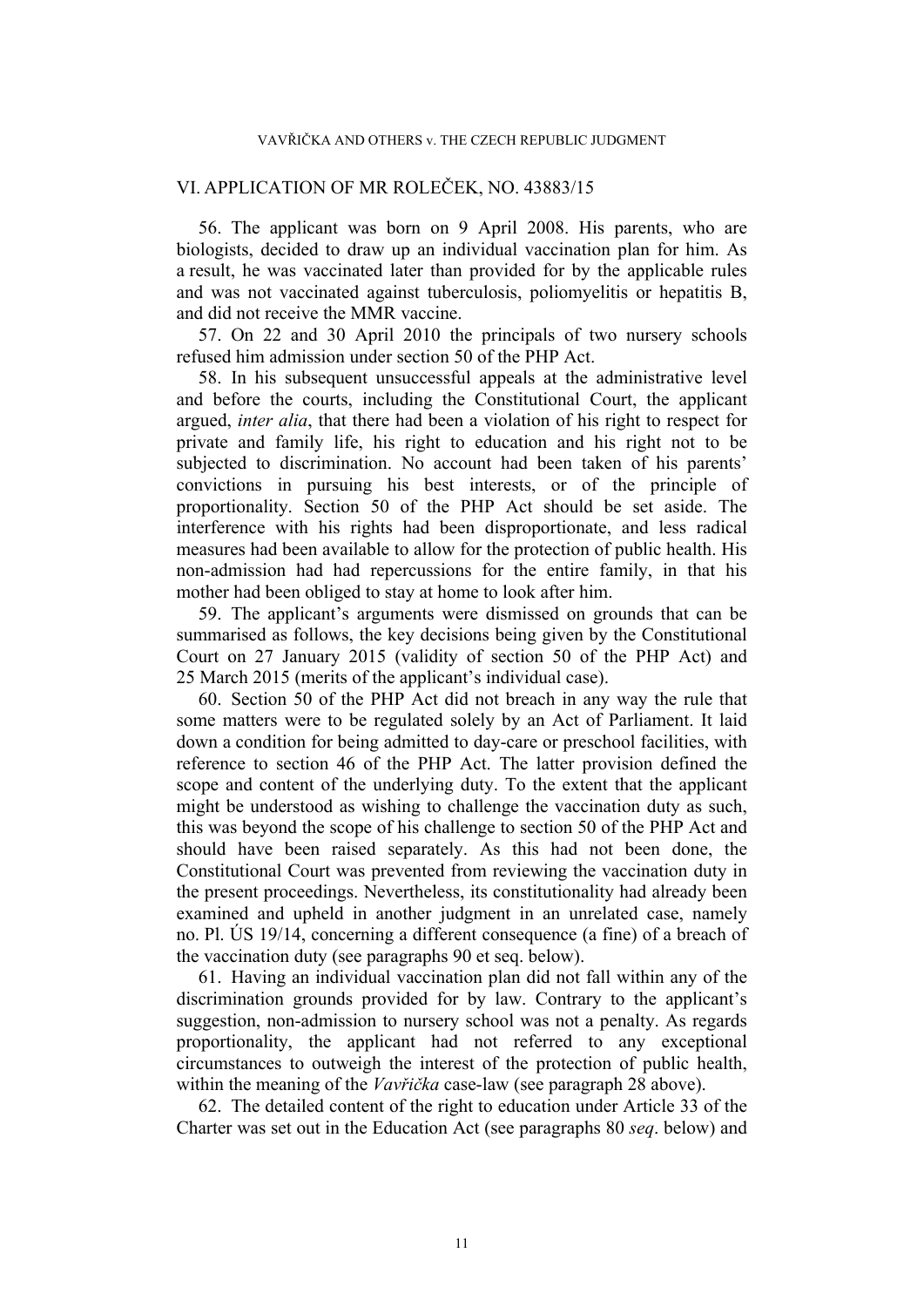pertained to all types and levels of education. In the Constitutional Court's view, this included preschool education, as this involved a process of acquiring skills, attitudes and knowledge, rather than just childcare or child-minding. A limitation on that right, consisting in a requirement of compliance with the vaccination duty, did not suppress the very essence of the right and clearly pursued the legitimate aim of protecting public health. Moreover, the means provided for achieving this aim were rational and free from any arbitrariness. Vaccination represented an act of social solidarity on the part of those accepting a minimum risk in order to protect the health of society as a whole. This was all the more valid as the number of vaccinated children attending preschool establishments grew.

63. Lastly, with reference to the considerations mentioned in the preceding paragraph as well as in the other constitutional judgment mentioned above (case no. Pl. ÚS 19/14), the Constitutional Court found that the lower courts' conclusions in the proceedings brought by the applicant had an adequate basis in findings of fact and were supported by cogent reasoning. There had accordingly been no breach of the applicant's fundamental rights.

64. The judgment of 27 January 2015 concerning the validity of section 50 of the PHP Act was adopted by a majority. A dissenting judge attached a separate opinion, in which she considered, *inter alia*, that the scope of the vaccination duty extending to nine diseases as a requirement for admission to the preschool system was excessive and that the existing regulations infringed the applicant's basic rights. In her view, linked as it was to the public debate on the possible harmful effects of vaccination, the judgment of the plenary formation had limited itself to general statements about solidarity.

# RELEVANT LEGAL FRAMEWORK AND PRACTICE

# I. DOMESTIC LAW AND PRACTICE

### **A. Domestic law**

# *1. Charter of Fundamental Rights and Freedoms (Constitutional Law no.2/1993 Coll.)*

# <span id="page-12-0"></span>65. In so far as relevant, Article 4 provides:

"1. Duties may be imposed only on the basis and within the bounds of the law and only if the fundamental rights and freedoms of the individual are respected.

2. Limitations may be placed upon fundamental rights and freedoms only by the law and under the conditions prescribed in [this Charter]."

#### 66. Pursuant to Article 7 § 1:

"The inviolability of the person and of his or her private life shall be guaranteed. It may only be restricted in the cases provided for by law."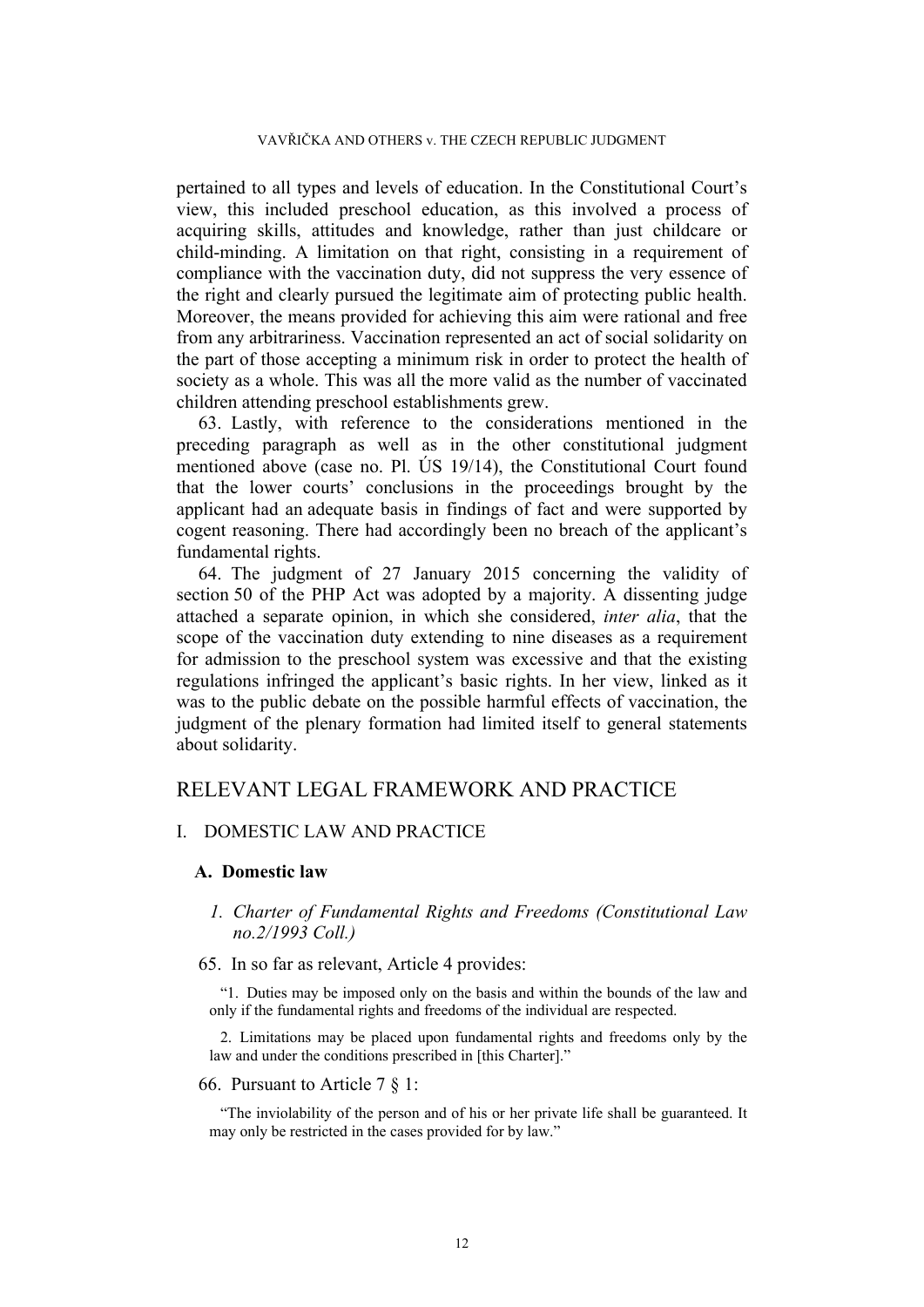67. The relevant part of Article 15 § 1 reads as follows:

"Freedom of thought, conscience and religious conviction shall be guaranteed. ..."

### 68. Under Article 16 § 1:

"Everybody has the right to manifest freely his or her religion or faith, alone or jointly with others, privately or in public, through religious service, instruction, religious practice, or religious rites."

### 69. Article 31 provides that:

"Everyone shall have the right to the protection of his or her health. Citizens shall have the right, on the basis of public insurance, to free health care and to health aids under the conditions provided for by law."

70. As to the scope of the second sentence of Article 31, the Constitutional Court held (constitutional judgment of 10 July 1996, published in the Collection of Laws under no. 206/1996) that its content is limited to what is covered by public insurance, which in turn depends on the amount of the insurance premiums collected. All of the relevant Chapter of the Charter depends on the economic and social level achieved by the State and the attendant standard of living.

71. Under Article 33 § 1:

"Everybody shall have the right to education. School attendance shall be mandatory for the period specified by law."

### 72. Pursuant to the relevant part of Article 41 § 1;

"[The right to education under Article 33] can be relied on only within the scope of the laws adopted for the implementation of that provision."

# *2. Public Health Protection Act (Law no. 258/2000 Coll., as amended)*

<span id="page-13-0"></span>73. This legislation sets out the general framework for vaccination, defining its purpose, personal scope, vaccine types, the conditions for administering vaccination as well as for assessing immunity, and other matters. Section 46(1) and (6) provides for the adoption by the Ministry of Health of implementing measures, regulating in greater detail matters such as the classification of vaccines, the timing of injections and other conditions for the administration of vaccinations, and methods for checking immunity (see below). Moreover, it provides that day-care facilities for children up to the age of three and other types of preschool facilities (i.e. those that receive children until the school year following the date on which they reach the age of six) may only accept children who have received the required vaccinations, or who have been certified as having acquired immunity by other means or as being unable to undergo vaccination due to a permanent contraindication (section 50).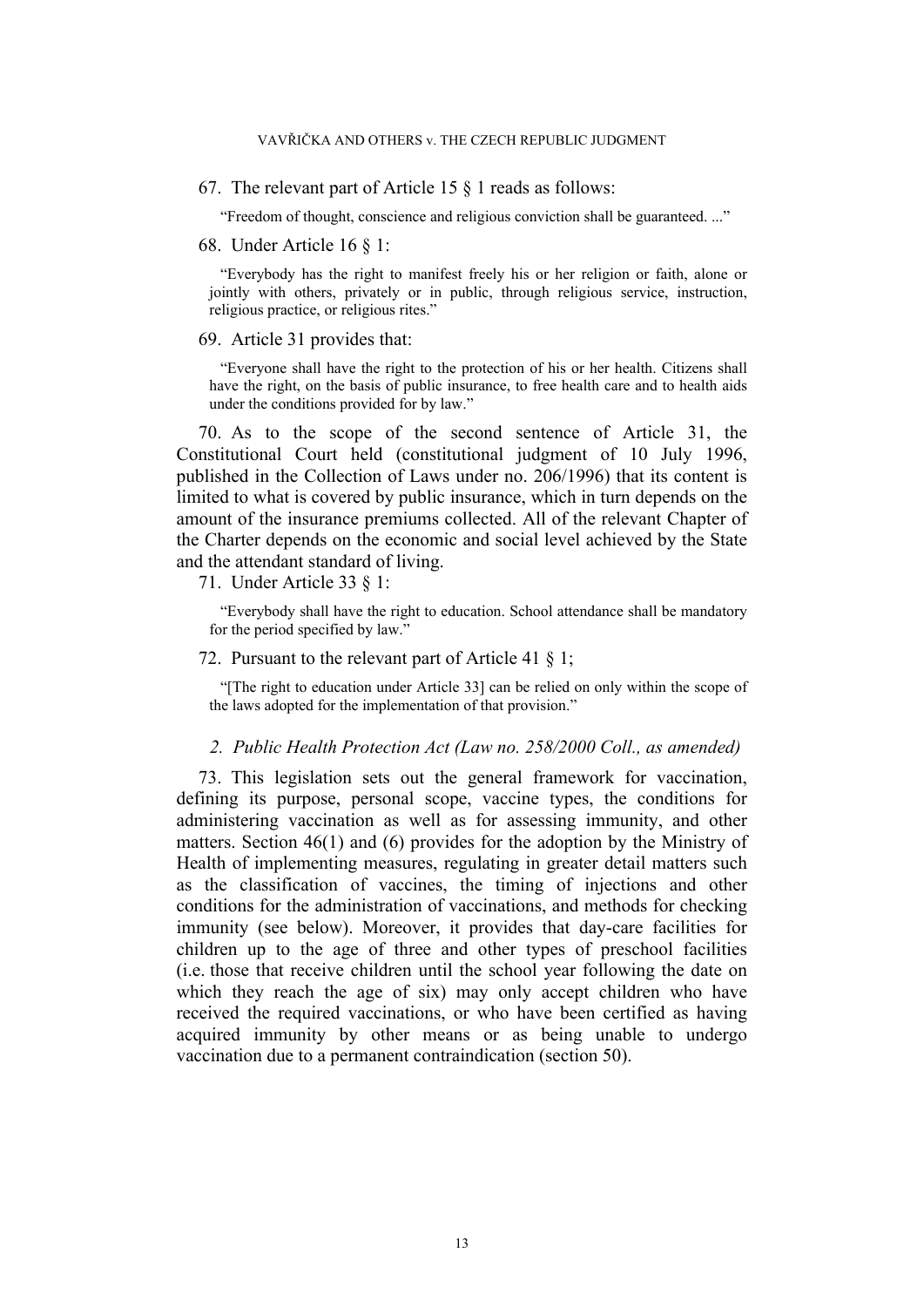### VAVŘIČKA AND OTHERS v. THE CZECH REPUBLIC JUDGMENT

### *3. Decree on Vaccination against Infectious Diseases*

74. As provided for in the PHP Act, the Ministry adopted the Decree on Vaccination against Infectious Diseases. In the period under consideration in the present case, there were two successive Decrees in force: Decree no. 439/2000 Coll., as amended, until 31 December 2006, replaced by Decree no. 537/2006 Coll., as amended, from 1 January 2007 onwards. Since the provisions that are relevant to the present case are essentially identical in both instruments, further references to the Decree in this judgment mean the 2006 Decree, unless otherwise indicated.

75. The Decree determines the classification of vaccinations, the conditions for the administration of vaccines and the methods for examining immunity (section 1 (a)).

76. It defines the scope of compulsory vaccination as comprising vaccination against diphtheria, tetanus, whooping cough (pertussis), *Haemophilus influenzae* type b infections, poliomyelitis, hepatitis B, measles, mumps, rubella and – for children with specified health indications – pneumococcal infections (sections 4, 5 and 6).

77. The Decree also defines the sequence in which the vaccinations are to be administered, normally starting from the ninth week after birth, with at least two months between the first two rounds of vaccination and the third round being administered between the ages of eleven and thirteen months (sections 4 and 5). In the case of some illnesses, initial vaccination (section  $2(2)(a)$ ) is to be followed by booster vaccination (section  $2(2)(b)$ ).

# *4. Pharmaceutical Drugs and Medications Act (Law no. 378/2007 Coll.)*

78. Sections 25 to 50 regulate the registration of pharmaceutical drugs, including vaccines, by the State Agency for Drug Control.

79. Under section 93b(1), all doctors, dentists and other health care workers have to report to the above Agency any suspected serious or unexpected side-effects of pharmaceutical drugs, on pain of a fine of up to CZK 300,000 pursuant to section 108(7) (currently equivalent to some EUR 11,350).

# *5. Education Act (Law no. 561/2004 Coll., as amended)*

<span id="page-14-0"></span>80. Section 33 defines the aim of preschool education as being to support the development of the personality of the child of preschool age. Such education plays a role in the healthy emotional, intellectual and physical development of children, in their acquisition of basic rules of conduct and fundamental life values, and in their developing of interpersonal relations. Preschool education provides the basic preconditions for continuing with education. It assists in equalising differences in the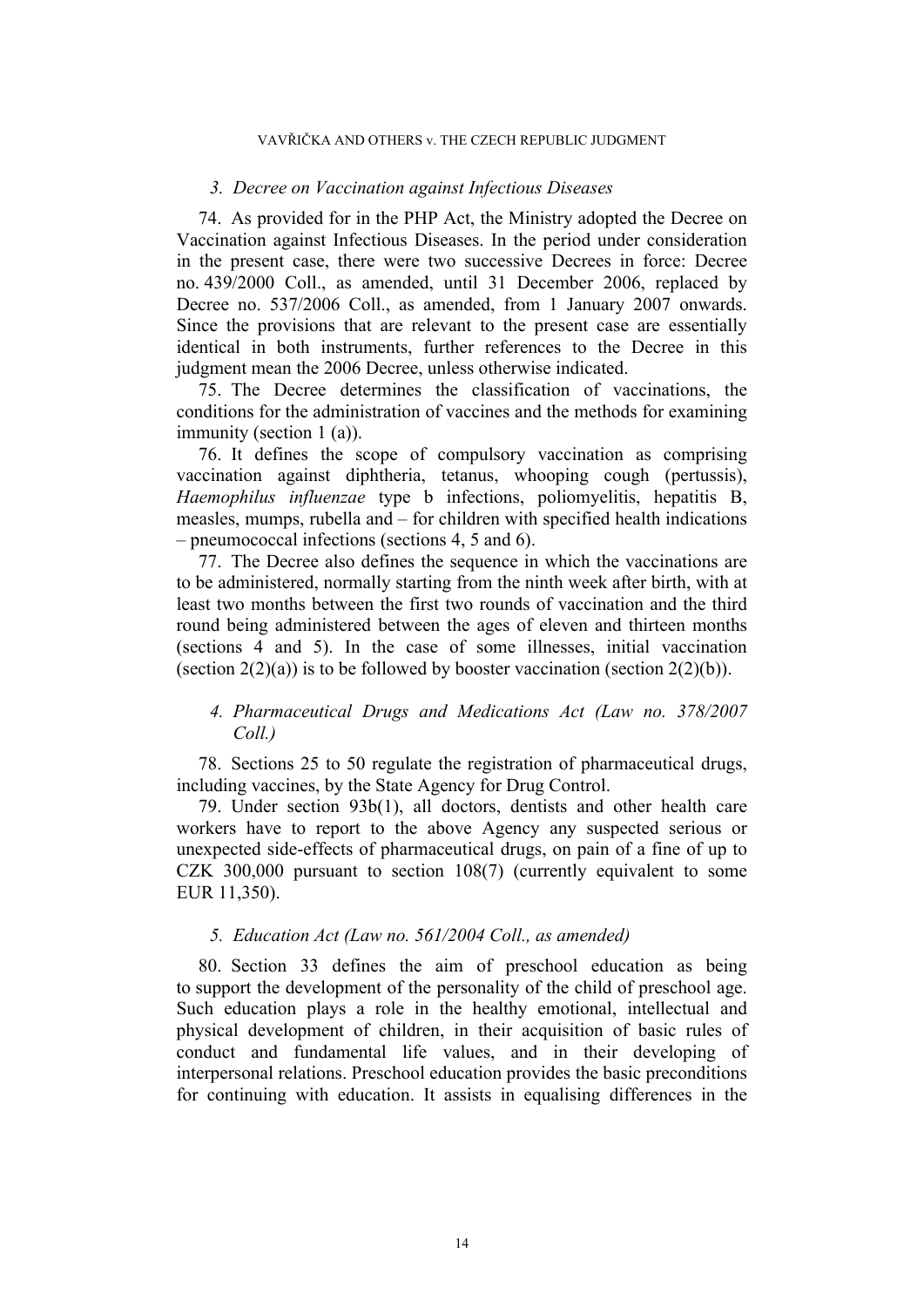development of children before entering basic education and provides adapted pedagogical care to children with special educational needs.

81. Section 34(1) provides that preschool education is organised for children who are generally aged from three to six, but not younger than two. A child younger than two is not entitled to admission to nursery school. This provision was amended with effect from 1 September 2017, making preschool education mandatory from the beginning of the school year following the child's fifth birthday until the beginning of mandatory school attendance. Paragraph 5 of this section includes among the conditions for school admission the vaccination requirement under section 50 of the PHP Act (see paragraph [73](#page-13-0) above).

82. Under section 36(3), mandatory school attendance commences at the beginning of the school year following the date on which the child reaches the age of six, unless the child is granted a postponement.

# *6. Minor Offences Act (Law no. 200/1990 Coll., as amended)*

83. At the relevant time, section 29(1)(f), dealing with minor offences in the area of health care, made it a minor offence punishable by a fine of up to the equivalent of some EUR 400 (subsection 2) to fail to discharge a duty imposed in order to prevent the occurrence or spread of infectious diseases.

# *7. Compensation for Health Damage due to Compulsory Vaccination Act (Law no. 116/2020 Coll.)*

84. The Act entered into force on 8 April 2020. It provides for strict liability on the part of the State for damage to health due to compulsory vaccination (section 1). Such compensation is provided for in the event of a particularly grave injury to the health (*zvlášť závažné ublížení na zdraví*) of the vaccinated person and in respect of suffering, loss of income, impairment of one's ability to be useful in society (*ztížení společenského uplatnění*), expenses in respect of the medical care of the vaccinated person, and care for his or her person and his or her household (section 2). The Act provides for an irreversible presumption of a causal connection between the vaccination and the symptoms appearing after the vaccination, in so far as such symptoms are recognised – in secondary legislation yet to be adopted – as likely consequences of the given vaccine (sections 3 and 8).

# **B. Domestic practice**

### *1. SAC case-law*

<span id="page-15-0"></span>85. In judgment no. 3 Ads 42/2010 of 21 July 2010, an ordinary chamber of the SAC held that the 2000 Ministerial Decree exceeded the permissible limits in that it regulated matters that were reserved to the legislature. It held that, as a result of the very general wording of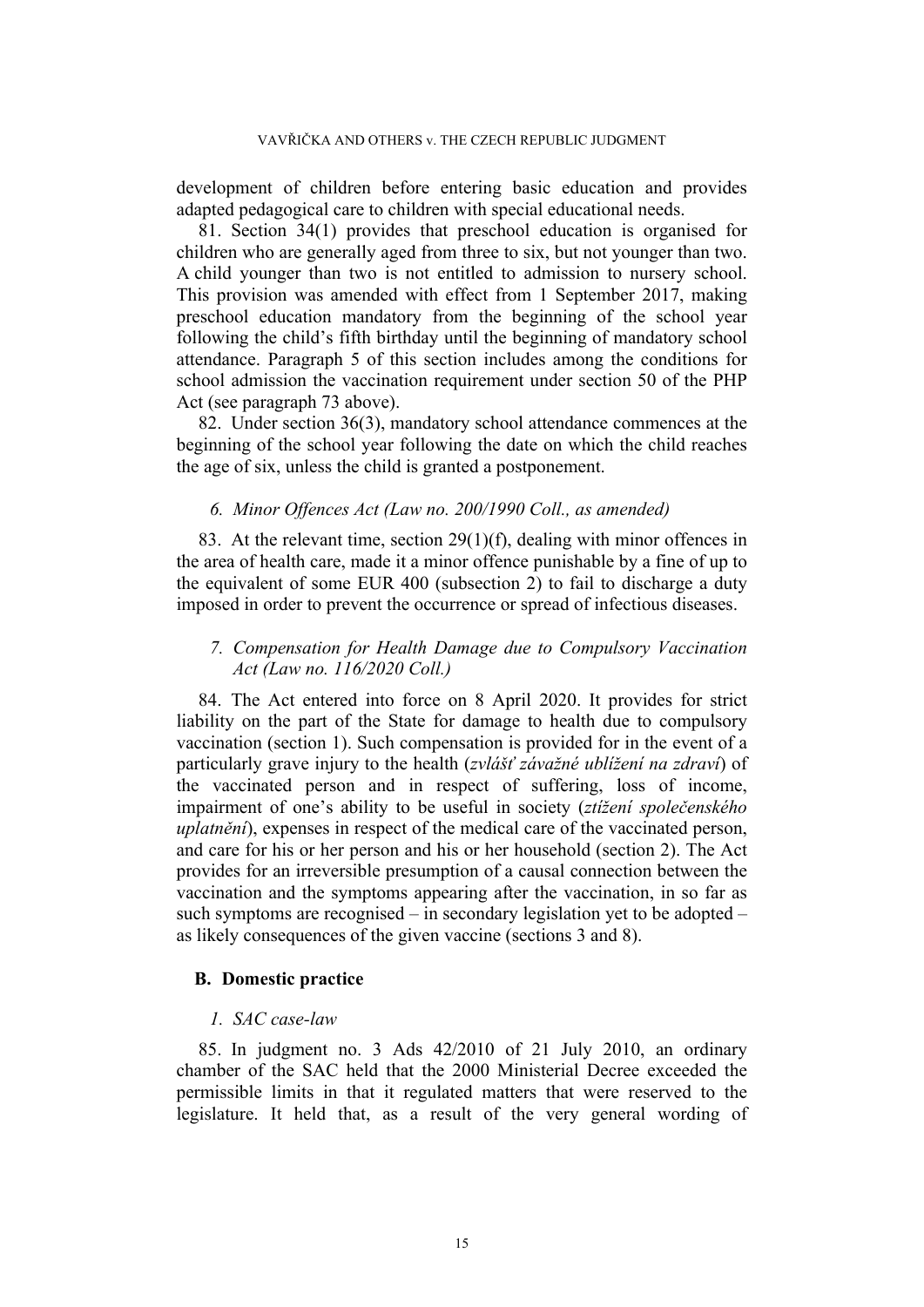section 46(1) of the PHP Act, the 2000 Ministerial Decree provided for primary rights and duties beyond the limits fixed by the law. Accordingly, the court quashed an administrative decision imposing a fine on parents for failure to comply with their vaccination duty in relation to their children.

<span id="page-16-0"></span>86. This opinion was, however, overruled by an extended chamber of that court in a decision of 3 April 2012 (no. 8 As 6/2011) in the case of the applicant Novotná. In particular, the extended chamber found as follows:

"The framework regulation in section 46 of the [PHP] Act on the duty for individuals to undergo vaccination and the precisions added to it by the [2006 Ministerial] Decree satisfy the constitutional requirements to the effect that duties may only be imposed on the basis and within the bounds of the law (Article 4 § 1 of the Charter) and that limitations on fundamental rights and freedoms may only be imposed by the law (Article  $4 \S 2$  of the Charter)."

87. A situation in which primary duties were provided for by law (i.e. by an Act of Parliament) and clarified by secondary legislation within the limits set by that law was compatible with Article 4 § 2 of the Charter. With regard to Article 26 § 1 of the Oviedo Convention, it was similar to Articles 8-11 of the European Convention on Human Rights. In the European Court's case-law, the term "prescribed by law" used in those provisions was interpreted in the substantive sense, so as to include not only a legislative act by a Parliament, but also any accessible and foreseeable legal rule. None of those provisions thus prevented the finer points of the vaccination duty from being regulated by an implementing instrument, provided that this was done on the basis of the law and within its limits. In the present case, the PHP Act provided for a sufficiently clear and precise framework, placing a duty, in a valid and specific manner, on certain groups of individuals to undergo vaccination after having undergone an immunity test. Although it did not define them, section 46 nonetheless brought out the fundamental meaning of the words "valid and specific vaccination". The 2000 Ministerial Decree then specified the types of illnesses, the timetable and other details of the vaccination process. Such a legislative approach made it possible to react with flexibility to a given epidemiological situation and to developments in medical science and pharmacology. However, it did not prevent the limitations on fundamental rights provided for in the Ministerial Decree from being subjected, in specific cases, to an assessment of proportionality by the courts.

88. In judgment no. 4 As 2/2011 of 25 April 2012, the SAC pointed out, *inter alia*, that unlike for the MMR vaccination, the 2006 Ministerial Decree set out legally binding deadlines and age limits for compliance with the vaccination duty in respect of initiation of the primary immunisation series and/or booster doses for diphtheria, tetanus, whooping cough, poliomyelitis, hepatitis B and *Haemophilus influenzae* type b vaccination (under section 4(1) the last dose of the hexavalent vaccine was to be administered before the age of 18 months). It was therefore an error-free and complete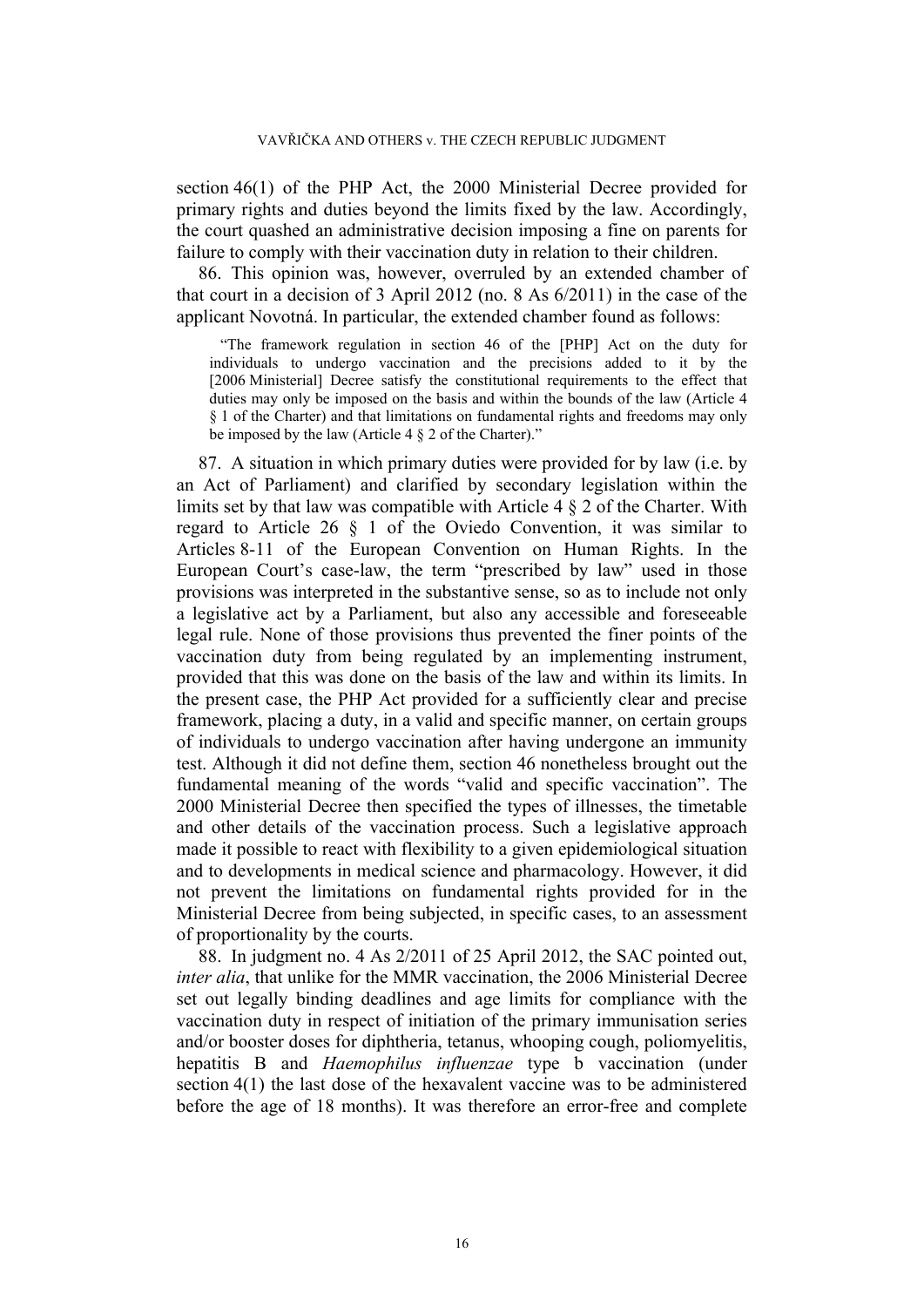legal norm (*perfektní právní norma*), i.e. non-compliance with it could entail a penalty under the MO Act.

89. In judgment no. 8 As 20/2012 of 29 March 2013, the SAC noted, with regard to the exceptional circumstances capable of outweighing the need for protection of public health within the meaning of the *Vavřička* jurisprudence (see paragraph [28](#page-5-0) above), that the appellant was not alleging, for example, that submitting to the vaccination would compromise his status, or that of his parents, were they to be members of a religious community, or that it would otherwise prevent them from manifesting their beliefs. A different opinion on the part of the appellant's parents was not sufficient. The vaccination duty pursued a legitimate aim, that of the protection of public health, which outweighed the different views of the parents of the children concerned. While everyone had the right to hold an opinion and to express it freely (Articles 15 and 16 of the Charter), this did not authorise, in a democratic State governed by the rule of law, non-compliance with the regulations in force. A failure to comply entailed the consequences provided for by law.

# *2. Case-law of the Constitutional Court*

# **(a) Judgment no. Pl. ÚS 19/14 of 27 January 2015**

<span id="page-17-0"></span>90. In the context of proceedings on constitutional appeal no. I. ÚS 1253/14 (see paragraph [93](#page-19-0) below), in which the parents of an underage child complained that they had each been fined CZK 4,000 for having refused the routine vaccination of their child, the relevant chamber referred to the plenary formation the appellants' free-standing request (*akcesorický návrh*) to have section 46 of the PHP Act and section 29(1)(f) of the MO Act set aside. The parents relied on the SAC's judgment no. 3 Ads 42/2010 (see paragraph [85](#page-15-0) above) and argued that the said provisions were contrary to Article 4 of the Charter. They further argued that the regulations on compulsory vaccination were contrary to Articles 5, 6 and 26 of the Oviedo Convention, since it was not a necessary measure for the protection of public health, in the absence of an objective basis in the form of a complex and independent analysis. Relying on their rights to dignity and respect for their physical integrity, as well as their freedom of thought and conscience, they claimed to have refused vaccination in the child's interests, in order to protect his health. They were thus eligible for an exception within the meaning of the *Vavřička* jurisprudence (see paragraph [28](#page-5-0) above). They noted in this respect that each individual's attitude towards vaccination was based on his or her personal position, not on objective data. It was thus unthinkable that an administrative authority could re-examine the "correct" or "justified" nature of the parents' conviction in this respect. Referring to Article 24 of the Oviedo Convention, the appellants noted that the State did not assume any liability for the side effects or damage to health caused by vaccination. There was accordingly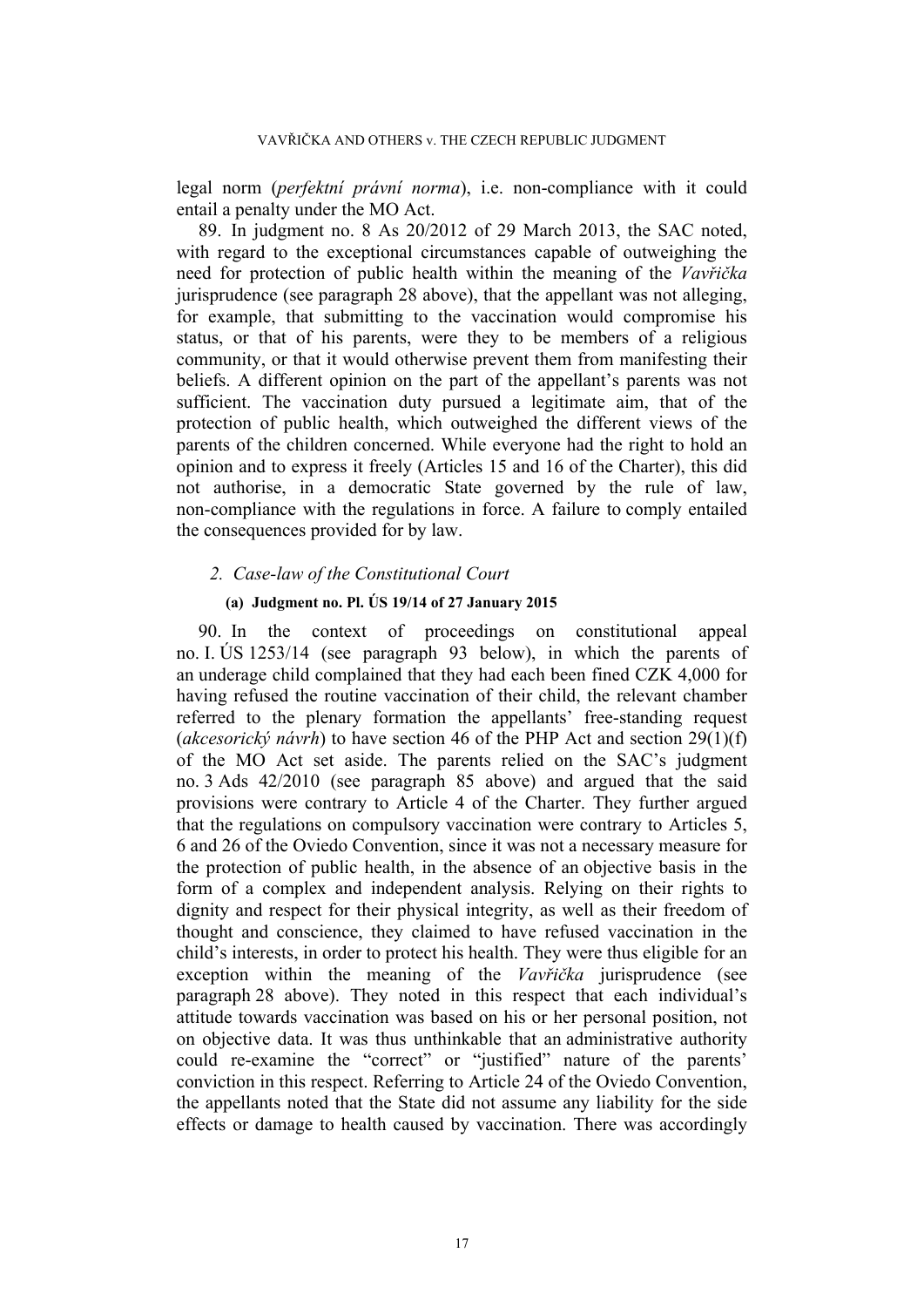no fair balance between the demands of the public interest and the individual's rights.

91. By judgment no. Pl. ÚS 19/14 of 27 January 2015, the plenary formation of the Constitutional Court dismissed the above-mentioned free-standing request.

It noted that the regulations on compulsory vaccination fell fully within the competence of the national legislature. As to the rule that certain matters could only be regulated by an Act of Parliament (Article 4 of the Charter), the Constitutional Court endorsed the conclusions of the extended chamber of the SAC in its judgment no. 8 As 6/2011 (see paragraph [86](#page-16-0) above). The wording of section 46 of the PHP Act was sufficiently clear and understandable and it duly defined all necessary parameters for the regulation of details by secondary legislation. This arrangement made it possible to react promptly to the epidemiological situation and to the current state of medical and pharmacological knowledge.

Compulsory vaccination amounted to an interference with the individual's physical integrity and, accordingly, with his or her right to respect for private or family life. As a restriction on this fundamental right, the vaccination duty was accompanied by safeguards to minimise any potential abuse and to prevent this medical intervention from being carried out where the conditions were not met (section 46(2) and (3)). The compatibility of this restriction with the right to respect for private life was to be established on the basis of the following five-step test. Firstly, the issue in question had to fall within the material scope of the rights that were limited, which in the present case it manifestly did. Secondly, there had to be an interference with the right in question, which in the case at hand there was, by virtue of an intrusion into the personal integrity of the vaccinated individual and, in the case of children under fifteen, an interference with the right of their parents to decide on matters concerning their care and education, or even, where applicable, with the right to manifest one's religion or beliefs freely. Thirdly, the restriction had to be in accordance with the law, which it was, the term "law" being understood in the substantive sense, including texts of secondary legislation. Fourthly, the restriction had to pursue a legitimate aim, in this instance the protection of health. Fifthly, the restriction had to be necessary, and it was, as it was clear from data provided by national and international experts – the assessment of which was a matter for the legislature and the executive, not for the Constitutional Court – that the approach of general vaccination against the specified infectious diseases was to be recommended and that the interest in protecting public health outweighed the arguments of appellants who were opposed to vaccination.

In an *obiter dictum*, referring to Article 24 of the Oviedo Convention, the Constitutional Court considered that if the State imposed penalties for non-compliance with the vaccination duty, it ought also to envisage the situation where vaccination damaged the health of the individual concerned.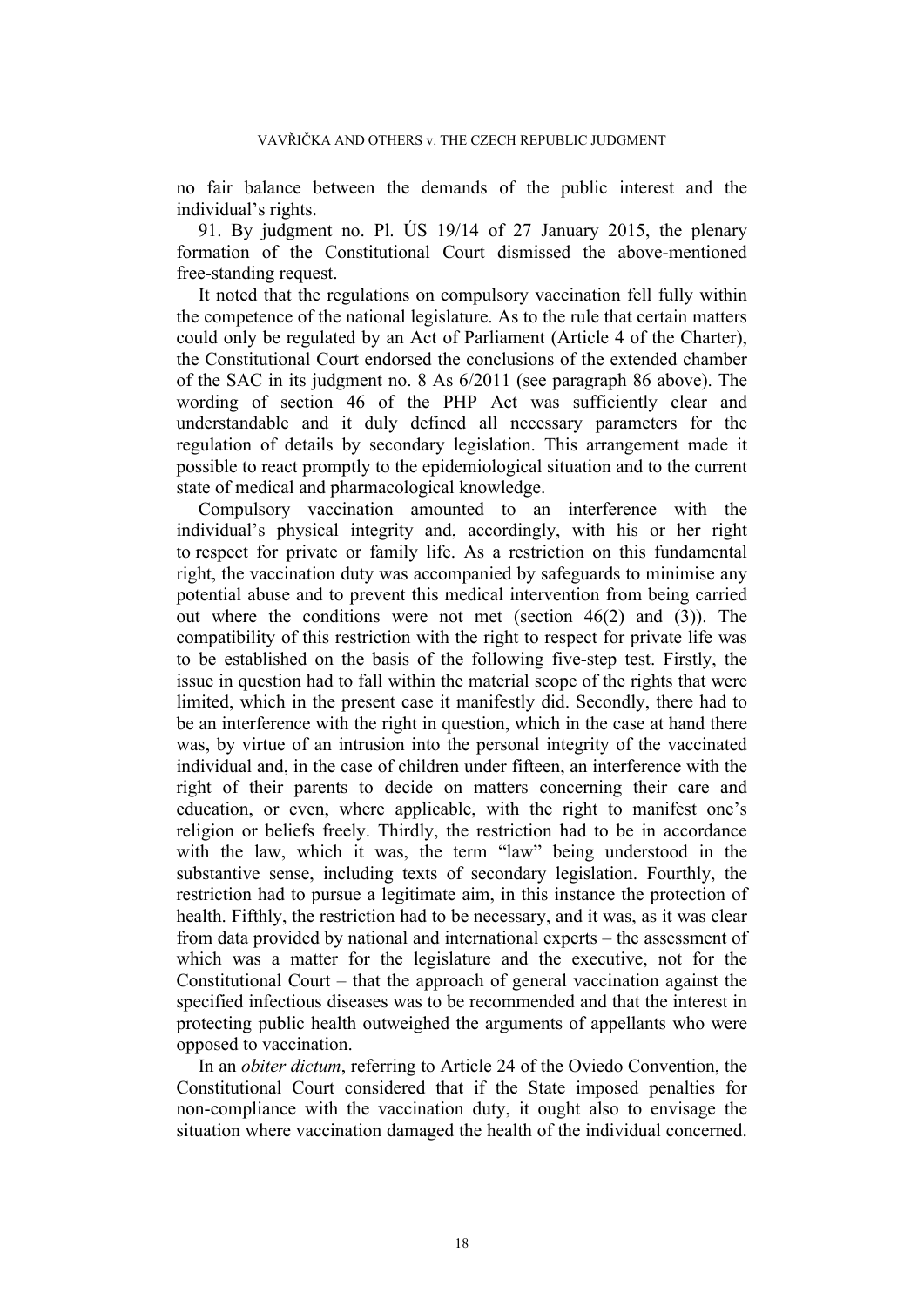Thus, it was incumbent on the legislature to give consideration to regulations governing State liability for such consequences, which was not uncommon in other States.

# **(b) Decision no. III. ÚS 3311/12 of 17 August 2015**

92. By this decision, the Constitutional Court dismissed a constitutional appeal of parents fined in minor-offence proceedings for having refused the routine vaccination of their child. The court noted, *inter alia*:

"29 ... [T]he present case is not ... an exceptional case in which compulsory vaccination cannot be enforced due to specific circumstances. In the appellants' case ... the Constitutional Court did not find any exceptional reasons for them not to be penalised for having refused compulsory vaccination of their [child], on the grounds that the penalty would amount to an interference with their freedom of thought and conscience. The Constitutional Court did not find any exceptional or convincingly and consistently claimed reasons for which the appellants had refused to have their [child] vaccinated and which would fundamentally call for respecting their autonomy despite the undisputed and significant public interest in vaccination.

30. The appellants' arguments ... remained at a completely general level; the appellants ... acted on a general conviction regarding the child's best interest. They refused vaccination on the basis of an opinion that they had reached (only) by studying literature and other resources. A general opinion so presented cannot be understood as unique and constitutionally relevant reasons for refusing vaccination. The appellants' assertions are not sufficiently convincing. Over the course of time they were even inconsistent, because in the proceedings before the administrative authorities the appellants cited their reasons ... in a much more urgent manner than in the proceedings before the administrative courts in which, instead of their personal reasons for refusing compulsory vaccination, the mainstay of their arguments was a general analysis of the ... compliance of compulsory vaccination legislation with the constitutional order. Before the Constitutional Court, they once again focused on the reasons for refusing vaccination in their specific case. However, the appellants did not state any relevant circumstances (they noted that their [child] was a healthy child who only suffered from occasional common illnesses) to support [the existence of] any interference with the constitutionally guaranteed rights and freedoms."

#### **(c) Judgment no. I. ÚS 1253/14 of 22 December 2015**

<span id="page-19-0"></span>93. The case was brought by parents fined for having refused several of the compulsory vaccinations of their child. In its judgment on their constitutional appeal, the Constitutional Court developed and clarified its conclusions reached in *Vavřička* (see paragraph [28](#page-5-0) above). As to the right to a "secular objection of conscience", it held:

"42. The existence of the constitutional judgment [in the *Vavřička* case] leads to the following postulates regarding the justifiability of the secular objection of conscience, which must be satisfied cumulatively. These are  $(1)$  the constitutional relevance of the claims contained in the objection of conscience, (2) the urgency of the reasons that the holder of the fundamental freedom cites in support of his objection, (3) the consistency and persuasiveness of that person's claims, and (4) the social impact that the acceptance of a secular objection of conscience may have in the specific case.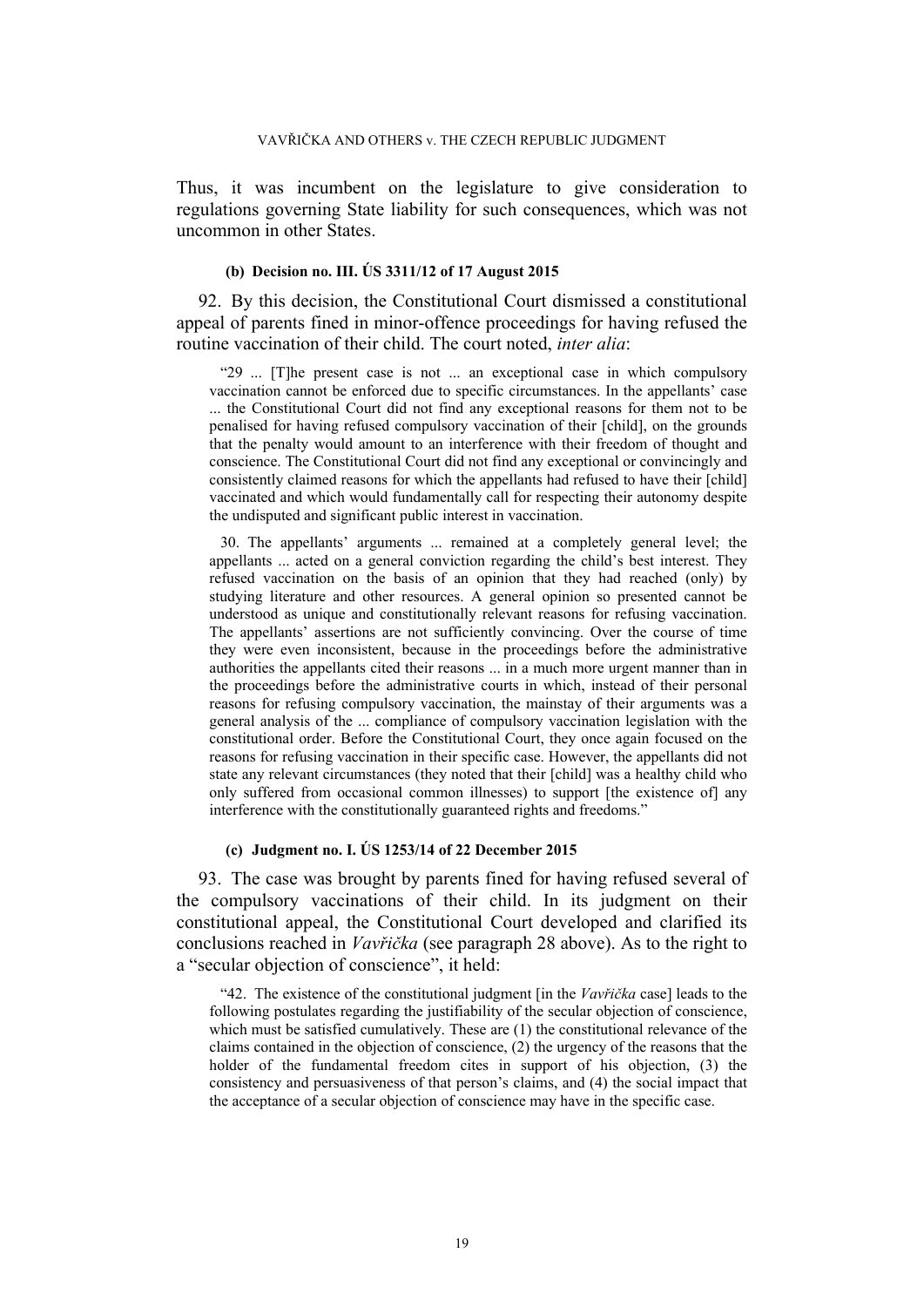#### VAVŘIČKA AND OTHERS v. THE CZECH REPUBLIC JUDGMENT

43. [In the *Vavřička* judgment] the Constitutional Court held that if all of the above requirements were satisfied then compulsory vaccination of the particular person was not to be insisted upon, i.e. non-compliance with the vaccination duty was not to be penalised, nor was the duty in that case to be enforced by other means. ...

44. The claims underlying the secular conscientious objection to compulsory vaccination acquire a constitutional dimension due to the collision between the protection of public health and the health of the person in whose favour the objection of conscience is applied ... Nor can the parents' claim of an interference with their right of parental care be ignored ... Article 15 § 1 [of the Charter] on freedom of conscience or conviction of holders of a fundamental right remains immanent to the case. Nor can a very frequent argument that vaccination is an interference with bodily integrity be ignored ... Moreover, all these cases involve fundamental rights that can be weighed against each other (with a view to finding an optimal balance).

45. The urgency of the reasons underlying the conscientious objection to compulsory vaccination remains, undoubtedly, subjective in its nature. It is the proverbial aspect of "here and now" which impedes compliance with a lawful order without any exception. It is difficult to define the variety of the content of the objection; undoubtedly, it potentially includes the conviction that irreversible damage can be caused to the health of a close person. If this is a minor who is represented by a statutory representative, the specific aspects of his or her interest in avoiding the vaccination must be taken into consideration.

46. The convincing and consistent character of the claims underlying a secular conscientious objection must be assessed *ad personam* and cannot be subjected to the test of objective truthfulness; the content of those claims must not lack an element based on values or strongly contradict the social environment, but it must pass muster above all with the person making such claims and those who are the closest to him. The Constitutional Court has previously required [in the *Vavřička* case] the author of the objection to communicate with the competent public authority, i.e. to refrain from justifying his conviction only at the later stages of the proceedings. This still applies, and unambiguity and appropriate (reasonable) clarity of the manifestation of that person's conscience must be a matter of course.

47. Finally, with all due respect for the autonomy of manifestations of will, the social impact of the secular objection of conscience, if it is to be accepted, must not exceed the sphere of the legitimate aims relevant for the given field of law to an excessive degree. In this specific case this means, *inter alia*, that the desirable level of vaccination coverage ... must be taken into account. The exception granted must not be associated with conclusions that would allow such exceptions to become the rule.

49. As regards the relation between the two types of conscientious objections, both religious and secular, the Constitutional Court concludes that in a secular State (Article 2 § 1 of the Charter) there is no reason to treat them differently. ...

...

50. ... [R]efusal of compulsory vaccination on the grounds of religion and belief, which cannot be completely ruled out depending on the specific circumstances, must remain a restrictively perceived exception, for which the Constitutional Court has already opened some space on account of strong reasons, but not a dispensation granted automatically to a specific religion or a group of persons professing a specific belief.

51. All of the above applies with equal force also in cases where a certain person is to undergo compulsory vaccination and a secular objection of conscience is raised ...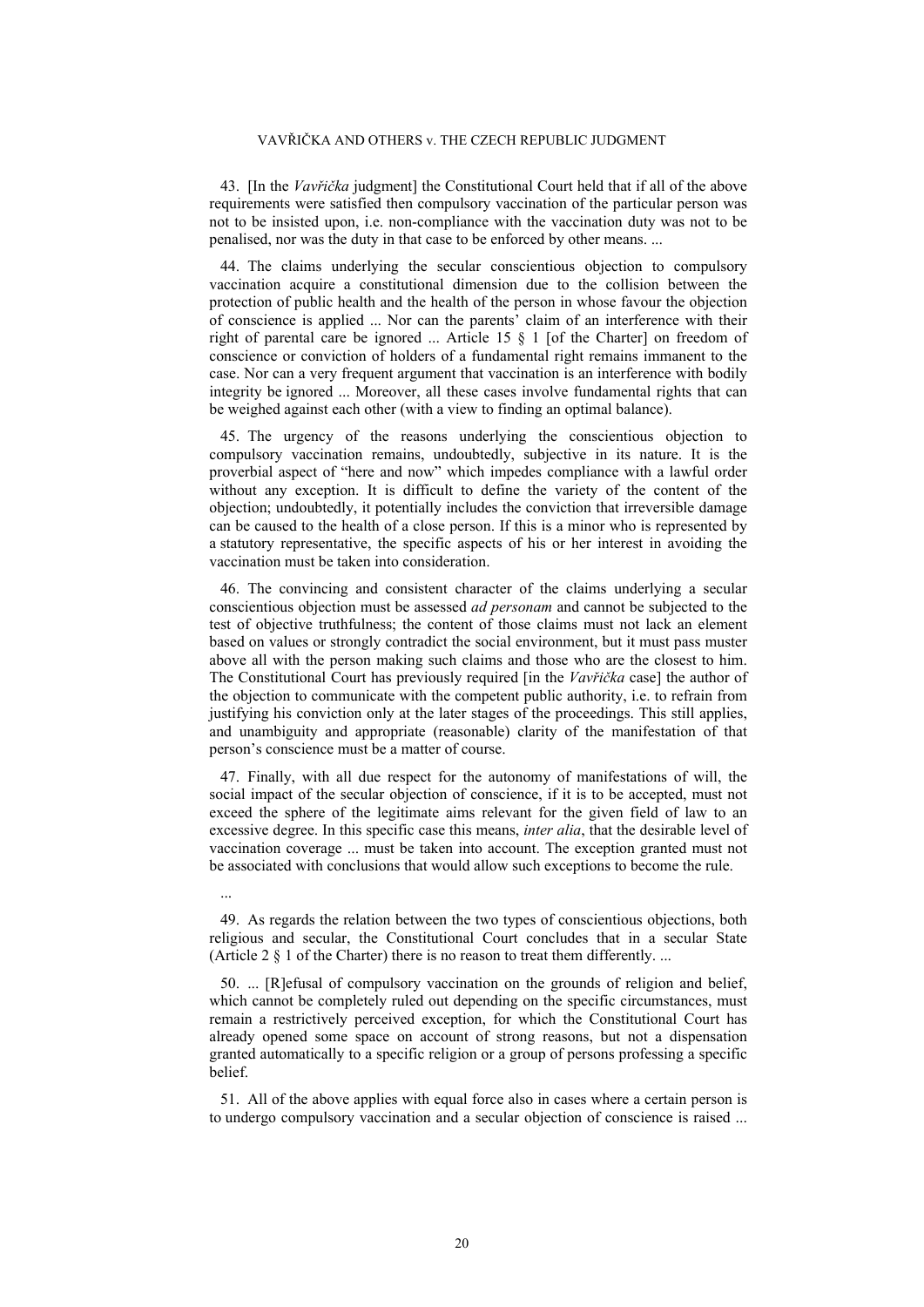#### VAVŘIČKA AND OTHERS v. THE CZECH REPUBLIC JUDGMENT

[A]n exception from the statutory duty may be considered only in exceptional cases closely linked to the person subject to the vaccination duty, or to persons closely related to such person (a highly adverse reaction to previous vaccination in the case of that person, that person's child, etc.). The opposite finding would contradict the fact that compulsory vaccination serves the protection of public health, such protection being the preferred option in the law as approved by the Constitutional Court in its judgments nos. Pl. ÚS 19/14 and Pl. ÚS 16/14."

# II. COMPARATIVE MATERIAL

# **A. Constitutional jurisprudence**

94. The following relevant constitutional judgments are included in the CODICES database of the Venice Commission.

### *1. France*

95. In case no. 2015-458 QPC, the Constitutional Council considered a request from the Court of Cassation for a preliminary ruling on the constitutionality of certain provisions of the Public Health Code. Those provisions related to compulsory vaccination against diphtheria, tetanus and poliomyelitis for minor children under the responsibility of their parents. The applicants in the original proceedings claimed that the compulsory vaccinations could entail a health risk, in breach of the constitutional requirement of health protection.

96. In a decision of 20 March 2015, the Constitutional Council ruled that the provisions in question were in conformity with the Constitution. It observed that, by making the given vaccinations compulsory, the legislature had intended to combat three diseases that were very serious and contagious or could not be eradicated. In doing so, it had made each of these vaccinations compulsory only on condition of there being no known medical contraindication.

97. The Constitutional Council ruled that the legislature was free to shape a vaccination policy to protect individual and public health. It was not for the Constitutional Council, which did not enjoy the same general power of assessment and decision-making as Parliament, to call into question the provisions enacted by the legislator, having regard to the state of scientific knowledge, or to seek to establish whether the objective of health protection set by the legislature might have been attained by other means, since the arrangements provided for by the law were not manifestly inappropriate to the objective pursued.

# *2. Hungary*

98. In a constitutional judgment of 20 June 2007 in case no. 39/2007, the Constitutional Court examined a petition lodged by a married couple who were refusing to have their child vaccinated, and who had challenged the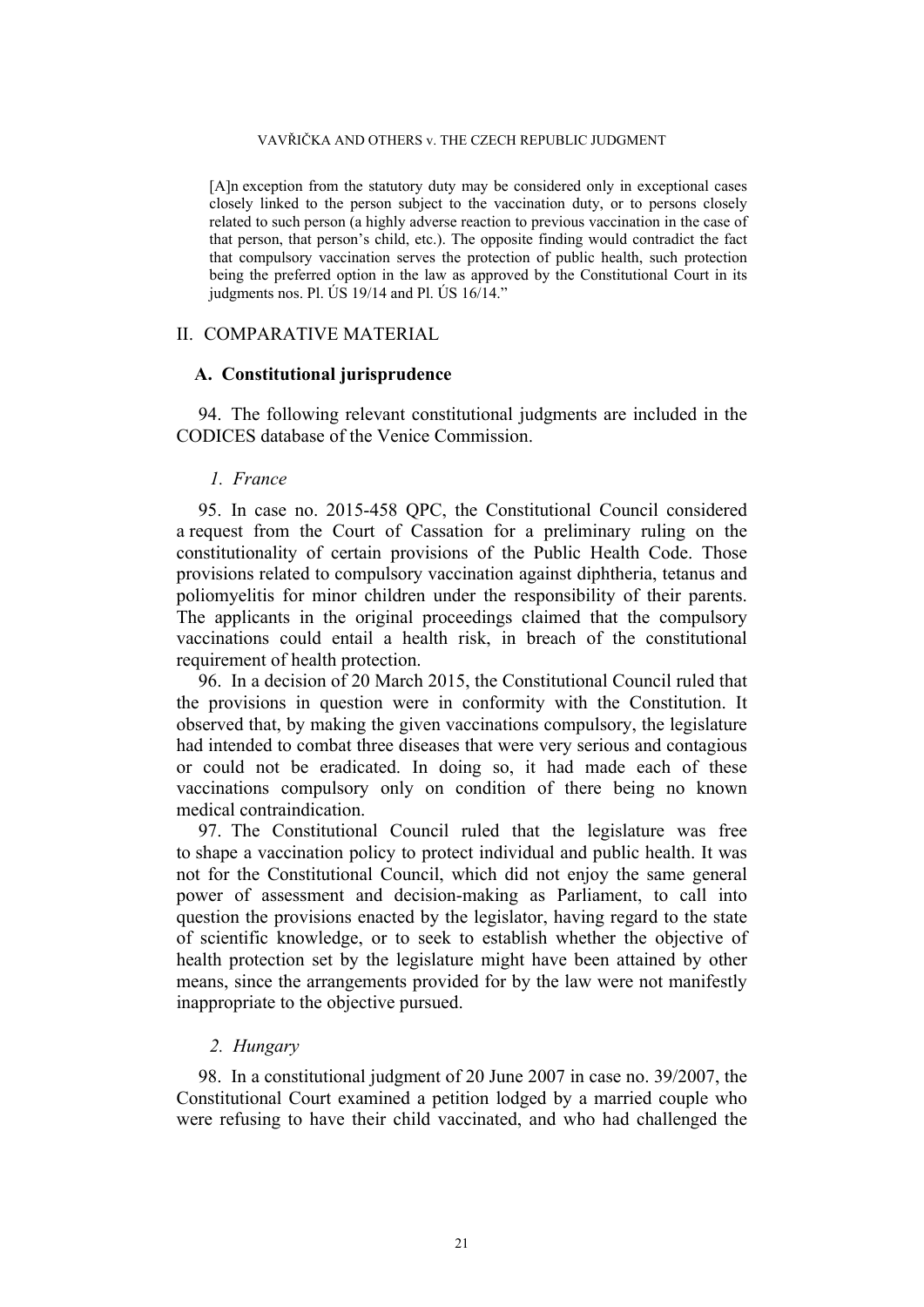constitutionality of the 1997 Health Act providing for compulsory vaccination. A failure to comply warranted an administrative order for the given vaccine to be carried out, the order being directly enforceable, regardless of any appeal.

99. The court found, *inter alia*, that the protection of children's health justified compulsory vaccination at certain ages and accepted the legislature's position, based on scientific knowledge, that the benefits of vaccination for both the individual and society outweighed any possible harm due to side-effects. The system of compulsory vaccination thus did not contravene children's right to physical integrity. At the same time, the court acknowledged that the system of compulsory vaccination might result in more significant harm for parents who, for reasons of religious conviction or conscience, did not agree with vaccination. The regulation was however in accordance with the requirements of the neutrality of the State. The legal norms in question, being binding on everybody and protecting the health of the children concerned, all other children, and in fact society as a whole, were based on postulates of the natural sciences, rather than the acceptance of the truth content of different ideologies.

100. However, there had been an unconstitutional omission to legislate, as the legislature had failed to provide an effective legal remedy against the refusal of exemptions from compulsory vaccination. In particular, the statutory provision permitting the immediate enforcement of an order for vaccination, with no recourse to any legal remedy, was unconstitutional and accordingly repealed.

# *3. North Macedonia*

101. In case no. U.Br. 30/2014 the Constitutional Court reviewed the constitutionality of certain statutory provisions pertaining to the compulsory vaccination of children and the consequences of non-compliance with it. The legislation in question provided for the compulsory vaccination of all persons of a certain age against tuberculosis, diphtheria, tetanus, whooping cough, polio, measles, mumps, rubella, *Haemophilus influenzae* type b infections and hepatitis B. In its judgment of 8 October 2014, the court held, *inter alia*, as follows.

102. Mandatory vaccination could not be called into question with regard to the constitutional provisions on the rights and duties of citizens in relation to the protection and promotion of their own health and that of others. Neither could it be questioned with regard to the provisions on the right and duty of parents to take care of and raise their children. A refusal of a vaccination by the parents not only endangered the health of their children, but also the health of other persons who had not been vaccinated on account of medical contraindications, and it thus denied them the right to a healthy life.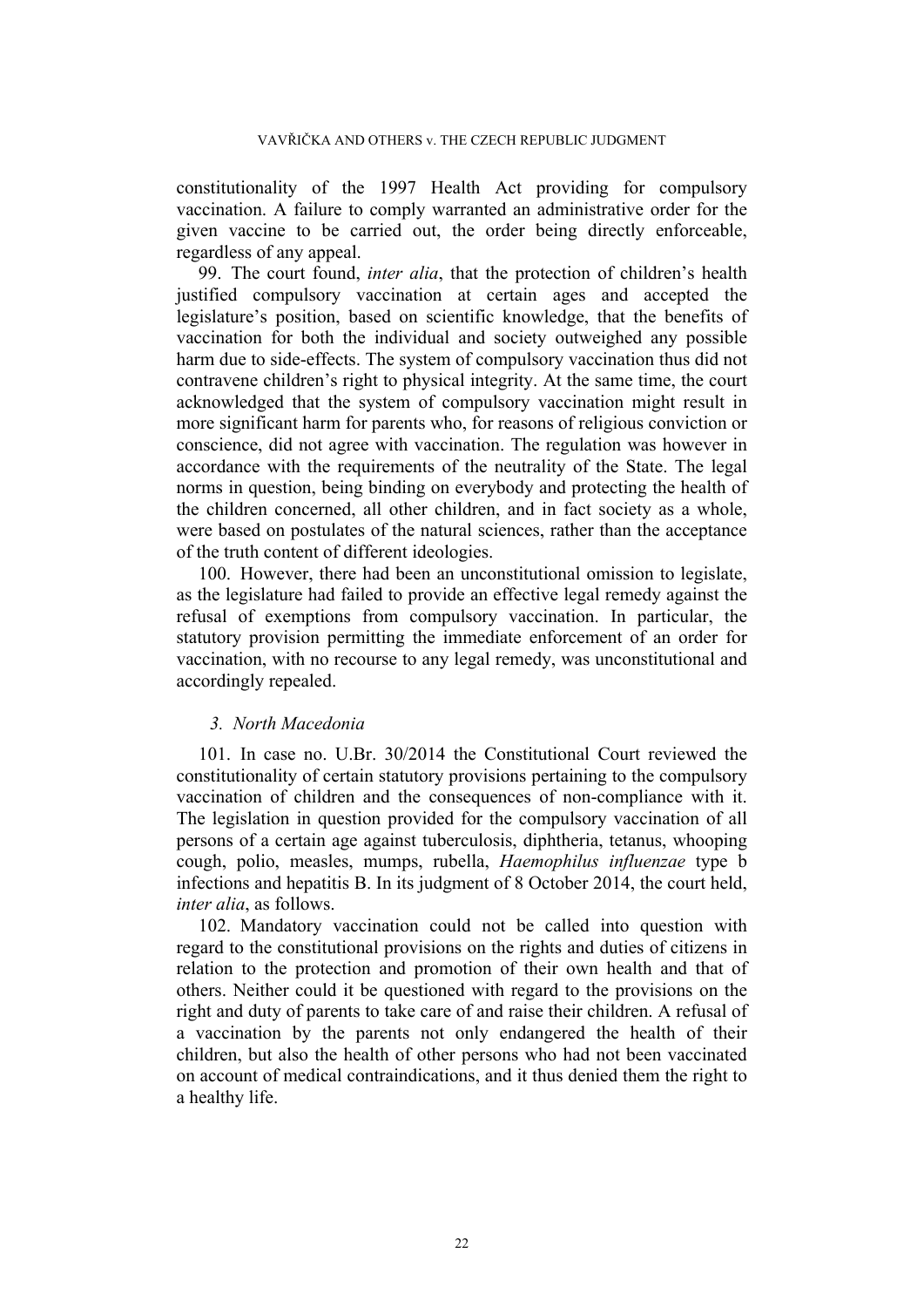103. In order to safeguard the health of the child and the child's right to health, which was subject to a special level of protection, it was justified to deny the parents' freedom to refuse vaccination, since the right of the child to health prevailed over the parents' right to choose.

104. Moreover, the legislature was not prevented from regulating penal policy in respect of a breach of the vaccination duty by making it punishable by a fine.

105. Similarly, there was no obstacle for the legislature to make enrolment in primary school dependant on the parents' submitting proof of vaccination of the child. In that regard, the court noted specifically that since all children of the given age were eligible for enrolment in the first grade, a large number of students would enrol from different areas and backgrounds, which carried an inherent risk of the spread of certain diseases. Moreover, parents who refused to vaccinate their children were to be reminded that other parents also had the right to protection from serious illness in respect of their children, and that unvaccinated children posed a greater risk of spreading the disease, especially in child-care facilities, schools and other educational establishments.

### *4. Italy*

### **(a) Constitutional judgment no. 5/2018**

<span id="page-23-0"></span>106. In this judgment, delivered on 22 November 2017, the Constitutional Court considered the constitutional validity of a decree-law introduced as a matter of urgency to increase the number of compulsory vaccinations from four to ten. The decree-law made access to early childhood educational services conditional on the receipt of all ten vaccines. The sanction for failure to comply was an administrative fine. This was challenged on a number of grounds, including as an unjustifiable interference with the constitutional guarantee of individual autonomy. This argument was dismissed with the following reasoning.

107. The court noted the preventive nature of vaccination, the critically unsatisfactory level of vaccination in Italy at the given time, and the existing trends suggesting that the rate of vaccination was deteriorating. It found that the legislation was within the scope of the discretion and political responsibility of the authorities, who were expected to assess the overriding need to intervene urgently and prior to the emergence of crisis scenarios, and to do so in the light of new data and new epidemiological phenomena. Furthermore, they were expected to act consistently with the principle of precaution, which was inherent in the approach to preventive medication, and was of fundamental importance where public health was concerned.

108. Pointing out that there was no scientific basis for the existing trends in popular opinion which considered vaccination to be futile or dangerous, the court noted that, in medical practice, recommendation and obligation were conjoined concepts and, therefore, moving six vaccinations from being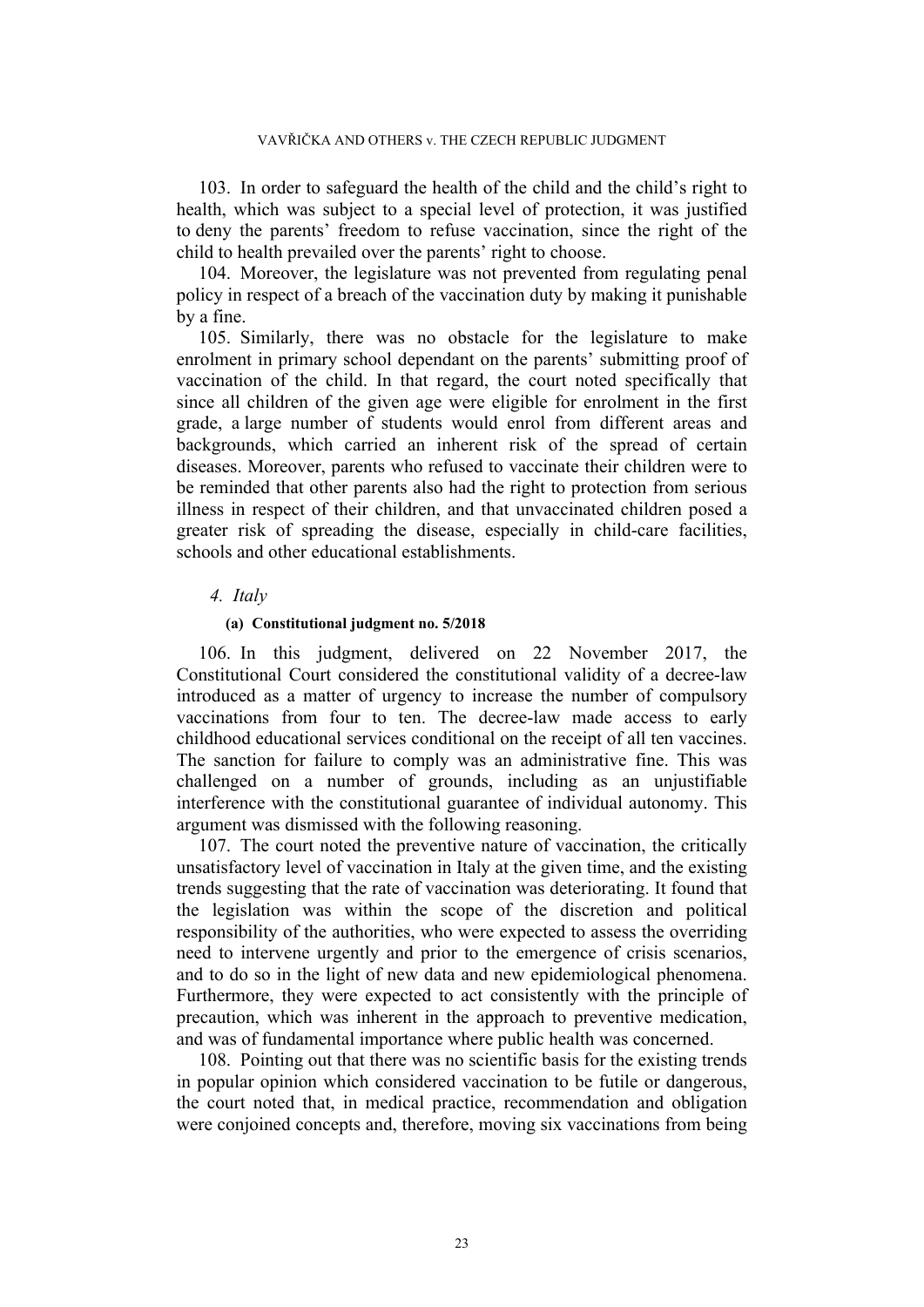simply recommended to being compulsory did not represent a significant change in their status. It also held that requiring a certificate for school enrolment and imposing fines were both reasonable measures for the legislature to take, not least where it had provided for initial steps to be taken before the imposition of such sanctions, i.e. one-to-one meetings with parents and guardians to inform them about the efficacy of vaccinations.

109. The court drew attention to its established case-law to the effect that, in the area of vaccinations, there was a requirement for balance between the individual right to health (including freedom concerning treatment) and the coexistent and reciprocal rights of others and the interests of the community, as well as, in the case of compulsory vaccinations, the interests of children, who required protection even *vis-à-vis* parents who did not fulfil their duties of care.

110. As to the interests of minor children, they were to be pursued first of all through their parents' exercise of their joint right and duty to take action that was well-suited to protecting the health of their children. That freedom did not however extend to making choices that were potentially detrimental to the health of minor children.

111. A law imposing a health-related treatment was not incompatible with the Constitution if: the treatment was intended not only to improve or maintain the health of the recipient, but also to preserve the health of others; the treatment was not expected to have a negative impact on the health of the recipient, with the exclusive exception of those consequences that normally arose and, as such, were tolerable; and, in the event of further injury, the payment of just compensation to the injured party was provided for, separate and apart from any damages to which they might be entitled.

112. The court also noted that the issue of vaccination involved many constitutional values, the coexistence of which left room for legislative discretion in choosing the means by which to ensure the effective prevention of infectious diseases. That discretion had to be exercised in the light of the various health and epidemiological conditions, as ascertained by the responsible authorities and of the constantly evolving discoveries of medical research, to which the legislature had to turn for guidance when making its choices in that area.

### **(b) Constitutional judgments nos. 307/1990 and 118/1996**

113. In its earlier judgment no. 307/1990, given on 14 June 1990, the Constitutional Court declared unconstitutional a law making provision for compulsory anti-poliomyelitis vaccination, due to its failure to provide for compensation for those suffering damage to their health caused by the vaccine, in the absence of liability for negligence.

114. The legislation subsequently enacted (Law no. 210 of 25 February 1992) was examined by the Constitutional Court in judgment no. 118/1996, of 18 April 1996. The court noted the two aspects of health in constitutional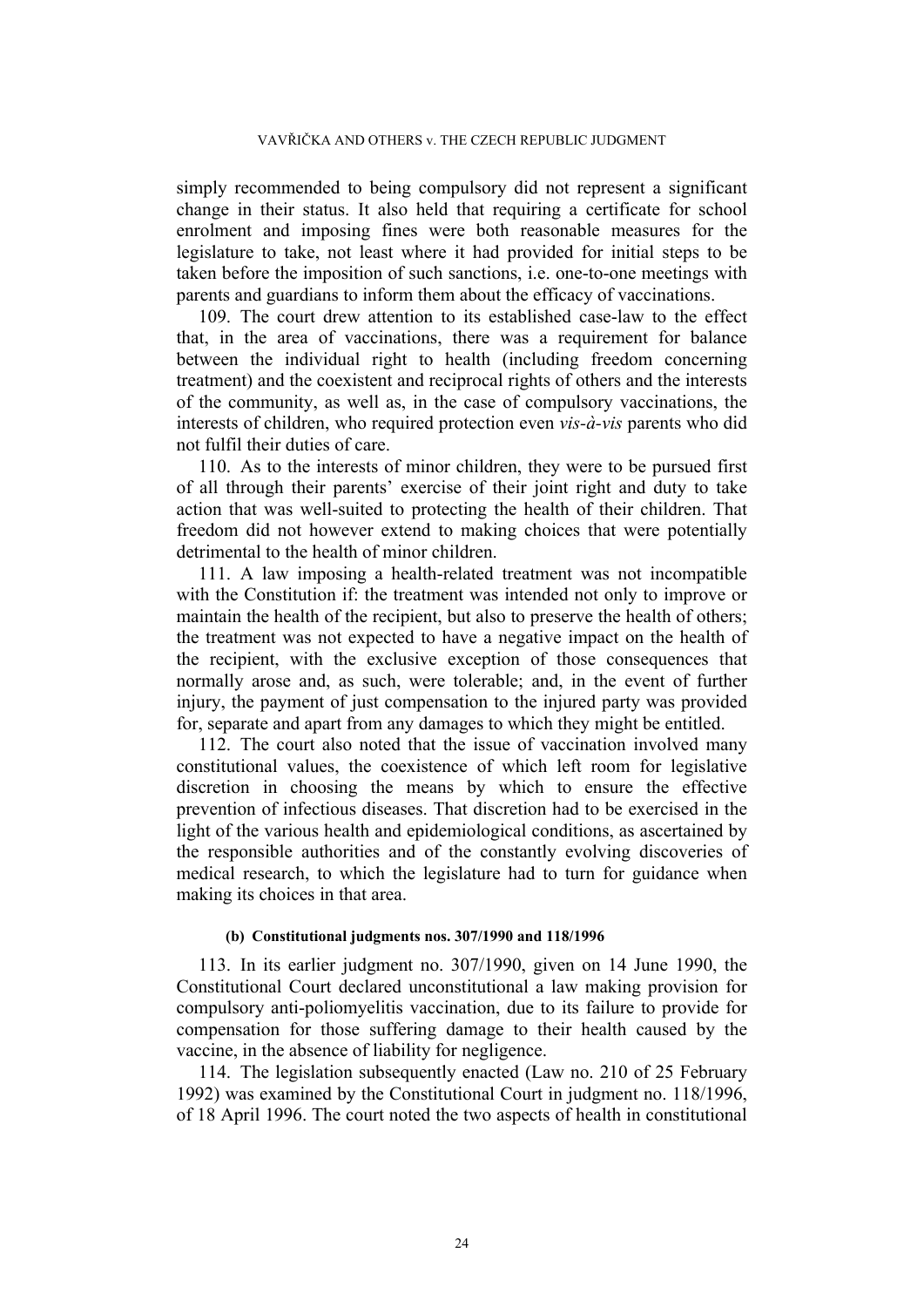law: the individual and subjective aspect concerning a fundamental right of the individual; and the societal and objective aspect concerning health as a public interest. The risk of damage to an individual's health could not be completely avoided. The legislature had therefore struck a balance, giving precedence to the collective aspect of health. Yet nobody could be asked to sacrifice their health to preserve that of others without being granted just compensation for damage caused by medical treatment. The court found the law to be contrary to the Constitution, in that it failed to make provision for compensating those whose health was injured by compulsory vaccination before the law entered into force. It observed that such damage gave rise to a claim for compensation under the Constitution itself without any liability for negligence being taken into consideration.

#### **(c) Constitutional judgment no. 268/2018**

115. This judgment, which was delivered on 22 November 2017 as judgment no. 5/2018 (see paragraph [106](#page-23-0) above), concerned a legislative situation in which no compensation was available for damage to health caused by a vaccination which was recommended rather than compulsory. The court observed that there was no qualitative difference between compulsory and recommended vaccinations, the key issue being the essential objective of preventing infectious diseases that was pursued by both types. Accordingly, the exclusion of compensation was contrary to the Constitution.

# *5. Republic of Moldova*

116. In its judgment no. 26 of 30 October 2018, the Constitutional Court examined a challenge to certain legislative provisions making the admission of children to community groups and educational and recreational institutions contingent upon their systematic prophylactic vaccination, the complaint being that this restricted the access of children to education.

117. Among other things, the court noted that the legitimate aims pursued by the challenged provisions were the protection of children's health and public health from severe illnesses which spread more when vaccination rates were lower. A restriction on access by unvaccinated children, who had no contraindications, for a limited time pending their vaccination, was a less intrusive measure in terms of the right to respect for private life and to education and would efficiently achieve the aims pursued.

118. The court balanced the principle of health protection with the principles of access to education and respect for private life. Refusing to vaccinate children with no contraindications might not only entail their possible exclusion, pending their vaccination, but also exposed them to the risk of contracting an illness. The damage to their health also had negative effects on other rights they were entitled to enjoy.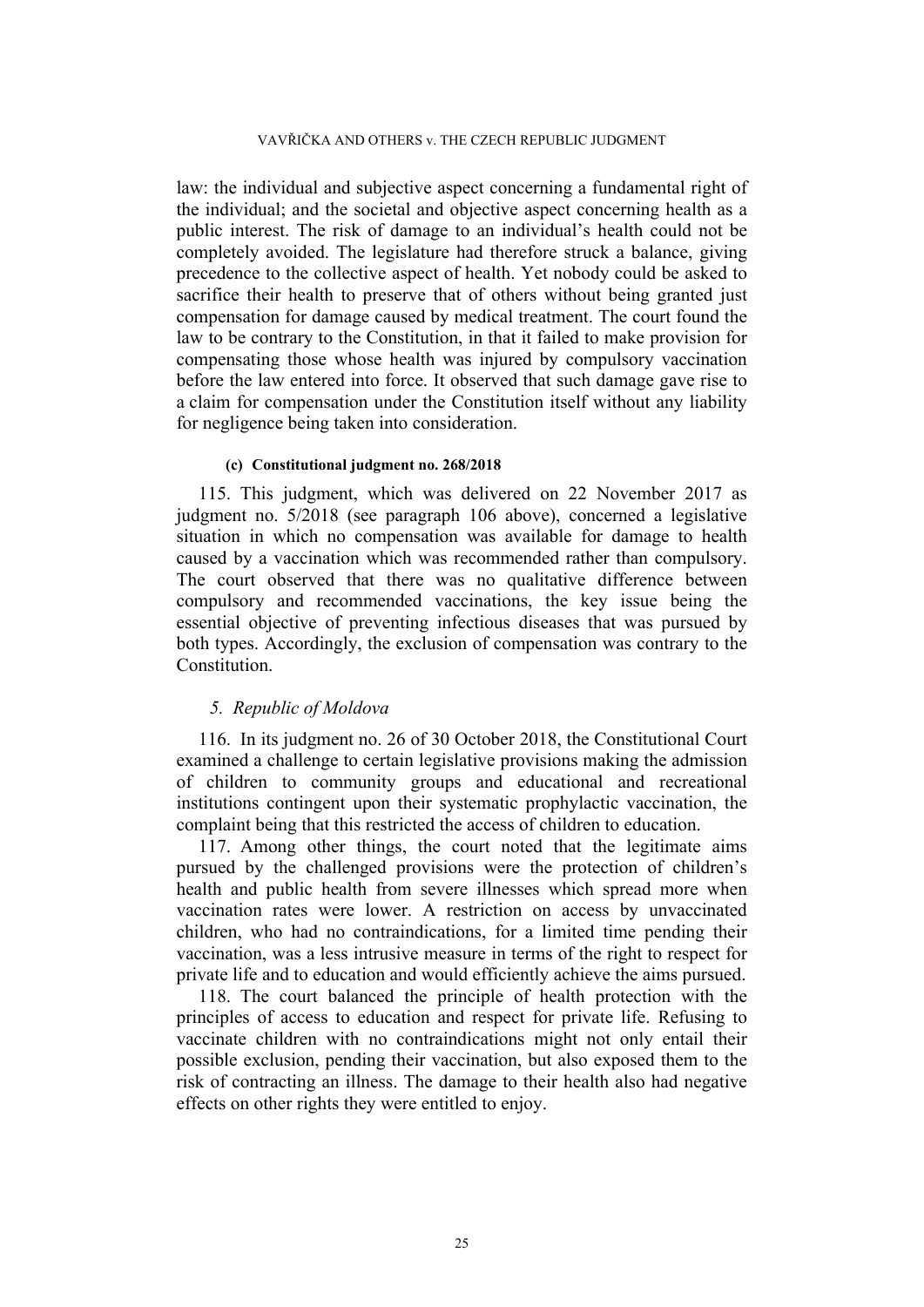119. Children with contraindications, while eligible for admission, were also exposed to the risk of contracting a communicable illness from unvaccinated children who had no contraindications. The consequences of an individual's action on their innocent peers could not be ignored. In the given context, the rights of the individual were not exercised in an existential vacuum, but within an organised society.

120. The children of parents who did not wish them to be vaccinated in the absence of any contraindications had alternative means of learning. Also, from the perspective of leisure opportunities for children in this category, the exercise of social private life was not a central aspect of their right to respect for private life.

121. The differential treatment of vaccinated children compared to those who could be vaccinated but were not was objectively justified and reasonable.

# *6. Serbia*

122. In case no. IUz-48/2016, the Constitutional Court examined several challenges to the constitutionality of certain legislative provisions concerning compulsory vaccination and their conformity with international agreements ratified by Serbia.

123. As regards the necessity in a democratic society of the measures mandated by the contested provisions, the court noted that the available 2015 immunisation records for the vaccines in the immunisation schedule showed the lowest vaccination rate in ten years. This increased the risk of epidemics of communicable diseases which had been prevented for decades by vaccination, because a high level of collective immunity was needed to prevent an outbreak of an epidemic. In view of all the circumstances, including the duty of everyone to respect the public interest and not jeopardise the health of others, the court found that the criterion of necessity was fulfilled.

124. Concerning the argument that, compared to children who had been vaccinated, those who remained unvaccinated were discriminated against because they were deprived of their constitutionally guaranteed right to education, the court found that the fact that children's attendance at educational institutions was conditional on their having been vaccinated could not be construed as being relevant in constitutional terms to any form of discrimination in respect of the right to education. This was so because all children in certain age groups were subject to vaccination, unless this was contraindicated on health-related grounds. As that duty pertained equally to all persons belonging to the given group, those who did not comply with it could not be considered discriminated against *vis-à-vis* those who did, because they were not in the same or a similar situation.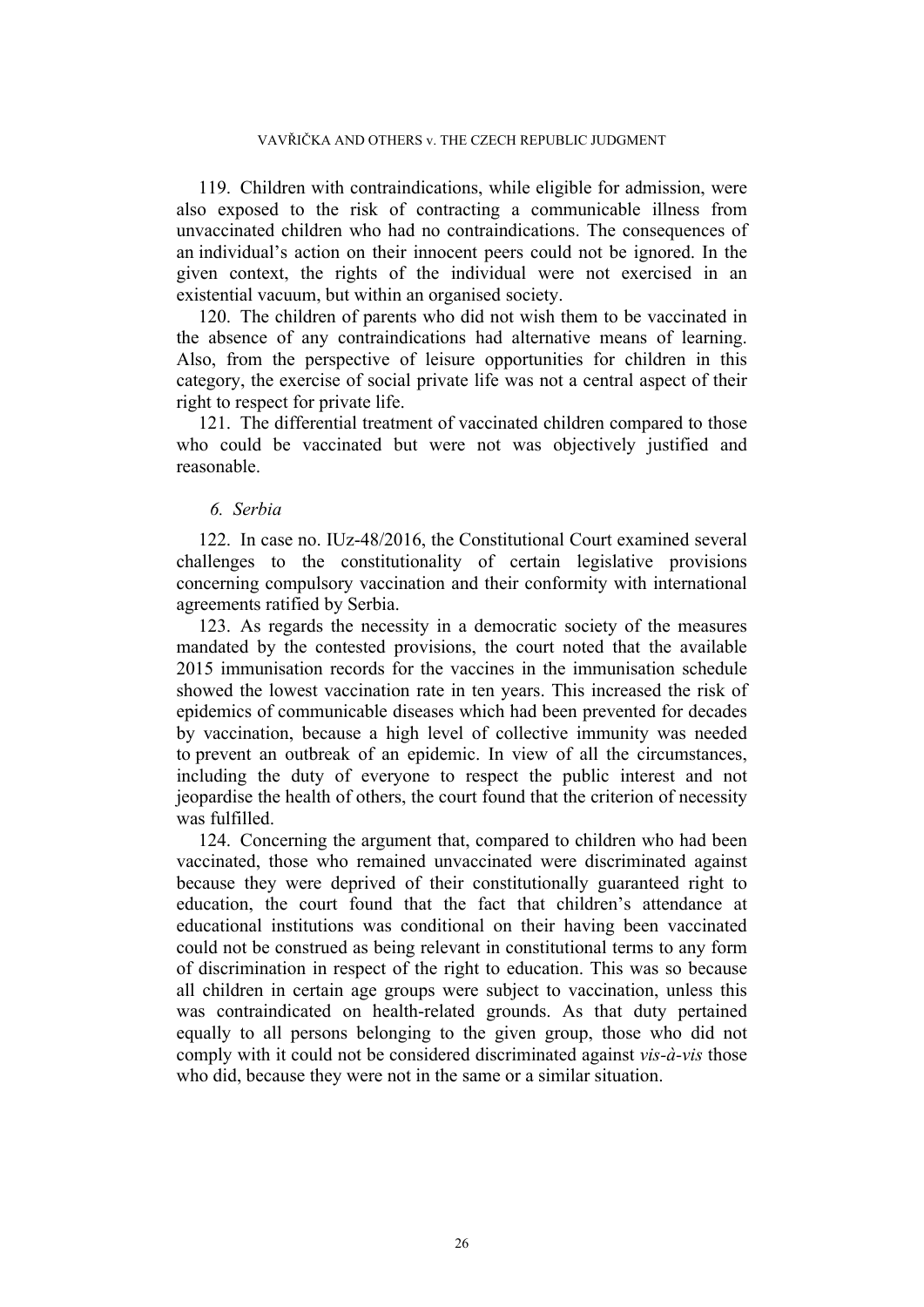# *7. Slovakia*

125. The relevant jurisprudence is referred to in paragraph [229](#page-52-0) below.

# *8. Slovenia*

126. In a judgment of 12 February 2004 in case no. U-I-127/01, the Constitutional Court upheld the constitutionality of a system of compulsory vaccination against tuberculosis, diphtheria, tetanus, whooping cough, infantile paralysis, measles, mumps, rubella and hepatitis B. However, it found deficiencies in the existing rules and their operation as regards the mechanism for individuals to claim exemption from the vaccination duty on the grounds of health contraindication.

127. Moreover, the court found a further deficiency in that the legislation did not regulate the right to compensation for damage to health resulting from vaccination side-effects. In particular, under the principle of solidarity, which itself was the basis for making vaccination compulsory, the State ordering such a measure for the benefit of everyone must be required to pay compensation to those who experienced harmful side-effects.

### **B. United Kingdom**

128. In a case concerning the vaccination of a baby placed in the care of the local authorities, notwithstanding the objections of the parents (*Re H (A Child)(Parental Responsibility: Vaccination*), [2020] EWCA Civ 664), the judgment of the Court of Appeal of 22 May 2020 concluded as follows:

"(i) Although vaccinations are not compulsory, the scientific evidence now clearly establishes that it is in the best medical interests of children to be vaccinated in accordance with Public Health England's guidance unless there is a specific contra-indication in an individual case.

(ii) Under [the applicable statutory provision] a local authority with a care order can arrange and consent to a child in its care being vaccinated where it is satisfied that it is in the best interests of that individual child, notwithstanding the objections of parents.

(iii) The administration of standard or routine vaccinations cannot be regarded as being a 'serious' or 'grave' matter. Except where there are significant features which suggest that, unusually, it may not be in the best interests of a child to be vaccinated, it is neither necessary nor appropriate for a local authority to refer the matter to the High Court in every case where a parent opposes the proposed vaccination of their child. To do so involves the expenditure of scarce time and resources by the local authority, the unnecessary instruction of expert medical evidence and the use of High Court time which could be better spent dealing with one of the urgent and serious matters which are always awaiting determination in the Family Division.

(iv) Parental views regarding immunisation must always be taken into account but the matter is not to be determined by the strength of the parental view unless the view has a real bearing on the child's welfare."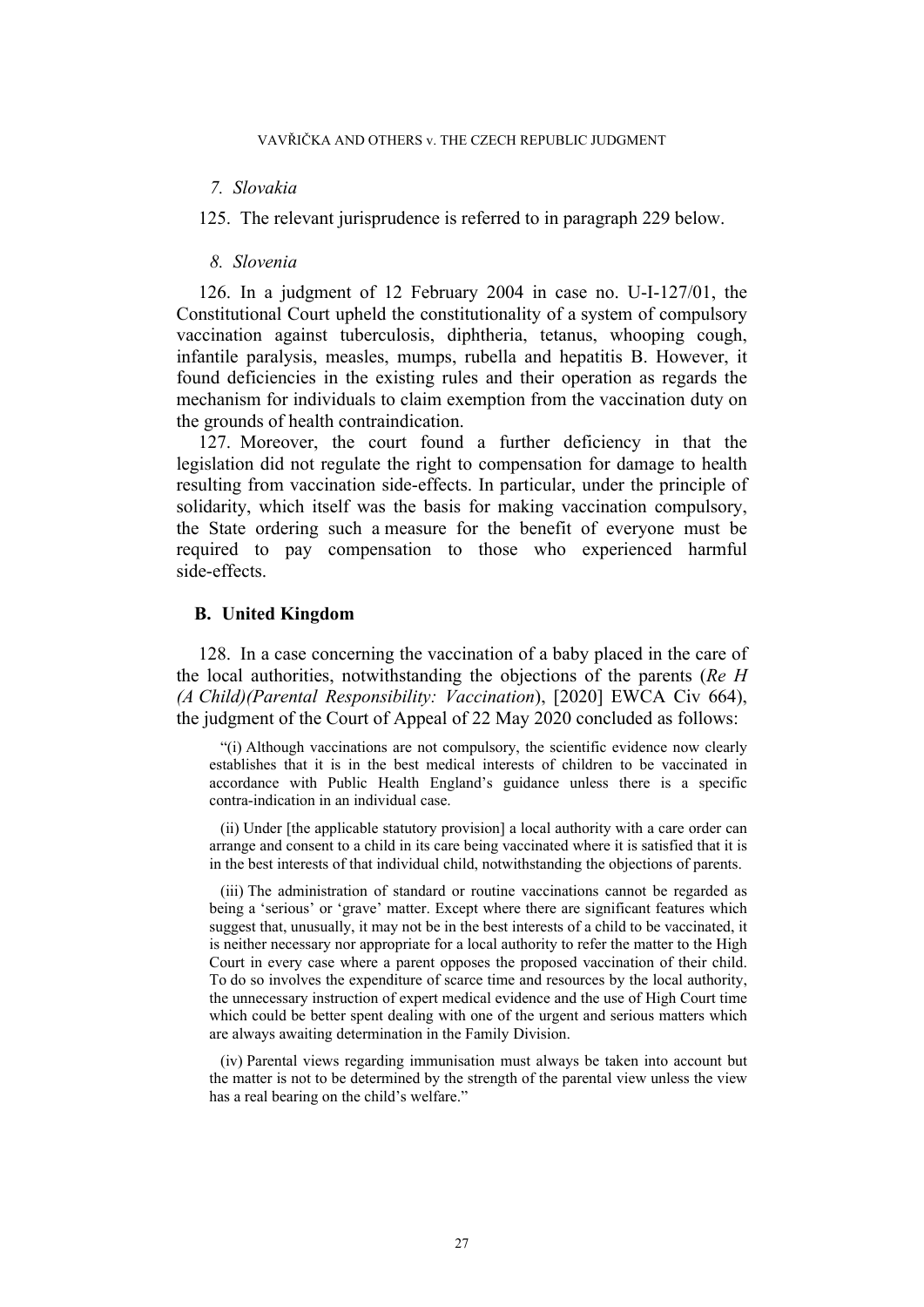#### VAVŘIČKA AND OTHERS v. THE CZECH REPUBLIC JUDGMENT

# III. INTERNATIONAL AND EUROPEAN LAW AND PRACTICE

# **A. International Covenant on Economic, Social and Cultural Rights**

129. The Covenant, which is a part of the legal order of the Czech Republic (Decree of the Minister of Foreign Affairs no. 120/1976 Coll., in conjunction with Article 1 of Constitutional Law no. 4/1993 Coll.), reads in its relevant part as follows:

#### **Article 12**

"1. The States Parties to the present Covenant recognize the right of everyone to the enjoyment of the highest attainable standard of physical and mental health.

2. The steps to be taken by the States Parties to the present Covenant to achieve the full realization of this right shall include those necessary for:

...

(c) The prevention, treatment and control of epidemic, endemic, occupational and other diseases;

 $\cdot$ 

130. In General comment No. 14 on the right to the highest attainable standard of health, published on 11 August 2000 (E/C.12/2000/4), the UN Committee on Economic, Social and Cultural Rights noted, *inter alia*:

"[Article 12.2 (c). The right to prevention, treatment and control of diseases]

16. ... The control of diseases refers to ... the implementation or enhancement of immunization programmes and other strategies of infectious disease control.

...

[Specific legal obligations]

36. The obligation to fulfil requires States parties, *inter alia*, to give sufficient recognition to the right to health in the national political and legal systems, preferably by way of legislative implementation, and to adopt a national health policy with a detailed plan for realizing the right to health. States must ensure provision of health care, including immunization programmes against the major infectious diseases ....

...

[Core obligations]

44. The Committee also confirms that the following are obligations of comparable priority:

...

(b) To provide immunization against the major infectious diseases occurring in the community;

(c) To take measures to prevent, treat and control epidemic and endemic diseases."

131. In its Concluding observations as part of the periodic review of individual States, the UN Committee on Economic, Social and Cultural Rights has repeatedly emphasised the duty of preventive vaccination of the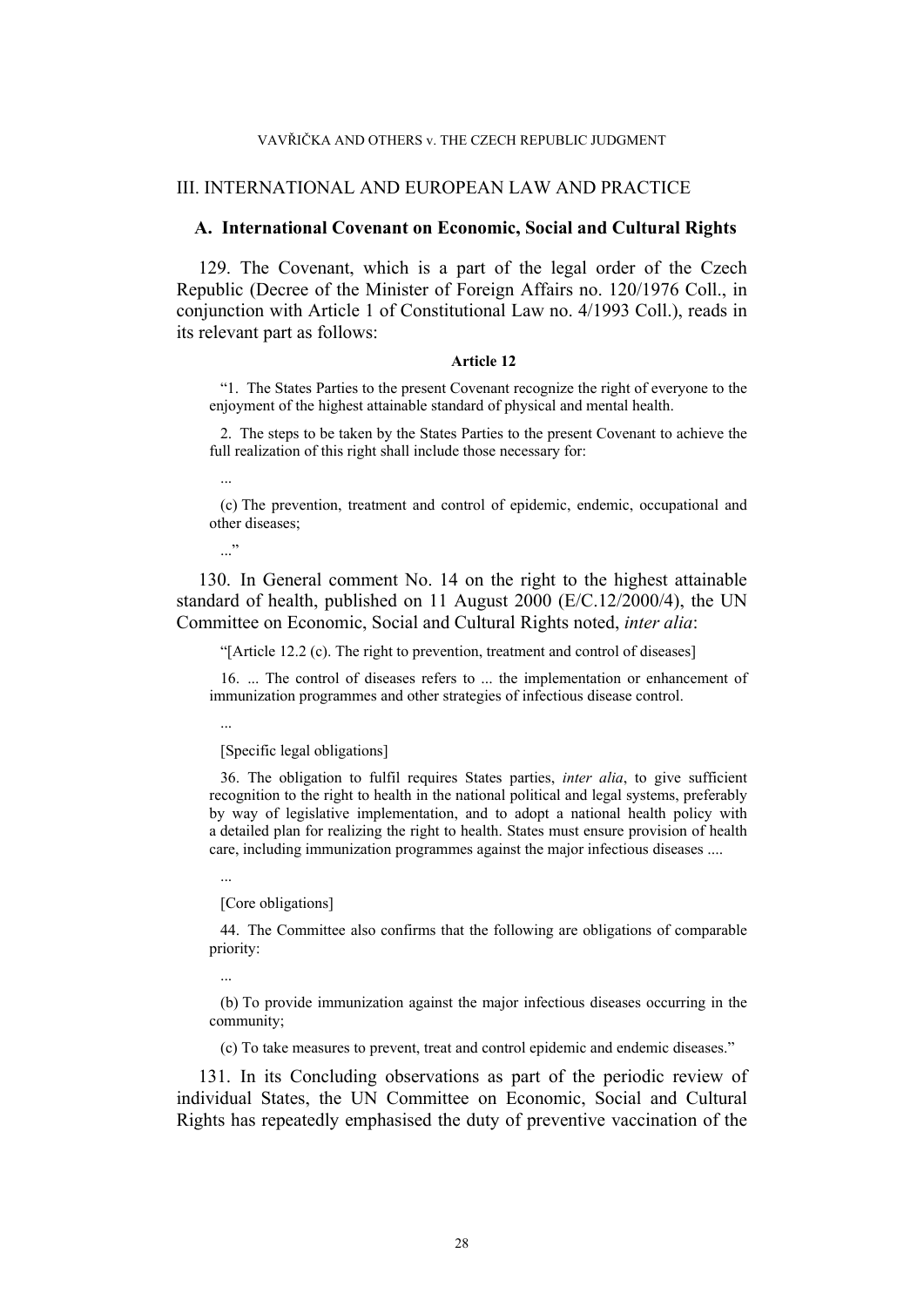highest possible percentage of the population (see, for example, observations of 7 June 2010 on Kazakhstan (E/C.12/KAZ/CO/1), § 4). It has also criticised a decreased rate of vaccination (see, for example, observations of 13 December 2013 on Egypt (E/C.12/EGY/CO/2-4), § 21) and called for a reversal of that negative trend (see, for example, observations of 13 June 2014 on Ukraine (E/C.12/UKR/CO/6), § 19).

# **B. United Nations Convention on the Rights of the Child**

132. This Convention is likewise a part of the legal order of the Czech Republic (Notice of the Federal Ministry of Foreign Affairs no. 104/1991 Coll., in conjunction with Article 1 of Constitutional Law no. 4/1993 Coll.).

Article 3 § 1 provides:

"In all actions concerning children, whether undertaken by public or private social welfare institutions, courts of law, administrative authorities or legislative bodies, the best interests of the child shall be a primary consideration."

### Article 24 provides as relevant:

"1. States Parties recognize the right of the child to the enjoyment of the highest attainable standard of health ... States Parties shall strive to ensure that no child is deprived of his or her right of access to ... health care services.

2. States Parties shall pursue full implementation of this right and, in particular, shall take appropriate measures:

(a) To diminish infant and child mortality;

(b) To ensure the provision of necessary medical assistance and health care to all children with emphasis on the development of primary health care;

(c) To combat disease ..., including within the framework of primary health care ...;

...

(e) To ensure that all segments of society, in particular parents and children, are informed, have access to education and are supported in the use of basic knowledge of child health ...;

(f) To develop preventive health care ..."

133. According to General comment No. 15 by the United Nations Committee on the Rights of the Child in relation to the right of the child to the enjoyment of the highest attainable standard of health, published on 17 April 2013 (CRC/C/GC/15), the realisation of this right entails the universal availability of immunisation against the common childhood diseases.

134. In its Concluding observations as part of the periodic review of individual States, the UN Committee on the Rights of the Child often emphasises the need to strengthen the system of vaccination of children, including increased vaccination coverage, and recommends the full vaccination of all children. As regards the Czech Republic, in observations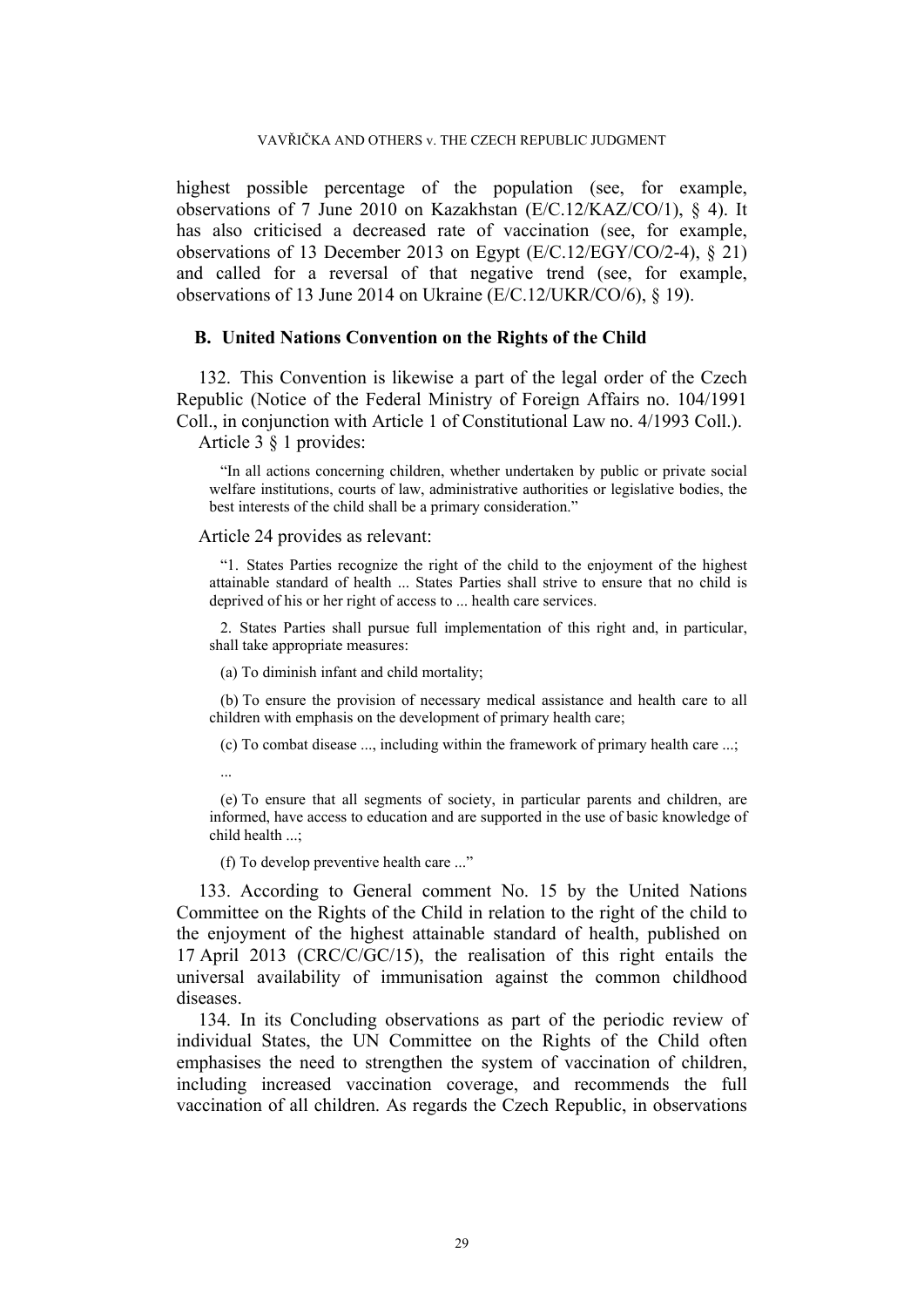of 18 March 2003 the Committee noted that the vaccination uptake was excellent (CRC/C/15/Add.201, § 3).

# **C. Documents of the World Health Organisation (WHO)**

135. In its "Global Vaccine Action Plan" published in 2013 the WHO recommended attaining a national coverage rate of at least 90% in relation to all vaccines that form part of national immunisation programmes. As regards vaccination in general, it made the following observations:

"Overwhelming evidence demonstrates the benefits of immunisation as one of the most successful and cost-effective health interventions known. Over the past several decades, immunization has achieved many things, including the eradication of smallpox, an accomplishment that has been called one of humanity's greatest triumphs. Vaccines have saved countless lives, lowered the global incidence of polio by 99 percent and reduced illness, disability and death from diphtheria, tetanus, whooping cough, measles, *Haemophilus influenzae* type b disease, and epidemic meningococcal A meningitis.

Immunization is, and should be recognized as, a core component of the human right to health and an individual, community and governmental responsibility. Vaccination prevents an estimated 2.5 million deaths each year. Protected from the threat of vaccine-preventable diseases, immunized children have the opportunity to thrive and a better chance of realizing their full potential. These advantages are further increased by vaccination in adolescence and adulthood. As part of a comprehensive package of interventions for disease prevention and control, vaccines and immunization are an essential investment in a country's – indeed, in the world's – future.

The last century was, in many respects, the century of treatment, resulting in dramatic reductions in morbidity and mortality, with the discovery and use of antibiotics as one of the biggest agents of change in health. This century promises to be the century of vaccines, with the potential to eradicate, eliminate or control a number of serious, life-threatening or debilitating infectious diseases, and with immunization at the core of preventive strategies."

136. One of the main aims of the WHO's Global Immunisation Vision and Strategy is to immunise "more people against more diseases".

### **D. European Social Charter**

...

...

137. The Social Charter entered into force in respect of the Czech Republic on 3 December 1999 (Notice of the Ministry of Foreign Affairs no. 14/2000 Collection of international treaties). It forms part of the legal order of the Czech Republic and in case of conflict has precedence over statute (Article 10 of the Constitution). The relevant provision reads as follows: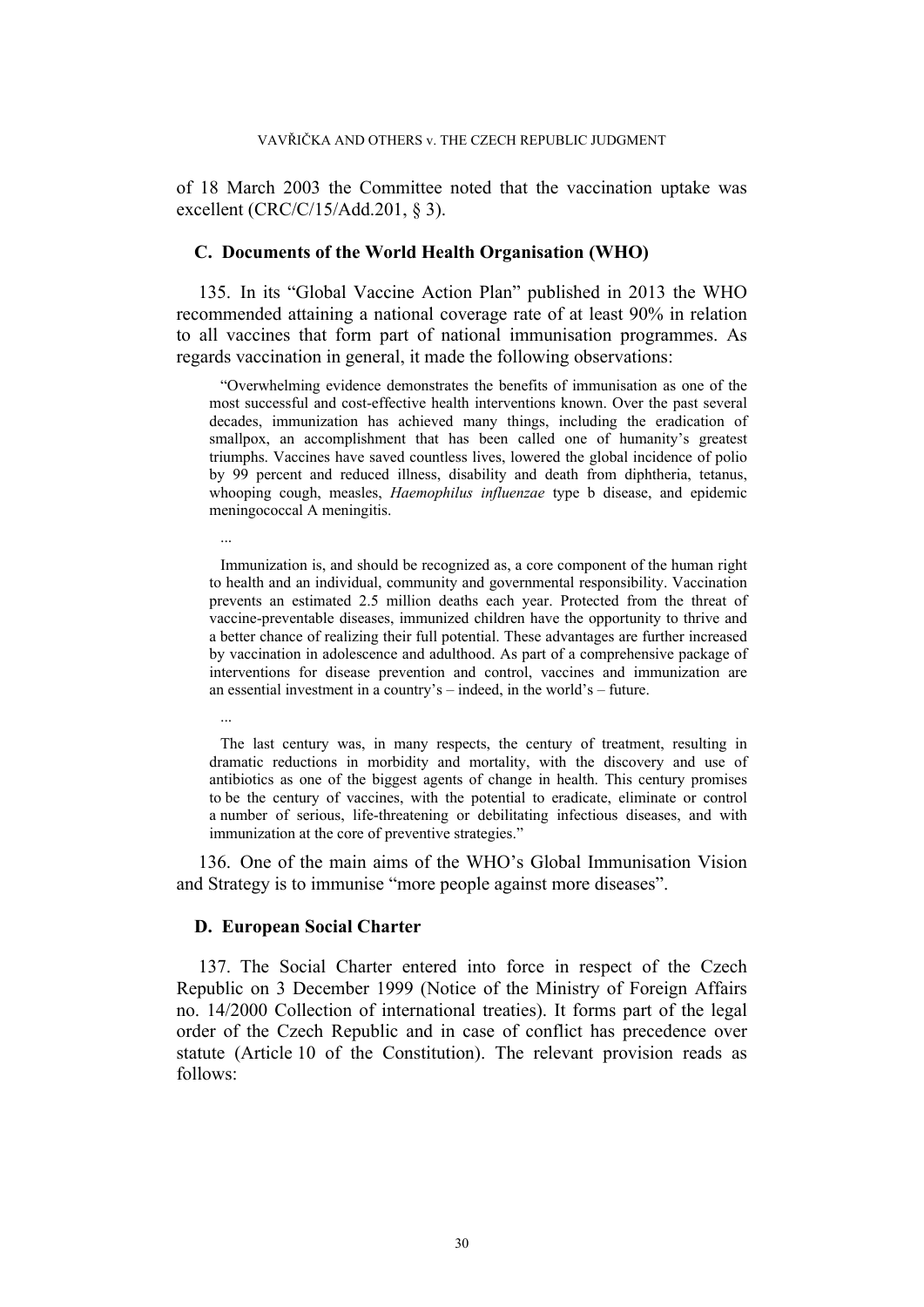#### **Article 11 – The right to protection of health**

"With a view to ensuring the effective exercise of the right to protection of health, the Contracting Parties undertake, either directly or in co-operation with public or private organisations, to take appropriate measures designed *inter alia*:

...

3. to prevent as far as possible epidemic, endemic and other diseases."

138. In the case of *Médecins du Monde – International v. France* (collective complaint no. 67/2011, decision on the merits of 11 September 2012) the European Committee of Social Rights explained, *inter alia*:

"160. Article 11 § 3 requires states to ensure high immunisation levels, in order to not merely reduce the incidence of these diseases, but also to neutralise the reserves of viruses and thus to reach the objectives set by the [WHO]. The Committee underlines that vaccinations on a large scale are recognised as the most efficient and most economical means of combating infectious and epidemic diseases (see Conclusions XV-2, Belgium, Article 11 § 3). This concerns the population in general ..."

139. If the vaccination coverage in a Council of Europe Member State is too low, the Committee will find that the situation is not in conformity with Article 11 § 3 of the Charter (see e.g. Conclusions XV-2, Belgium, 31 December 2001), or it can warn the State concerned. The Committee considers the WHO targets to be the reference criteria.

140. In the conclusions of 2 January 2010 (XIX-2/def/CZE/11/3/EN) on review of the Czech Republic, the Committee found, pending receipt of the information requested, that the situation in the Czech Republic, including that in matters of immunisation, was in conformity with Article 11 § 3 of the Charter.

# **E. Convention for the Protection of Human Rights and Dignity of the Human Being with regard to the Application of Biology and Medicine: Convention on Human Rights and Biomedicine (Oviedo Convention)**

<span id="page-31-0"></span>141. The Oviedo Convention was opened for signature on 4 April 1997 and entered into force in respect of the Czech Republic on 1 October 2001 (Notice of the Ministry of Foreign Affairs no. 96/2001 Collection of international treaties). It forms part of the legal order of the Czech Republic and has precedence over statute in case of conflict (Article 10 of the Constitution). The relevant parts read as follows:

#### **Article 5 – General Rule**

"An intervention in the health field may only be carried out after the person concerned has given free and informed consent to it.

This person shall beforehand be given appropriate information as to the purpose and nature of the intervention as well as on its consequences and risks.

The person concerned may freely withdraw consent at any time."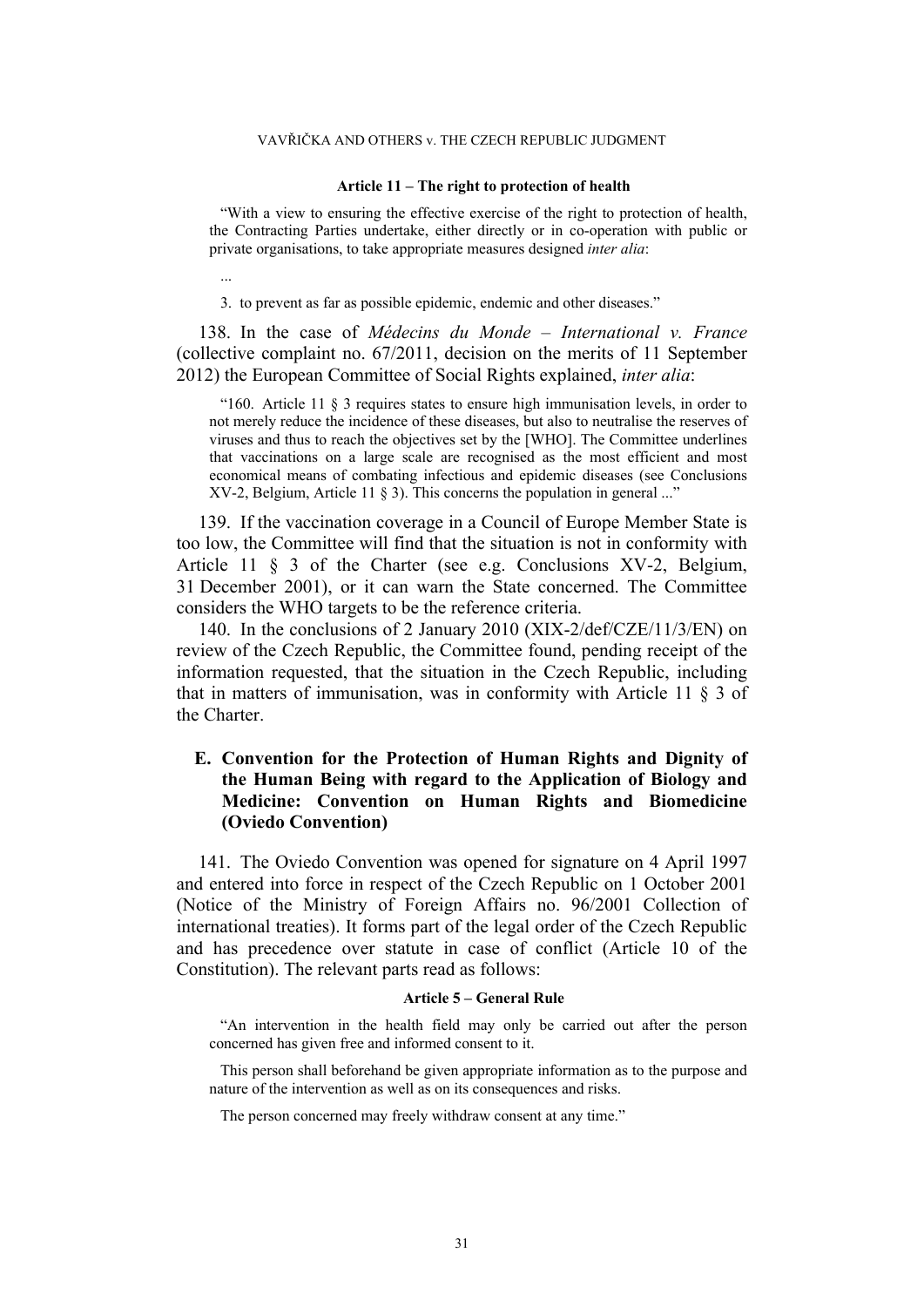#### **Article 6 – Protection of persons not able to consent**

 $\ddot{\cdot}$ 

2. Where, according to law, a minor does not have the capacity to consent to an intervention, the intervention may only be carried out with the authorisation of his or her representative or an authority or a person or body provided for by law.

The opinion of the minor shall be taken into consideration as an increasingly determining factor in proportion to his or her age and degree of maturity.

..."

#### **Article 24 – Compensation for undue damage**

"The person who has suffered undue damage resulting from an intervention is entitled to fair compensation according to the conditions and procedures prescribed by law."

#### **Article 26 – Restrictions on the exercise of the rights**

"1. No restrictions shall be placed on the exercise of the rights and protective provisions contained in this Convention other than such as are prescribed by law and are necessary in a democratic society in the interest of public safety, for the prevention of crime, for the protection of public health or for the protection of the rights and freedoms of others.

..."

# **F. Recommendation 1317 (1997) of the Parliamentary Assembly of the Council of Europe (PACE), entitled "Vaccination in Europe"**

142. The relevant passages of the Recommendation, which was adopted on 19 March 1997, read as follows:

"5. The Assembly considers that efforts to improve the immunisation level should not be concentrated solely on the plight of the countries undergoing transition. The immunisation level of populations in western Europe has been steadily declining in recent years. The low percentage of fully vaccinated people, coupled with outbreaks of infectious diseases in the same geographic area, raises fears of major epidemics in Western Europe too.

6. The Assembly therefore recommends that the Committee of Ministers invite member states:

6.1. to devise or reactivate comprehensive public vaccination programmes as the most effective and economical means of preventing infectious diseases, and to arrange for efficient epidemiological surveillance;

...

7. The Assembly furthermore invites the Committee of Ministers:

7.1. to define a concerted pan-European policy on population immunisation, in association with all partners concerned, for example the WHO, Unicef and the European Union, aimed at the formulation and observance of common quality standards for vaccines, and to ensure an adequate supply of vaccines at a reasonable cost;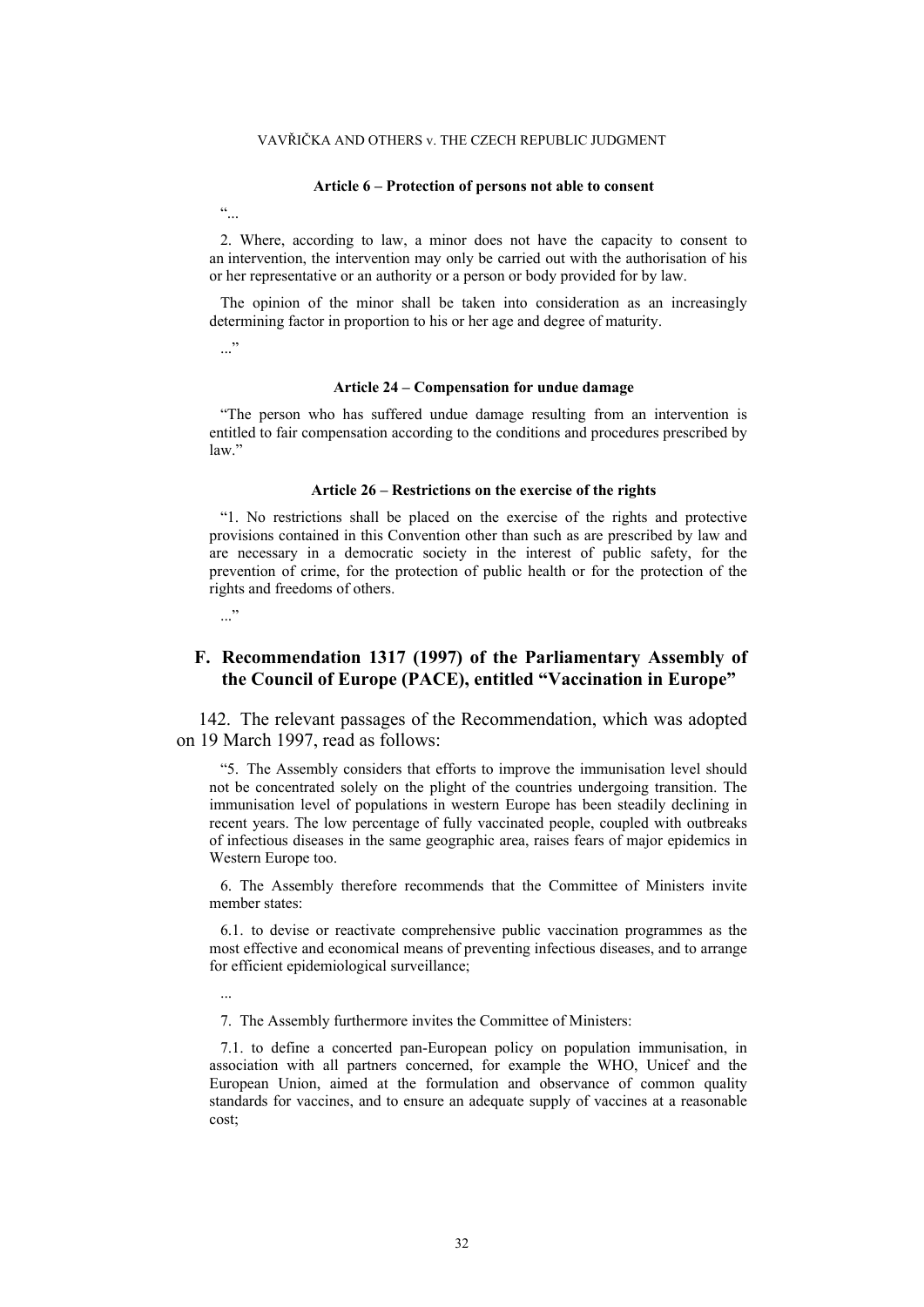#### VAVŘIČKA AND OTHERS v. THE CZECH REPUBLIC JUDGMENT

7.2. to call upon member states to ratify the European Social Charter of the Council of Europe, in particular Article 11, securing 'The right to protection of health', and to instruct the Charter's supervisory bodies to pay due attention to the fulfilment of this undertaking."

# **G. Resolution 1845 (2011) of the PACE, entitled "Fundamental rights and responsibilities"**

143. The relevant passages of the Resolution, which was adopted on 25 November 2011, read as follows:

"1. Rights, duties and responsibilities cannot be dissociated from each other. Living as members of society inevitably entails duties and responsibilities as well as rights.

...

4. Some duties are already established in international human rights instruments and national legal orders. These duties are indicative of the existence of unwritten fundamental responsibilities.

5. Duties imposed by law are subject to the proportionality principle. When a burden is placed on an individual, in the name of the general interest, a fair balance has to be struck between the various interests at stake.

6. Likewise, responsibilities can never be so heavy that assuming them would bring the individual's rights, particularly his or her fundamental rights, into jeopardy. Responsibilities should remain reasonable at all times.

...

8. The Assembly:

8.1. hereby identifies the following set of fundamental responsibilities:

8.1.1. all individuals have the general fundamental responsibility ... to respect the rights of others whilst exercising their own rights;

8.1.2. furthermore, all individuals have specific fundamental responsibilities to respect and protect human life, ... to show solidarity, to act responsibly towards children, ...;

8.2. emphasises that these fundamental responsibilities can never be construed as impairing, restricting or derogating from the rights and freedoms contained in the [Convention], the revised European Social Charter ... and other international and regional human rights instruments;

8.3. calls on the member states of the Council of Europe to take these general and specific fundamental responsibilities into account in a proportional way when dealing with individuals."

### **H. Law of the European Union**

144. Title XIV of Part Three of the Treaty on the Functioning of the European Union, in its consolidated version, deals with public health. Its relevant part reads: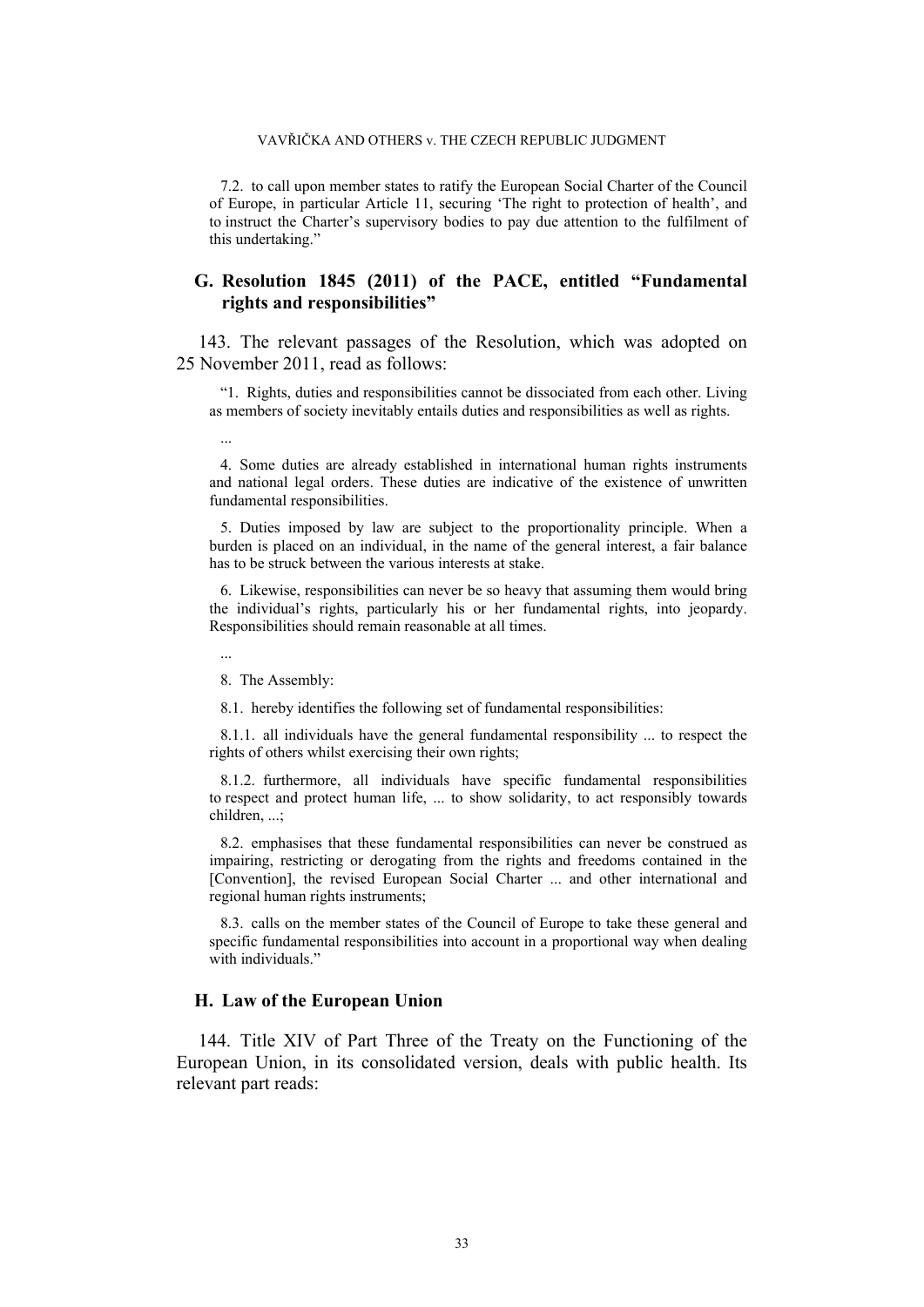#### **Article 168**

"1. A high level of human health protection shall be ensured in the definition and implementation of all Union policies and activities.

Union action, which shall complement national policies, shall be directed towards improving public health, preventing physical ... illness and diseases, and obviating sources of danger to physical ... health. Such action shall cover the fight against the major health scourges, ... , their transmission and their prevention, as well as health information and education, and monitoring, early warning of and combating serious cross-border threats to health.

2. The Union shall encourage cooperation between the Member States in the areas referred to in this Article ...It shall in particular encourage cooperation between the Member States to improve the complementarity of their health services in crossborder areas.

...

...

...

3. The Union and the Member States shall foster cooperation with third countries and the competent international organisations in the sphere of public health.

5. The European Parliament and the Council ... may also adopt incentive measures designed to ... combat the major cross-border health scourges, measures concerning ... combating serious cross-border threats to health..."

145. Article 35 of the Charter of Fundamental Rights of the European Union, dealing with health care, and appearing under Title IV, "Solidarity", provides:

"Everyone has the right of access to preventive health care and the right to benefit from medical treatment under the conditions established by national laws and practices. A high level of human health protection shall be ensured in the definition and implementation of all the Union's policies and activities."

146. In response to a reference for a preliminary ruling submitted by the Supreme Court of Slovakia, originating in proceedings concerning parents' duty to have their underage children vaccinated against certain diseases, the Court of Justice of the European Union issued an Order of 17 July 2014 in *Milica Široká v Úrad verejného zdravotníctva Slovenskej republiky* (Case C-459/13, EU:C:2014:2120, paragraph 25) to the effect that:

"… there is no evidence in the order for reference to indicate that the objective of the main proceedings, relating to the vaccination of underage children against certain diseases, concerns the interpretation or application of a rule of Union law other than those set out in the Charter. It follows that the main proceedings do not correspond to a situation in which Union law is being implemented within the meaning of Article 51, paragraph 1, of the Charter."

147. In 2005 the European Centre for Disease Prevention and Control was established. Its mission is to identify, assess and communicate current and emerging threats to human health posed by infectious diseases.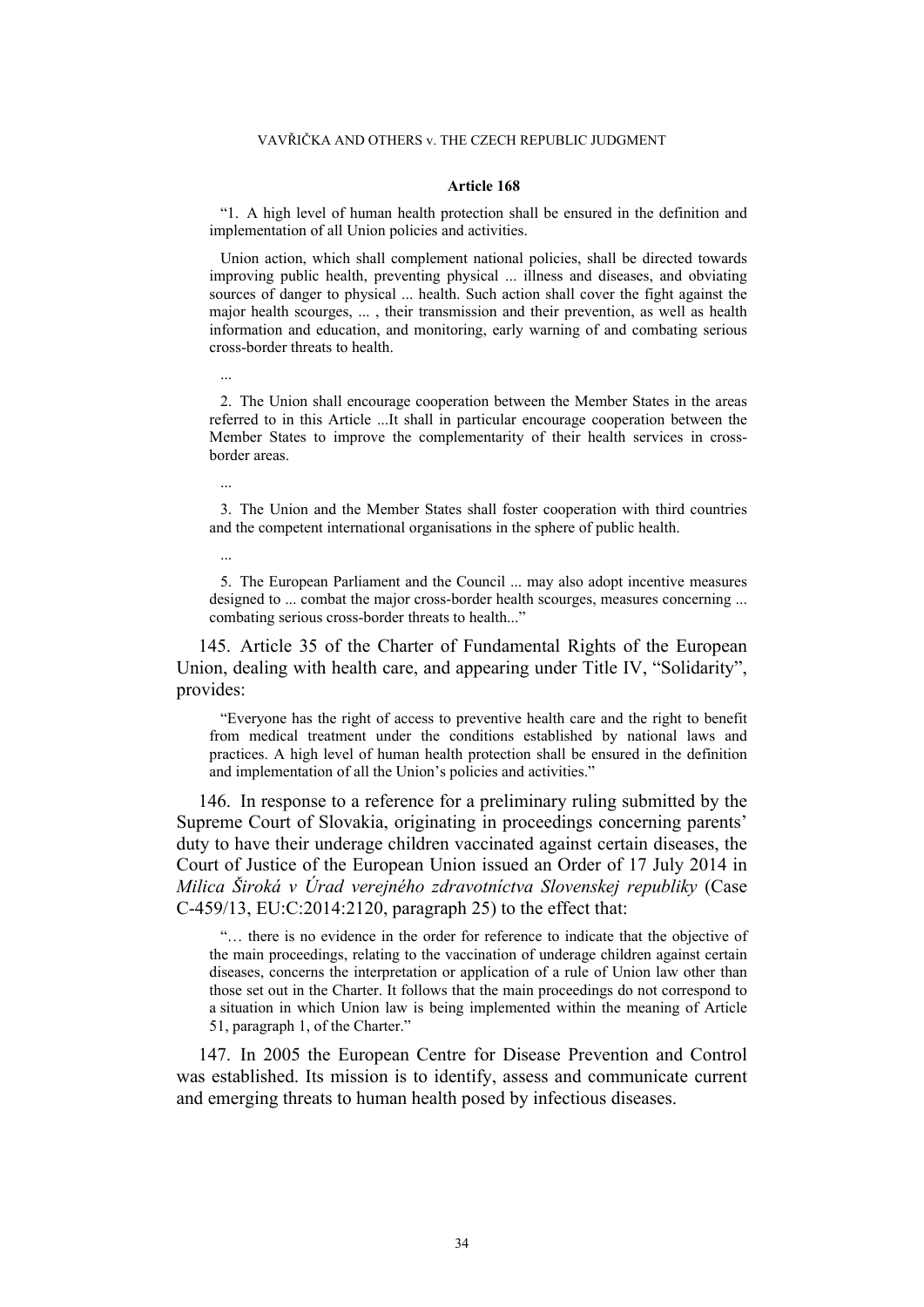148. On 1 December 2014 the Council of the European Union adopted conclusions concerning vaccination as an effective tool in public health, noting, *inter alia*, that:

"… communicable diseases, including some re-emerging ones, such as Tuberculosis, measles, pertussis and rubella, still present a public health challenge and can cause a high number of infections and deaths, and that the recent emergence and outbreaks of communicable diseases, such as polio, avian influenza H5N1 and H7N9 ... and Ebola virus disease have confirmed that vigilance must remain high also with respect to diseases that are not currently present in the territory of the Union.

[V]accination programmes are the responsibility of individual Member States and ... various vaccination schemes exist in the EU ...

...

[M]any vaccines used in community vaccination programmes have been able to prevent disease in individuals and at the same time interrupt the circulation of pathogens through the so-called 'herd immunity' phenomenon, contributing to a healthier global society. Community immunity could thus be considered an objective in national vaccination plans."

149. The resolution of the European Parliament adopted 19 April 2018 on vaccine hesitancy and the drop in vaccination rates in Europe calls on Member States to ensure sufficient vaccination of healthcare workers, take effective steps against misinformation, and implement measures for improving access to medicines. It also calls on the Commission to facilitate a more harmonised schedule for vaccination across the European Union.

150. On 7 December 2018 the Council of the European Union adopted its recommendation on strengthened cooperation against vaccine-preventable diseases. The recommendation recognises that vaccination is one of the most powerful and cost-effective public health measures developed in the twentieth century and remains the main tool for primary prevention of communicable diseases. Moreover, among the recommendations for Member States it includes the following:

"1. Develop and implement vaccination plans, at national and/or regional level, as appropriate, aimed at increasing vaccination coverage with a view to reaching the goals and targets of the WHO's European Vaccine Action Plan by 2020. These plans could include, for example, provisions for sustainable funding and vaccine supply, a life-course approach to vaccination, capacity to respond to emergency situations, and communication and advocacy activities.

2. Aim to achieve by 2020, for measles in particular, a 95 % vaccination coverage rate, with two doses of the vaccine for the targeted child population, and work towards closing the immunity gaps across all other age groups, with a view to eliminating measles in the EU.

3. Introduce routine checks of vaccination status and regular opportunities to vaccinate across different stages of life, through routine visits to the primary healthcare system and through additional measures taken, for example when beginning (pre-)school, in the workplace or in care facilities, according to national capacities."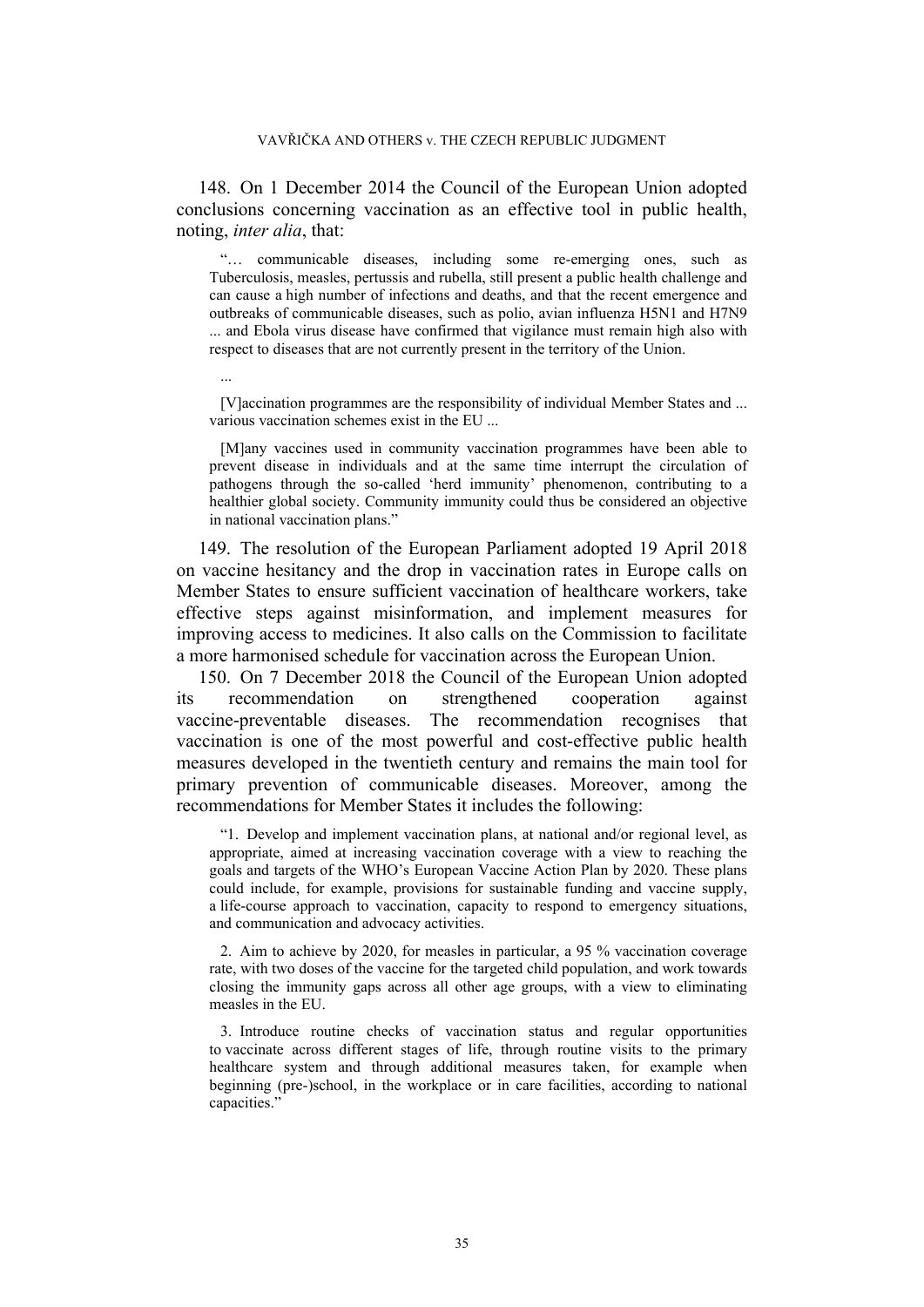<span id="page-36-2"></span>151. The 2018 report by the European Commission on the state of vaccine confidence in the EU includes the following observations:

"High confidence in vaccination programmes is crucial for maintaining high coverage rates, especially at levels that exceed those required for herd immunity. Across the European Union (EU), however, vaccine delays and refusals are contributing to declining immunisation rates in a number of countries and are leading to increases in disease outbreaks. Recent measles outbreaks – the highest in the EU for seven years – illustrate the immediate impact of declining coverage on disease outbreaks."

# IV. EXPERT MATERIAL RELIED ON BY THE GOVERNMENT

<span id="page-36-0"></span>152. On 6 November 2015 the Czech Vaccinology Society (*Česká vakcinologická společnost*), the key advisory body in the field of State vaccination policy in the Czech Republic, and the Czech Paediatric Society (*Česká pediatrická společnost*) issued a joint statement for the purposes of these proceedings before the Court. They, as well as the Association of General Practitioners for Children and Youth (*Sdružení praktických lékařů pro děti a dorost*) and the Czech Medical Chamber (*Česká lékařská komora*), resolutely supported maintaining the compulsory vaccination system as it exists in the Czech Republic. It was noted, *inter alia*, that vaccination was undoubtedly one of the most efficient preventive public health measures and that, since the introduction of compulsory vaccination, the occurrence of and deaths caused by vaccine-preventable diseases had radically dropped. Aiming mainly to protect children suffering from severe chronic diseases, for whom vaccination was ineffective or contraindicated, it secured high global vaccination coverage and averted human deaths and economic losses.

Any failure to follow the immunisation schedule was dangerous both for the unvaccinated individual, since it increased the risk of health damage and even death caused by a preventable infectious disease in extreme cases, and for the entire population, if a higher percentage of children were not properly vaccinated. Should vaccination coverage even slightly decline and the non-immune population percentage rise, disease outbreaks could reappear even for diseases that are no longer common nowadays.

<span id="page-36-1"></span>153. The Chief Medical Officer of the Czech Republic (*Hlavní hygienik České republiky*) issued an opinion for the purposes of the present proceedings before the Court. He referred to the concept of "herd immunity" as a special immunity phenomenon occurring when a significant proportion of the population was vaccinated against a specific disease, thereby providing a measure of indirect protection for individuals who had not been vaccinated or in whom immunity gained by vaccination had not developed. A dramatic drop in that coverage, for example to less than 95% in relation to measles, would mean that the herd immunity threshold would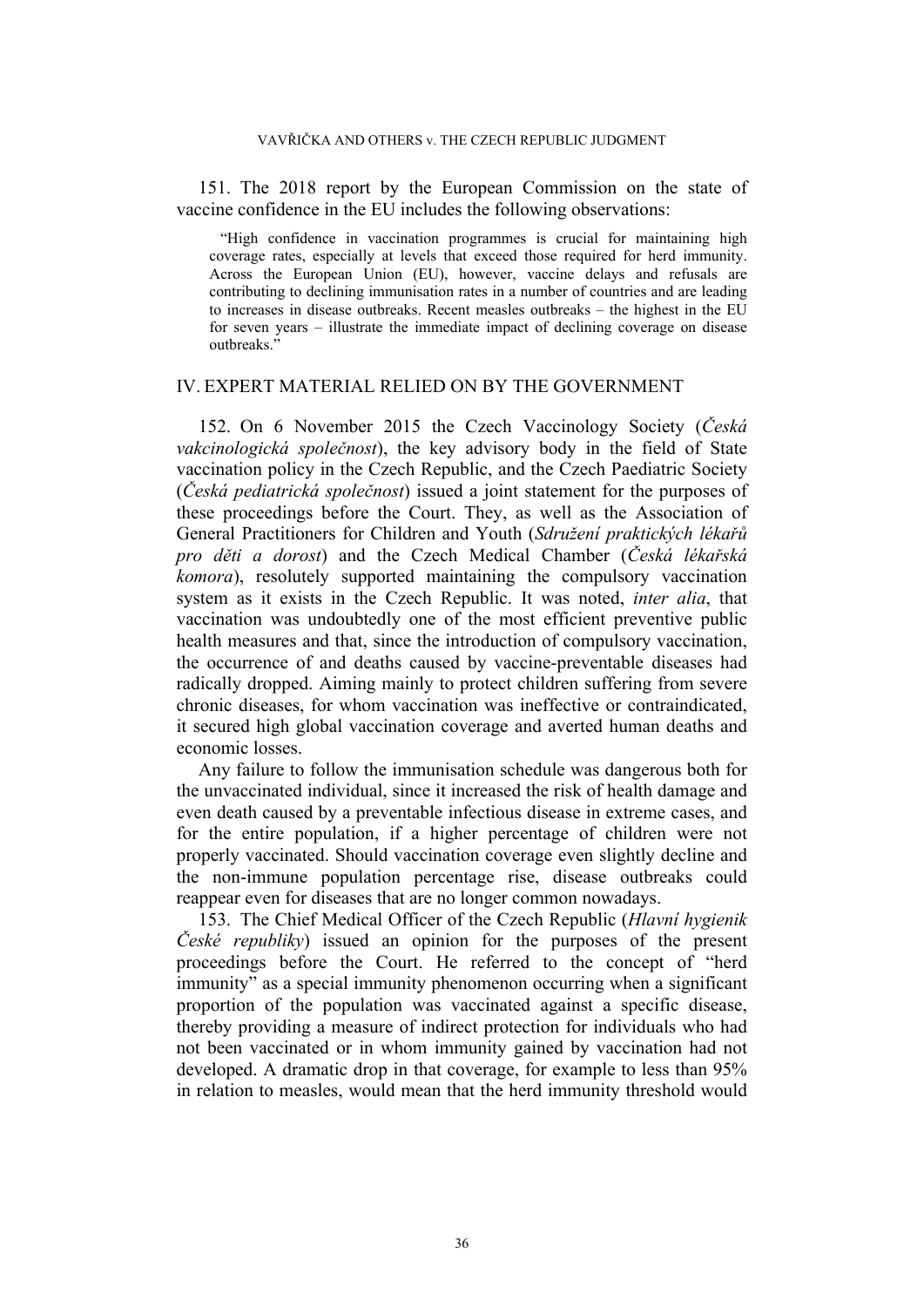not be achieved, transmission of infections within the population could increase and the incidence of new cases of the disease could rise.

<span id="page-37-0"></span>154. In 2010 the National Immunisation Commission (*Národní imunizační komise*) ("the NIC") was set up as an advisory body of the Ministry with the principal mission to identify infectious diseases in respect of which the outbreak rate could be influenced by vaccination, to determine the optimum strategy for vaccination policy in the Czech Republic, to determine the State's priorities in vaccination and to discuss proposals to amend the vaccination strategy. The NIC is composed of representatives of the Ministry and of a number of learned societies with relevant expertise. It has the power to request cooperation from other external experts. The minutes of its meetings are published on the Ministry's website.

155. In 2015, in a special issue of its information bulletin, the State Agency for Drug Control (see paragraph [78](#page-14-0) above) addressed the issue of adverse side-effects of vaccines, as reported in 2014. The vast majority of those effects had in fact been expected reactions, already described in the summary of product characteristics for the medicinal product concerned.

<span id="page-37-1"></span>156. In June 2015 the Ministry set up the Working Commission for Vaccination (*Pracovní komise pro problematiku očkování*) to provide a broad platform for discussions between experts and the public about vaccination strategy in the Czech Republic, and included in its membership the Czech Human Rights League and ROZALIO, a third-party intervener before the Court in the present case.

157. In 2012 the Vaccine European New Integrated Collaboration Effort (VENICE), a network of national experts from all Member States of the European Union and Iceland and Norway working in the field of immunisation, published a study entitled "Mandatory and recommended vaccination in the EU, Iceland and Norway: results of the VENICE 2010 survey on the ways of implementing national vaccination programmes". This study provides, *inter alia*, an overview of the compulsory vaccination situation in the countries concerned. Another overview of this situation was carried out by the Czech Parliamentary Institute in a report of June 2014. According to these sources, fifteen countries did not impose any compulsory vaccinations and fourteen countries required one or more vaccinations. In eight of the latter, vaccination was compulsory against the same or a higher number of diseases as in the Czech Republic. Although in some States vaccination of children was not compulsory in general, it could be ordered in specific cases, either collectively in response to an emergency or in other circumstances. As regards legislation on strict liability for health damage caused by vaccination, according to a WHO study published in 2011, only nineteen countries in the world had special compensation schemes, of which thirteen were Council of Europe member States.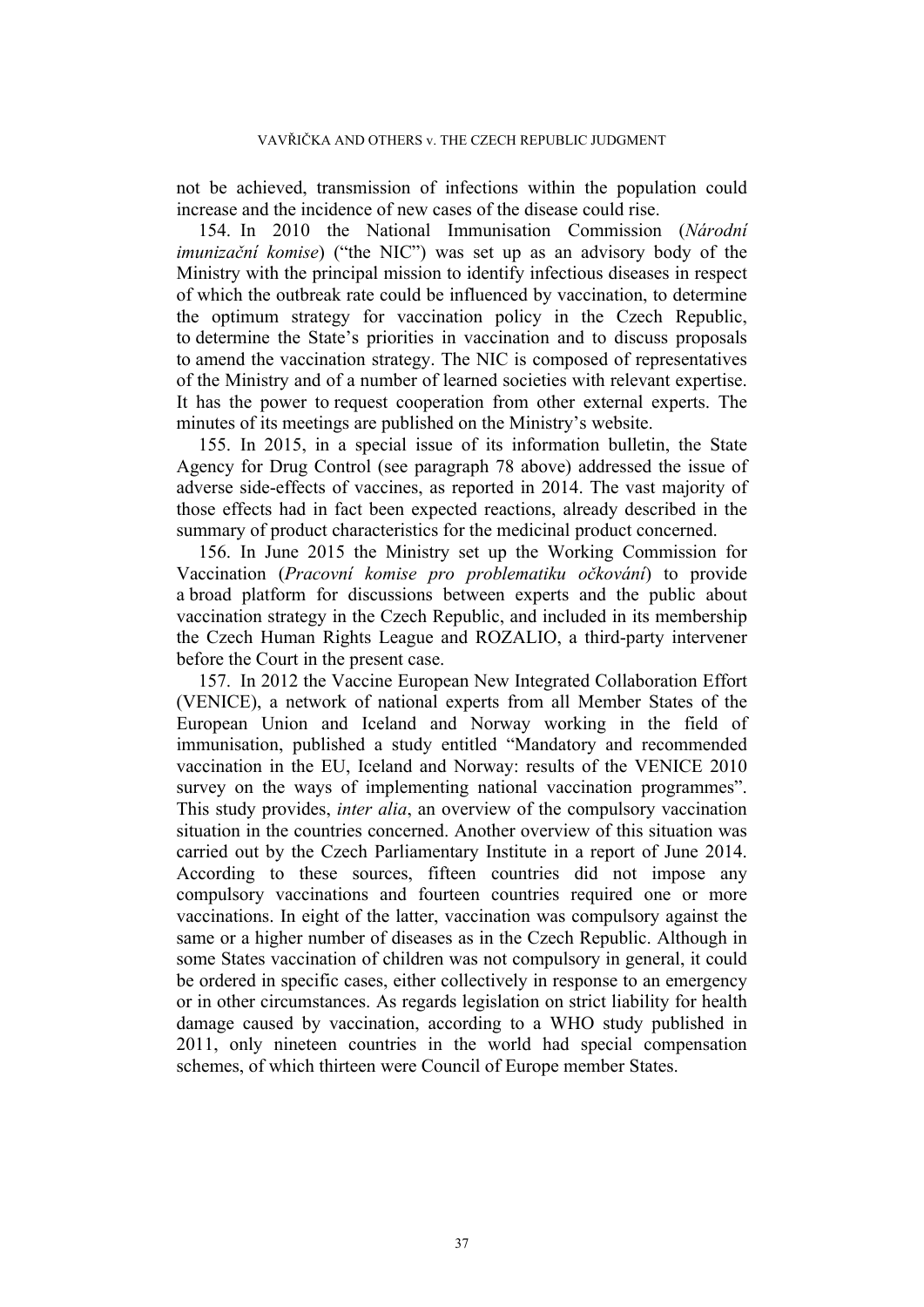# THE LAW

## I. PRELIMINARY OBSERVATION

158. At the outset, the Court points out that the present case relates to the standard and routine vaccination of children against diseases that are well known to medical science. These six applications, as indicated above, were introduced between 2013 and 2015 and concern the policy of the respondent State to make the set of relevant vaccines compulsory.

# II. JOINDER OF THE APPLICATIONS

159. Having regard to their similar subject matter, the Court finds it appropriate to examine the applications jointly in a single judgment (Rule 42 § 1 of the Rules of Court).

# III. ALLEGED VIOLATION OF ARTICLE 8 OF THE CONVENTION

160. The applicants complained that it had been arbitrary to impose a fine on Mr Vavřička and to refuse the child applicants admission to nursery school on account of the failure of the parents to comply with their statutory duty to have their children vaccinated according to the prescribed vaccination schedule. They relied on Article 8 of the Convention, the relevant part of which reads as follows:

"1. Everyone has the right to respect for his private ... life ...

2. There shall be no interference by a public authority with the exercise of this right except such as is in accordance with the law and is necessary in a democratic society in the interests of national security, public safety or the economic well-being of the country, for the prevention of disorder or crime, for the protection of health or morals, or for the protection of the rights and freedoms of others."

## **A. Admissibility**

### *1. Application of Mr Vavřička*

161. In relation to the amount of the fine imposed on the applicant, the Government pointed out that it was rather negligible (equivalent to EUR 110 at the relevant time). The applicant had not therefore suffered any significant disadvantage within the meaning of Article 35  $\frac{1}{2}$  (b) of the Convention. Moreover, in their view the remaining conditions for the application of this provision were also fulfilled, as a result of which the application was inadmissible as a whole.

<span id="page-38-0"></span>162. The applicant argued that, at the relevant time, he had been unemployed, had no income and was going through divorce proceedings. The amount of the fine represented more than half of the statutory minimum monthly wage at the time. In addition to the financial burden it had placed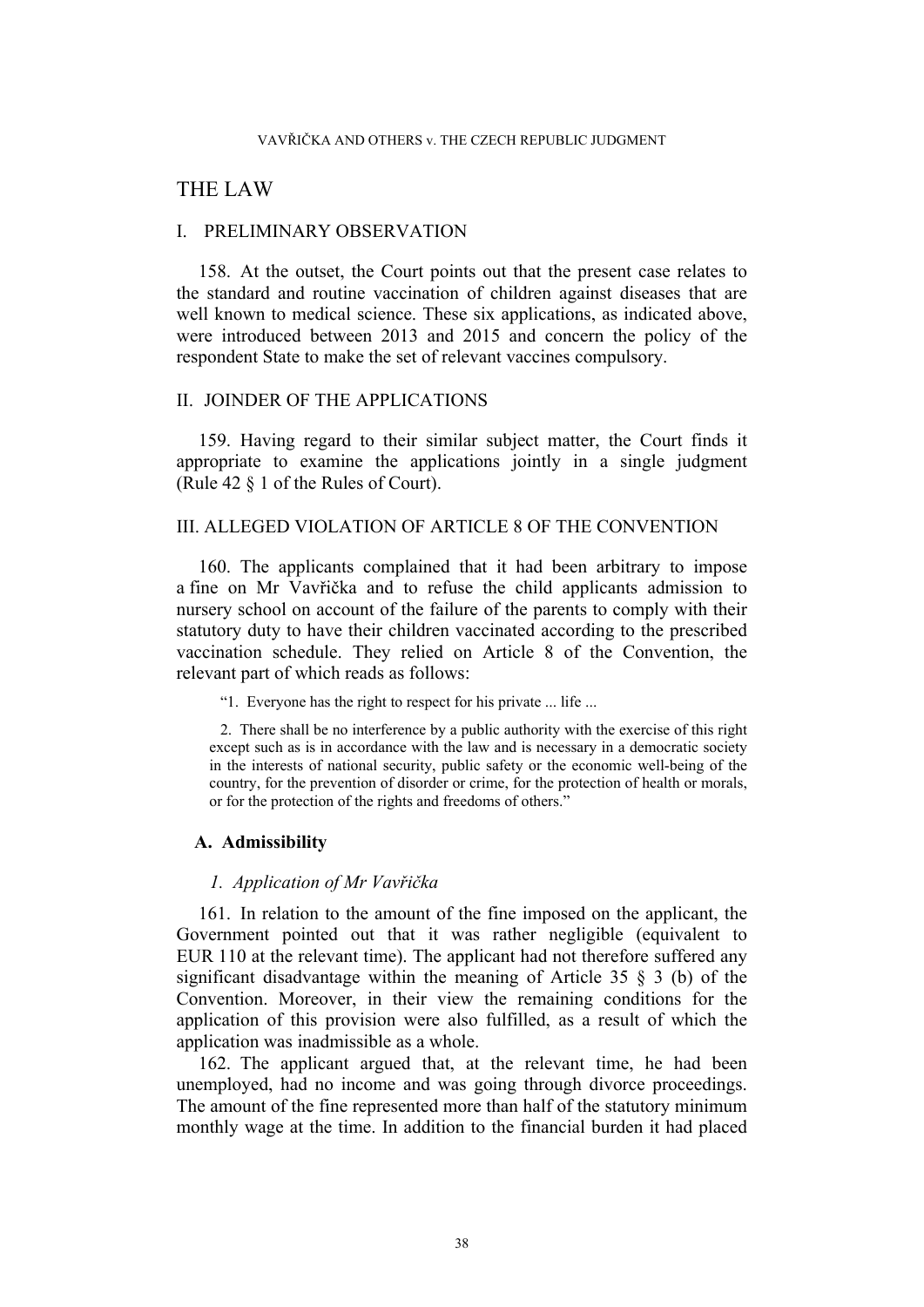on him, he had been distressed by uncertainty as to what other measures the authorities would take in response to his failure to respect the vaccination schedule concerning his children.

163. The Court will here examine the Government's objection in so far as it concerns the applicant's complaint under Article 8. It considers that this objection cannot be accepted. This application, along with the others, is now before the Court's Grand Chamber because it was indeed considered to raise serious questions affecting the interpretation of the Convention or the Protocols thereto and therefore relinquished in accordance with Article 30 of the Convention, neither of the parties having availed themselves of their power to object to this. Moreover, the application of Mr Vavřička raises a distinct aspect, as he alone was subject to a fine for non-compliance with the vaccination duty. The Court is thus of the view that the conditions set down in Article 35 § 3 (b) are not met, since in any event respect for human rights as defined in the Convention and the Protocols thereto requires an examination of this part of Mr Vavřička's application on the merits.

164. The Government's objection under Article 35 § 3 (b) of the Convention, in so far as it relates to this applicant's complaint under Article 8, must accordingly be dismissed.

## *2. Applications of Mr Brožík and Mr Dubský*

165. In relation to their applications as a whole, the Government pleaded non-exhaustion of domestic remedies, pointing out that the merits of the case had been decided by the judgment of the Hradec Králové Regional Court of 10 May 2016 (see paragraph [55](#page-10-0) above) and that the applicants could and should have pursued their case further by way of a cassation appeal and a constitutional appeal.

166. In reply, the applicants pointed out that their applications concerned their request to the Regional Court of 18 July 2014 for an interim measure and the outcome of those proceedings. In that regard, the final domestic decision was that of the Constitutional Court of 23 October 2014 (see paragraph [54](#page-10-1) above). As that decision was final and not subject to any further appeal, the requirement of exhaustion of domestic remedies had undoubtedly been satisfied.

167. The Court will start by examining the Government's objection in so far as it concerns the applicants' complaints under Article 8. To put both the objection and the applicants' reply in perspective, the Court notes that, in their application forms, the applicants relied on Article 6 § 1 of the Convention and directed their complaints against the dismissal of their application for an interim measure in the course of the proceedings on the merits. Anticipating that the latter proceedings would last beyond their preschool age and that their outcome could by then no longer bring about any change in the fact that they had been prevented from attending nursery school, the applicants argued that by not granting them the interim measure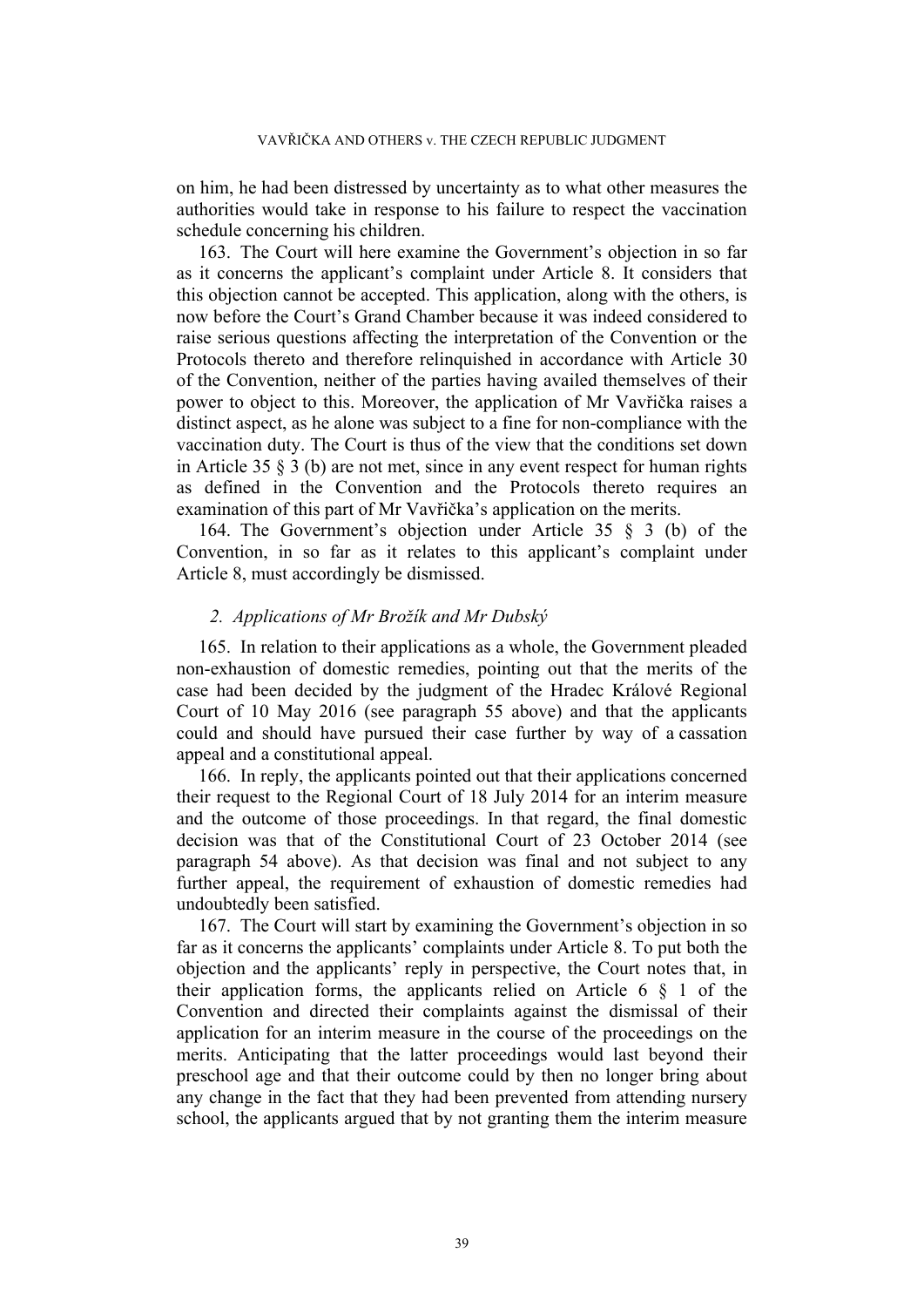the domestic courts had in fact denied them an effective remedy under Article 13 in respect of what they considered to be a violation of their rights under Articles 8 and 14 of the Convention and Article 2 of Protocol No. 1.

168. The Court has already characterised these complaints as falling, *inter alia*, under Article 8 of the Convention and it was on that basis that the two applications were communicated, to which there was no objection from the parties.

<span id="page-40-0"></span>169. The Court reiterates that it is the master of the characterisation to be given in law to the facts of a case, and is not bound by the characterisation given by an applicant or a Government (see, for example, *Molla Sali v. Greece* [GC], no. 20452/14, § 85, 19 December 2018, and also *Radomilja and Others v. Croatia* [GC], nos. 37685/10 and 22768/12, §§ 123-26, 20 March 2018). In view of the Court's interpretation of the object of all the applicants' Article 8 complaints, as addressed in more detail below, it considers that the Government's non-exhaustion plea in relation to the cases of *Brožík* and *Dubský* raises issues that are closely linked to the merits of their Article 8 complaint.

<span id="page-40-1"></span>170. Accordingly, in so far as it relates to that aspect of these two applications, the Government's objection should be joined to the examination of the merits of the complaint raised under Article 8.

## *3. Conclusion in relation to all the applications*

171. The Court notes that the applicants' Article 8 complaints are not manifestly ill-founded within the meaning of Article 35 § 3 (a) of the Convention. It further notes that they are not inadmissible on any other grounds. They must therefore be declared admissible.

## **B. Merits**

#### *1. The parties' submissions*

#### **(a) The applicants**

172. The applicant Vavřička complained that it had been arbitrary to impose a fine on him for his failure to have his children vaccinated in accordance with the applicable schedule. The child applicants argued that it had been arbitrary to refuse them admission to nursery school for the same failure on the part of their respective parents.

173. As regards the applicability of Article 8, the applicants invoked their right to personal autonomy in making decisions concerning their health and, in the case of Mr Vavřička, the health of his children. The child applicants also relied on their right to personal development in the context of attending nursery school. The applicants further referred to a right of parents to care for their children in accordance with their opinions, convictions and conscience and in keeping with the children's best interests. In that regard, they submitted that the best interests of a child were to be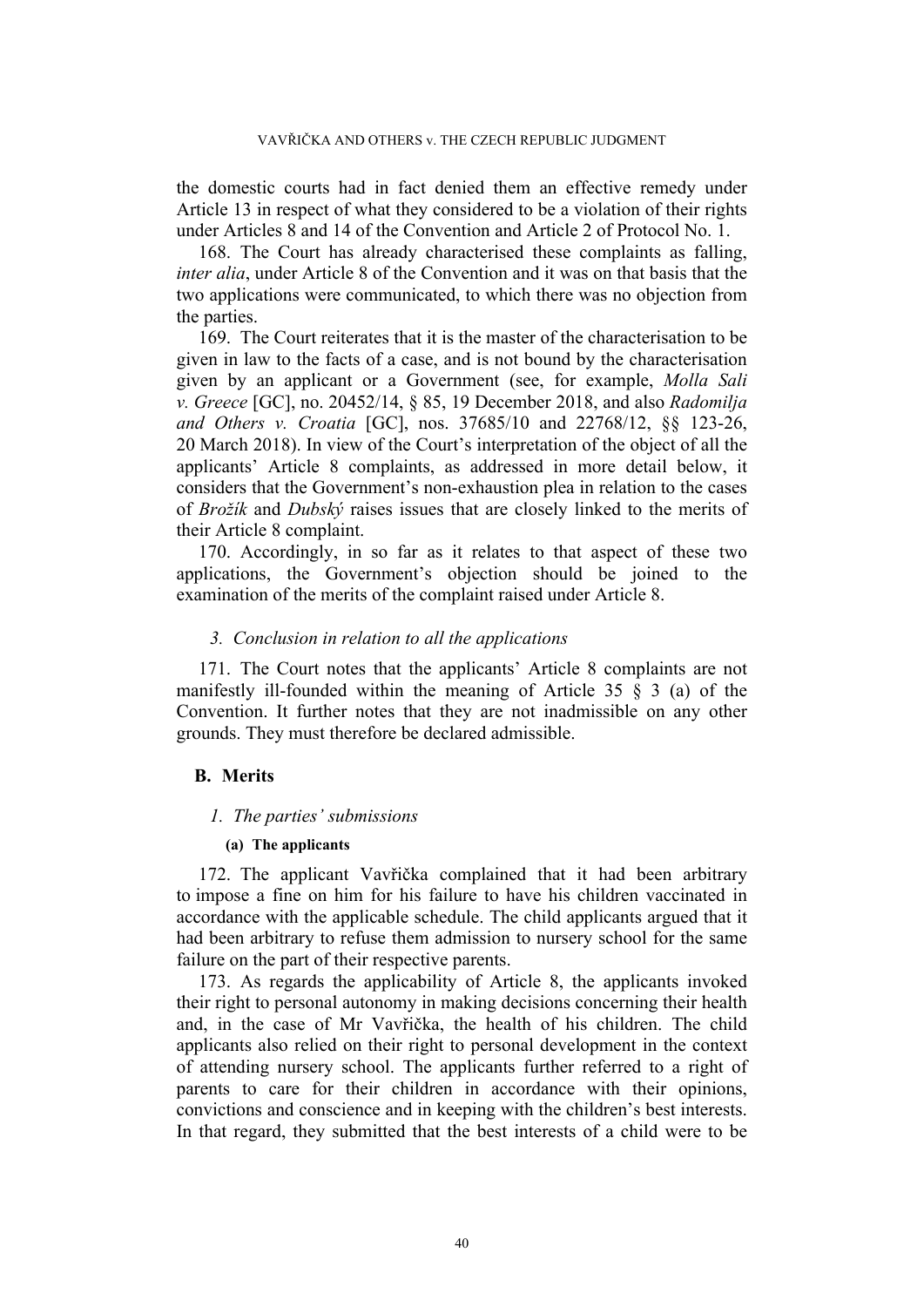primarily assessed and protected by his or her parents, any State intervention being permitted only as a last resort in the most extreme circumstances.

174. They further submitted that since the detailed arrangements for the vaccination duty had been laid down only in secondary legislation (the Ministerial Decree), it could not be considered as being "prescribed by law" within the meaning of Article 8.

<span id="page-41-0"></span>175. Moreover, in their view the process of defining the vaccination schedule was not transparent, lacked proper analysis and any public debate and suffered from a conflict of interest on the part of some members of the official bodies involved. In particular, relying on a reply of the Ministry dated 7 February 2020 to their enquiry, the applicants argued that the authorities had failed to provide them with sufficient information showing that the existing compulsory vaccinations were in fact necessary and justified. Furthermore, in defining the vaccination policy, the Ministry had wielded unlimited discretion.

176. In addition, the applicants contended that in a system with compulsory vaccination there was an incentive for fraudulent reporting of vaccination status. This problem did not arise in systems based on voluntary vaccination, which for this reason produced more reliable statistical data on vaccination uptake. In turn, these data could serve to shape the system in a more adapted and efficient way.

177. In so far as the Government relied on the authority of the learned societies specialised in the area of vaccinology in the Czech Republic or of the WHO (see paragraphs [152](#page-36-0) et seq. above), the applicants submitted that these were broadly sponsored by pharmaceutical corporations. In particular, the applicants disagreed on matters such as the impact of vaccination on reducing mortality, the susceptibility of infants to infections, the negative impact of non-vaccination and the effectiveness of some of the prescribed vaccines. Moreover, they addressed various aspects of the functioning and development of the vaccination system, for example the interpretation in the Czech Republic of the criterion of permanent contraindication to vaccination. Furthermore, the applicants submitted that in so far as potential side-effects of compulsory vaccines played a role in the assessment of their necessity and justification, these should include not only the immediate side-effects but also long-term side-effects consisting of a general weakening of the vaccinated persons' immunity to various illnesses.

178. It was not justified to refuse access to nursery schools as a form of punishment for the fact that the children were not vaccinated. The refusal of admission to preschool had meant that the families of the child applicants had had to provide care for them by their own means, which had impacted on the family as a whole, both financially and socially. Depriving the child applicants of preschool education had put them at a significant disadvantage in their subsequent education. This was particularly important for the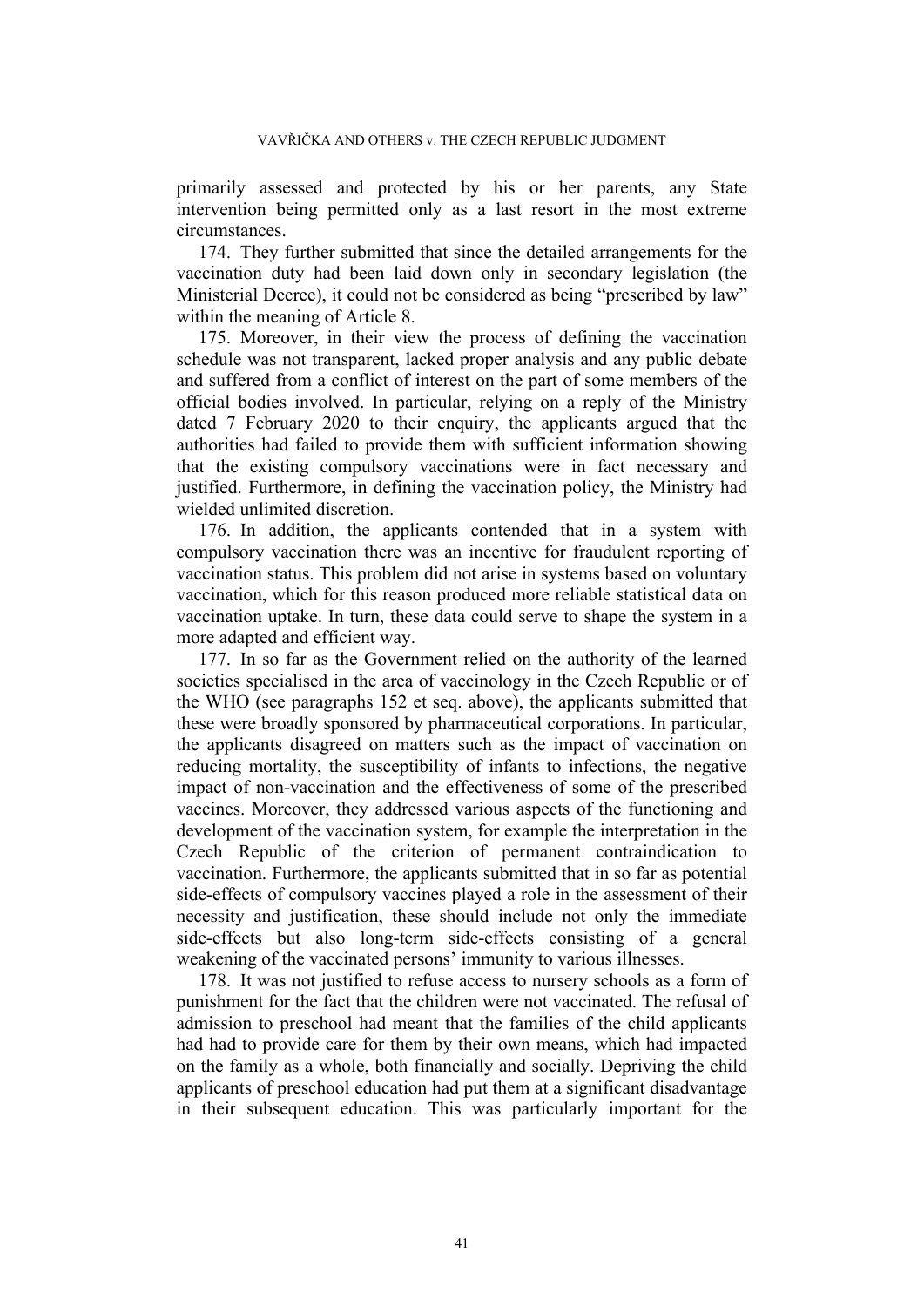applicant Novotná, who was interested in pursuing a particular educational model.

179. The applicants argued that the *Vavřička* jurisprudential exception to the vaccination duty (see paragraphs [28](#page-5-0) and [93](#page-19-0) above) was almost never granted in relation to admission to nursery school. Moreover, the applicant Vavřička argued that in his case it had been defined by the Constitutional Court in a retroactive manner. On that ground, he claimed that the law at the relevant time had been lacking in quality and that he could not have made proper use of it.

180. As regards the consistency of the attitude of the applicant Vavřička towards the issue of vaccination, given that he had had his children vaccinated against all of the illnesses except for poliomyelitis, hepatitis B and tetanus, he submitted through his lawyer that he was entitled to change his convictions over the course of time. As recognised by the Constitutional Court, what counted was whether or not the conviction remained constant throughout the respective proceedings, and this had been so in his case.

181. In addition, the applicants argued that any judicial review available was merely formal and did not involve any real substantive review of the rationality and proportionality of the vaccination duty.

182. Furthermore, at the relevant time the law did not provide for any means of claiming compensation in respect of non-culpable vaccine injury to health. Under the compensation mechanism that was subsequently introduced, compensation was available only in the event of a "particularly grave injury to health", which was a prohibitively high threshold (see paragraph [84](#page-15-0) above).

183. In contrast to the child applicants, for whom having been vaccinated was a prerequisite for admission to nursery school, there was no such condition for the employment of nursery school staff. Some of the statutorily prescribed vaccines concerned illnesses that were not transmissible, or not transmissible in a nursery school setting.

184. In the view of the applicants, the aim of protecting the health of other children could be achieved by less intrusive means, such as the exclusion of unvaccinated children from educational establishments only in the event of a threatened or actual outbreak of one of the diseases.

185. The applicants acknowledged that vaccination involved issues of general interest, social solidarity and shared responsibility. The problem was that of proportionality. A voluntary vaccination model was based on positive motivation and was therefore both more efficient overall and more proportionate than the mandatory model based on compulsion that was in place in the Czech Republic, which they considered unacceptable.

186. The interference with the applicants' Article 8 rights had accordingly not been necessary in a democratic society.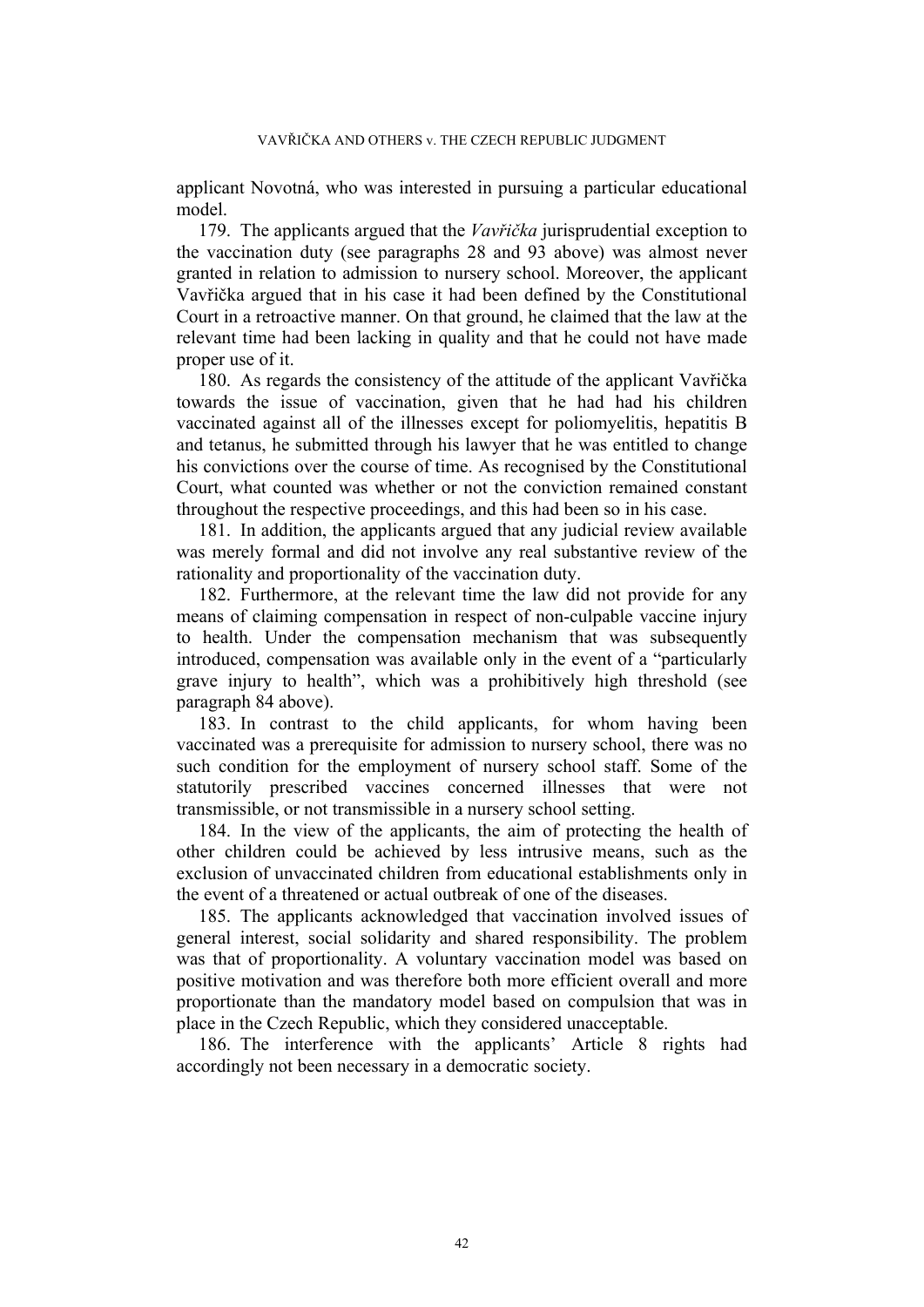#### **(b) The Government**

187. The Government emphasised that it was important to clarify who was the applicant in each case – child or parent – so as to determine whether and to what extent the matters complained of fell within the Court's jurisdiction *ratione personae*.

188. Regarding the issue of the best interests of the child, which was at stake in cases such as the present ones, the Government considered that it was reflected in the right of the child to the enjoyment of the highest attainable standard of health within the meaning of Article 24 of the Convention on the Rights of the Child. In individual cases, the child's best interests were to be assessed in the light of any objections of the parents, which were to be examined in the appropriate proceedings, ultimately with an element of judicial control.

189. It was accordingly not possible *a priori* to presume that the interests of the parents were identical to those of the children. There was at least a potential for conflict between the respective interests.

190. Responding to the argument of the applicant Roleček that in consequence of his non-admission to nursery school his mother had been obliged to stay at home with him and that, as a result, their family life had been impacted, the Government noted that the fact that family members were required to enjoy each other's company in this way could not constitute an interference with the right to respect for family life.

191. Moreover, the Government pointed out that the parameters of the present applications were limited to the facts that directly concerned the applicants and did not include other aspects of the Czech vaccination scheme as it had evolved over time.

192. Nevertheless, the Government did not contest that the facts of the six applications fell within the scope of the right to respect for private life and acknowledged that, regarding the applicant Vavřička, the fine imposed on him constituted an interference with that right.

193. As to the child applicants, irrespective of slight distinctions in how their Article 8 complaints before the Court had been formulated, in view of the actual consequences for them, consisting of their non-admission to nursery school, they were all in fact in the same position. The existence as such of the applicable legal framework did not amount to an interference with their Article 8 rights. To that end, the Government sought to distinguish the child applicants' cases from those such as, for example, *Dudgeon v. the United Kingdom* (22 October 1981, § 41, Series A no. 45), *Norris v. Ireland* (26 October 1988, § 38, Series A no. 142) and *Modinos v. Cyprus* (22 April 1993, § 29, Series A no. 259), in that the legislative restrictions imposed on the child applicants were not absolute but subject to exceptions and applied only for a limited time (until the mandatory school attendance age – see paragraph [82](#page-15-1) above).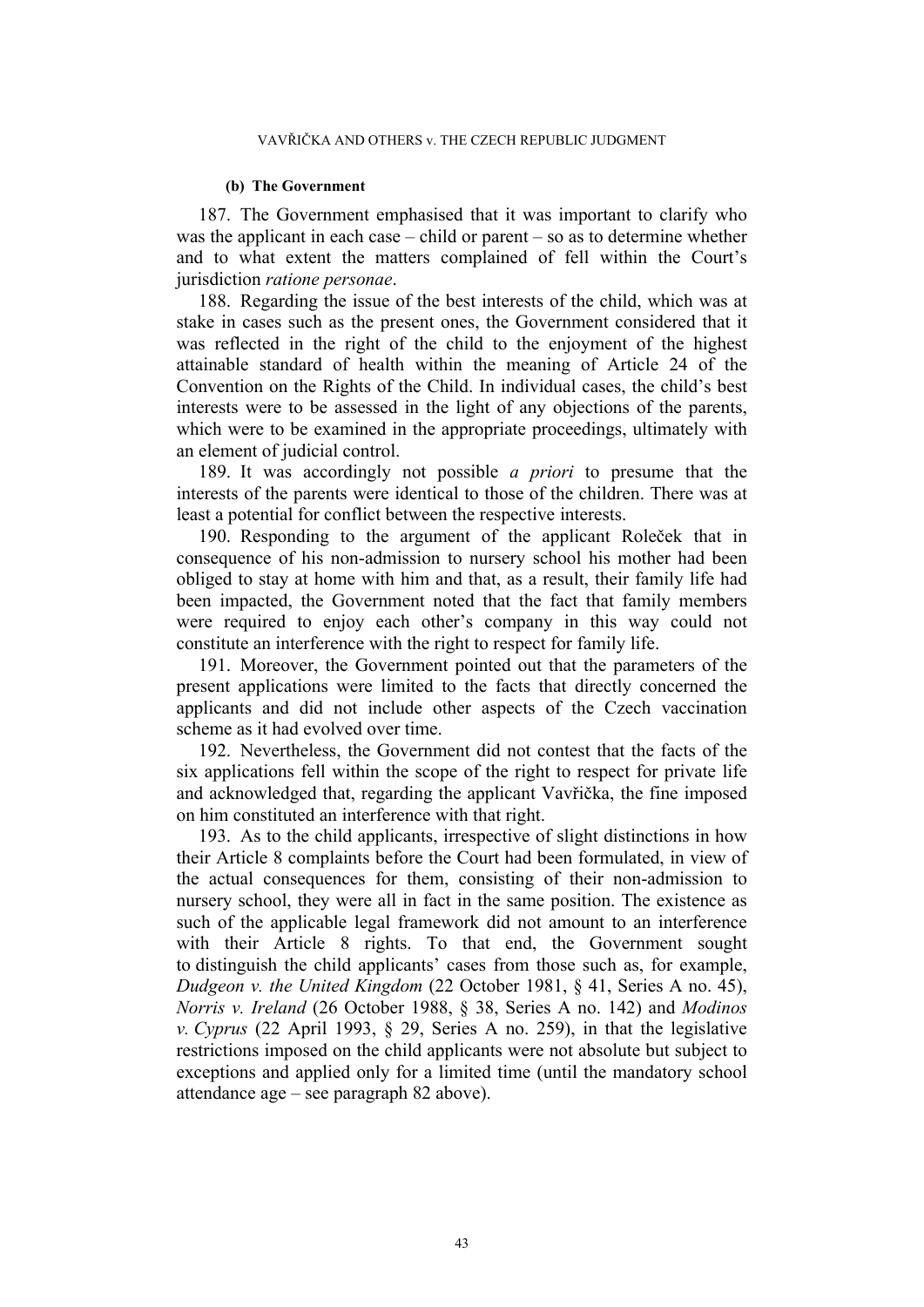194. Moreover, the non-admission of the child applicants to nursery school was due to their parents' failure to comply with a statutory duty, on subjective grounds put forward by the parents. It was questionable whether it had been in the best interests of the applicants to have been prevented by their parents from attending nursery school and spending time with children of a similar age. The Government pointed out that, unlike in *Boffa and Others v. San Marino* (no. 26536/95, Commission decision of 15 January 1998, Decisions and Reports (DR) no. 92-B, p. 27), these applicants were the children and what was at stake in their case was their non-admission to a childcare establishment rather than a fine or any other type of penalty. Furthermore, attending nursery school was a public activity and it accordingly fell outside the scope of Article 8 of the Convention. In addition, there were alternative ways of developing one's personality and the child applicants' inability to attend nursery school had not fundamentally interfered with their right to development and education. Accordingly, in the Government's submission, there had been no interference with the child applicants' Article 8 rights.

195. Should the Court nevertheless find that there had been an interference, the Government maintained that it had been duly "prescribed by law". The domestic legal framework consisted of the rules on the duty to vaccinate in conjunction with the rules on liability for a minor offence where the duty was not complied with, and also the rules governing admission to childcare establishments. Those rules had the quality of "law" in terms of the Court's case-law; in so far as they originated in secondary legislation, they were subject to judicial review. Moreover, the constitutionality of the given legislative arrangement had been repeatedly examined and upheld by both the SAC and the Constitutional Court.

196. There was no real dispute about the legitimacy of the aim served by the impugned interference, which was the general interest of society in protecting public health as well as the protection of the rights and freedoms of others. In more concrete terms, vaccination protected those vaccinated as well as others, in particular vulnerable persons who could not themselves be vaccinated or in respect of whom immunisation had been ineffective. While vaccinations were voluntary in some countries and compulsory in others, the underlying aim was the same and vaccination was the safest and the most cost-effective way of achieving it.

197. In relation to the necessity of any interference *in abstracto*, the Government relied on their positive obligations under the Convention to take measures in the sphere of protection of life and referred to their similar obligations under other international legal instruments. More specifically, States were under a positive obligation to put in place effective public health policies for combating serious and contagious diseases and to protect the life and physical integrity of those within their jurisdiction. In that regard, it was relevant that the diseases in respect of which vaccination was compulsory were all very serious and mostly highly contagious. The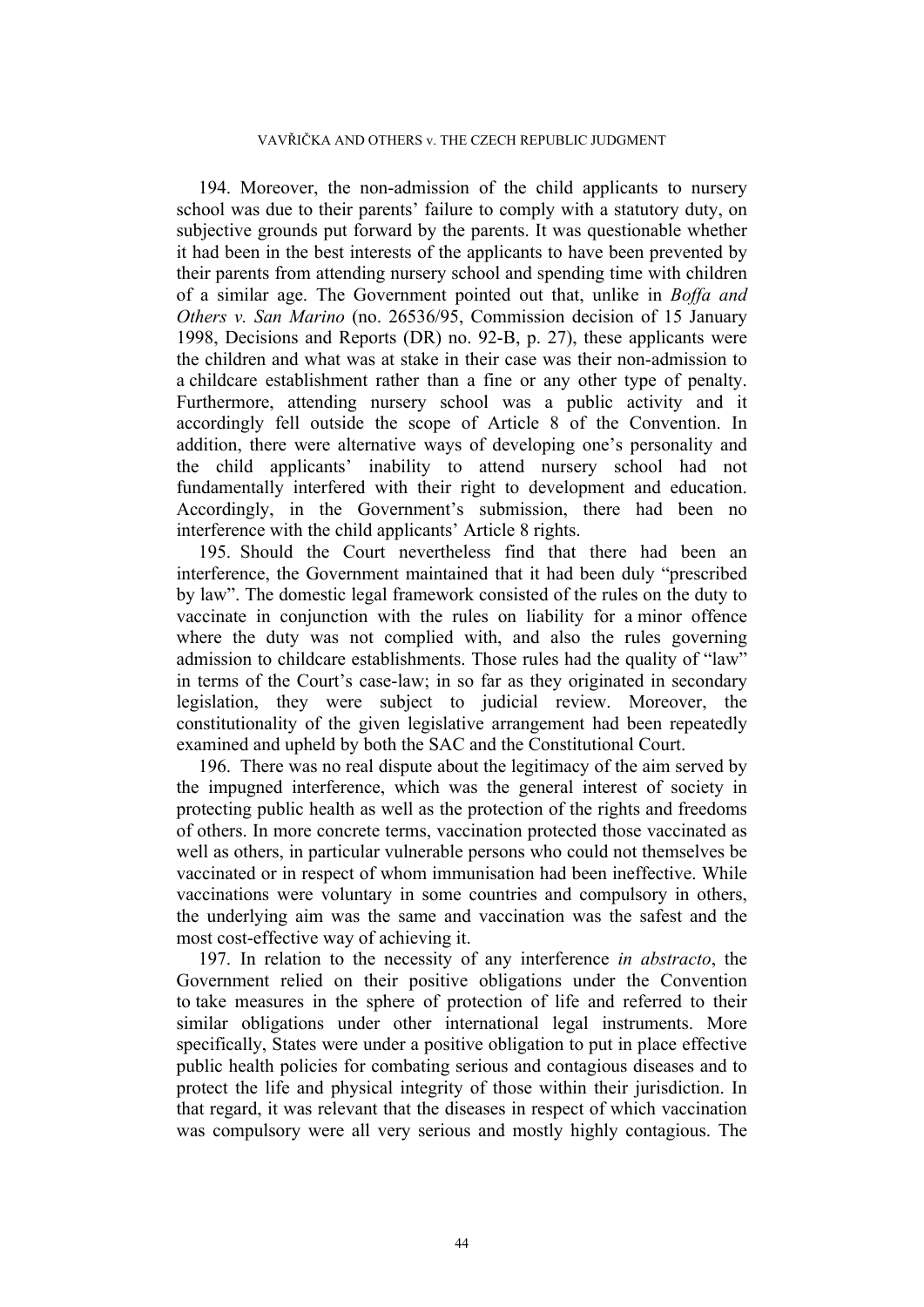risk of these diseases spreading was amplified by the current high level of migration. As these diseases had now effectively been controlled, public and media attention had shifted away from disease prevention to vaccine safety. This had the potential to distort the perception of reality and to generate vaccine misinformation, which in turn could result in decreasing vaccination rates and the possible return of previously controlled vaccine-preventable diseases. Vaccine hesitancy was recognised as a serious global problem. Making vaccination compulsory was a natural response, in that it was demonstrated that it led to an improvement of the vaccination coverage. Other European States were resorting to this approach.

198. In the Czech Republic, vaccines were provided free of charge by the State. The vaccination duty was primarily aimed at children because they were the most vulnerable. In a preschool setting they were inevitably exposed to a higher risk of infection. Therefore, carrying out vaccination at a young age was conducive to achieving the overall aims of the vaccination policy. In that regard, the Government acknowledged that not all of the vaccines that were mandatory in the Czech Republic were aimed at achieving herd immunity and submitted that the herd immunity thresholds varied according to the specific illness in question.

199. The vaccination duty was not directly enforceable and any sanctions for a failure to respect it were merely administrative, with a fine only being imposable as a last resort and only once.

<span id="page-45-0"></span>200. The scope of the vaccination duty was determined by the Ministry on the recommendation of its advisory board of epidemiologists and, since 2010, the NIC (see paragraph [154](#page-37-0) above). In compliance with the requirements of the Disclosure Code of the European Federation of Pharmaceutical Industries and Associations and those of the WHO, at the beginning of every meeting of the NIC each of its members had to make a declaration as to any conflict of interests he or she might have in relation to any item on the meeting's agenda. As for the NIC's membership, the fact that it was limited to officials and experts reflected the prevailing practice among European States.

201. The Government rejected the applicants' criticism that the Czech vaccination scheme was not based on proper scientific analysis. In particular, publicly available serological surveys had been performed since 1960. Both the scope and the parameters of the scheme were under constant review and there was a comprehensive mechanism in place for monitoring any adverse effects of pharmaceuticals, including vaccines.

202. A vaccination could only take place after a check-up for fitness and there were statutory as well as case-law exceptions. The latter had been defined by the Constitutional Court in the *Vavřička* case (see paragraph [28](#page-5-0) above) and required no legislative implementation. Although it was true that there were no concrete examples that could be cited of application of the case-law objection of conscience in relation to nursery-school admission, the exception was applicable in that context, in particular if there had been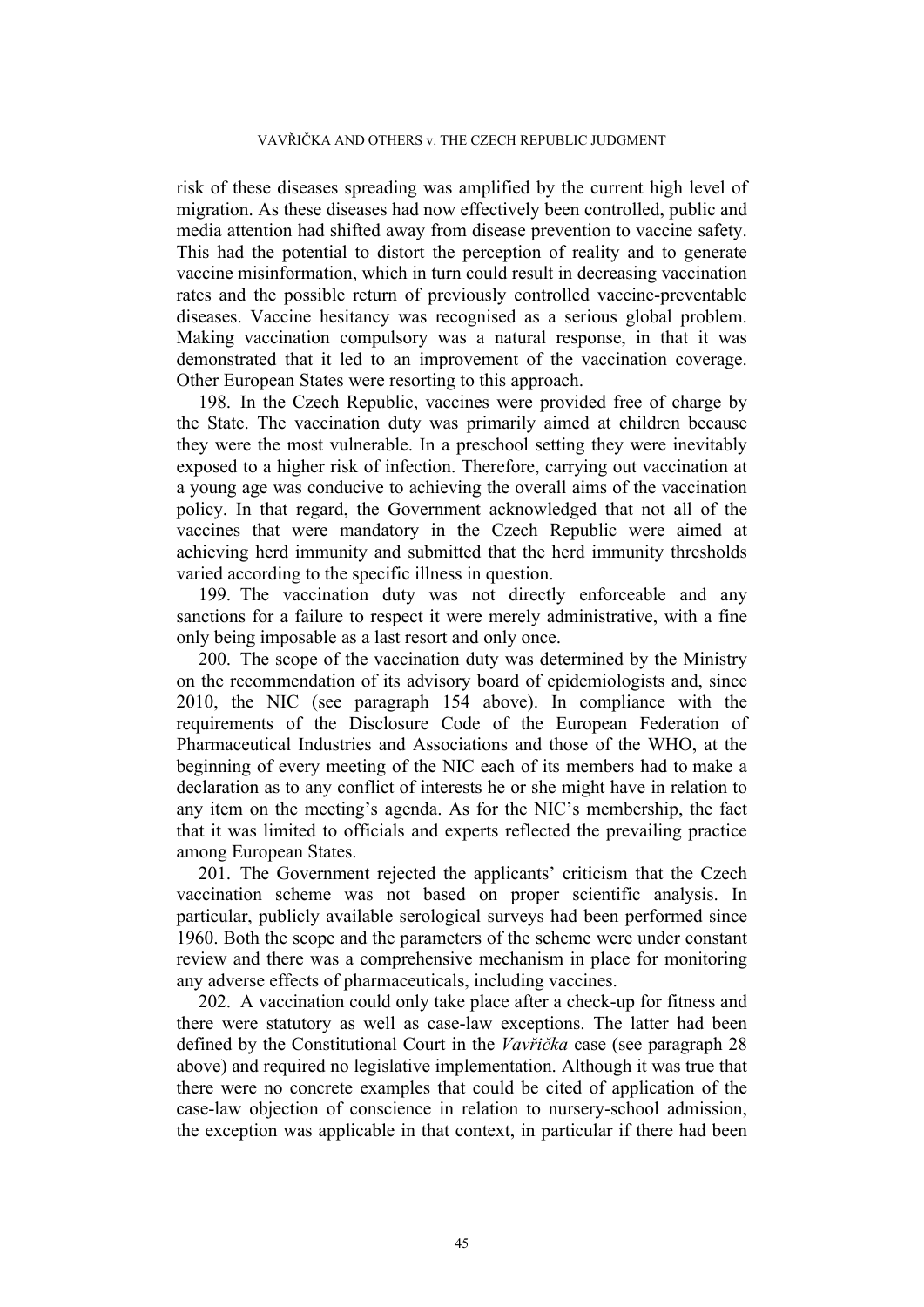any adverse health effects of vaccination in the family of the child concerned.

<span id="page-46-0"></span>203. In addition, the legislation left a certain leeway to the parents in selecting the vaccines to be used and the relevant dates, within a defined period for vaccination. Moreover, experience showed that the vaccination policy in place was in fact successful and all relevant Czech expert societies were clearly in favour of preserving it (see paragraphs [152](#page-36-0) et seq. above). Any fines or non-admissions to nursery school in connection with a failure to comply with the vaccination duty had to be based on a reasoned decision that was subject to judicial review at several levels of jurisdiction. As there was clearly no European consensus on the matter of compulsory vaccination, the margin of appreciation left to the Member States was wide. An additional reason for allowing a wide margin was that the issue involved the assessment of expert and scientific data by the national authorities.

204. As regards the six applications *in concreto*, the Government emphasised that as no vaccination had actually taken place against any parent's wishes, there had been no interference with anyone's physical integrity. None of the applicants had shown at the national level that any of the criteria for an exemption from the vaccination duty on the basis of religion, conscience or otherwise, had been met. The applicants had rather relied on no more than a generally dismissive attitude towards vaccination. In particular, in the proceedings brought by the applicants Novotná, Hornych and Roleček, the SAC had specifically noted that they had neither invoked any fundamental rights or freedoms nor relied on any exceptional circumstances at all.

205. While it was true that no specific vaccination requirement applied to the hiring of nursery school personnel, such persons were subject to the general vaccination duty applicable to anyone residing on the territory of the Czech Republic. It was thus highly unlikely that such personnel would not have previously received the relevant primary or booster vaccinations, in line with that duty.

206. As regards the possibility to claim compensation in respect of damage to health due to vaccination performed in accordance with the applicable rules and standards, the Government confirmed that there was no provision for granting compensation in respect of any such damage occurring after 31 December 2013. However, any damage caused prior to that date would be covered by the previous legislative regime, which had provided for compensation. New legislation adopted in 2020 made provision for this once again (see paragraph [84](#page-15-0) above). This legislative development was due to the fact that, under the original regime, it was the healthcare provider administering the vaccine who could be held strictly liable for damage to the patient's health. However, as that liability essentially had to do with the public interest, it should rest with the State.

207. Moreover, the costs of the treatment of any harmful side-effect of vaccination would be covered by public health insurance. Nevertheless,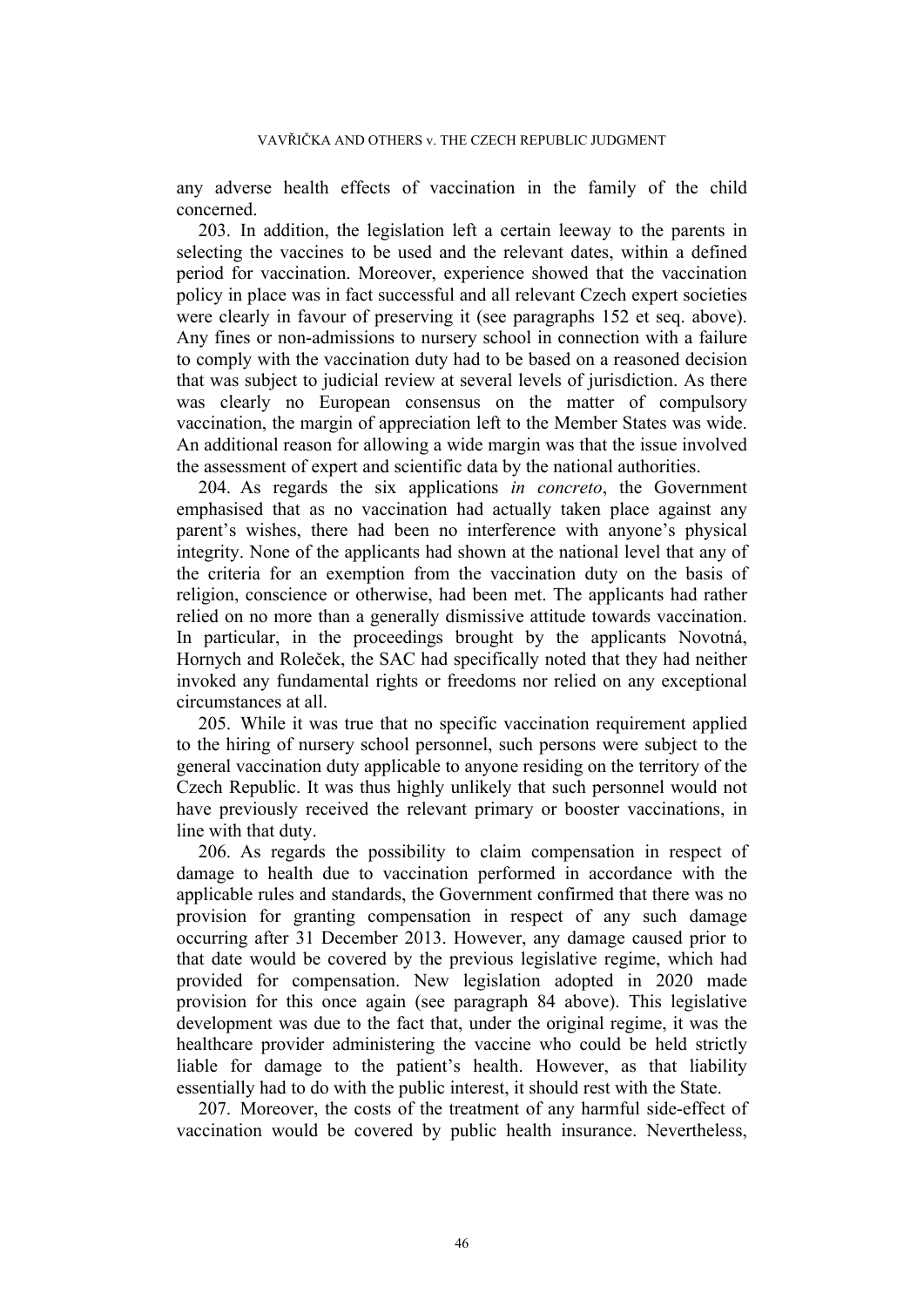serious side-effects, i.e. with life-long health consequences, were rare, with no more than six such incidents per year for 100,000 vaccinated newborns.

208. Although the jurisprudential exception to the vaccination duty on the basis of the right to freedom of religion or belief had been recognised for the first time by the Constitutional Court in the *Vavřička* case, this did not render the domestic courts' interpretation and application of the existing legislation arbitrary. Regarding the applicant Novotná, the fact that the decision not to admit her to nursery school was taken in reopened proceedings after she had initially been admitted and had in fact been attending the school for two years had to be considered in the light of the fact that the original admission had been granted on the basis of incorrect information, provided by her. In providing that information she had assumed the risk that the admission decision might be reviewed once this came to light. Regarding the applicant Hornych, there was a similar anomaly in the information provided by his parents in the context of his application to nursery school. Finally, in relation to the applicant Novotná, the Government argued that attendance at a particular type of nursery school was not in fact a precondition for enrolment in an elementary school using the same teaching methodology. In any event, the non-admission of the child applicants to nursery school had not prevented them from developing social relations in other settings and contexts.

209. Relying on the Constitutional Court's case-law, the Government concluded by submitting that, as an immunisation tool preventing selected diseases, vaccination in general constituted a social benefit calling for shared responsibility on the part of the members of society and for social solidarity from each individual, who assumed a minimum risk in order to protect public health.

## *2. Submissions of the third-party interveners*

### **(a) The Government of France**

210. The French Government emphasised the importance for States to be able to adopt effective public health policies to combat serious and contagious diseases, as clearly illustrated by the COVID-19 pandemic.

<span id="page-47-0"></span>211. In France, the law of 30 December 2017 provides for the compulsory vaccination of children aged up to 24 months against eleven diseases. Previously, vaccination was compulsory in relation to three of these diseases; regarding the other eight, it was simply recommended. With one exception, the list of illnesses is identical to that in the Czech Republic. Under French law, persons with a medical contraindication are exempted from the duty. The law of 30 December 2017 increased the potential penalty for a breach by a parent of the child vaccination duty, from a term of imprisonment of up to six months and a fine of up to EUR 3,750 to a term of imprisonment of up to two years and a fine of up to EUR 30,000. Compliance with the vaccination duty is a prerequisite for admission to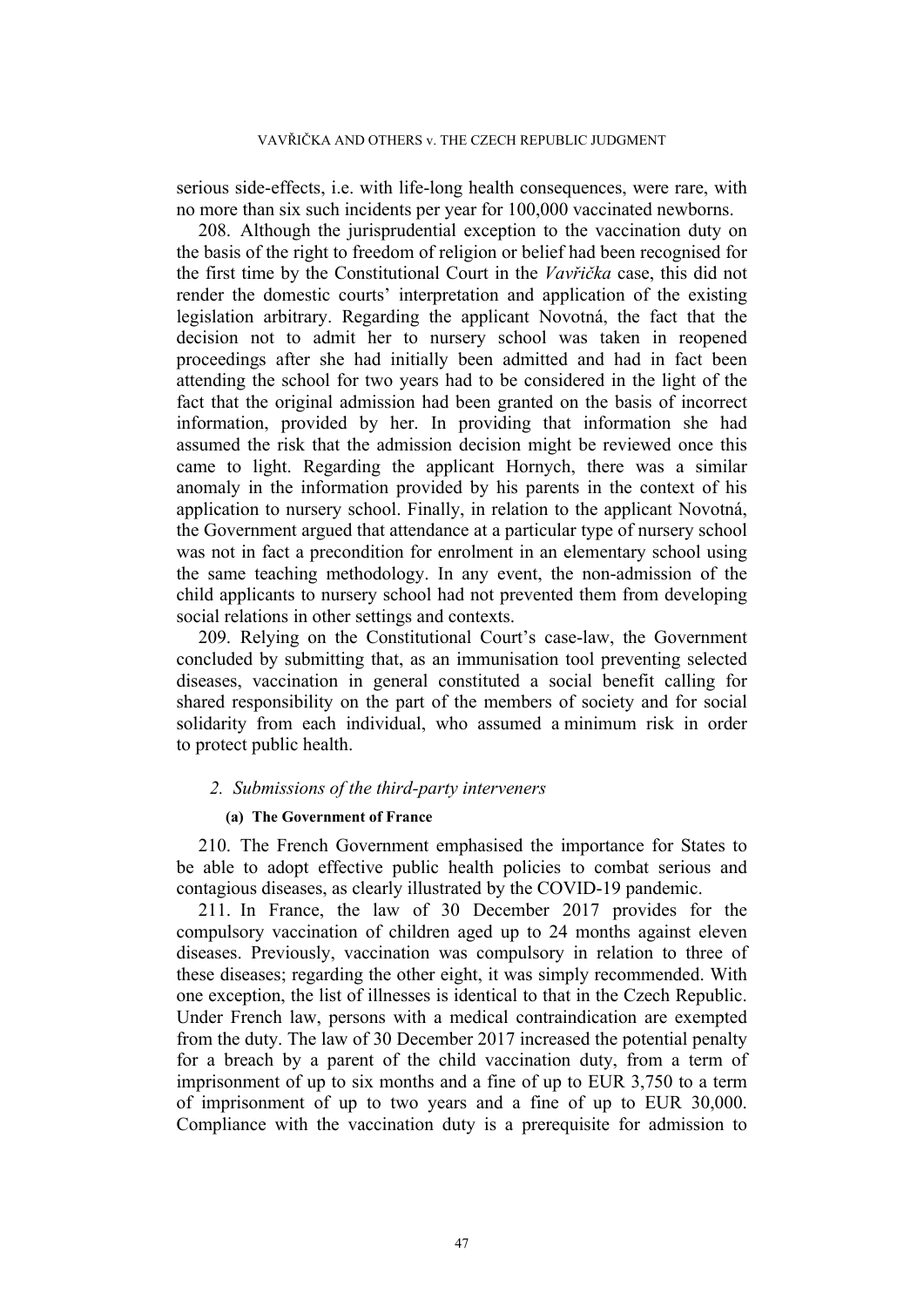childcare structures and services as well as to the education system (*collectivité*). In the absence of a required vaccination, a child may be admitted provisionally on condition that they are fully vaccinated within three months. Continued attendance is subject to proving each year that the vaccination duty has been complied with.

212. Accepting that compulsory vaccination is an interference with the right to respect for private life, the French Government underlined that it served the legitimate aim of protecting health. The necessity of the interference should be assessed in the light of the States' positive obligations to protect the life and physical integrity of those within their jurisdiction. The importance of those obligations had recently been emphasised by the Secretary General of the Council of Europe in a document entitled "A toolkit for member states – Respecting democracy, rule of law and human rights in the framework of the COVID-19 sanitary crisis". As there were competing Convention rights at stake and no European consensus over compulsory vaccination, the French Government invited the Court to recognise that, in matters of public health policy and the prevention of the spreading of very serious diseases, the States enjoy a wide margin of appreciation, since they were in the best position to assess, in the light of the health situation on their territory and the means at their disposal, the measures necessary to protect public health.

<span id="page-48-0"></span>213. Compulsory vaccination was justified by the serious adverse public health effects of low vaccination coverage. It was important to protect children from an early age and before the onset of a period of risk. In order to protect the community effectively, a vaccination policy had to apply to the greatest possible number of people. A high rate of vaccination was particularly important to protect those who could not be vaccinated.

214. If vaccination were merely voluntary, it was clear that some would seek to benefit from the effect of herd immunity without exposure to the residual risk associated with vaccination. If such behaviour were to become widespread, it would inevitably cause a decrease in vaccination coverage and ultimately the reappearance of pathologies that were thought to be in decline.

215. The French Government referred to Recommendation No. 1317 (1997) of the Parliamentary Assembly of the Council of Europe entitled "Vaccination in Europe", to Article 11 of the European Social Charter (Revised), and to the Recommendation of the Council of the European Union on strengthened cooperation against vaccine-preventable diseases (2018/C 466/01) (see paragraphs [137,](#page-30-0) [142](#page-32-0) and [150](#page-35-0) above). The diseases in question were all very serious, and most of them highly contagious. The effectiveness of the compulsory vaccines was recognised, their negative side effects were limited and medical contraindications were taken into account. The interference represented by such a compulsory vaccination scheme with the right to respect for private life was accordingly proportionate to the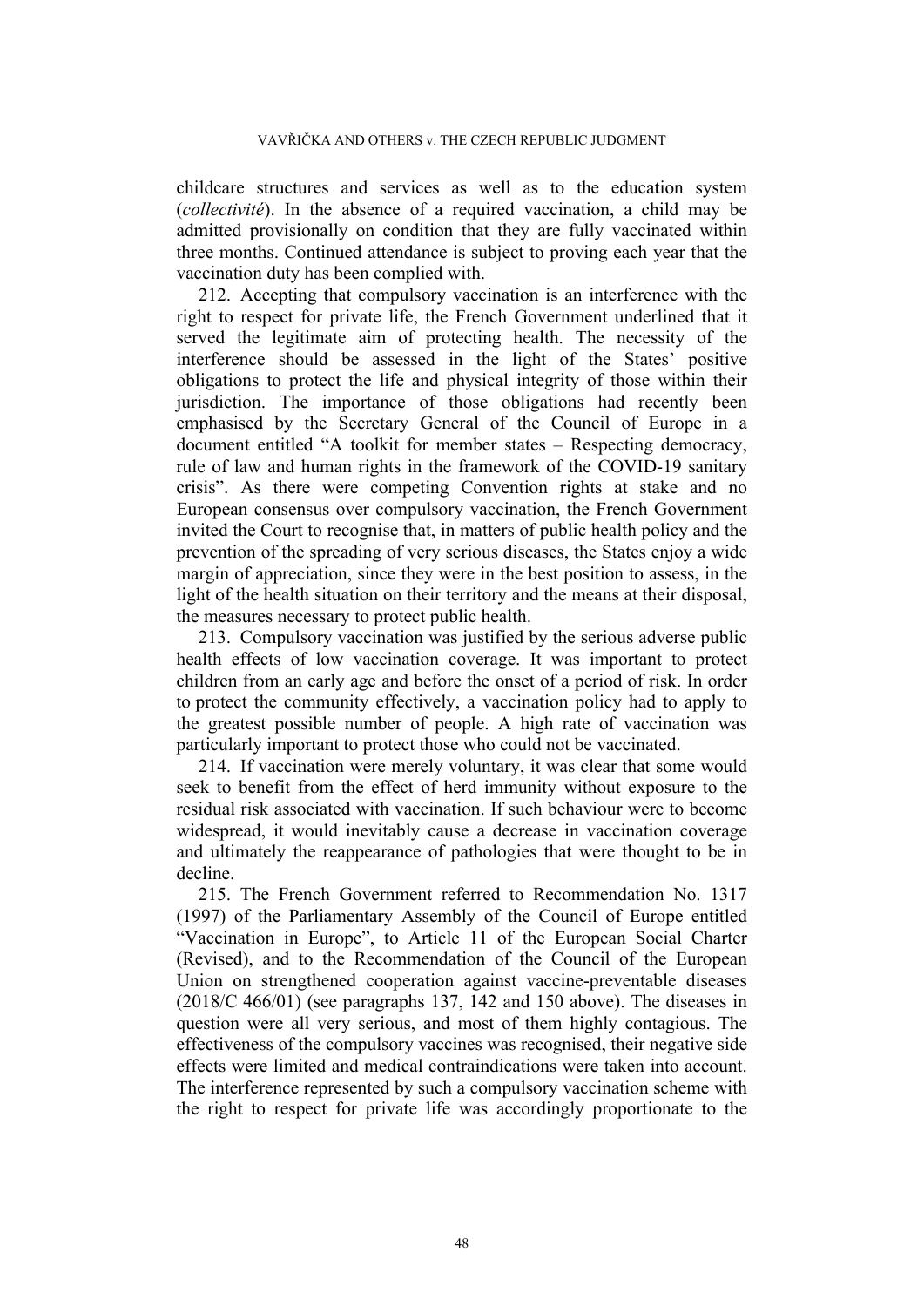objective of promoting the degree of vaccination coverage needed to reach the herd immunity threshold for the benefit of the entire population.

## **(b) The Government of Germany**

<span id="page-49-0"></span>216. The German Government clarified that compulsory vaccination referred to a duty to receive vaccination in defined situations, not to the coercive administration of a vaccine. They described the context in which domestic legislation had been adopted after an extensive societal and parliamentary debate, with effect from 1 March 2020, providing for compulsory vaccination against measles. Certain categories of persons are required to provide proof of vaccination, immunity or medical contraindication to vaccination before receiving care or being employed in specified types of facilities, including schools and other educational establishments. The vaccination duty is enforced indirectly by the threat of a penalty of up to EUR 2,500, which may be repeated under certain circumstances, and exclusion from educational institutions. The latter are under a duty to report unvaccinated children to the public health authorities. It is not possible to coerce a person into vaccination; consent is always required. Children under the age of one year are exempted. Other exemptions are based either on purely medical grounds or on the non-availability of a vaccine. There are no exceptions permitted on the basis of religion or belief. Compensation is available for any adverse effects even where the vaccine has been administered in conformity with the applicable rules.

217. The German Government observed that compulsory vaccination aimed to protect not only those vaccinated but also society as a whole and, in particular, vulnerable persons who cannot be vaccinated themselves on account of their age or state of health. If the vaccination rate is sufficiently high, the threshold for measles being 95% of the population, a given disease can be eliminated. Despite efforts to raise awareness, the rate of voluntary vaccinations achieved in Germany never reached more than 93%. This was the challenge faced by the legislature when adopting the legislation.

<span id="page-49-1"></span>218. In the interest of achieving the 95% threshold, compulsory vaccination starts at a young age. Moreover, young children are particularly vulnerable to measles, given their immature immune systems. In that context, the German Government referred to the recommendation by the respective body of the Robert Koch Institute, the country's central scientific institution in the field of biomedicine, to the effect that children should be vaccinated twice against measles before they reach the age of two. Moreover, the German Government considered that the compulsory vaccination scheme was best managed in the context of long-term care such as preschools and nurseries, all the more so in view of the increasing number of children attending such facilities.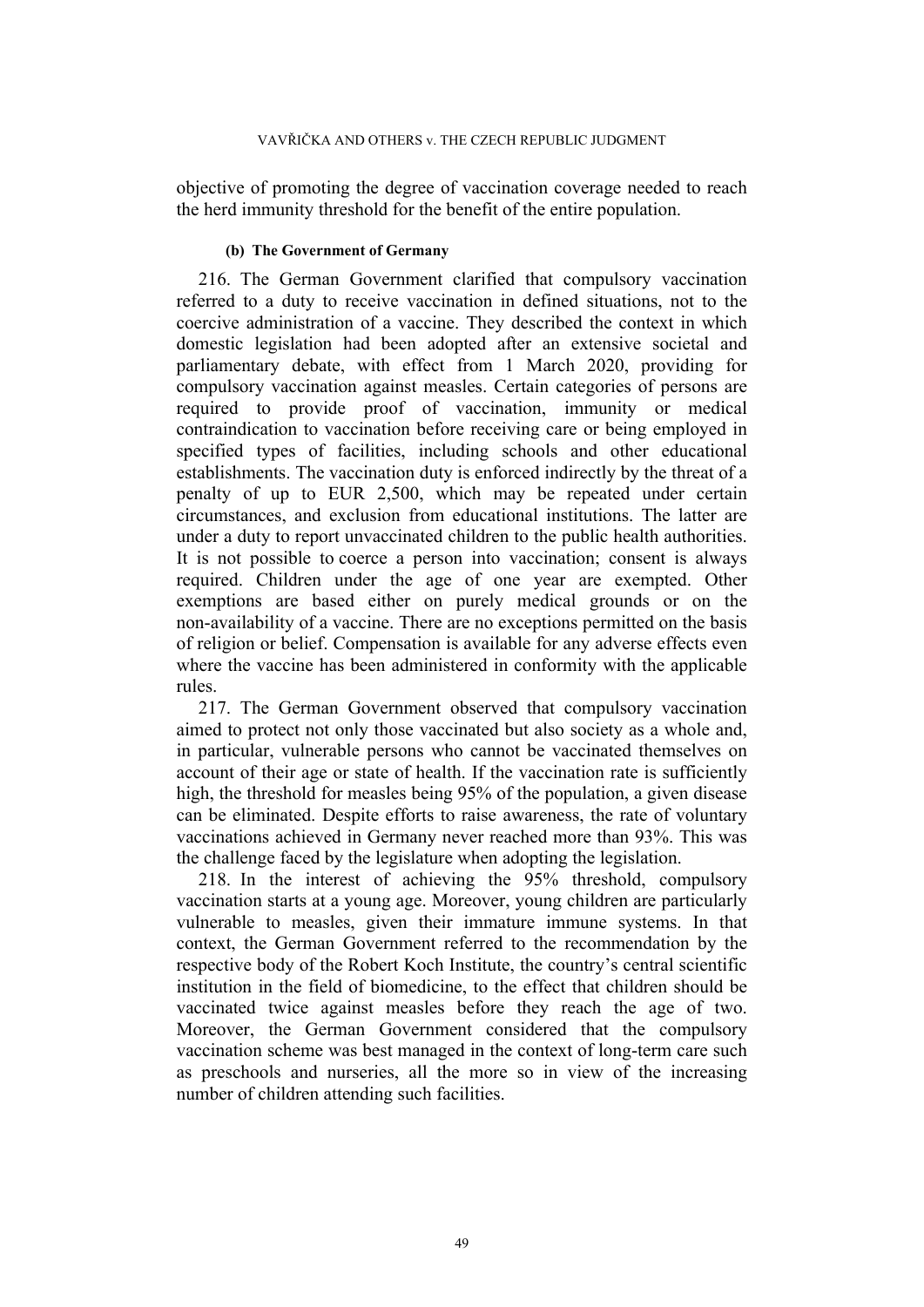219. As already established in the relevant Convention case-law, compulsory vaccination constituted an interference with the right to respect for private life, its compatibility with the provisions of Article 8 depending mainly on respect for the principle of proportionality.

220. A penalty for disrespecting the vaccination duty and exclusion from educational institutions as a consequence of it constituted a real but merely indirect interference with personal integrity. The interest in protecting public health and above all the health of those who cannot be vaccinated was of fundamental significance. The State had positive obligations under Article 2 of the Convention in that regard. The vaccinated person not only carried the burden of vaccination but also benefited from the protection it procured. The above-mentioned 93% vaccination rate had been achieved voluntarily, showing that vaccination was widely accepted by the population. The reasons for parents not to have their children vaccinated had mostly to do with convenience and carelessness. Such cases were easily addressed by a legal duty of vaccination. This constituted no major interference with individual rights but merely a small individual sacrifice. Only a small proportion of the population opposed vaccination as a matter of principle. Once the 95% threshold was reached, the disease would be eliminated, further vaccination would no longer be necessary and the vaccination duty would become dispensable.

221. In any event, the Contracting Parties enjoyed a wide margin of appreciation with regard to their health care systems and policies.

#### **(c) The Government of Poland**

222. The Polish Government submitted that compulsory vaccination schemes did not constitute a violation of the Convention and the sanctions applicable in this context were compatible with the second paragraphs of Articles 8 and 9.

<span id="page-50-0"></span>223. Consent to medical treatment was vital to the principles of self-determination and personal autonomy. An involuntary medical treatment constituted an interference with physical and moral integrity. Epidemics of infectious diseases might lead to sanitary, social and economic crises. The Contracting Parties were obliged to combat such diseases in humans. Vaccinations were an optimal preventive measure in that they not only reduced the number of those infected but also could lead to a complete elimination of a given illness. By promoting "herd immunity", they protected not only those vaccinated but also others who could not be vaccinated. The more people were vaccinated, the better the community's resilience. Vaccinations were therefore primarily addressed to the youngest generation. According to the current state of medical knowledge, there were no better preventive measures. Widespread vaccination was also recommended by the European Centre for Disease Prevention and Control (see paragraph [147](#page-34-0) above).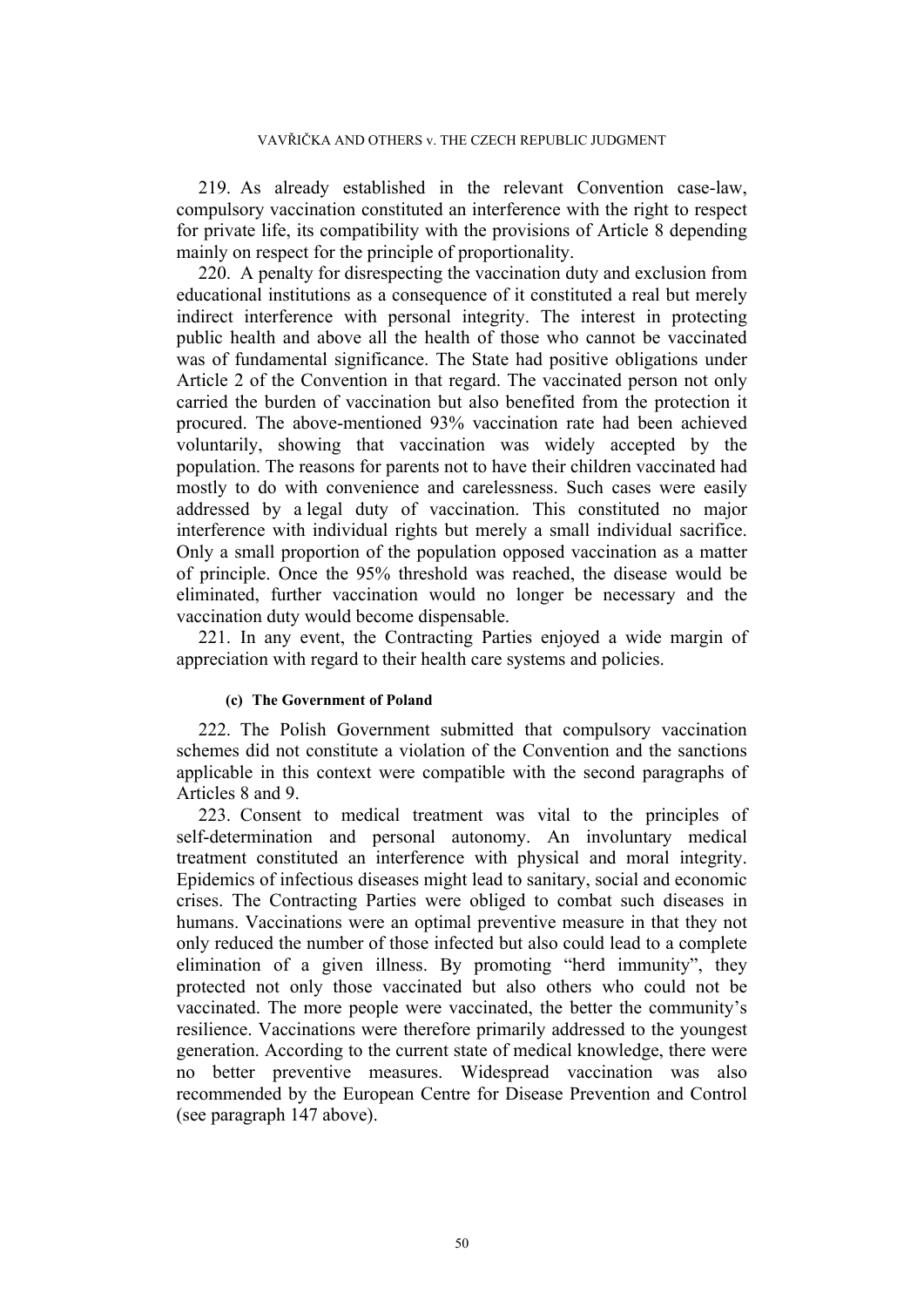224. Vaccinations played an important role in shaping public health. They reduced the social consequences of health complications in connection with infectious diseases, including those related to the costs of the necessary treatment. The compulsory vaccination system thus enabled effective prevention of the spreading of dangerous infectious diseases, striking a balance between the fulfilment of the State's obligations towards citizens to provide the highest level of public health to as many persons as possible and those of citizens towards the State to comply with the vaccination duty. The cost-effectiveness of vaccinations was also a relevant factor.

<span id="page-51-0"></span>225. In Poland, a vaccination duty had existed for nearly 60 years as a duty of an administrative nature. It was currently provided for by a statute of 2008, accompanied by a 2011 ordinance of the Minister of Health, adopted on the basis of that statute. In addition, every year the Chief Sanitary Inspector issued Protective Vaccination Programmes addressed to healthcare professionals implementing the compulsory vaccination scheme. Vaccination against eleven diseases currently found on the territory of Europe was compulsory for anyone residing in the Polish Republic. The State Sanitary Inspection was required to enforce compliance with the vaccination duty in relation to children by using administrative powers, the respective regulation and its enforcement never having been challenged. The State was responsible for the safety of the vaccination procedures and it bore the cost of vaccination as well as of the treatment of any possible side-effects. There was also the possibility of opting for commercially obtainable vaccines, the cost of which was not borne by the State.

226. As there was a diversity of legal and healthcare systems, it was inevitable that the Contracting Parties resorted to varying solutions to ensure a sufficient level of vaccination, reflecting the social, economic and cultural differences between them and the local conditions, habits and expectations as well as each country's economic possibilities. In the absence of a pan-European consensus, the Contracting Parties had a wide margin of appreciation to make arrangements to the best of their knowledge and possibilities. The assessment of the specific system of sanctions in each Contracting Party should not lead to the undermining of the compulsory vaccination system in general. The proportionality of the solutions adopted was rather to be assessed on a case-by-case basis.

#### **(d) The Government of Slovakia**

227. The Government of Slovakia noted that the present cases were not about the vaccination duty as such but rather about the consequences of non-compliance with that duty, a distinction that was relevant for the assessment under Article 8 of the Convention.

<span id="page-51-1"></span>228. Observing that there was no uniform approach among Council of Europe member States, the Government referred to the arrangement in place in Slovakia. There the vaccination duty was laid down in legislation,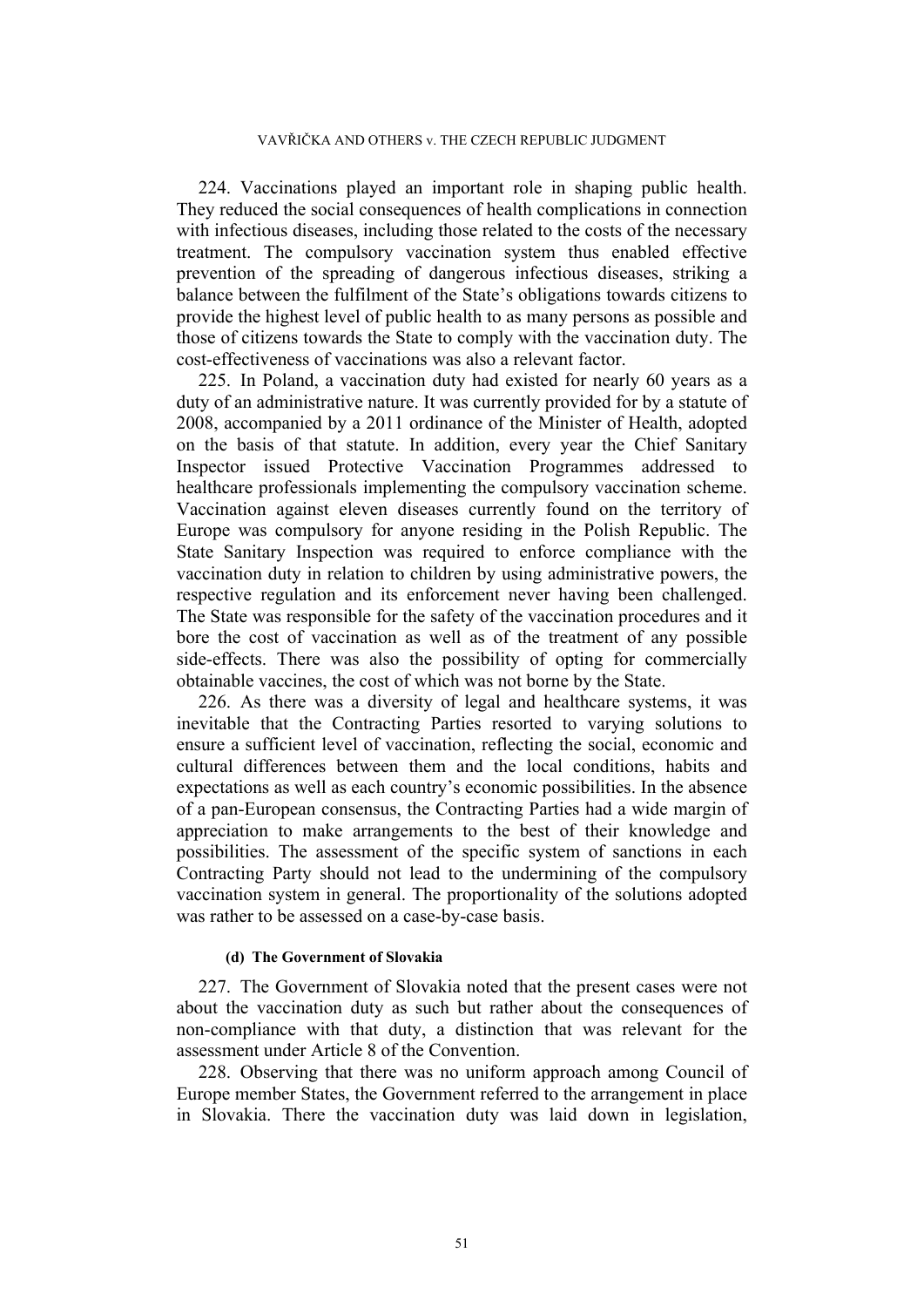consisting of an Act of Parliament and an implementing executive decree. The duty applied to everyone, except if there were health contraindications. There was no mechanism for physically enforcing compliance. However, the attending doctor was duty bound to explain to the patient, or to his or her statutory representatives, all relevant aspects and effects of the vaccination to be given. If still not accepted, the doctor had to report the case to the relevant public health authorities, who would summon the person in question for an interview. A persistent refusal to comply could then be seen as a minor offence punishable by a fine of up to EUR 331. The legislation in force did not provide for the exclusion of unvaccinated children from preschool establishments.

229. The Government referred to a judgment of 10 December 2014 (case no. PL. US 10/2013), in which the Constitutional Court of Slovakia found the vaccination duty to be constitutional. It considered that the State was under a positive obligation to ensure the protection of public health. The legislature's decision to comply with that obligation by means of compulsory vaccination was primarily of a political and expert nature falling within a broad margin of appreciation. It could contravene the individual right to protection of health if it were to be administered despite medical contraindications or if any general adverse effects of vaccination were demonstrated. However, such was not the case. Mandatory vaccination set two constitutional principles in opposition with one another: the protection of public health and respect for private life. It was not possible to reconcile both principles without fundamentally limiting one of them. The specific contraindication exemption was accompanied by a duty on the attending doctors to enquire into the existence of any contraindications prior to administering any vaccine. As with regard to any medication, the quality and safety of vaccines were supervised by the State Agency for Drug Control. In addition to healthcare providers, who were under a duty to report any suspicion of serious or unexpected side-effects of vaccines, any patient, or – in the case of child patients – their parents, could do so. Moreover, the legislative framework provided for compensation in respect of damage to health resulting from a vaccination performed contrary to the applicable rules. There were, to the existing level of medical knowledge, no other effective means to reduce or eradicate infectious diseases. The interference represented by compulsory vaccination with an individual's right to respect for private life was accordingly justified by the interest in the protection of public health that it served. While it was true that some countries provided for compensation also in respect of health damage resulting from a vaccination performed in accordance with the applicable rules, the absence of such a scheme in Slovakia had no impact on the above conclusion.

230. The Government added that, specifically with regard to children, the crucial criterion was that of their best interests. This was to be determined by whether or not there was any health contraindication to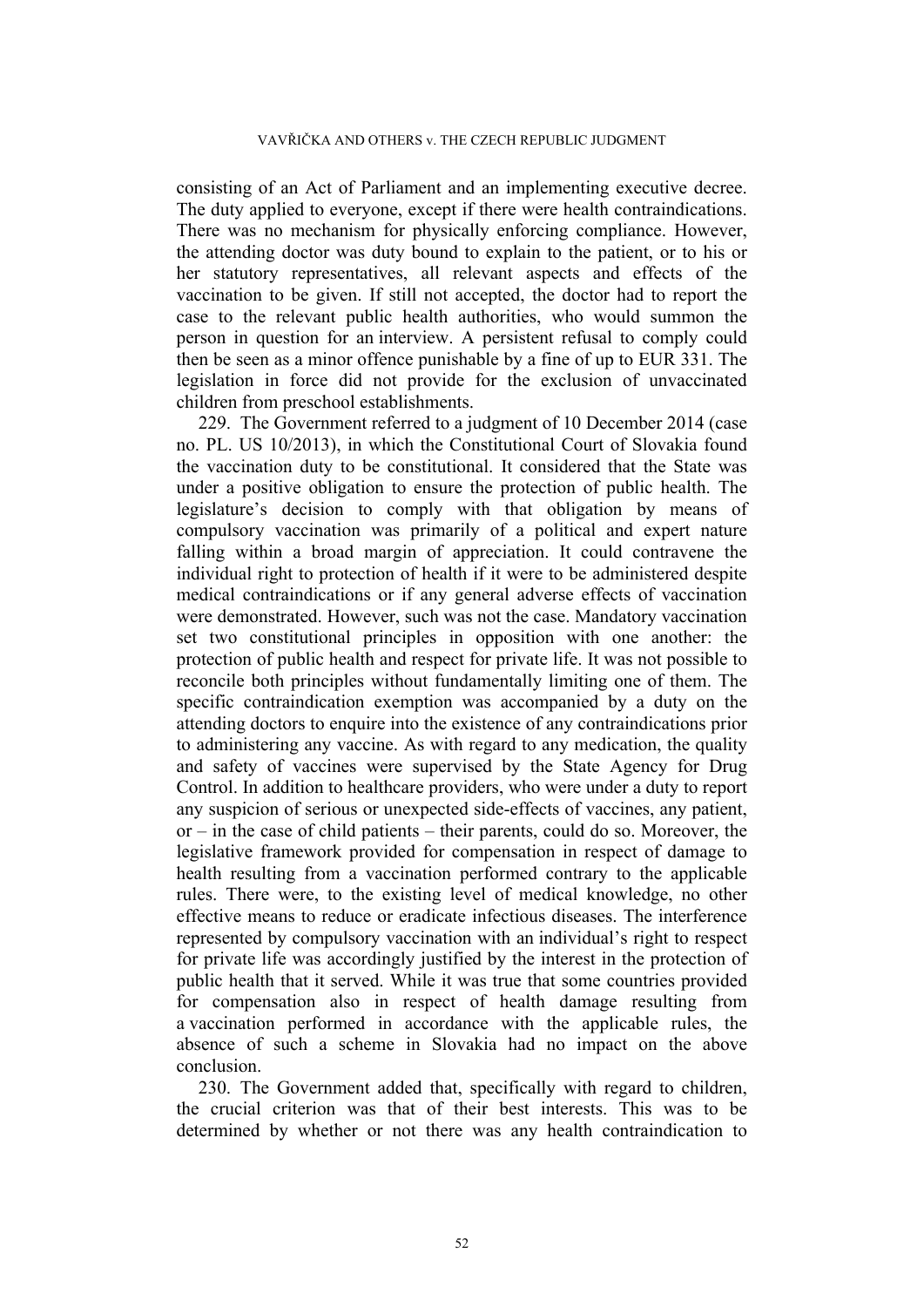vaccination. A refusal to vaccinate a child without contraindications could be seen as being contrary to his or her best interests. It was accordingly necessary to ensure compliance with the applicable rules by way of sanctions. It was important to protect children from a young age and especially those who could not be vaccinated on account of contraindications.

## **(e) Společnost pacientů s následky po očkování, z.s. (Association of Patients Injured by Vaccines)**

231. The intervening association represents patients who suffer from health problems as a result of having been vaccinated. On that basis it described the situations of children who had not been vaccinated at all or were not in full compliance with the applicable vaccination schedule. Those situations mostly involved the children not being admitted to nursery schools, the mother losing her job as she was left with no alternative but to stay at home with her child and the family losing a source of income. Nonetheless, those families would rather change their lifestyle than expose their children to the risks inherent in vaccination.

232. The existing system in fact ignored individual needs stemming, for example, from previous adverse effects on the child in question or its relatives. This was partly the result of an insufficient level of independent knowledge of the risks and negative effects of vaccination among paediatricians, whose continuing education was often sponsored by the pharmaceutical industry. Moreover, there was a lack of transparency as to the criteria for and the method of defining the compulsory vaccination schedule at the expert level. This created room for arbitrariness on the part of the executive and gave rise to mistrust and resistance on the part of the public. This in turn called for counter-measures by the proponents of vaccination, with the overall effect of polarising society and stigmatising those opposed to vaccination. Such counter-measures consisted of: (i) enforcing the duty on paediatricians to perform vaccination; (ii) massive media campaigns promoting vaccination, funded by the pharmaceutical industry; (iii) the exercise of judicial power in a manner sympathetic to the vaccination duty, in particular by the Constitutional Court; and (iv) a disinformation campaign by official bodies promoting vaccination.

233. The number of compulsory vaccinations and the tight schedule for administering them did not allow in practice for the assessment of any individual needs. For similar reasons, vaccination was also performed in situations in which the patient was not sufficiently healthy to receive it. In addition, in view of the interpretation given in practice to the term "permanent contraindication", it was not feasible to satisfy this ground for an exemption from the vaccination duty.

234. These features of the existing system had an extensive impact on the children concerned and their families. There was a variety of other and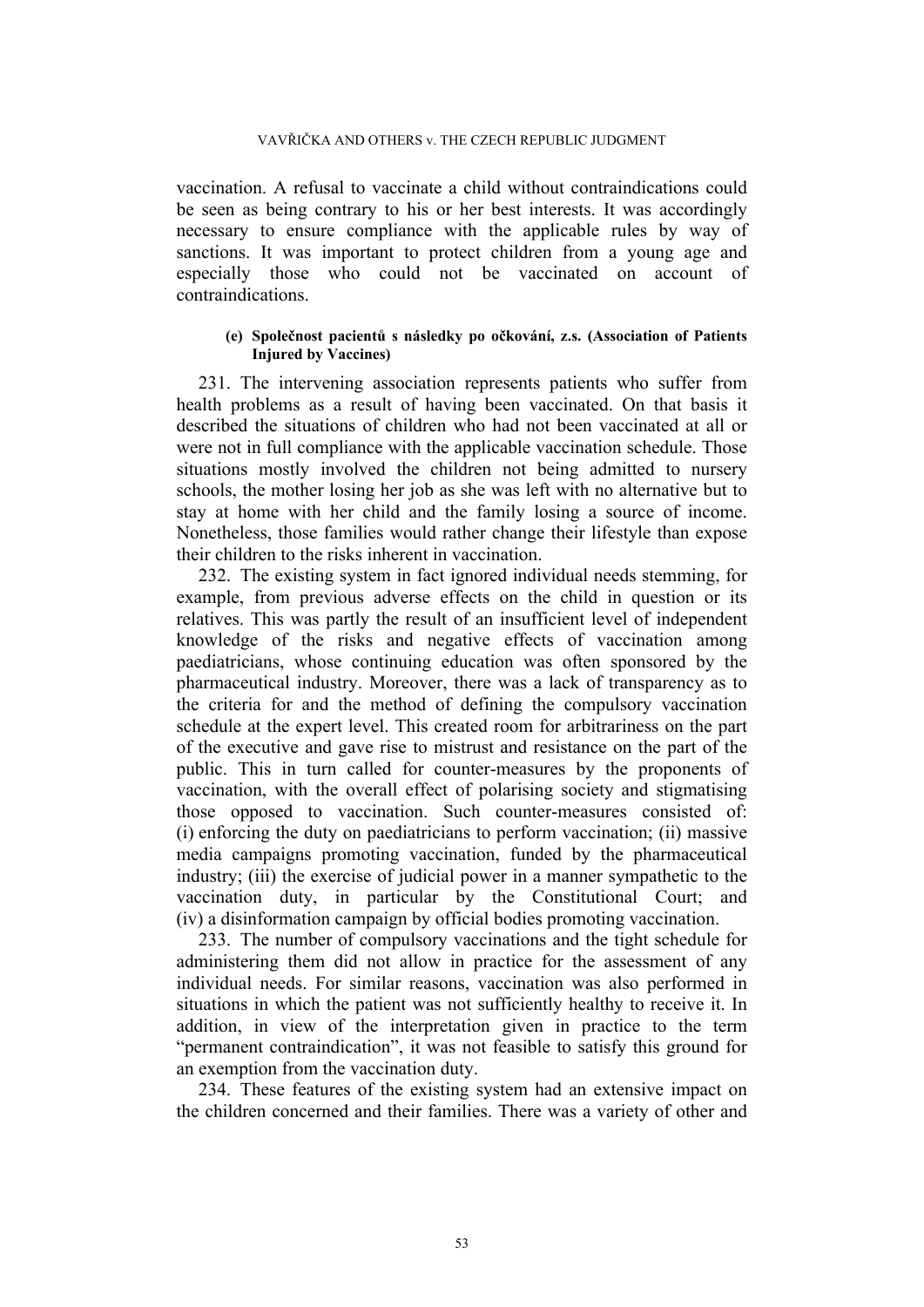strikingly different arrangements at the European level, including in neighbouring countries with an epidemiological situation similar to that in the Czech Republic, where the vaccination system was the strictest. Were the Court to find that the Czech approach was not at odds with Convention requirements, the situation could even worsen and this trend could spread to other jurisdictions. Should the Court find the opposite, the respondent State would be required to limit the power of the executive to define and apply the criteria for and the method for establishing the vaccination schedule and to open this matter to a wider public and political debate.

# **(f) European Centre for Law and Justice (ECLJ)**

235. In so far as the intervention of the ECLJ concerned Article 8, this third-party intervener pointed to the importance of the present case in that it concerns respect for the physical and moral welfare of the human being, as guaranteed by the principles that such welfare must prevail over the sole interest of society or science and that an intervention in the health field may be carried out only with the free and informed consent of those concerned, as established in Articles 2 and 5 of the Oviedo Convention. It emphasised the need for regulating these matters, in particular in view of the experience of several countries in the 20th century with regard to various policies in the fields of health and eugenics, and considered that in so doing use could be made of the case-law principles stemming from the cases decided by the Court concerning forced sterilisation. The present cases involved a situation of strongly encouraging individuals to submit to the vaccination duty by means of the threat of a sanction. As no forced vaccination had taken place, the principal question was not so much the legitimacy of the vaccination duty but rather of the sanction imposed on the applicants for failing to comply with it.

236. The intervener submitted that the physical integrity of a person was covered by the concept of "private life" protected by Article 8 of the Convention and that compulsory vaccination – as an involuntary medical intervention – amounted to an interference with that right. The main problem was the question of the necessity of the measures taken by the authorities in relation to the applicants in support of the vaccination policy.

237. In that respect, an adequate approach was to seek to reconcile the competing rights and interests rather than merely to set them against each other. The conciliatory approach involved seeking compromise and applying principles of pluralism and tolerance.

238. The intervener noted that in countries such as Austria, Cyprus, Denmark, Estonia, Finland, Germany, Ireland, Lithuania, Luxembourg, the Netherlands, Norway, Portugal, Spain, Sweden and the United Kingdom, vaccination was not compulsory. Other countries imposed vaccination in respect of between one (Belgium) and twelve (Latvia) diseases. The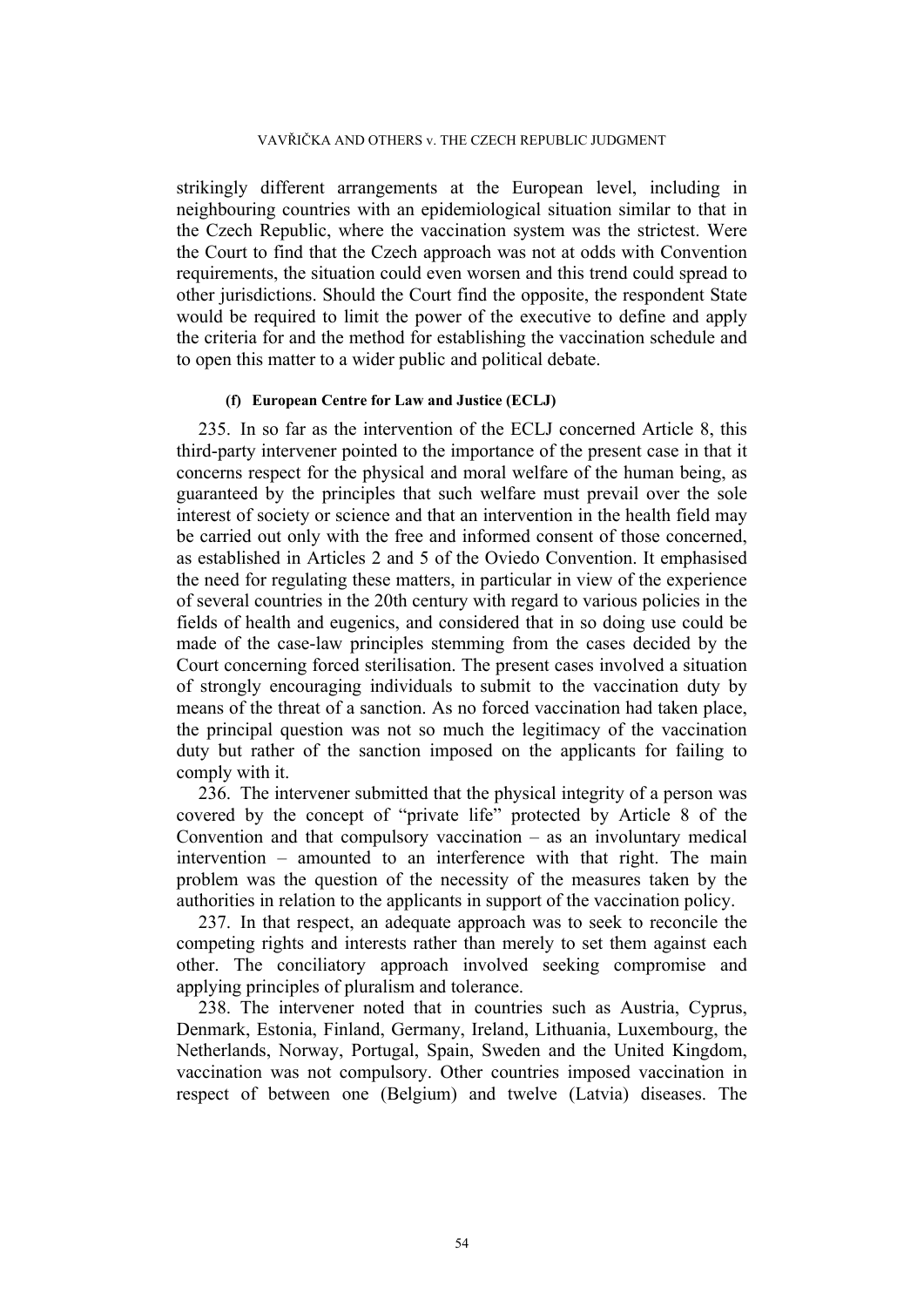usefulness and necessity of compulsory vaccination had not been established.

239. Placing emphasis on information and recommendations, combined with more flexible procedures, was an alternative to coercion, and was more respectful of the moral and physical integrity of individuals guaranteed, *inter alia*, under Article 8 of the Convention.

## **(g) ROZALIO – Rodiče za lepší informovanost a svobodnou volbu v očkování, z.s.**

240. This third-party intervener submitted the following information, based on its experience. There was an increasing number of parents in the Czech Republic who wished to be informed on matters concerning vaccination, who questioned its necessity and timing and who were conscious of their inalienable right to take informed decisions on all matters concerning their children. The majority of such parents did not oppose vaccination of their children *en bloc* but rather desired an individual approach. They did not know how to communicate on these matters with doctors and authorities and the State failed to provide adequate sources of relevant information.

241. Repressive tools for promoting the vaccination rate were inappropriate because they gave rise to mistrust. Verifiable data showed that an increasing repression level corresponded to a decreasing vaccination rate. A better approach was to promote dialogue with parents on an equal footing.

242. The core of the problem was that the PHP Act provided for sanctions on parents who failed to ensure vaccination of their children and excluded such children from public and private preschool facilities, and from further activities such as school trips and retreats.

243. As regards the sanctions on the parents, the intervener referred to the secular objection of conscience as defined by the Constitutional Court in the case of *Vavřička* and developed in its judgment of 22 December 2015 in another case (see paragraphs [28](#page-5-0) and [93](#page-19-0) above). In that connection, it pointed out that after 2011 minor-offence proceedings were no longer instituted in the event of parents' failure to have their children vaccinated but that since 2018 such proceedings were again being instituted. However, the administrative bodies involved in such proceedings did not grant the exception provided for by the constitutional case-law in any individual case and no such exceptions were applied with regard to the admission of children lacking any prescribed vaccination to preschool establishments. Furthermore, the statutory exception from the duty on health grounds required a permanent contraindication and doctors generally interpreted that category restrictively.

244. The threat of a sanction also applied to preschool establishments if they admitted an unvaccinated child, and the inability to have one's children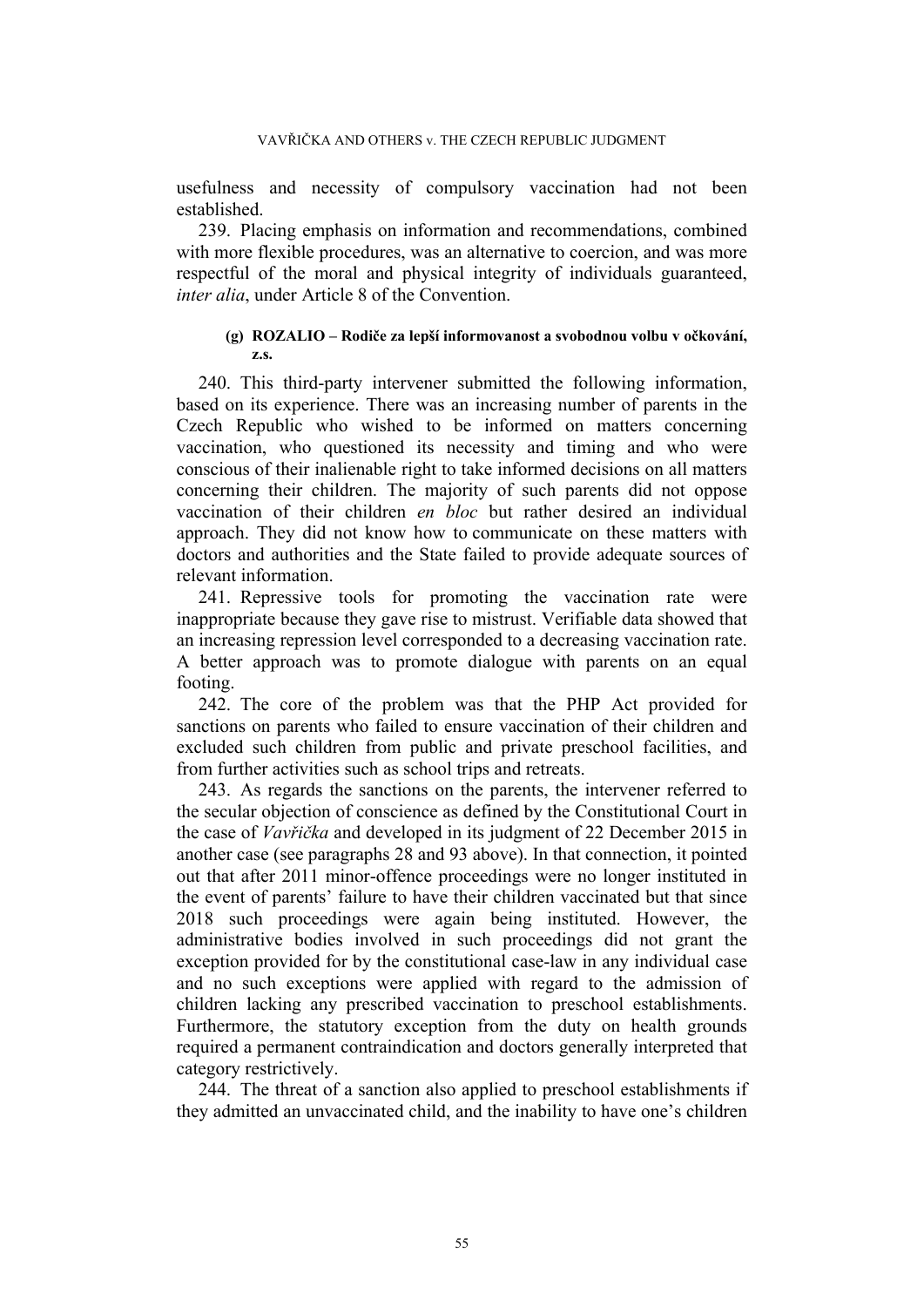admitted to such an establishment resulted in the parents either having to stay and provide for their children at home or to bear the costs of alternative care. The affected parents sometimes organised themselves to provide daycare for their children in informal groups. However, all of this had financial and career implications.

245. The intervener then described the legal regime applicable to vaccinations and its functioning in a wider context, its reform, and the consequences of the vaccination duty for various groups of stakeholders. In 2017/18 preschool attendance became mandatory for children aged five (see paragraph [81](#page-15-2) above). Those children were no longer obliged to be vaccinated. Nevertheless, there had been no dramatic effects on public health although such children would usually be kept together with younger children whose vaccination remained compulsory. Any consultative processes at the level of the Ministry in connection with the definition of the vaccination schedule were inadequate: a specialised working commission established in 2015 (see paragraph [156](#page-37-1) above) had only met five times, had reached no conclusions and had been dormant since 2018.

## **(h) European Forum for Vaccine Vigilance**

246. This intervener submitted that, in contrast to other areas of societal importance in a democratic society, where opposing views were institutionally represented, there were no trade unions of any specific profession in the area of public health to defend an individual's health-related choices. While in the area of justice there were rules adopted by the lawmaker and adjusted by the judiciary, there was no equivalent to this in the area of health. Whilst there had traditionally been a doctors' professional body and an administrative body in charge of matters of health, there was generally no institution representing the patient. The need for representation of the patient in relation to the health authorities was, in France, reflected in the creation of a specific university doctorate for patient-experts.

247. However, sworn experts in the area of health in France were appointed by a tribunal and operated in a regime that was open to criticism, *inter alia*, in view of the scope of their specialisation and expertise. For various reasons, basic, pre-clinical and clinical research in relation to vaccines had a limited potential.

248. Moreover, the intervener criticised the use of aluminium-based compounds in the production of vaccines and attributed it to economic considerations on the part of the pharmaceutical industry.

249. In addition, the intervener described in detail various physiological aspects of immunity and commented on an individual clinical case of adverse health effects arising from vaccination.

250. Public pronouncements by health authorities on the side-effects of vaccines were generally prejudiced and official studies in the area of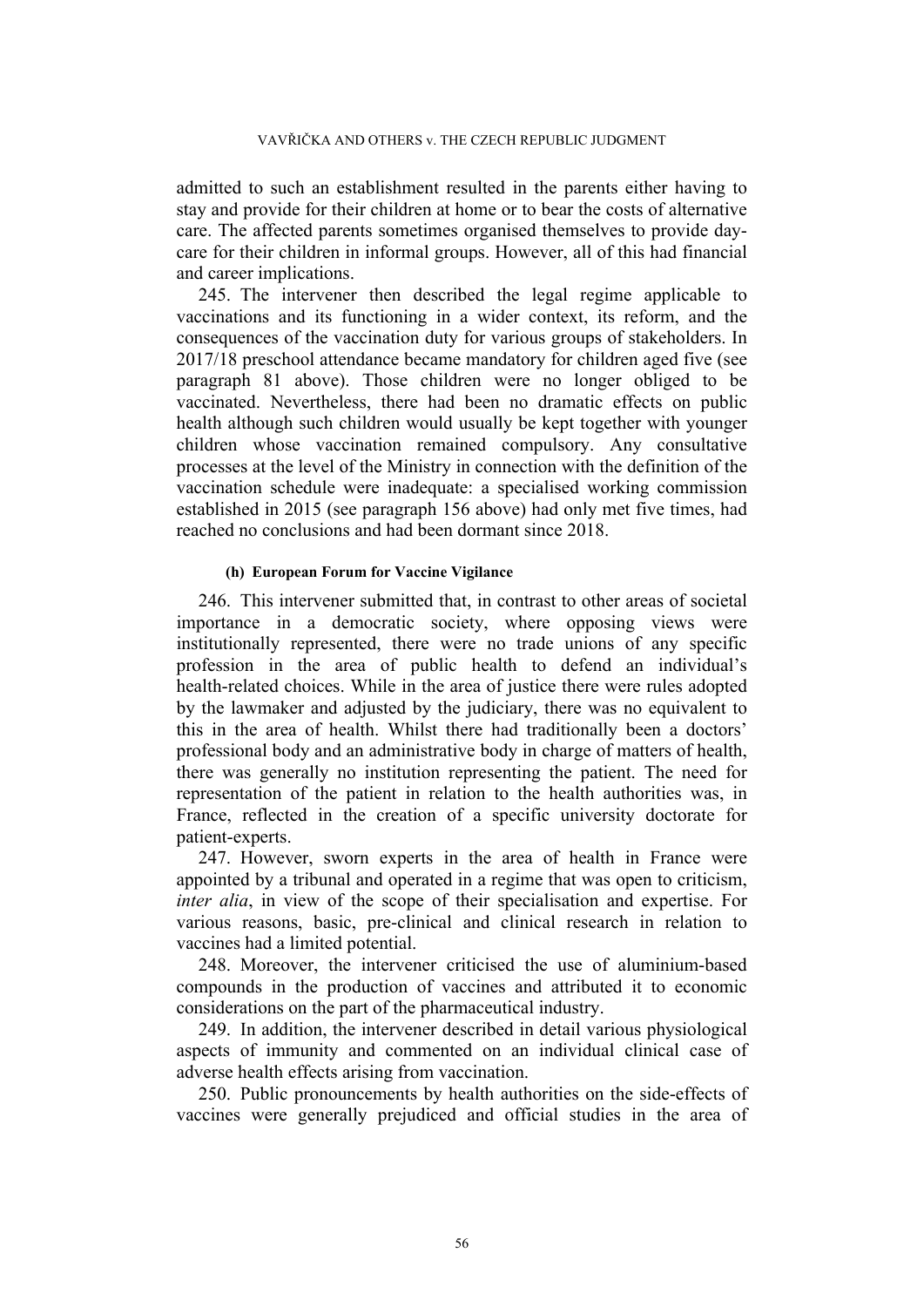vaccination would commonly not cite their authors and sources. Yet issues such as the efficiency of booster-vaccination of adults and vaccines administered subcutaneously in general were open to debate.

251. Just as there was the premise *in dubio pro reo* in matters of liability, doubts in the area of vaccination should be interpreted in favour of a free choice by an individual under the principles of *primum non nocere* and *in dubiis abstinere*.

252. It was common in the healthcare world to confuse the categories of "informed consent" and a "permission to proceed with a specific procedure granted by the patient". This might be because despite long studies doctors were not trained to transmit scientific and medical information to patients in a language that the latter understood. It was unclear whether the state of the science regarding therapeutic approaches adequately took into account individual's physiological responses.

253. Although the vaccination procedure was intrusive in terms of the law and thus normally subject to the requirement of informed consent, in France it was imposed administratively and not subject to free and informed individual consent.

254. There were many reports of serious pathologies which had emerged as a result of a vaccination, such as autism, multiple sclerosis, Guillain-Barré syndrome, *macrophage myofasciitis*, etc. Some had been demonstrated before the courts in individual cases against pharmaceutical corporations. It was necessary and a matter of scientific and medical responsibility in a democratic society to rule out potential risks by demonstrating that there was no causal link between the pathologies observed after the vaccination and the administration of the vaccine. Failure to do so could not be justified by economic considerations.

255. The current understanding of physiology was still in its infancy and vaccination as practiced presently was an archaic procedure which was provided by the laboratories and the institutions above them.

256. Many of the illnesses against which vaccination was compulsory did not produce serious consequences and the effect of vaccinating against them was that they would mutate and become more pernicious.

257. Lastly, broad immunisation coverage was currently promoted by many governments through an aggressive vaccination policy, although no scientific studies had proven the effectiveness of this approach. On the other hand, some other European countries provided for a free individual choice in the matter. The first imperative step was to ensure that those concerned were amply informed on all relevant aspects of vaccination and it was questionable whether doctors were able to do so. Secondly, there should be a free choice between informed consent and refusal.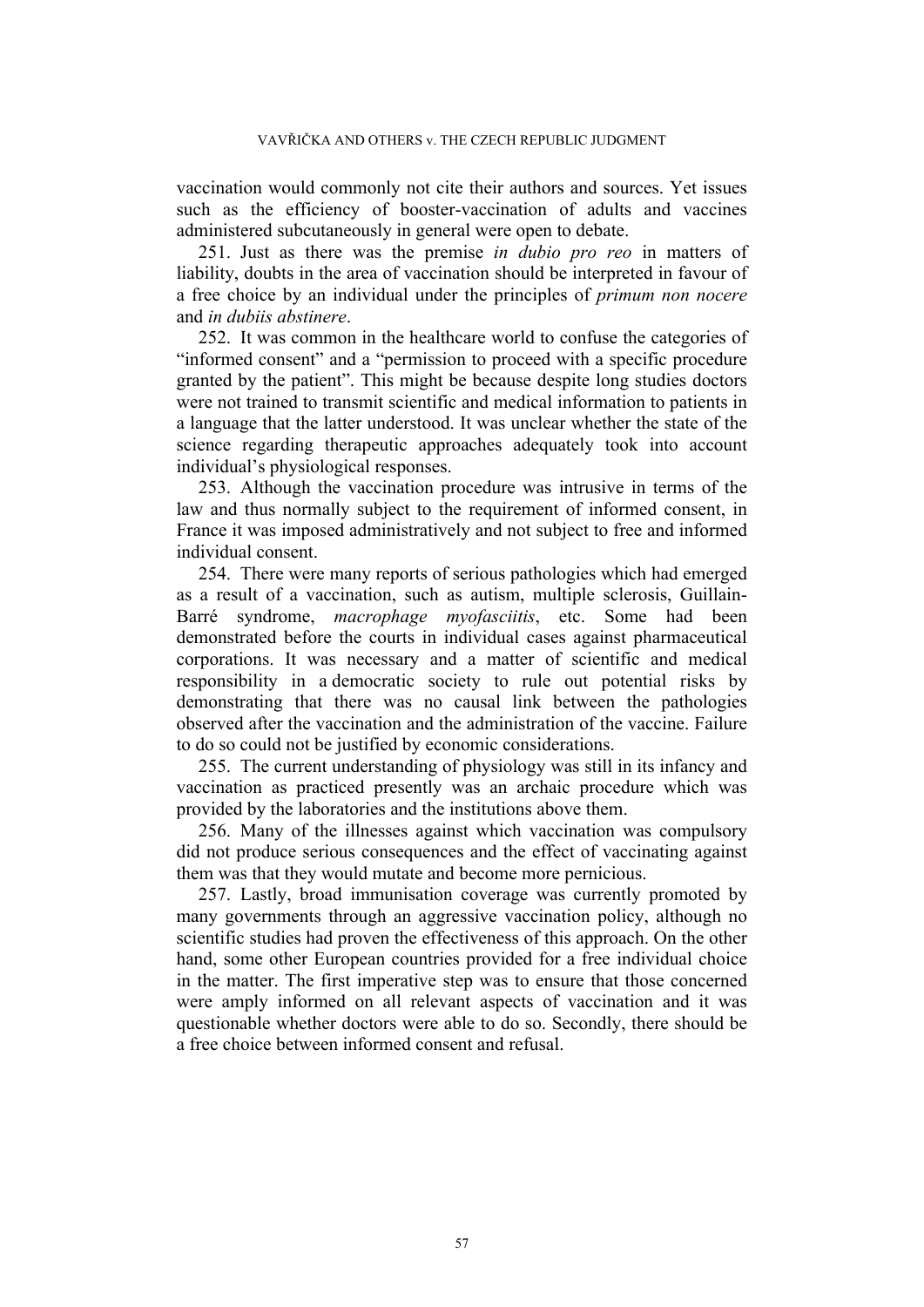#### *3. The Court's assessment*

### **(a) Subject matter of the applications**

258. The Court notes that the applicants formulated their Article 8 complaints principally with reference to the fine imposed on Mr Vavřička and to the non-admission of the child applicants to nursery school. In other words, it was the consequences of non-compliance with the vaccination duty that was complained of.

259. However, in the Court's opinion, the consequences borne by the applicants cannot be meaningfully dissociated from the underlying duty. On the contrary, they flow immediately and directly from the applicants' attitude towards it and are therefore intrinsically connected to it.

<span id="page-58-0"></span>260. In these circumstances, the Court finds that the subject matter of the applicants' complaints is the vaccination duty and the consequences for them of non-compliance with it.

### **(b) Scope**

261. It is common ground among the parties that the complaint raised under Article 8 of the Convention relates to the right to respect for the applicants' private life. The Court agrees, it being well established that a person's physical integrity forms part of their "private life" within the meaning of this provision of the Convention, which also encompasses, to a certain degree, the right to establish and develop relationships with other human beings (see *Paradiso and Campanelli v. Italy* [GC], no. 25358/12, § 159, 24 January 2017, with further references; and also, in relation to vaccination specifically, *Boffa and Others*, cited above, and *Baytüre and Others v. Turkey* (dec.), no. 3270/09, 12 March 2013).

262. While some of the applicants also referred to the right to respect for family life, the Court does not consider it necessary to examine their Article 8 complaints from this additional perspective.

### **(c) Interference**

263. The Court has established in its case-law that compulsory vaccination, as an involuntary medical intervention, represents an interference with the right to respect for private life within the meaning of Article 8 of the Convention (see *Solomakhin v. Ukraine* (no. 24429/03, § 33, 15 March 2012, with further references). With regard to the present applicants, it is true that, as the Government underlined, none of the contested vaccinations were performed. However, having regard to the subject matter of this case as established above (see paragraph [260](#page-58-0)), and also to the fact that the child applicants bore the direct consequences of non-compliance with the vaccination duty in that they were not admitted to preschool, the Court is satisfied that, in their regard, there has been an interference with their right to respect for private life.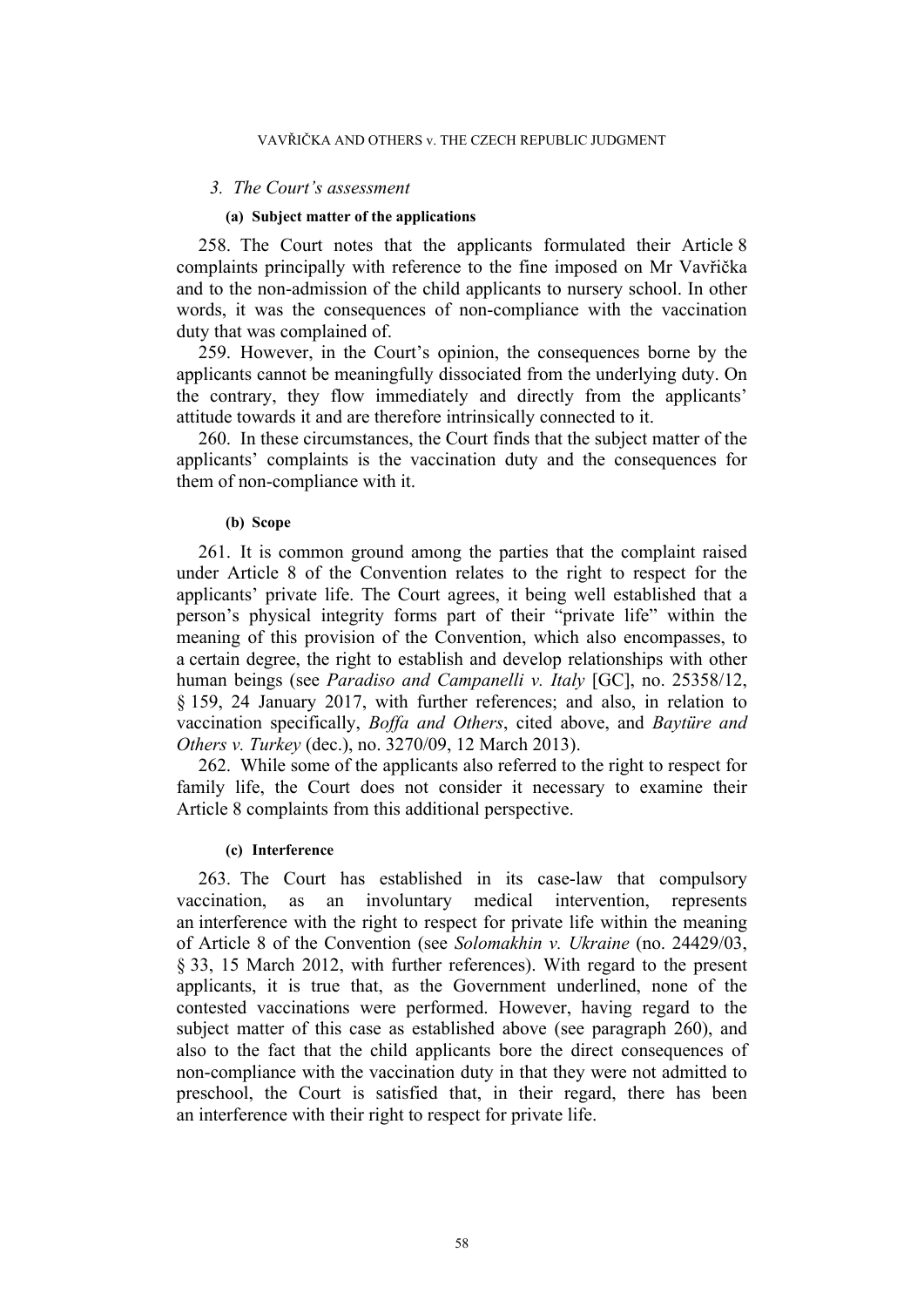264. As regards Mr Vavřička, while it is the vaccination of his children that is at issue, the Court considers that this does not lead to a different conclusion. It notes that under domestic law he was personally subject to the duty to have his children vaccinated, and that the consequences of non-compliance with it, i.e. the fine, were borne by him directly as the person legally responsible for their well-being. As noted above, in opposing their vaccination, he explained that he was principally motivated by concern for their physical integrity, fearing that vaccination could cause serious damage to their health. In these circumstances, the Court considers that the facts of the case of Mr Vavřička also may be regarded as disclosing an interference with the right to respect for private life, as indeed was accepted by the Government (see *Boffa and Others*, cited above, p. 34).

#### **(d) Justification for the interference**

265. To determine whether this interference entailed a violation of Article 8 of the Convention, the Court must examine whether it was justified under the second paragraph of that Article, that is, whether the interference was "in accordance with the law", pursued one or more of the legitimate aims specified therein, and to that end was "necessary in a democratic society".

### *(i) In accordance with the law*

266. The Court reiterates that an impugned interference must have some basis in domestic law, which law must be adequately accessible and be formulated with sufficient precision to enable those to whom it applies to regulate their conduct and, if need be with appropriate advice, to foresee, to a degree that is reasonable in the circumstances, the consequences which a given action may entail (see, for example, *Dubská and Krejzová v. the Czech Republic* [GC], nos. 28859/11 and 28473/12, § 167, 15 November 2016, with a further reference).

<span id="page-59-0"></span>267. The Court notes that the vaccination duty has its specific basis in section 46(1) and (4) of the PHP Act, applied in conjunction with the Ministerial Decree issued by the Ministry in the exercise of the power conferred on it to this end by sections 46(6) and 80(1) of the PHP Act (see paragraphs [11](#page-3-0), [13](#page-3-1) and [74](#page-14-1) above). The consequences of non-compliance with the duty stem, for Mr Vavřička, from the application of section 29(1)(f) and (2) of the MO Act (see paragraphs [17](#page-4-0) and [83](#page-15-3) above) and, for the child applicants, from the application of section 34(5) of the Education Act, in conjunction with section 50 of the PHP Act (see paragraphs [15](#page-3-2), [73](#page-13-0) and [81](#page-15-2) above). The accessibility and foreseeability of those provisions have not been disputed by the applicants.

268. Rather, the applicants' specific challenge to the lawfulness of the impugned interference rests primarily on their contention, made in reliance on the provisions of Article 4 of the Charter of Fundamental Rights and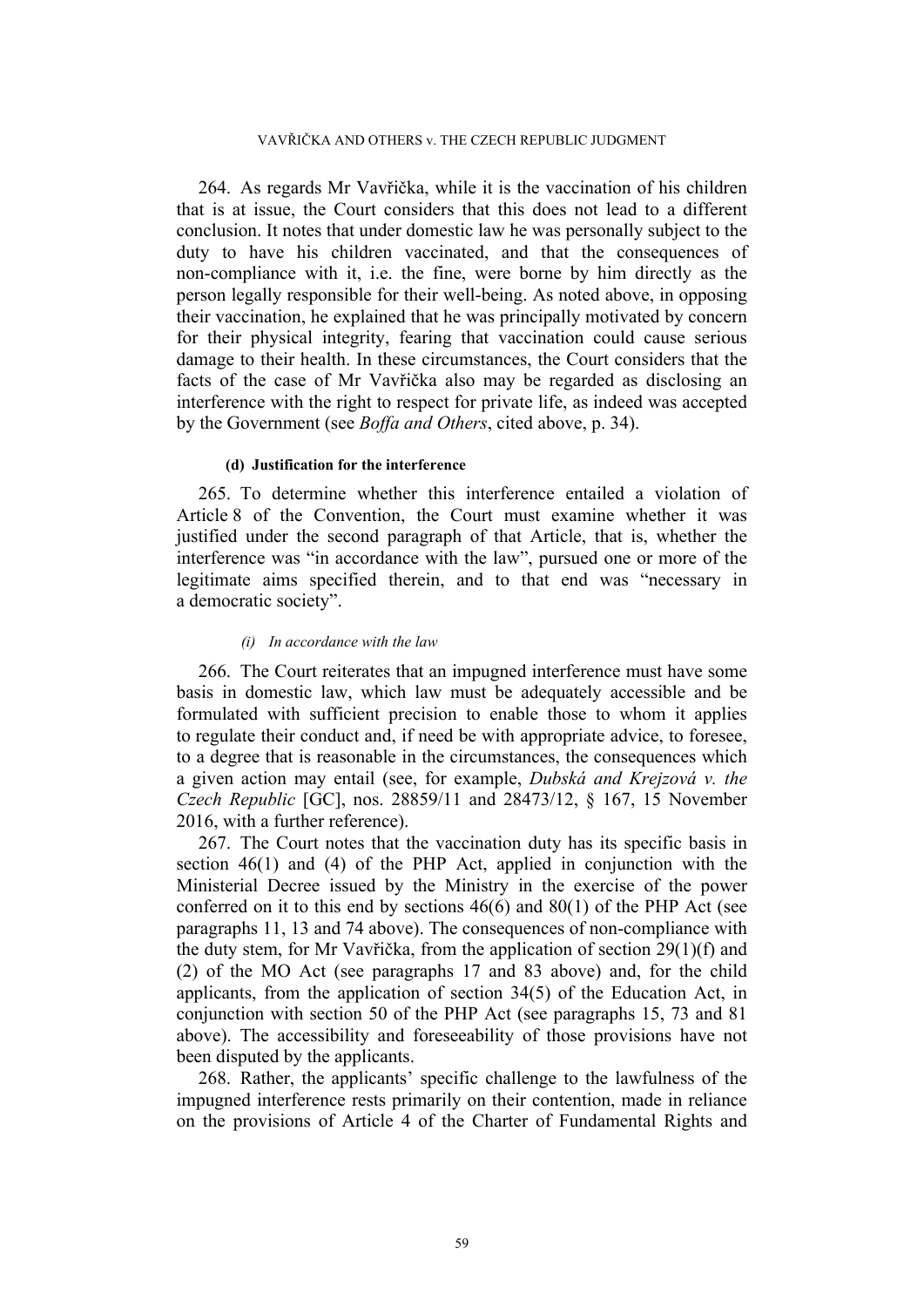Freedoms (see paragraph [65](#page-12-0) above), that in the given context the term "law" should be understood as referring exclusively to an Act of Parliament, this being how the notion of "law" (*zákon*) is commonly understood at the national level. They take issue with the fact that the Czech vaccination scheme is based on a combination of primary and secondary legislation.

269. The Court reiterates that the term "law" as it appears in the phrases "in accordance with the law" and "prescribed by law" in Articles 8 to 11 of the Convention, is to be understood in its "substantive" sense, not its "formal" one. It thus includes, *inter alia*, "written law", not limited to primary legislation but including also legal acts and instruments of lesser rank. In sum, the "law" is the provision in force as the competent courts have interpreted it (see, for example, *Sanoma Uitgevers B.V. v. the Netherlands* [GC], no. 38224/03, § 83, 14 September 2010, with a further reference).

270. Moreover, the Court observes that the constitutionality of the legislative arrangement in question was examined *in extenso* and upheld by both the SAC and the Constitutional Court (see paragraphs [36,](#page-7-0) [60,](#page-11-0) [86](#page-16-0) and [91](#page-18-0) above).

271. The Court is therefore satisfied that the interference in question was in accordance with the law within the meaning of the second paragraph of Article 8 of the Convention.

#### *(ii) Legitimate aim*

272. With regard to the aims pursued by the vaccination duty, as argued by the Government and as recognised by the domestic courts, the objective of the relevant legislation is to protect against diseases which may pose a serious risk to health. This refers both to those who receive the vaccinations concerned as well as those who cannot be vaccinated and are thus in a state of vulnerability, relying on the attainment of a high level of vaccination within society at large for protection against the contagious diseases in question. This objective corresponds to the aims of the protection of health and the protection of the rights of others, recognised by Article 8.

In view of the above, there is no need to decide whether other aims recognised as legitimate under Article 8 § 2 may be of relevance where a State takes measures to guard against major disruptions to society caused by serious disease, namely the interests of public safety, the economic well-being of the country, or the prevention of disorder.

#### *(iii) Necessity in a democratic society*

### (1) General principles and margin of appreciation

273. The applicable principles may be summarised as follows (see, in particular, *Dubská and Krejzová*, cited above, §§ 174-8, with further references):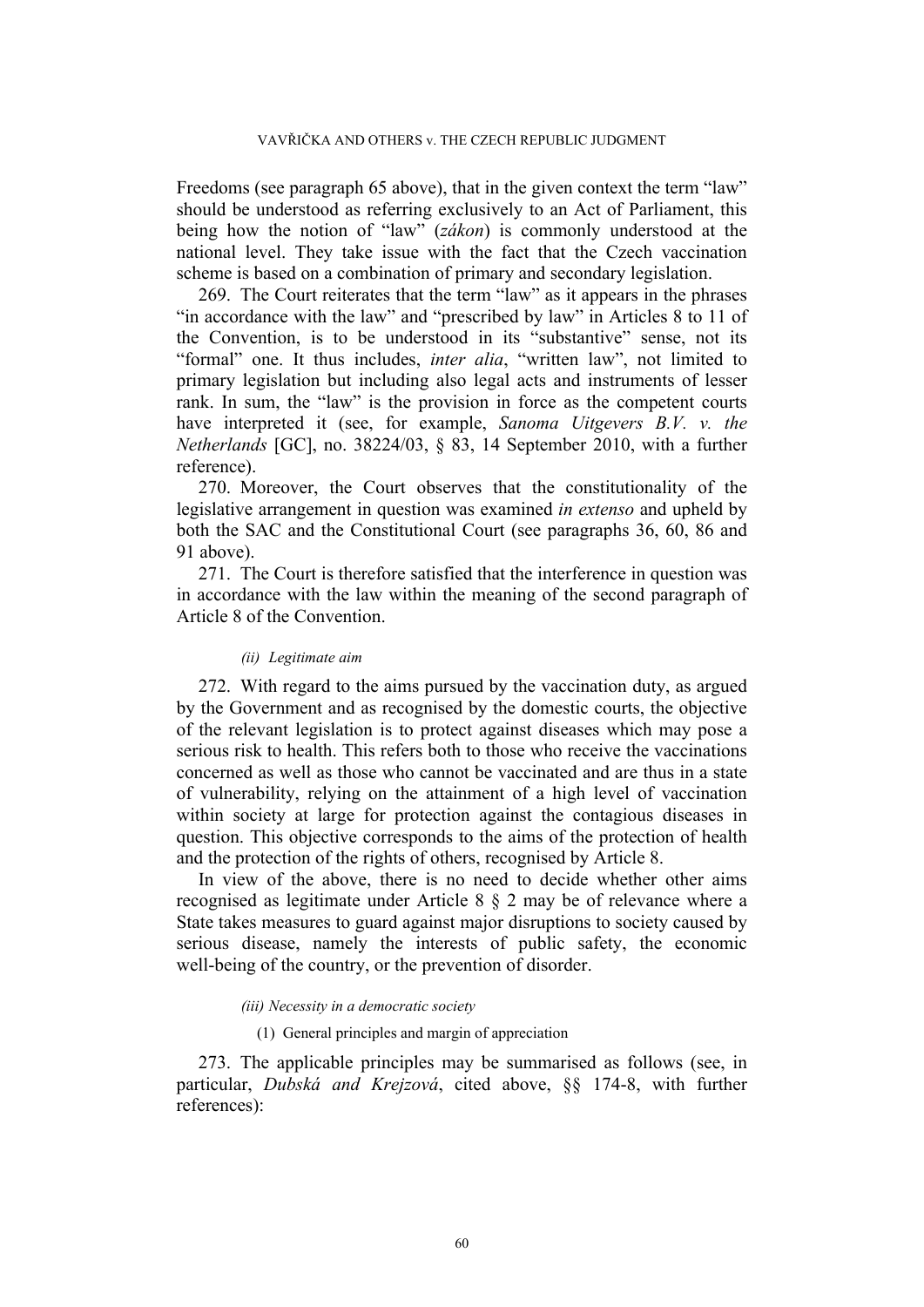- An interference will be considered "necessary in a democratic society" for the achievement of a legitimate aim if it answers a "pressing social need" and, in particular, if the reasons adduced by the national authorities to justify it are "relevant and sufficient" and if it is proportionate to the legitimate aim pursued.

- The Convention system has a fundamentally subsidiary role. The national authorities have direct democratic legitimation in so far as the protection of human rights is concerned and, by reason of their direct and continuous contact with the vital forces of their countries, they are in principle better placed than an international court to evaluate local needs and conditions.

- It is therefore primarily the responsibility of the national authorities to make the initial assessment as to where the fair balance lies in assessing the need for an interference in the public interest with individuals' rights under Article 8 of the Convention. Accordingly, in adopting legislation intended to strike a balance between competing interests, States must in principle be allowed to determine the means which they consider to be best suited to achieving the aim of reconciling those interests.

- That assessment by the national authorities remains subject to review by the Court, which makes the final evaluation as to whether an interference in a particular case is "necessary", as that term is to be understood within the meaning of Article 8 of the Convention.

- A certain margin of appreciation is, in principle, afforded to domestic authorities as regards that assessment; its breadth depends on a number of factors dictated by the particular case. The margin will tend to be relatively narrow where the right at stake is crucial to the individual's effective enjoyment of intimate or key rights. Where a particularly important facet of an individual's existence or identity is at stake, the margin allowed to the State will also be restricted. Where there is no consensus within the Contracting Parties to the Convention, either as to the relative importance of the interest at stake or as to the best means of protecting it, particularly where the case raises sensitive moral or ethical issues, the margin will be wider.

<span id="page-61-0"></span>274. The Court has held that matters of healthcare policy are in principle within the margin of appreciation of the domestic authorities, who are best placed to assess priorities, use of resources and social needs (see *Hristozov and Others v. Bulgaria* (nos. 47039/11 and 358/12, § 119, ECHR 2012 (extracts), with further references).

275. Lastly, the Court reiterates that the respondent State's margin of appreciation will usually be wide if it is required to strike a balance between competing private and public interests or Convention rights (see, for example, *Evans v. the United Kingdom* [GC], no. 6339/05, § 77, ECHR 2007-I, with further references).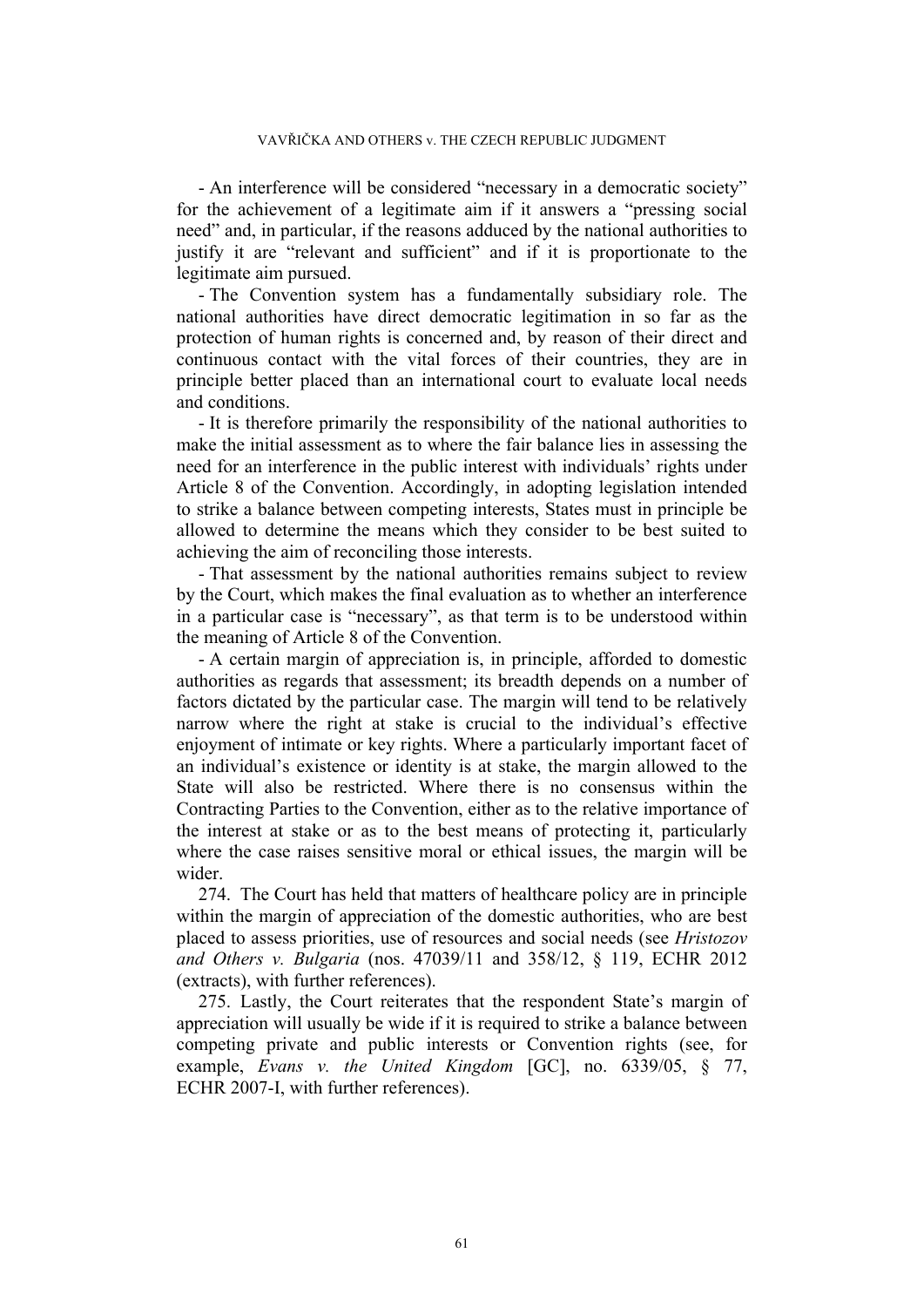### VAVŘIČKA AND OTHERS v. THE CZECH REPUBLIC JUDGMENT

#### (2) The margin of appreciation in the present case

276. As the case in hand concerns a compulsory medical intervention, the vaccination duty may be regarded as relating to the individual's effective enjoyment of intimate rights (see *Solomakhin*, cited above, § 33). However, the weight of this consideration is lessened by the fact that no vaccinations were administered against the will of the applicants, nor could they have been, as the relevant domestic law does not permit compliance with the duty to be forcibly imposed.

277. On the existence of a consensus, the Court discerns two aspects. Firstly, there is a general consensus among the Contracting Parties, strongly supported by the specialised international bodies, that vaccination is one of the most successful and cost-effective health interventions and that each State should aim to achieve the highest possible level of vaccination among its population (see paragraph [135](#page-30-1) above). Accordingly, there is no doubt about the relative importance of the interest at stake.

278. Secondly, when it comes to the best means of protecting the interest at stake, the Court notes that there is no consensus over a single model. Rather, there exists, among the Contracting Parties to the Convention, a spectrum of policies on the vaccination of children, ranging from one based wholly on recommendation, through those that make one or more vaccinations compulsory, to those that make it a matter of legal duty to ensure the complete vaccination of children. The Czech Republic has positioned itself at the more prescriptive end of that spectrum, a position supported and shared by three of the intervening Governments (see the submissions of the French, Polish and Slovak authorities at paragraphs [211,](#page-47-0) [225](#page-51-0) and [228](#page-51-1) above). The Court notes, moreover, a recent change of policy in several other Contracting Parties, towards a more prescriptive approach due to a decrease in voluntary vaccination and a resulting decrease in herd immunity (see the submissions of the French and German Governments above at paragraphs [211](#page-47-0) and [216](#page-49-0) above, and also the 2018 judgment of the Italian Constitutional Court, summarised at paragraphs [106-](#page-23-0)[112](#page-24-0) above).

279. While childhood vaccination, being a fundamental aspect of contemporary public health policy, does not in itself raise sensitive moral or ethical issues, the Court accepts that making vaccination a matter of legal duty can be regarded as so doing, as attested by the examples of constitutional case-law set out above (at paragraphs [95-](#page-21-0)[127\)](#page-27-0). It notes in this regard that the recent change of policy in Germany was preceded by an extensive societal and parliamentary debate on the issue. The Court considers, however, that this acknowledged sensitivity is not limited to the perspective of those disagreeing with the vaccination duty. As submitted by the respondent Government, it should also be seen as encompassing the value of social solidarity, the purpose of the duty being to protect the health of all members of society, particularly those who are especially vulnerable with respect to certain diseases and on whose behalf the remainder of the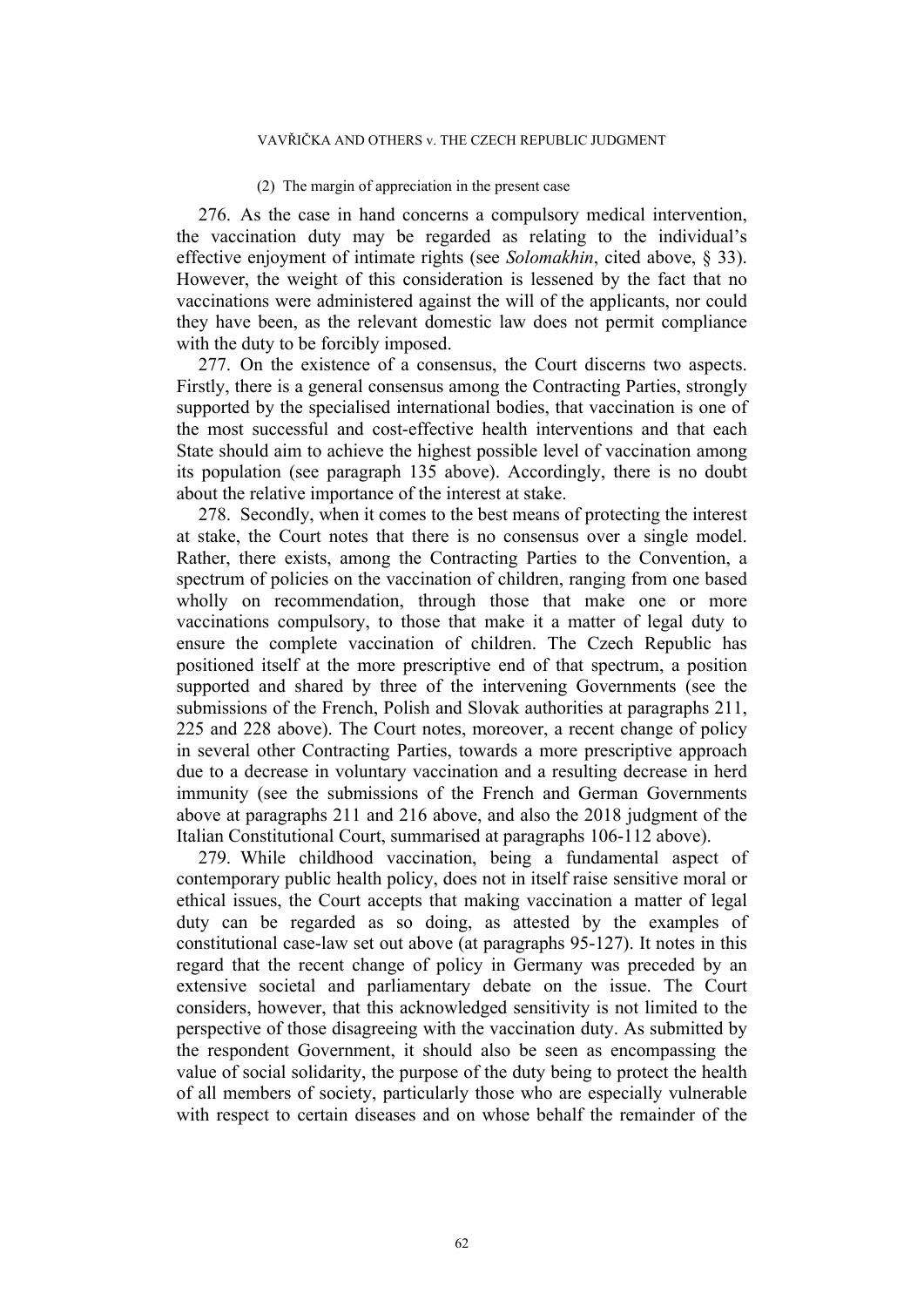population is asked to assume a minimum risk in the form of vaccination (see in this respect Resolution 1845(2011) of the Parliamentary Assembly of the Council of Europe, set out at paragraph [143](#page-33-0) above). The Court will return to this question below.

280. As reiterated above (see paragraph [274\)](#page-61-0), the Court has previously held that healthcare policy matters come within the margin of appreciation of the national authorities. Having regard to the above considerations and applying its well-established case-law principles, the Court takes the view that in the present case, which specifically concerns the compulsory nature of child vaccination, that margin should be a wide one.

### (3) Pressing social need

281. Having recognised the importance, generally, of childhood vaccination as a key measure of public health policy, it must next be considered whether the choice of the Czech legislature to make the vaccination of children compulsory can be said to answer to a pressing social need.

282. In this respect it is relevant to reiterate that the Contracting States are under a positive obligation, by virtue of the relevant provisions of the Convention, notably Articles 2 and 8, to take appropriate measures to protect the life and health of those within their jurisdiction (see *L.C.B. v. the United Kingdom*, 9 June 1998, § 36, Reports of Judgments and Decisions 1998 III; *Budayeva and Others v. Russia*, nos. 15339/02 and 4 others, §§ 128-130, ECHR 2008 (extracts); *Furdík v. Slovakia* (dec.), no. 42994/05, 2 December 2008, with further references; *Hristozov and Others*, cited above, §§ 106 and 116; *İbrahim Keskin v. Turkey*, no. 10491/12, § 62, 27 March 2018; and *Kotilainen and Others v. Finland*, no. 62439/12, §§ 78 et seq., 17 September 2020). Similar obligations arise under other widely accepted international human rights instruments, further developed in the practice of the competent monitoring bodies (see, regarding the International Covenant on Economic, Social and Cultural Rights, paragraphs [129-](#page-28-0)[131](#page-28-1) above; regarding the Convention on the Rights of the Child, paragraphs [132-](#page-29-0)[134](#page-29-1) above; and regarding the European Social Charter, paragraphs [137](#page-30-0)[-140](#page-31-0) above).

283. The Court refers to the expert material submitted by the respondent Government, conveying the firm view of the relevant medical authorities of the Czech Republic that the vaccination of children should remain a matter of legal duty in that country, and underlining the risk to individual and public health to which a possible decline in the rate of vaccination would give rise were it to become a merely recommended procedure (see paragraphs [152-](#page-36-0)[153](#page-36-1) above). Concerns at the risk associated with a decrease in vaccine coverage were also expressed by the intervening Governments, with emphasis placed on the importance of ensuring that children are immunised against the diseases in question from an early age (see also the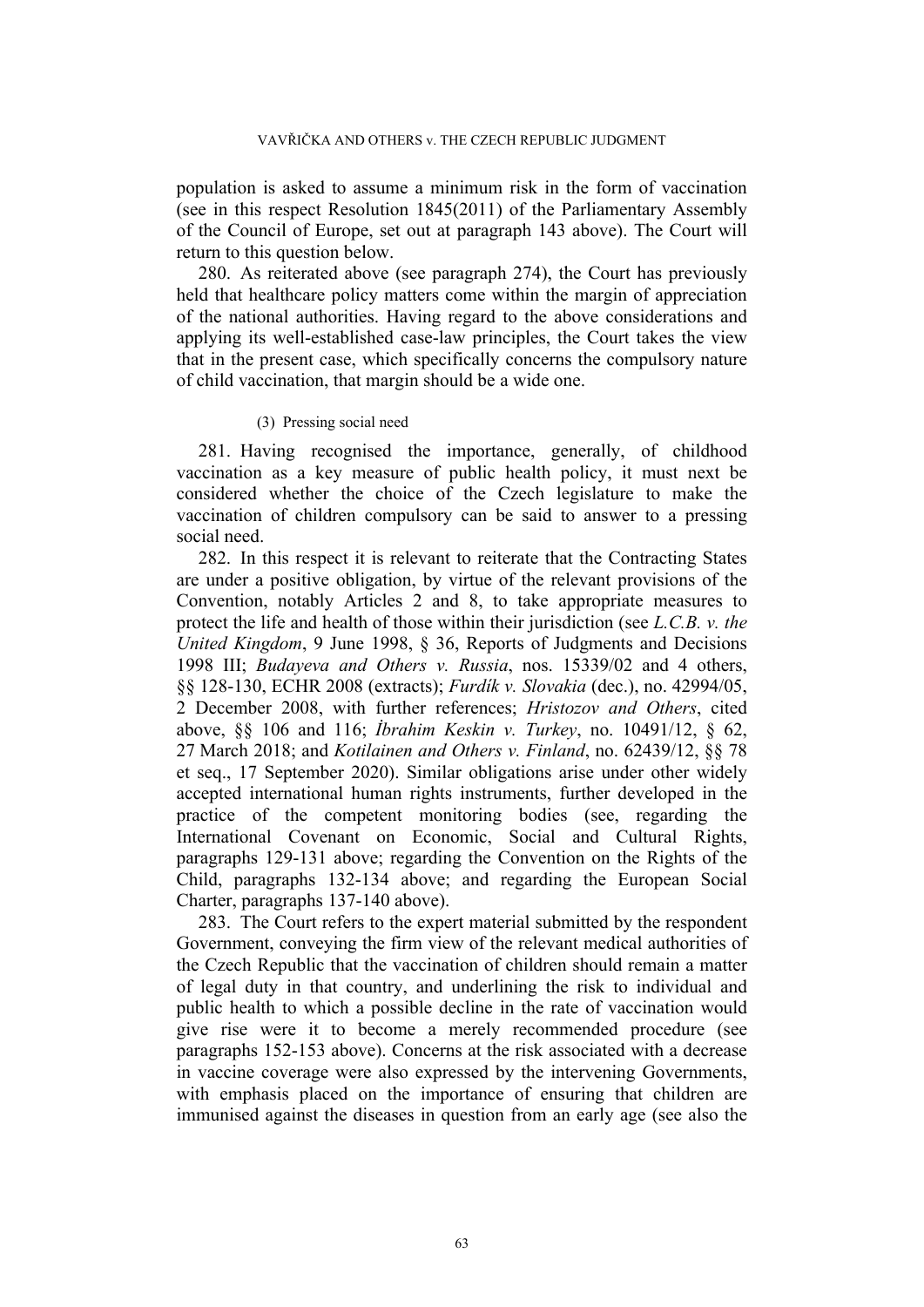decision of the Italian Constitutional Court at paragraph [107](#page-23-1) above). Similar concerns have also been raised at European and international levels (see paragraphs [131](#page-28-1), [134](#page-29-1), [142](#page-32-0), [149](#page-35-1) and [151\)](#page-36-2).

284. In view of these submissions, and of the clear stance adopted by the expert bodies in this matter, it can be said that in the Czech Republic the vaccination duty represents the answer of the domestic authorities to the pressing social need to protect individual and public health against the diseases in question and to guard against any downward trend in the rate of vaccination among children.

# (4) Relevant and sufficient reasons

285. As regards the reasons put forward for the mandatory nature of vaccination in the Czech Republic, the Court has already acknowledged the weighty public health rationale underlying this policy choice, notably in terms of the efficacy and safety of childhood vaccination. It has likewise acknowledged a general consensus supporting the objective, for every State, to attain the highest possible degree of vaccine coverage. Although the applicants argued that the authorities failed to establish that the duty to accept the prescribed vaccinations was necessary and justified (see paragraph [175](#page-41-0) above), the Court considers that the Government have clearly set out the reasons behind this choice. It further notes the conclusion of the Czech Constitutional Court that the relevant data from national and international experts in the matter justified pursuing this policy (see paragraph [91](#page-18-0) above). While a system of compulsory vaccinations is not the only, or the most widespread, model adopted by European States, the Court reiterates that, in matters of health-care policy, it is the domestic authorities who are best placed to assess priorities, the use of resources and social needs. All of these aspects are relevant in the present context, and they come within the wide margin of appreciation that the Court should accord to the respondent State.

286. Furthermore, the subject matter of the case necessarily raises the question of the best interests of children. In this respect the applicants maintained that it must be primarily for the parents to determine how the best interests of the child are to be served and protected, and that State intervention can be accepted only as a last resort in extreme circumstances. The Government submitted that, in the context of health care, the best interest of the child was served by enjoying the highest attainable standard of health.

287. It is well established in the Court's case-law that in all decisions concerning children their best interests are of paramount importance. This reflects the broad consensus on this matter, expressed notably in Article 3 of the UN Convention on the Rights of the Child (see, for example, *Advisory opinion concerning the recognition in domestic law of a legal parent-child relationship between a child born through a gestational surrogacy*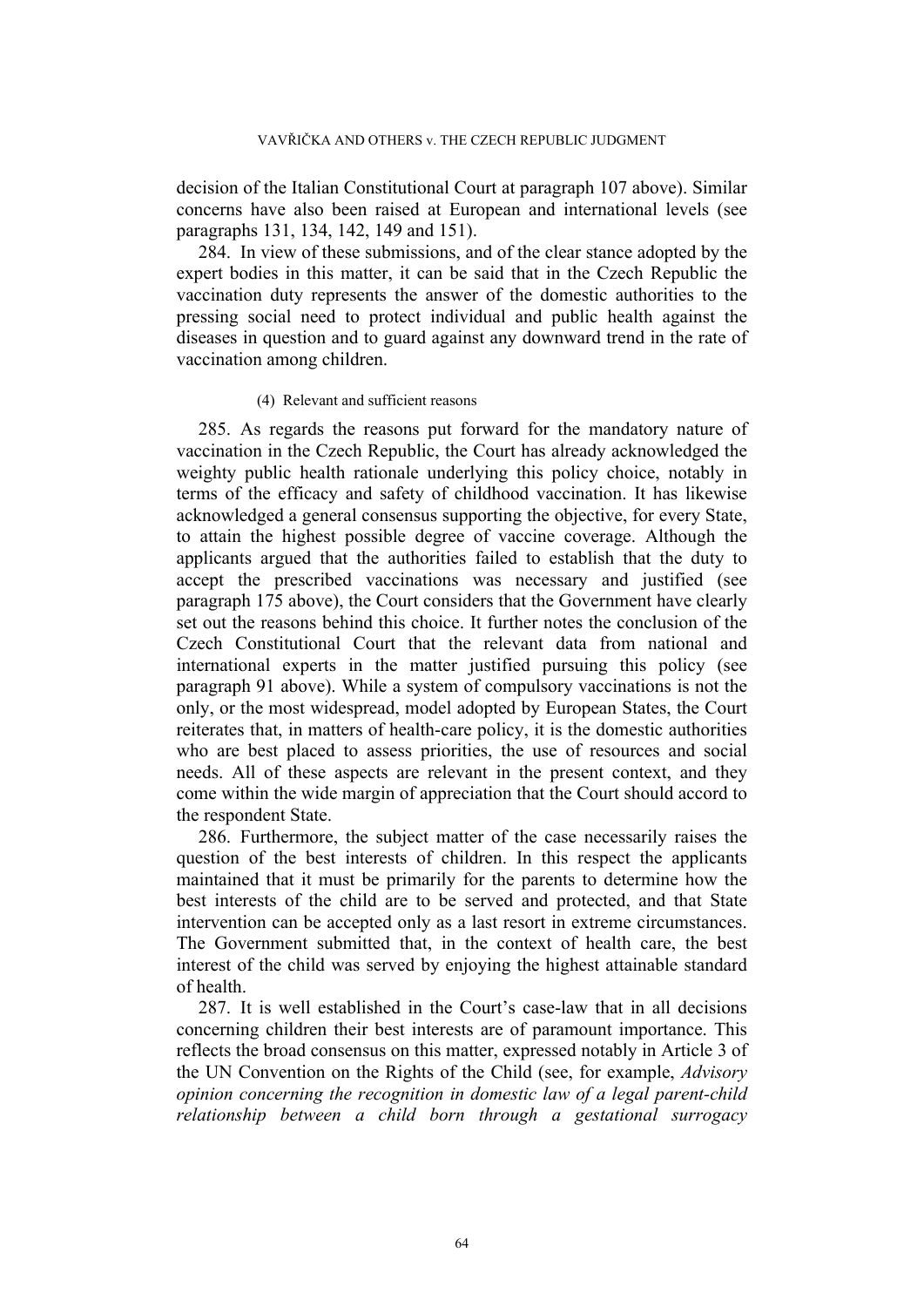*arrangement abroad and the intended mother* [GC], request no. P16-2018-001, French Court of Cassation, § 38, 10 April 2019, with further references; and *Neulinger and Shuruk v. Switzerland* [GC], no. 41615/07, § 135, ECHR 2010).

288. It follows that there is an obligation on States to place the best interests of the child, and also those of children as a group, at the centre of all decisions affecting their health and development. When it comes to immunisation, the objective should be that every child is protected against serious diseases (see paragraph [133](#page-29-2) above). In the great majority of cases, this is achieved by children receiving the full schedule of vaccinations during their early years. Those to whom such treatment cannot be administered are indirectly protected against contagious diseases as long as the requisite level of vaccination coverage is maintained in their community, i.e. their protection comes from herd immunity. Thus, where the view is taken that a policy of voluntary vaccination is not sufficient to achieve and maintain herd immunity, or herd immunity is not relevant due to the nature of the disease (e.g. tetanus), domestic authorities may reasonably introduce a compulsory vaccination policy in order to achieve an appropriate level of protection against serious diseases. The Court understands the health policy of the respondent State to be based on such considerations, in the light of which it can be said to be consistent with the best interests of the children who are its focus (see General comment No. 15 of the United Nations Committee on the Rights of the Child at paragraph [133](#page-29-2) above; see also the findings of the Italian Constitutional Court and the judgment of the Court of Appeal of England and Wales in this regard, set out at paragraphs [109](#page-24-1) and [128](#page-27-1) above).

289. The Court therefore accepts that the choice of the Czech legislature to apply a mandatory approach to vaccination is supported by relevant and sufficient reasons. This finding extends to the specific interferences complained of by the applicants, as the administrative sanction imposed on Mr Vavřička and the non-admission of the child applicants to preschool stemmed directly from the application of the statutory framework.

## (5) Proportionality

290. Finally, the Court must assess the proportionality of the interferences complained of, in light of the aim pursued.

291. It will first examine the relevant features of the national system. The vaccination duty concerns nine diseases against which vaccination is considered effective and safe by the scientific community, as is the tenth vaccination, which is given to children with particular health indications (see paragraph [76](#page-14-2) above). While the Czech model espouses compulsory vaccination, this is not an absolute duty. An exemption from the duty is permitted notably in respect of children with a permanent contraindication to vaccination. The applicants and two of the intervening third parties were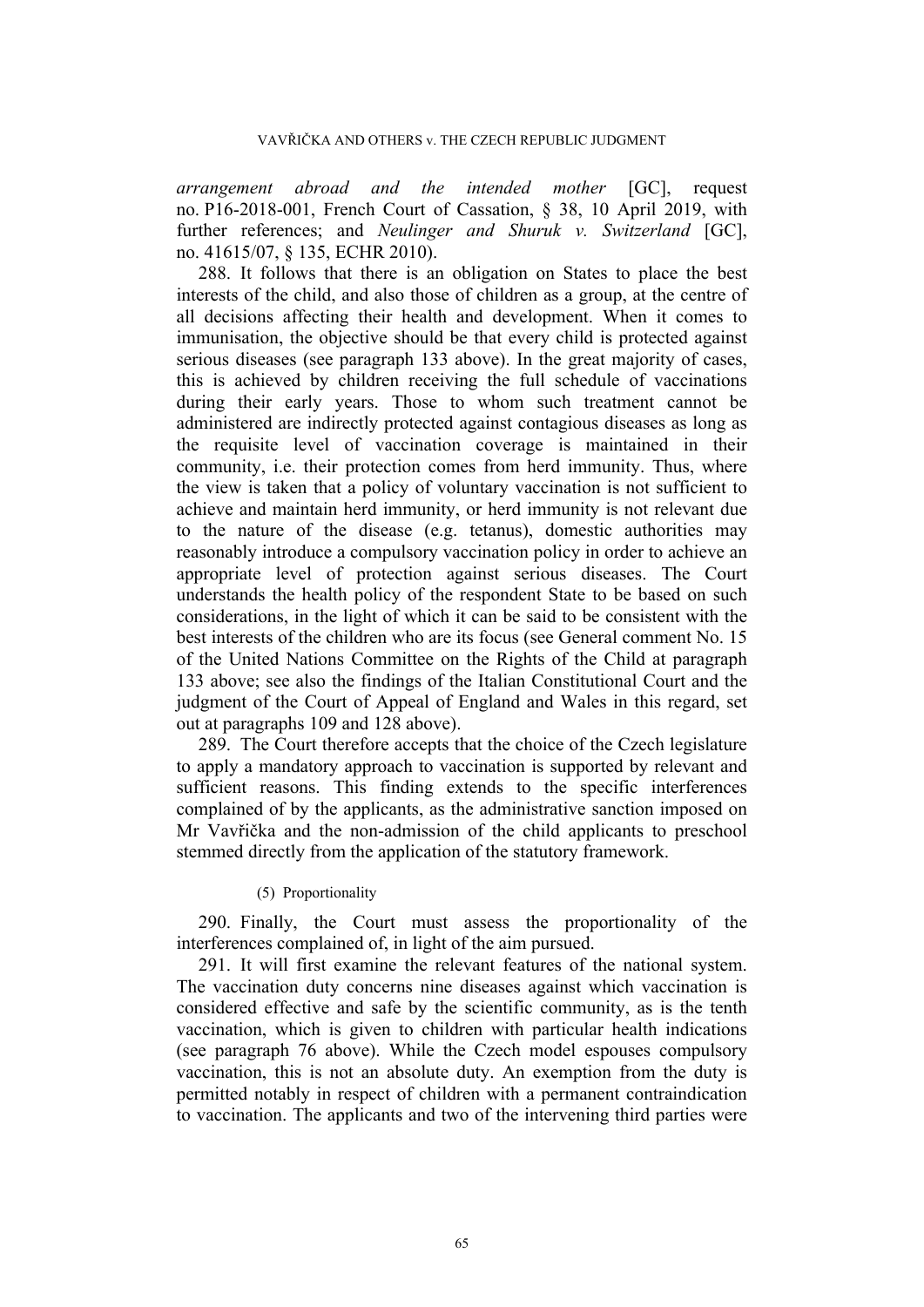critical of the manner in which this ground is interpreted and applied by the medical profession in the Czech Republic. The Court notes, however, that none of the applicants, either in the domestic proceedings or before this Court, relied on an actual contraindication in relation to any of the vaccinations concerned by their objections. The question of how the exemption is applied in practice is therefore not specifically relevant to their complaints. The Court reiterates that its task is not to review the relevant legislation or practice in the abstract. While it should not overlook the general context, it must as far as possible confine itself to examining the issues raised by the case before it (see, among many other authorities, *Paradiso and Campanelli*, cited above, § 180). It therefore cannot attach weight to the criticism now levelled at the statutory exemption to the vaccination duty.

292. In the respondent State, an exemption may also be permitted on the basis of the *Vavřička* case-law of the Constitutional Court (see paragraph [28](#page-5-0) above), subsequently developed into the right to a "secular objection of conscience" (see paragraph [93](#page-19-0) above). Pursuant to domestic law, this exemption relates to both forms of interference at issue in the present case, and, as confirmed by the Government, it may be relied on directly to challenge a fine or a refusal to admit a child to nursery school. The applicants argued that this exemption would almost never be granted in practice, in particular as regards admission to preschool. Here too the Court can only note that the child applicants did not seek to rely on this exemption during the domestic proceedings. As for the applicant Vavřička's criticism in this respect, the Court will address it in its examination of his complaint under Article 9 (see paragraph [335](#page-76-0) below).

<span id="page-66-0"></span>293. While vaccination is a legal duty in the respondent State, the Court reiterates that compliance with it cannot be directly imposed, in the sense that there is no provision allowing for vaccination to be forcibly administered. In common with the arrangements made in the intervening States, the duty is enforced indirectly through the application of sanctions. In the Czech Republic, the sanction can be regarded as relatively moderate, consisting of an administrative fine that may only be imposed once. In Mr Vavřička's case, while he argued that the fine was high for him in the circumstances (see paragraph [162](#page-38-0) above), the Court notes that the amount was towards the lower end of the relevant scale, and cannot be considered as unduly harsh or onerous.

294. Regarding the child applicants, the Court has viewed their non-admission to preschool as an "interference" within the meaning of Article 8 § 2 of the Convention. The applicants perceived it as a form of sanction or penalty on them. However, the Court regards the consequence, which was clearly provided for in primary legislation, of non-compliance with a general legal duty intended to safeguard in particular the health of young children as being essentially protective rather than punitive in nature (see also paragraph [61](#page-11-1) above). It will consider the significance of their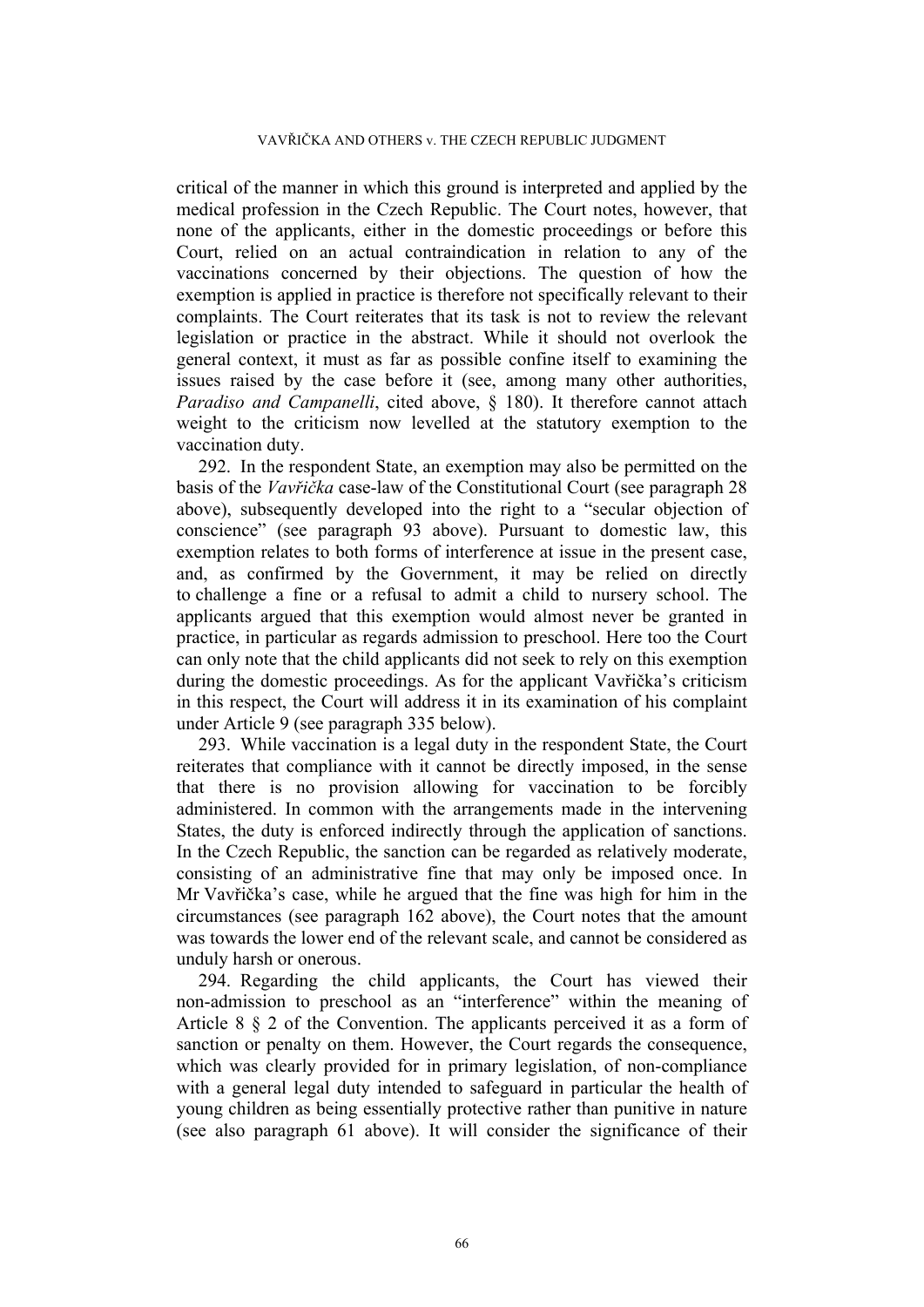non-admission when it assesses the intensity of the interference with their right to respect for private life (see paragraphs [306](#page-70-0) and [307](#page-70-1) below).

295. The Court notes the procedural safeguards provided for in domestic law. As shown by the course of the domestic proceedings brought by the applicants, they had at their disposal both administrative appeals as well as judicial remedies before the administrative courts and ultimately the Constitutional Court. It was therefore open to them to contest the consequences of their non-compliance with the vaccination duty. Contrary to the applicants' criticism of these remedies, the Court observes that the Constitutional Court's case-law in particular cannot be fairly described as merely formal or as eschewing a substantive review of the vaccination duty from the perspective of fundamental rights. While it was in different and later proceedings that the Constitutional Court directly addressed the compatibility with the Constitution of the vaccination duty (see paragraph [93](#page-19-0) above), finding that the public interest at stake outweighed the objections of the plaintiffs in those proceedings, its reasoning in the proceedings brought by Mr Vavřička, recognising a constitutional exception to the general duty, must be regarded as a meaningful safeguard. Likewise, in the proceedings brought by Ms Novotná, the Constitutional Court held that in order to effectively protect fundamental rights which conflicted with the public interest, the circumstances of each individual case were to be rigorously assessed. The fact that neither applicant was ultimately successful in their constitutional action does not diminish the significance of this jurisprudential safeguard of fundamental rights.

296. Turning now to the applicants' opposition to the policy of the compulsory vaccination of children, the Court observes that at the heart of their complaint lies a twofold objection. In the first place, they criticised the institutional arrangements in place in the Czech Republic in this area, contending that the discretion granted to the health authorities was excessive and that there were conflicts of interest and a deficit of transparency and public debate. The Court is not persuaded by this criticism. Regarding the scope left to the executive to devise and implement health policy, the Court has already found that no issue of quality of law arises (see paragraphs [267](#page-59-0) et seq. above). Moreover it finds pertinent the observation of the SAC that the legislative approach employed makes it possible for the authorities to react with flexibility to the epidemiological situation and to developments in medical science and pharmacology (see paragraph [87](#page-16-1) above; see also the remarks of the Italian Constitutional Court at paragraph [107](#page-23-1) above). In addition, the domestic system is, as noted above, attended by significant procedural safeguards.

297. As for the integrity of the policy-making process, the Court notes that in reply to the applicants' claim about conflicts of interest the Government have explained the procedure followed by the NIC, in accordance with relevant European and international standards (see paragraph [200](#page-45-0) above). In the light of the elements before it, the Court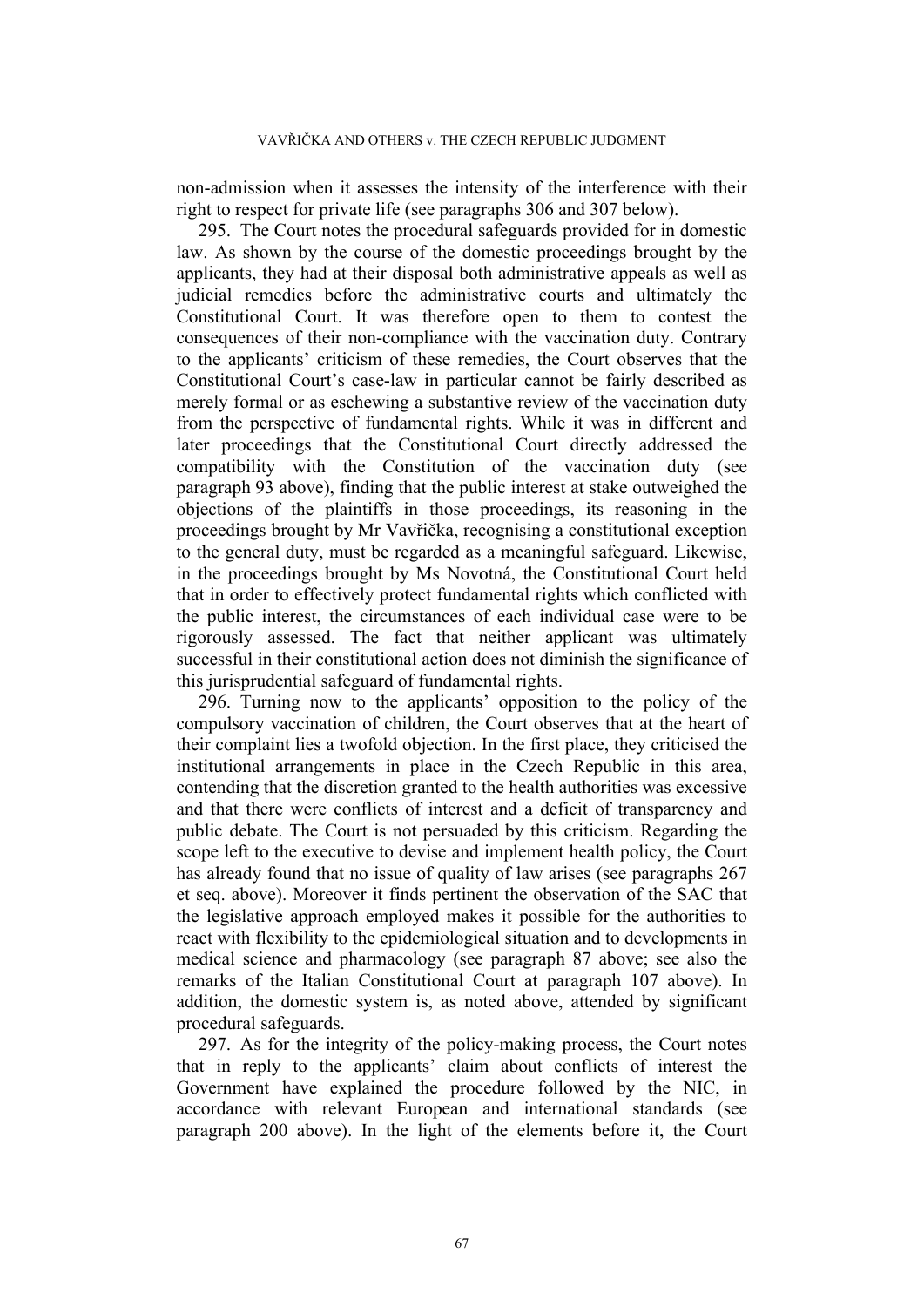considers that the applicants have not sufficiently substantiated their allegations that the domestic system is tainted by conflicts of interest, or their suggestion that the position on vaccination adopted by the relevant Czech expert bodies, or by the WHO, is compromised by financial support from pharmaceutical corporations.

298. With respect to the transparency of the domestic system and the extent to which the authorities invite public discussion, the Court notes that a degree of transparency is achieved in this respect through the publication of the minutes of the meetings of the NIC on the website of the Ministry of Health (see paragraph [154](#page-37-0) above). As for public participation, the Government submitted that the exclusively expert composition of the NIC was in line with the practice of many European States. The Court notes the initiative taken in 2015 to set up a platform for public discussion of vaccination policy, bringing together medical experts and civil society (see paragraph [156](#page-37-1) above), although the applicants and the intervenor ROZALIO indicated that its meetings were few and had ceased by 2018. It cannot be said that the arrangements in force, under which policy is entrusted to an expert body operating under the aegis of the Ministry of Health, in accordance with the model chosen by the legislature and ultimately accountable to it, suffer from a serious deficit of transparency such as to call into question the validity of the vaccination policy followed by the Czech Republic.

299. In addition to their submissions regarding the institutional aspects of the domestic system, the applicants also take issue with the effectiveness and safety of vaccinations, expressing strong concern with regard to the potential adverse effects on health, including in the long term. The Court notes first of all the Government's explanation that under the domestic system a certain leeway is allowed regarding the choice of vaccine, although only the standard vaccines are free of charge, the cost of other products resting with the parents. Some leeway regarding the vaccination timetable is also permitted, as long as the child is fully immunised by the relevant age (see paragraphs [76](#page-14-2) and [203](#page-46-0) above).

300. As for the effectiveness of vaccination, the Court refers once again to the general consensus over the vital importance of this means of protecting populations against diseases that may have severe effects on individual health, and that, in the case of serious outbreaks, may cause disruption to society (see paragraph [135](#page-30-1) above).

301. With regard to safety, it is not disputed that although entirely safe for the great majority of recipients, in rare cases vaccination may prove to be harmful to an individual, causing serious and lasting damage to his or her health. Complaints in relation to such situations have been the subject of previous proceedings under the Convention (see, in particular, *Association of Parents v. the United Kingdom*, no. 7154/75, Commission decision of 12 July 1978, DR 14, p. 31; and *Baytüre and Others*, cited above, § 28). At the oral hearing in the present case, the Government indicated that out of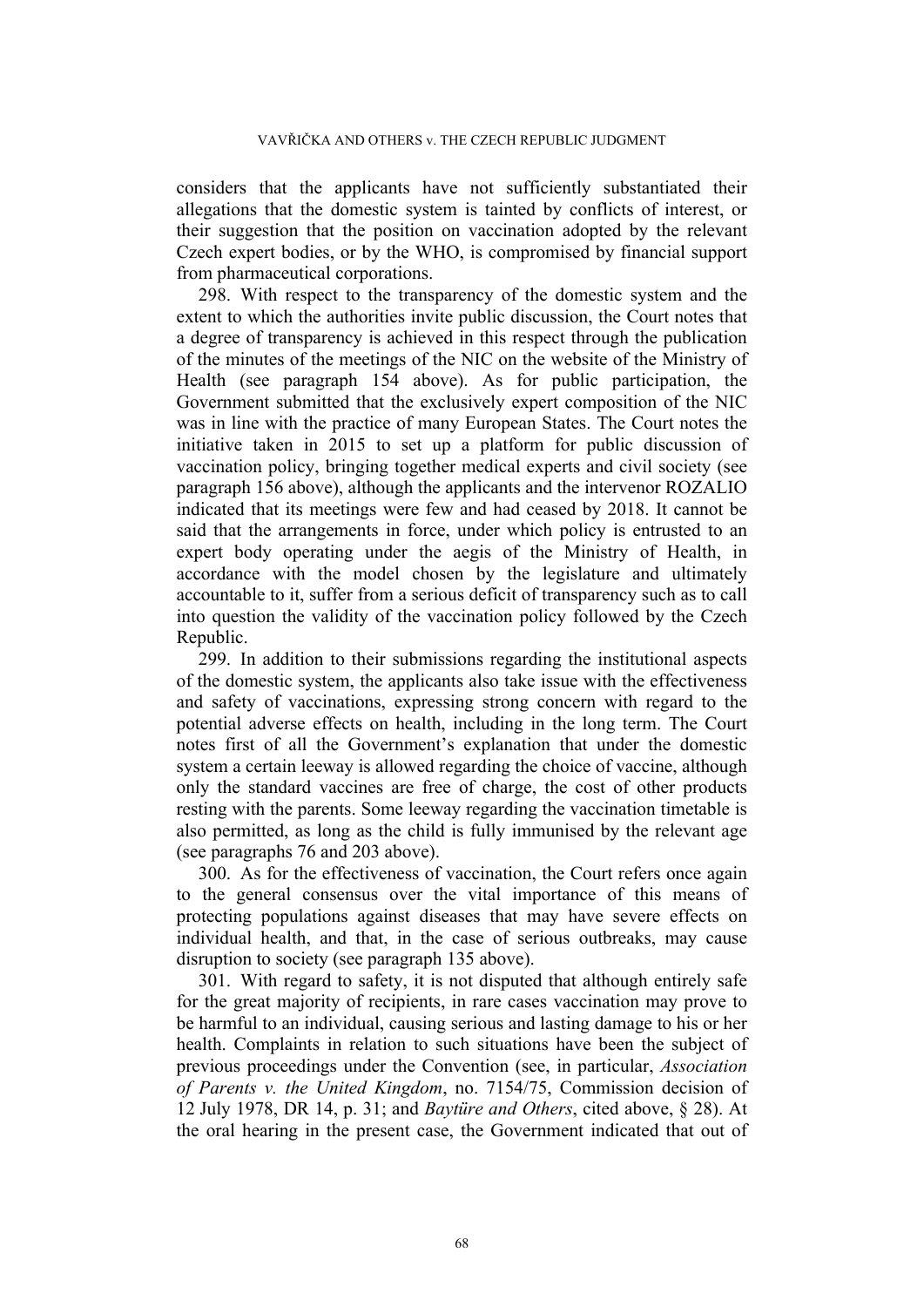approximately 100,000 children vaccinated annually in the Czech Republic (representing 300,000 vaccinations), the number of cases of serious, potentially lifelong, damage to health stood at five or six. In view of this very rare but undoubtedly very serious risk to the health of an individual, the Convention organs have stressed the importance of taking the necessary precautions before vaccination (see *Solomakhin*, cited above, § 36; *Baytüre and Others*, cited above, § 29, and *Association of Parents*, cited above, pp. 33-34). This evidently refers to checking in each individual case for possible contraindications. It also refers to monitoring the safety of the vaccines in use. In each of these respects the Court sees no reason to question the adequacy of the domestic system. Vaccination is performed by medical professionals only if there is no contraindication, which is checked beforehand as a matter of routine protocol. Vaccines are subject to registration by the State Agency for Drug Control, with all healthcare professionals concerned being under a specific duty to report any suspicion of serious or unexpected side-effects (see paragraphs [78](#page-14-0) and [79](#page-14-3) above). Accordingly, the safety of the vaccines in use remains under continuous monitoring by the competent authorities.

302. Turning to the question of the availability of compensation on a no-fault or strict liability basis for injury to health caused by vaccination, which was also raised by the applicants, the Court recalls that it has previously examined a case in which the issue of compensation for damage to health caused by vaccination arose, although the vaccine in question was one that was recommended rather than compulsory in the country concerned (see *Baytüre and Others*, cited above, §§ 28-30). The Court observes, as a general proposition, that the availability of compensation in case of injury to health is indeed relevant to the overall assessment of a system of compulsory vaccination, and it refers in this respect to the *obiter dictum* of the Czech Constitutional Court (see paragraph [90](#page-17-0) above). The same issue has been raised by other constitutional courts (see the example of the relevant Italian case-law at paragraphs [111](#page-24-2), [113](#page-24-3), [114](#page-24-4) and [115](#page-25-0) above, and the Slovenian case-law at paragraph [127](#page-27-0) above). However, in the context of the present applications, the issue cannot be given any decisive significance. As previously observed, no vaccine was administered contrary to the will or wishes of any of the applicants. For most of them, the facts occurred at a time when compensation was available under the 1964 Civil Code (i.e. before 31 December 2013). Moreover, in none of the domestic proceedings brought by the various applicants was the issue of compensation specifically raised. The dictum of the Constitutional Court came in the context of proceedings brought by other parties, who expressly included among the grounds advanced the question of compensation. The Court deduces from this that the issue was not actually relevant to the present applicants' refusal of the vaccination duty, which stemmed instead from the concerns noted above.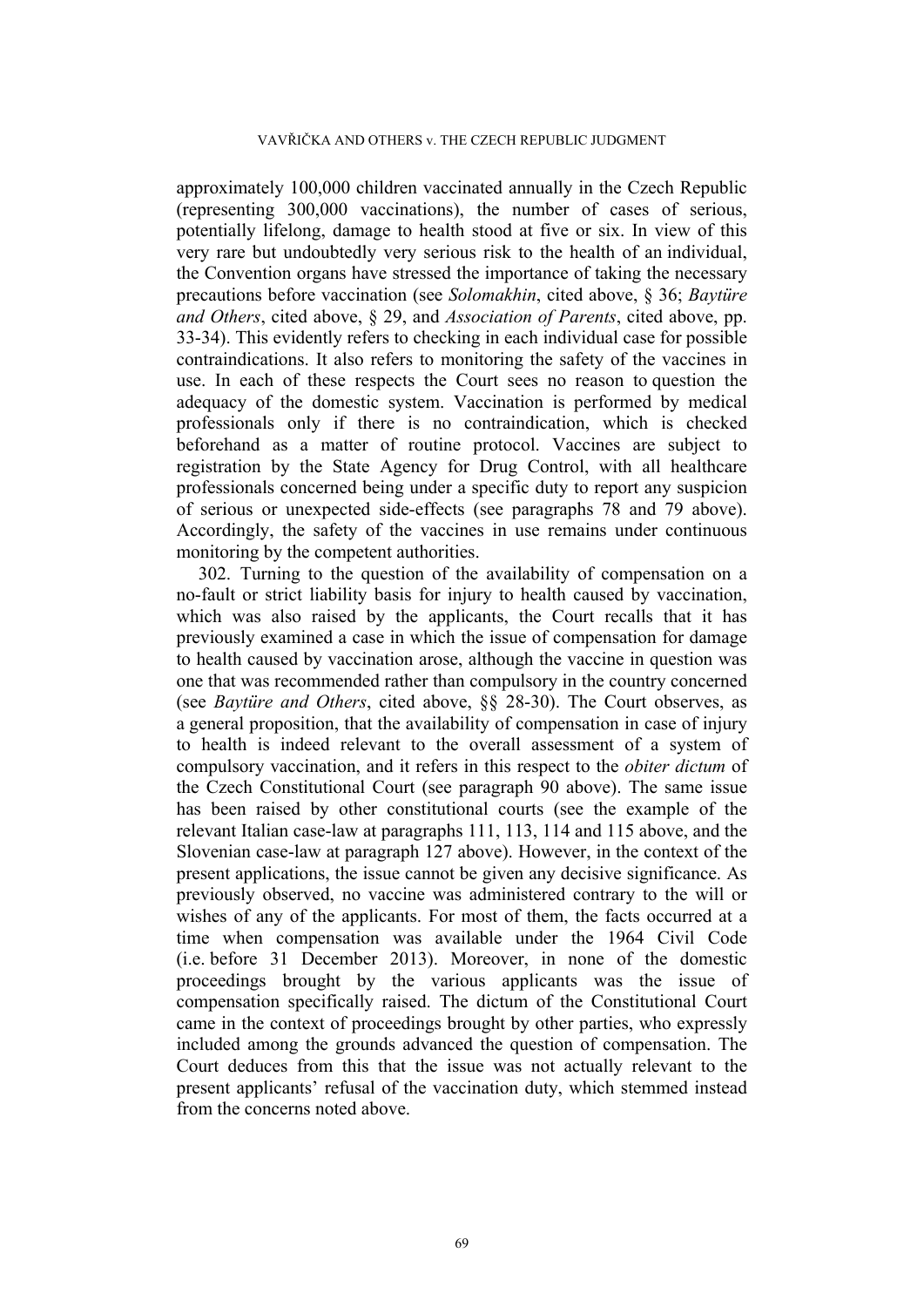303. The Court must furthermore consider the intensity of the impugned interferences with the applicants' enjoyment of their right to respect for private life.

304. Regarding the first applicant, the Court has already found that the administrative fine imposed on him was not excessive in the circumstances (see paragraph [293](#page-66-0) above). The Court notes that there were no repercussions for the education of this applicant's children, who were already teenagers when the sanction was applied to him.

305. With respect to the remaining applicants, their enrolment in preschool was either denied or revoked for lack of the required vaccinations. While the applicants and some of the intervening associations complained about the impact of this on the organisation of family life, notably in financial and career terms, the Court reiterates that the personal scope of the case, examined under the private life head of Article 8, is limited to the applicants themselves and the repercussions for them of the contested measures.

<span id="page-70-0"></span>306. The Court accepts that the exclusion of the applicants from preschool meant the loss of an important opportunity for these young children to develop their personalities and to begin to acquire important social and learning skills in a formative pedagogical environment. However, that was the direct consequence of the choice made by their respective parents to decline to comply with a legal duty, the purpose of which is to protect health, in particular in that age group. As stated by the respondent Government, and by some of the intervening Governments, who rely on extensive scientific evidence (see paragraphs [213,](#page-48-0) [218](#page-49-1) and [223](#page-50-0) above), early childhood is the optimum time for vaccination. Moreover, the possibility of attendance at preschool of children who cannot be vaccinated for medical reasons depends on a very high rate of vaccination among other children against contagious diseases. The Court considers that it cannot be regarded as disproportionate for a State to require those for whom vaccination represents a remote risk to health to accept this universally practised protective measure, as a matter of legal duty and in the name of social solidarity, for the sake of the small number of vulnerable children who are unable to benefit from vaccination. In the view of the Court, it was validly and legitimately open to the Czech legislature to make this choice, which is fully consistent with the rationale of protecting the health of the population. The notional availability of less intrusive means to achieve this purpose, as suggested by the applicants, does not detract from this finding.

<span id="page-70-1"></span>307. The Court would further observe that, while not underestimating the educational opportunity foregone by the child applicants, they were not deprived of all possibility of personal, social and intellectual development, even at the cost of additional, and perhaps considerable, effort and expense on the part of their parents. Moreover, the effects on the child applicants were limited in time. Upon reaching the age of mandatory school attendance, their admission to primary school was not affected by their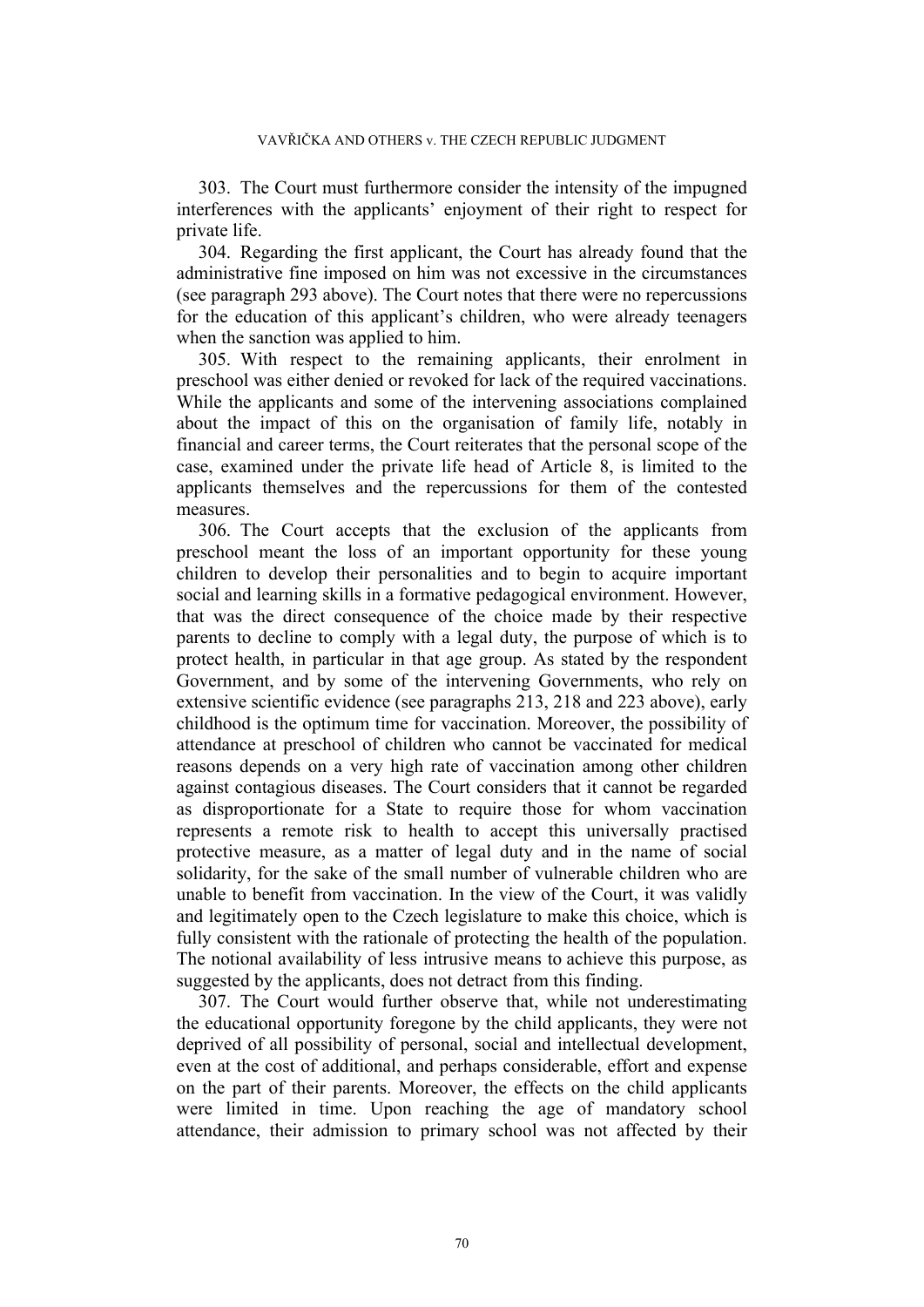vaccination status (see paragraph [82](#page-15-1) above). As for the specific wish of the applicant Novotná to be educated in accordance with a particular pedagogical philosophy, she did not contradict the Government's statement that she would have remained eligible for such schooling notwithstanding her non-attendance at preschool level.

308. Lastly, the applicants argued that the system was incoherent, in that while small children were required to be vaccinated, this did not apply to those employed in preschools. The Court notes, however, the Government's reply that the general vaccination duty, which consists of initial vaccinations as well as booster vaccinations, applies to everyone residing in the Czech Republic permanently or on a long-term basis (see paragraphs [11](#page-3-0) and [77](#page-14-4) above), so that the staff members concerned should normally have received all the prescribed vaccinations at the relevant time, as required by law.

309. For these reasons, the Court considers that the measures complained of by the applicants, assessed in the context of the domestic system, stand in a reasonable relationship of proportionality to the legitimate aims pursued by the respondent State through the vaccination duty.

## (6) Conclusion

310. The Court would clarify that, ultimately, the issue to be determined is not whether a different, less prescriptive policy might have been adopted, as has been done in some other European States. Rather, it is whether, in striking the particular balance that they did, the Czech authorities remained within their wide margin of appreciation in this area. It is the Court's conclusion that they did not exceed their margin of appreciation and so the impugned measures can be regarded as being "necessary in a democratic society".

311. Accordingly, there has been no violation of Article 8 of the Convention.

312. In view of this conclusion, there is no need to examine the Government's non-exhaustion objection in relation to the Article 8 complaints of the applicants Brožík and Dubský (see paragraphs [169](#page-40-0) and [170](#page-40-1) above).

# IV. ALLEGED VIOLATION OF ARTICLE 9 OF THE CONVENTION

313. The applicants Vavřička, Novotná and Hornych also complained that the fine imposed on Mr Vavřička and the non-admission of Ms Novotná and Mr Hornych to nursery school was contrary to their rights under Article 9 of the Convention, which provides:

"1. Everyone has the right to freedom of thought, conscience and religion; this right includes freedom to change his religion or belief and freedom, either alone or in community with others and in public or private, to manifest his religion or belief, in worship, teaching, practice and observance.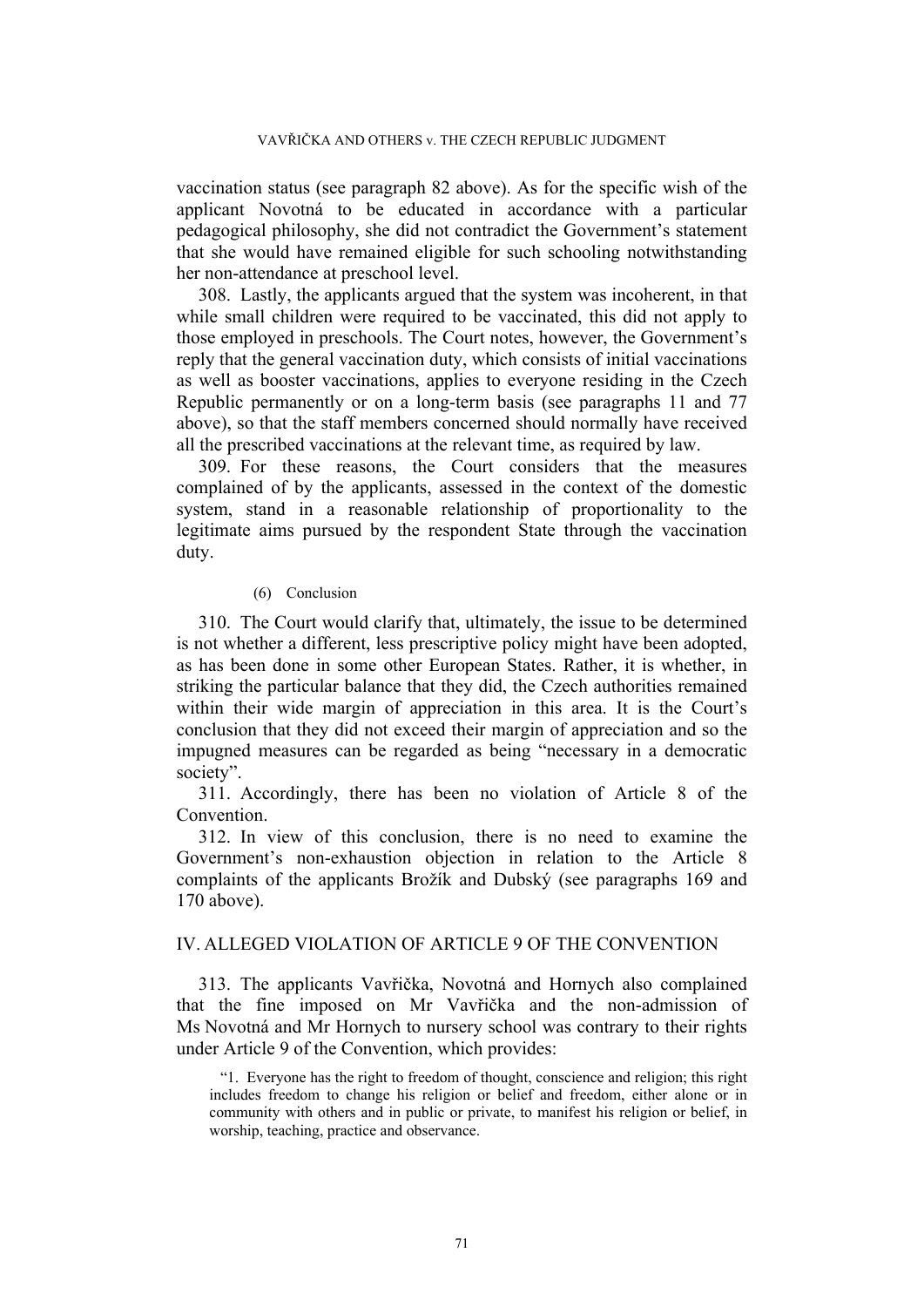#### VAVŘIČKA AND OTHERS v. THE CZECH REPUBLIC JUDGMENT

2. Freedom to manifest one's religion or beliefs shall be subject only to such limitations as are prescribed by law and are necessary in a democratic society in the interests of public safety, for the protection of public order, health or morals, or for the protection of the rights and freedoms of others."

## **A. The parties' submissions**

## *1. The Government*

314. The Government considered that the complaints made in reliance on Article 9 were essentially a restatement of those made under Article 8 and that they should be examined under the latter provision only. As regards Article 9, they argued mainly that the complaints were incompatible *ratione materiae* with that provision, or in any event manifestly ill-founded on account of a lack of any interference with the applicants' Article 9 rights.

315. Personal views on compulsory vaccination based on wholly subjective assumptions about its necessity and suitability did not constitute a "belief" within the meaning of Article 9 of the Convention. That provision essentially aimed to protect religions or theories about philosophical or ideological universal values. Lacking sufficient specification and substantiation, the views professed by the applicants did not constitute a coherent view on a fundamental problem and accordingly did not amount to a manifestation of personal beliefs in the sense of Article 9 of the Convention.

316. The Government submitted that there was no clear line in the existing case-law as to what beliefs were or were not regarded as a "religion or beliefs" within the meaning of Article 9 § 2 of the Convention. Even if that provision were in principle to apply to a situation such as that which obtains in the present case, on the specific facts there had been no interference with the applicants' rights protected by it. This was because, as the domestic courts had established, the applicants had failed to substantiate their objection to the vaccination duty by giving relevant and sufficient reasons. Moreover, the views of the applicants Vavřička and Novotná had not been consistent and so had not been convincing. Mr Vavřička had accepted the vaccination of his children against some diseases. The same was true for Ms Novotná.

317. Furthermore, although Mr Hornych had claimed before the Court that in his case there had been a medical contraindication to vaccination, in the formulation of his complaints he referred to his parents' philosophical convictions. Yet his argumentation at the national level had been specifically health related. His complaint before the Court was accordingly inadmissible for non-exhaustion of domestic remedies or, as the case may be, as manifestly ill-founded.

318. In addition, to the extent the applicant Novotná relied in her Article 9 complaint on the views and convictions of her parents, such complaint was incompatible *ratione personae* with that provision.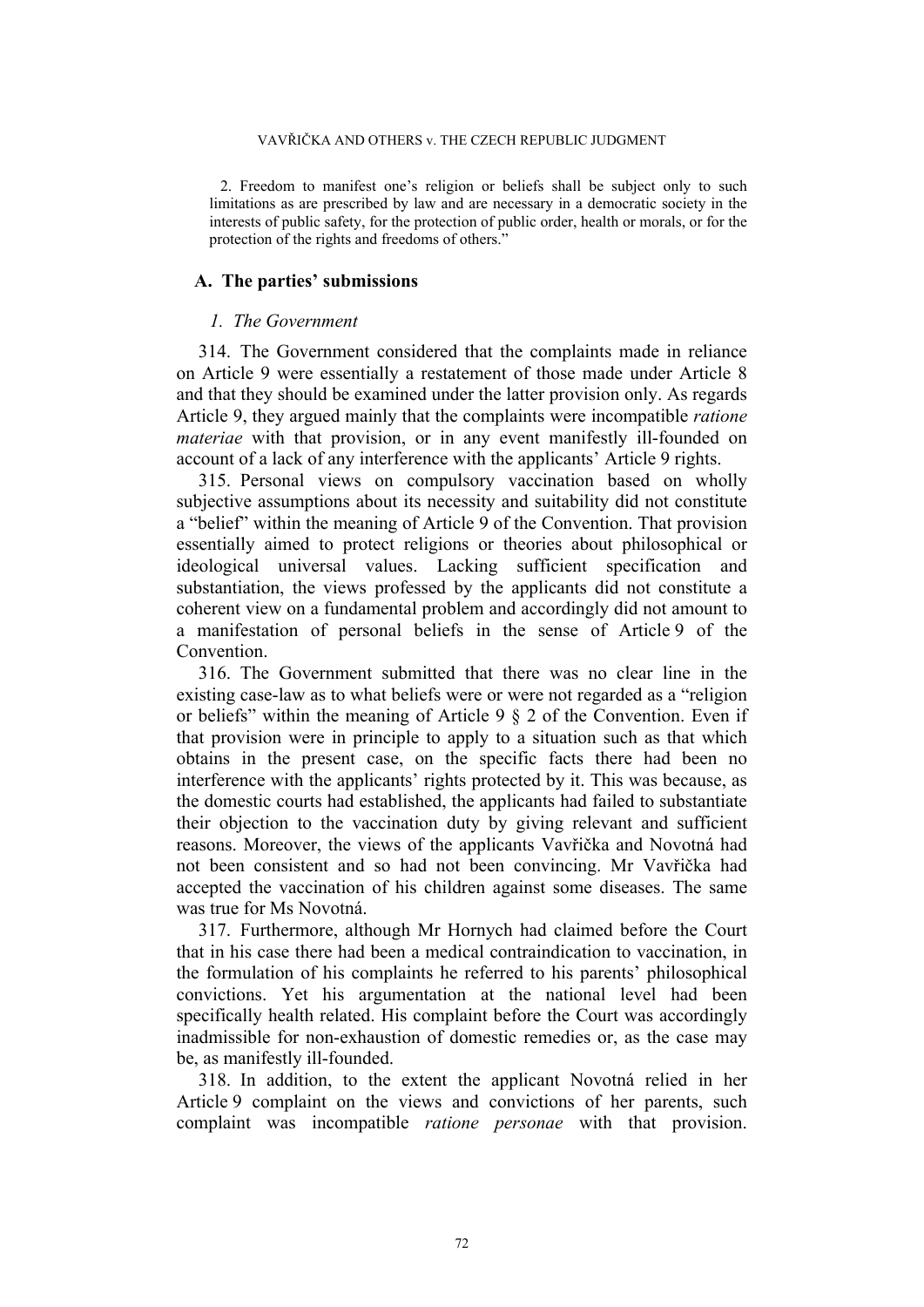Moreover, in view of their age and maturity at the relevant time, neither she nor the applicant Hornych could have held any views on the subject of sufficient cogency, seriousness, cohesion and importance to come within the ambit of Article 9.

319. The measures complained of had been the result of the application of general and neutrally formulated legislation which applied to all persons regardless of their thought, conscience or religion. Under the Convention case-law, such legislation could not, in principle, interfere with the rights protected under Article 9.

320. Moreover, the Government's objection under Article 35 § 3 (b) of the Convention in relation to the application of Mr Vavřička (see paragraph [161](#page-38-0) above) extended also to his complaint under Article 9.

### *2. The applicants*

321. The applicant Vavřička submitted that his main motivation had been to protect the health of his children. Being convinced that vaccination caused health damage, his conscience would not allow him to have them vaccinated.

322. The applicants Novotná and Hornych relied on a right to parental care in conformity with parental conscience. On the basis of this, it was their parents who had held views protected under Article 9 of the Convention on the applicants' behalf since at the relevant time, in view of their age, the applicants could not themselves have had any attitude towards vaccination.

323. As regards the consistency of the views asserted under Article 9, the applicants argued that under the Constitutional Court's jurisprudence what was essential was that the views be constant throughout the proceedings in question. Yet a development of those views prior to or after those proceedings was no impediment to the applicability of the "secular objection of conscience", as specified by the Constitutional Court.

324. Lastly, the reply of Mr Vavřička to the Government's objection based on Article 35 § 3 (b) of the Convention extended also to his complaint under Article 9 (see paragraph [162](#page-38-1) above).

### **B. Submissions of the third-party interveners**

### *1. The Government of France*

325. The French Government invited the Court to uphold the existing case-law that a neutral statutory duty applicable to everyone regardless of their thought, conscience or religion could not, in principle, interfere with the rights protected by Article 9. However, even if the duty were to be regarded as an interference, for the reasons already set out above it should be accepted as compatible with the requirements of that provision.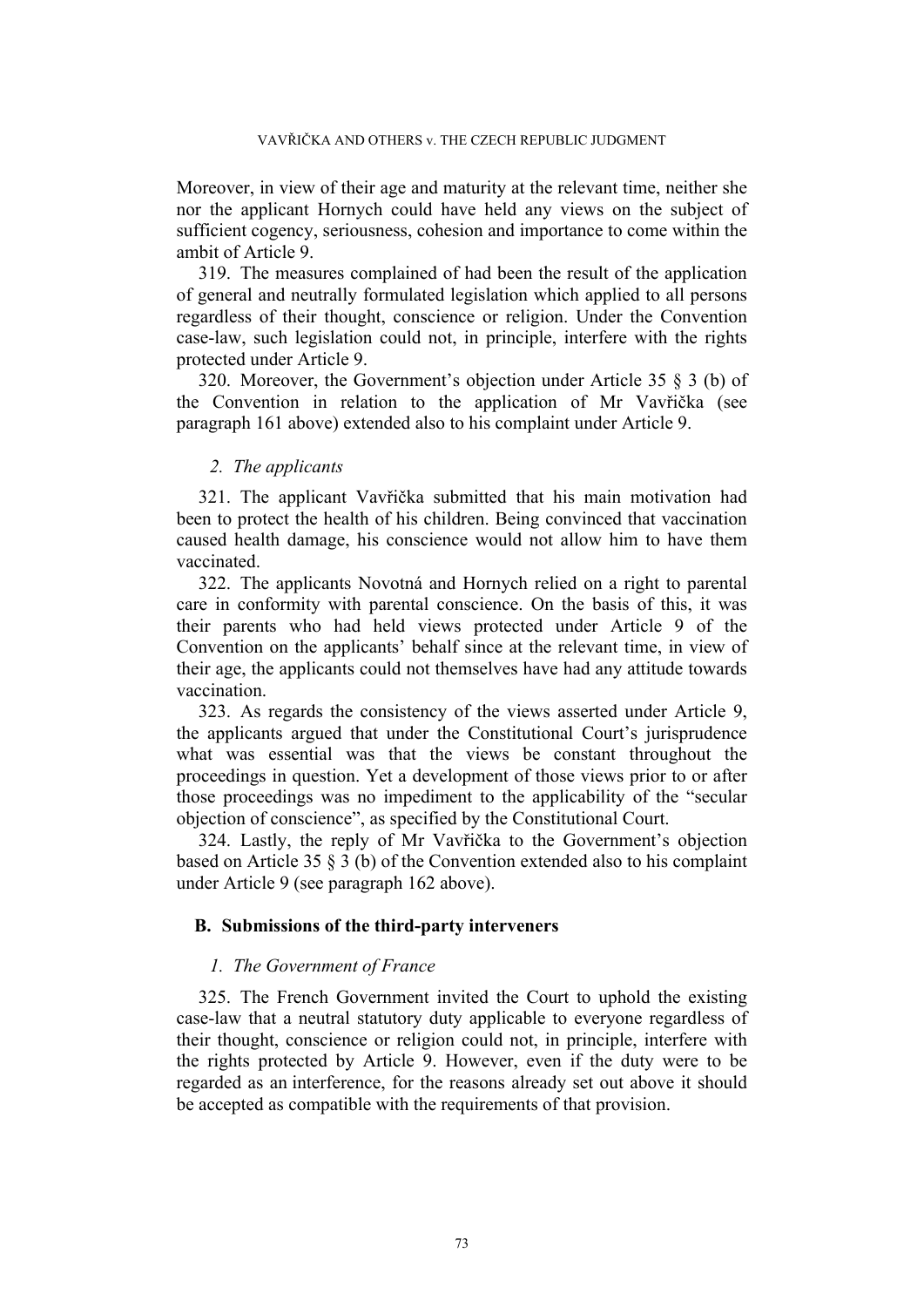### *2. The Government of Germany*

326. The German Government considered it open to doubt whether compulsory vaccination or measures for its enforcement amounted to an interference with the rights protected under Article 9. Not all opinions or convictions constituted beliefs protected by that provision, and the position of the person opposing vaccination would mostly not attain the level of cogency, seriousness, coherence and importance for its applicability.

### *3. European Centre for Law and Justice*

327. This intervener contested the premise adopted by the Commission in *Boffa and Others* (cited above) as regards the applicability of Article 9 of the Convention to an individual's reason for opposing a neutral statutory duty applicable to everyone and proposed a different approach. In the ECLJ's view, the quality of the conviction invoked as well as of the objection based on it should be examined in order to determine which objections warranted respect in a democratic society and which constituted merely a matter of personal convenience that would fall rather within the ambit of Article 8 of the Convention. In determining the quality of the conviction, the questions to be asked were as follows – Is it "sincere" or, depending on the terminology, does it correspond to a "deeply and genuinely held religious or other belief"? Can the content of the conviction be identified and is it substantial? If the conviction is of a religious nature, does it concern a known religion? If the conviction is not of a religious nature, does it warrant respect in a democratic society and does it not offend human dignity? As to the quality of the objection, the intervener argued that it had itself to be a conviction attaining sufficient cogency, seriousness, cohesion and importance to attract the guarantees of Article 9. An objection only on an intermittent or opportunistic basis would not enjoy the protection of that provision. The objector had to be coherent and the objection had to be motivated by a serious and insurmountable conflict between the obligation objected to and the objector's conscience or convictions and to rest not on reasons of personal benefit or convenience but on genuinely held religious convictions. As regards moral convictions, as distinct from religious convictions, the respect they deserved depended more directly on the nature of the conviction, since objections based on a moral conviction called into question the very justice of the order objected to, whereas objections based on a religious conviction simply tested the tolerance of society. Objections based on moral convictions were to be examined with great care because, if accepted by society, they afforded the objector immunity both from the duty objected to and from sanctions for having disrespected it. Society had acknowledged the legitimacy of such moral objections only in a very few cases, usually in situations where it tolerated an evil because it was considered necessary or inevitable, such as war, abortion or prostitution.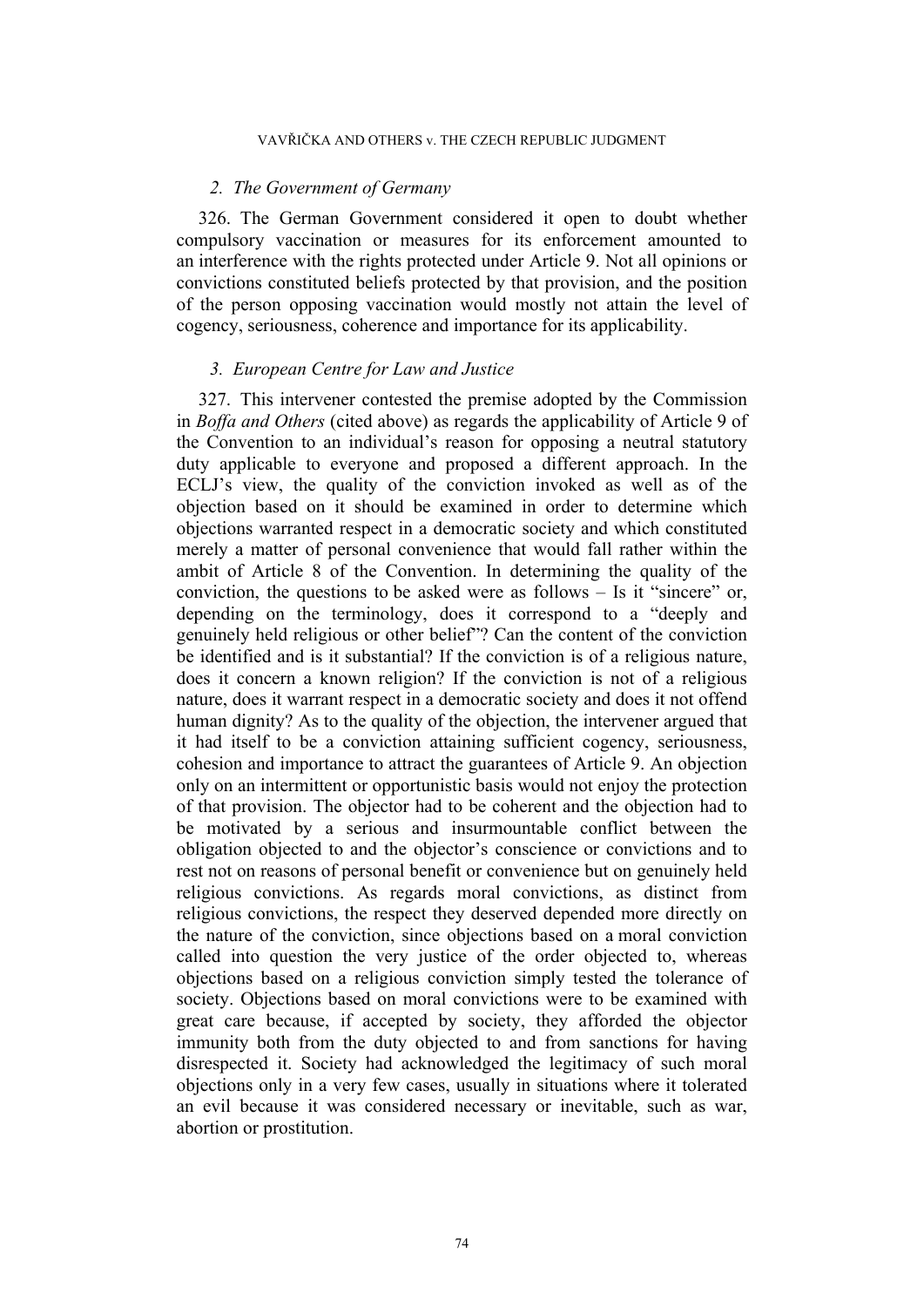328. In order to determine whether a conscientious objection of a moral nature was genuinely based on moral convictions and rested on a need for justice, four criteria should apply: the objection had to be aimed at respect for the just and the good; the rule objected to had to derogate from a fundamental right or principle; it had to be possible to generalise the objection as being available to everyone; and the objection had to concern an ethically sensitive issue.

329. Where the refusal was motivated by a genuine belief within the meaning of Article 9, and accordingly deserved the respect of society, but without being acknowledged as a requirement of justice, the existence of a sanction was not in itself sufficient to constitute a breach of Article 9. What needed to be examined then was the necessity of the sanction imposed in a given case, which was not different from the examination carried out under Article 8. The difference between the two provisions lay in the fact that Article 9 protected personal conscience, which was linked to the perception of what was just and good, while Article 8 protected only "individual autonomy", which was independent of it.

## **C. The Court's assessment**

330. The three applicants have sought to invoke the protection of Article 9 for their critical stance towards vaccination. There is no suggestion on the part of any of them that their stance on this matter is religiously inspired. It is therefore not their religious freedom that is potentially at stake, but their freedom of thought and conscience.

331. The applicability of Article 9 to this particular conviction has not previously been examined by the Court. It was briefly considered by the Commission in *Boffa and Others* (cited above). In its decision, in so far as relevant, the Commission held that, in protecting the sphere of personal beliefs, Article 9 did not always guarantee the right to behave in the public sphere in a way which was dictated by such beliefs and noted that the term "practice" did not cover each and every act which was motivated or influenced by a belief. It further noted that the obligation to be vaccinated, as laid down in the legislation at issue in that case, applied to everyone, whatever their religion or personal creed. Consequently, it considered that there had been no interference with the freedom protected by Article 9 of the Convention.

332. The Court finds it relevant to refer to its reasoning in the case of *Bayatyan v. Armenia* ([GC], no. 23459/03, § 110, ECHR 2011, with further references), in which it considered the applicability of Article 9 to the conscientious objection of the applicant, on religious grounds, to military service. It held that "opposition to military service, where it is motivated by a serious and insurmountable conflict between the obligation to serve in the army and a person's conscience or his deeply and genuinely held religious or other beliefs, constitutes a conviction or belief of sufficient cogency,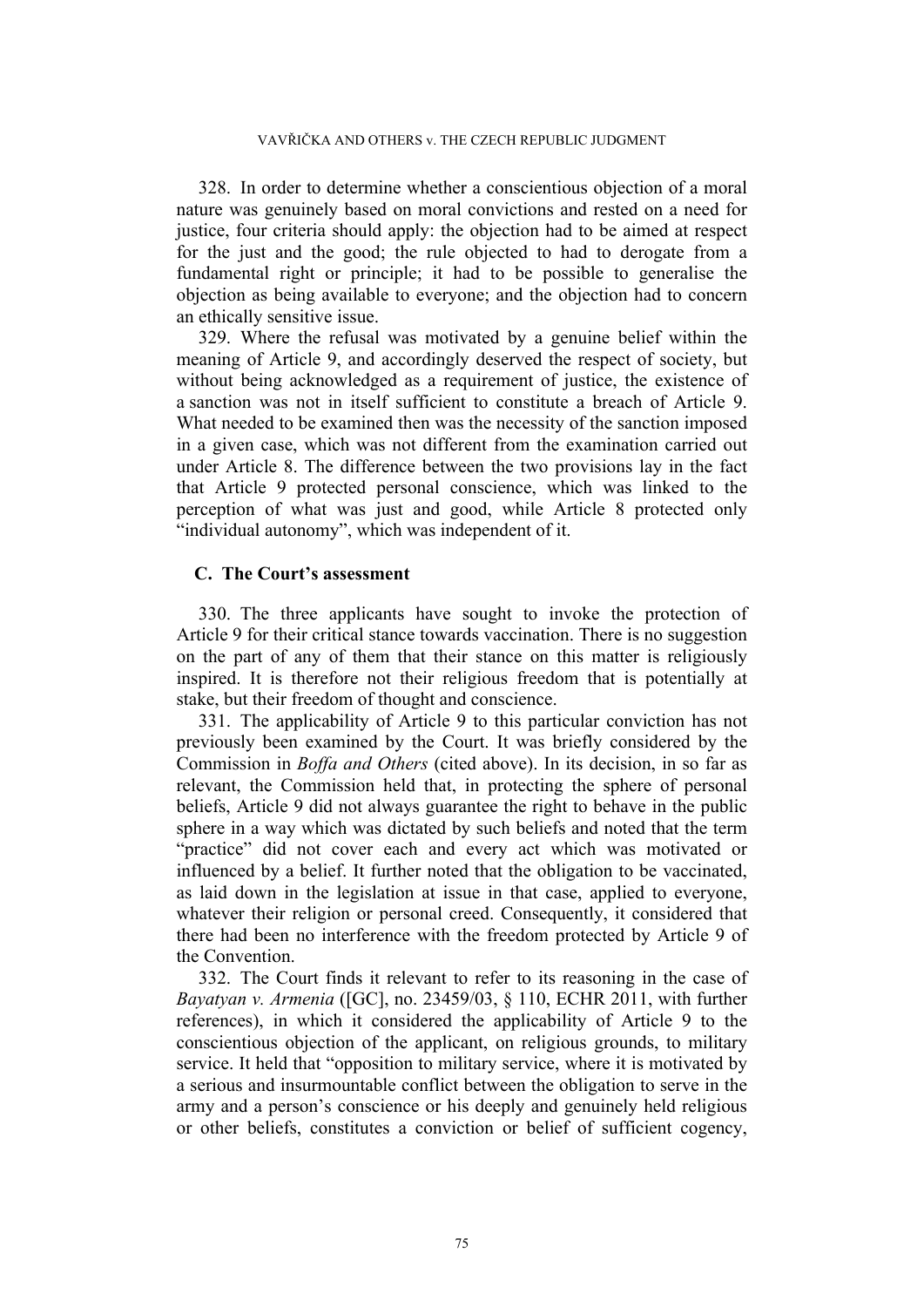seriousness, cohesion and importance to attract the guarantees of Article 9." It further held that whether and to what extent such objection came within the ambit of Article 9 must be assessed in the light of the particular circumstances of the case (ibid.).

333. The Court would also point to its reasoning in the case of *Pretty v. the United Kingdom* (no. 2346/02, §§ 82-3, ECHR 2002-III), in which it did not doubt the firmness of that applicant's views concerning assisted suicide, but observed that not all opinions or convictions constitute beliefs in the sense protected by Article 9.

334. As regards the applicant Vavřička, the Court notes that in its first ruling on his case, the Constitutional Court held that there must be the possibility of an exceptional waiver of the penalty for non-compliance with the vaccination duty where the circumstances call in a fundamental manner for respecting the autonomy of the individual. It underlined the importance of the consistency and credibility of the person's claims in this regard, and remarked on the lack of consistency on Mr Vavřička's part in the proceedings until that stage, who had submitted to that court that his objection to vaccination was primarily health-related; philosophical or religious aspects were secondary (see paragraph [29](#page-6-0) above). In the subsequent proceedings, it was found by the SAC that the reasons of conscience given by Mr Vavřička had been brought forward only at a late stage and that he had failed to advance any concrete argument concerning his beliefs and the intensity of the interference with them caused by vaccination.

335. The applicant complained that his conscientious stance had been assessed negatively in accordance with a standard that had been developed only at a late stage in the domestic proceedings. The Court considers, on the contrary, that the approach of the domestic courts was reasonable and indeed in keeping with its own interpretation of Article 9, which has been set out above. Having regard to the conclusions reached by the domestic courts in this regard, and considering that the applicant has not further specified or substantiated his complaint under Article 9 in the present proceedings, the Court finds that his critical opinion on vaccination is not such as to constitute a conviction or belief of sufficient cogency, seriousness, cohesion and importance to attract the guarantees of Article 9.

336. The same applies, *a fortiori*, to the complaints of the applicants Novotná and Hornych, neither of whom even presented such arguments in the domestic proceedings (see paragraphs [37,](#page-7-0) [45](#page-9-0) and [46](#page-9-1) above).

337. The Court therefore finds that these complaints are incompatible *ratione materiae* with the provisions of Article 9 of the Convention within the meaning of Article 35  $\frac{8}{3}$  (a), and must be rejected in accordance with Article 35 § 4.

338. This finding makes it unnecessary to address the Government's other inadmissibility objections.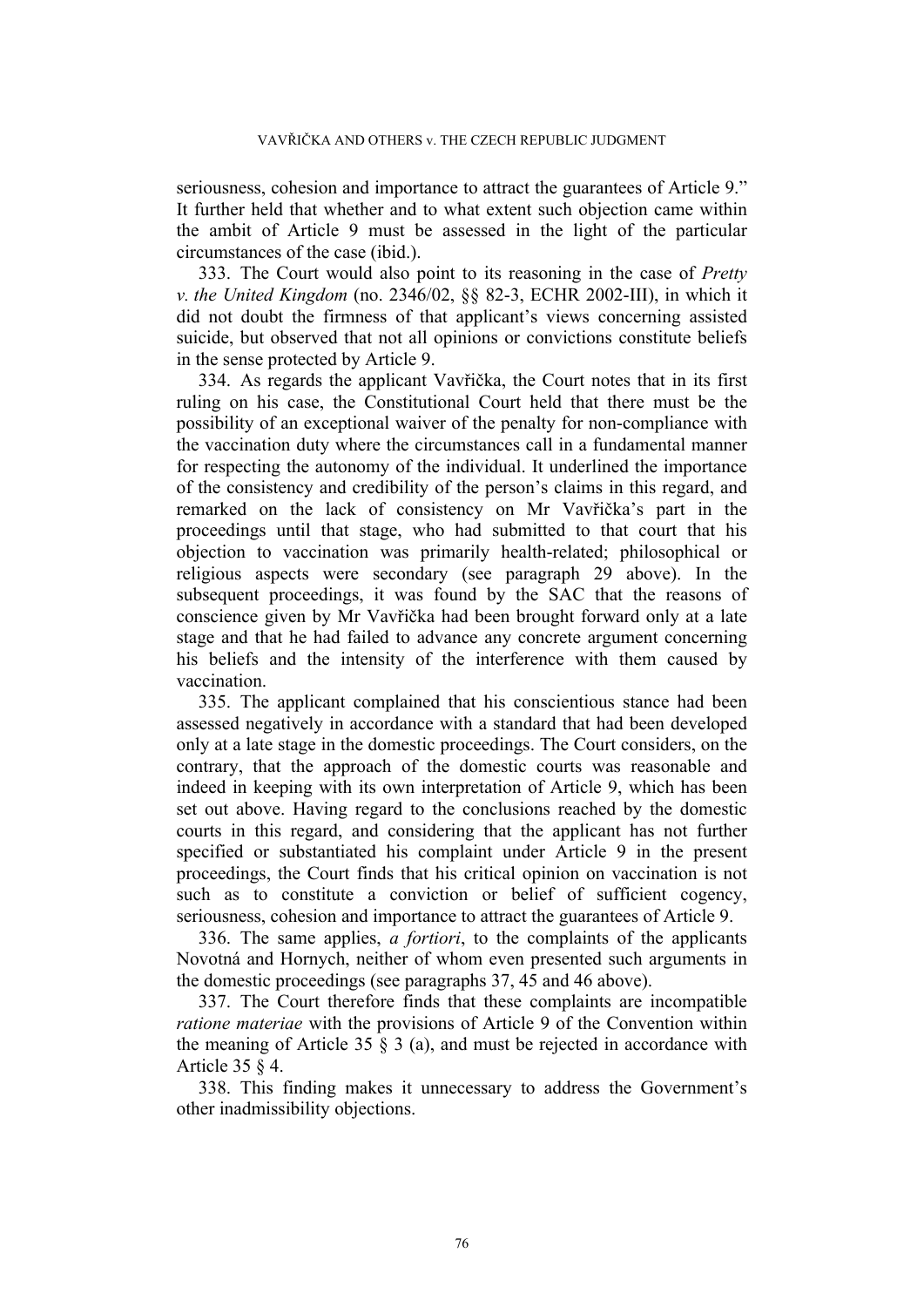## V. ALLEGED VIOLATION OF ARTICLE 2 OF PROTOCOL NO. 1

### **A. The parties' submissions**

339. The child applicants further complained that the refusal of admission to nursery school was contrary to their rights under Article 2 of Protocol No. 1.

340. The Government submitted that the complaints fell to be examined under the first sentence of that Article. In so far as the applicants complained of any repercussions on their parents, such complaints were incompatible *ratione personae* with this provision. Moreover, and in any event, the complaints were incompatible *ratione materiae* since Article 2 did not apply to preschool education. In addition, in so far as the complaint was brought by the applicants Brožík and Dubský, it was also subject to the Government's objection of non-exhaustion of domestic remedies (see paragraph [165](#page-39-0) above).

341. The applicants Brožík and Dubský replied to the said objection as indicated above (see paragraph [166](#page-39-1) above). Other than that, all of the applicants did no more than reiterate their complaints, referring in particular to the constitutional judgment of 27 January 2015, recognising that the right to education, within the meaning of Article 33 of the Charter of Fundamental Rights and Freedoms, concerned all types and levels of education, including preschool education (see paragraph [62](#page-11-0) above).

## **B. Submissions of the third-party interveners**

342. The Government of Germany noted that the exclusion of non-vaccinated children from nursery schools might amount to an interference with their right to education, although it was not clear from the relevant case-law that this level of education was covered by Article 2 of Protocol No. 1. Even if that provision were held to be applicable, the low education level should be taken into account in assessing the proportionality of the restriction.

343. The Government of Slovakia pointed out that the right to education was not absolute and argued that the existing Convention case-law did not specifically acknowledge its applicability to preschool establishments such as kindergartens.

344. The Government of France commented that the non-admission of an unvaccinated child to school was a justified restriction of the right to education.

# **C. The Court's assessment**

345. In light of the scope of its examination and findings as regards the child applicants' complaints under Article 8 of the Convention, the Court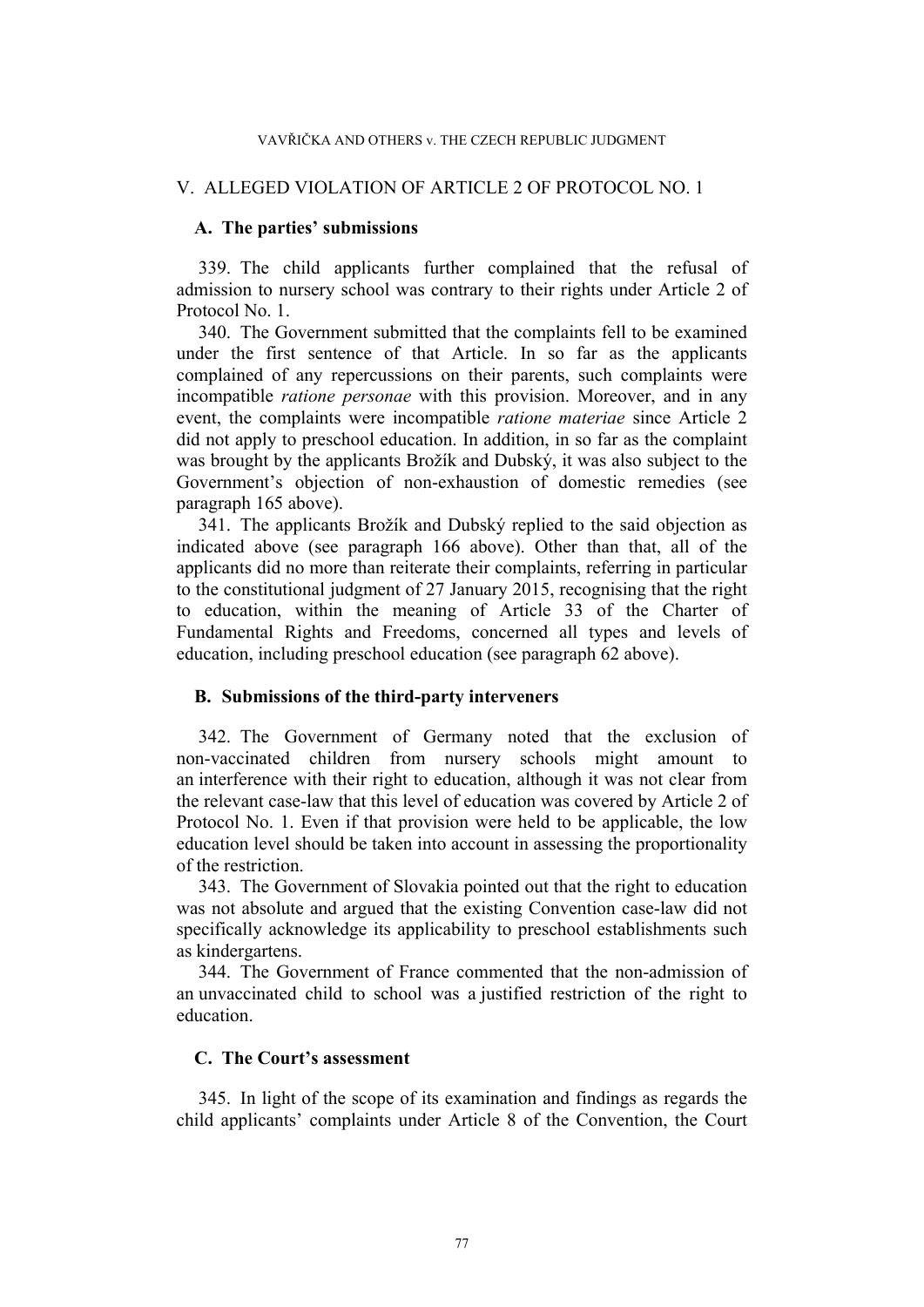finds that there is no need to examine their applications separately under Article 2 of Protocol No. 1.

# VI. OTHER ALLEGED VIOLATIONS OF THE CONVENTION

346. Lastly, some of the applicants also complained of a violation of Articles 2, 6, 13 and 14 of the Convention.

347. However, in the light of all the material in its possession, and in so far as the matters complained of are within its competence, the Court finds that they do not disclose any appearance of a violation of the rights and freedoms set out in the Convention or its Protocols.

Accordingly, the remainder of the applications is manifestly ill-founded and must be rejected in accordance with Article 35 §§ 3 (a) and 4 of the **Convention** 

# FOR THESE REASONS, THE COURT

- 1. *Decides* to join the applications;
- 2. *Decides*, unanimously, to join to the examination of the merits of the complaints of the applicants Brožík and Dubský under Article 8 of the Convention the Government's objection of non-exhaustion of domestic remedies in relation to those complaints;
- 3. *Declares*, unanimously, the complaints under Article 8 of the Convention admissible;
- 4. *Declares*, by a majority, the complaints under Article 9 of the Convention inadmissible;
- 5. *Declares*, unanimously, the complaints under Articles 2, 6, 13 and 14 of the Convention inadmissible;
- 6. *Holds*, by sixteen votes to one, that there has been no violation of Article 8 of the Convention and *finds* that, accordingly, the Government's objection of non-exhaustion of domestic remedies in relation to the Article 8 complaints of the applicants Brožík and Dubský has become moot and as such calls for no examination;
- 7. *Holds*, by sixteen votes to one, that there is no need to examine the applications of the child applicants separately under Article 2 of Protocol No. 1.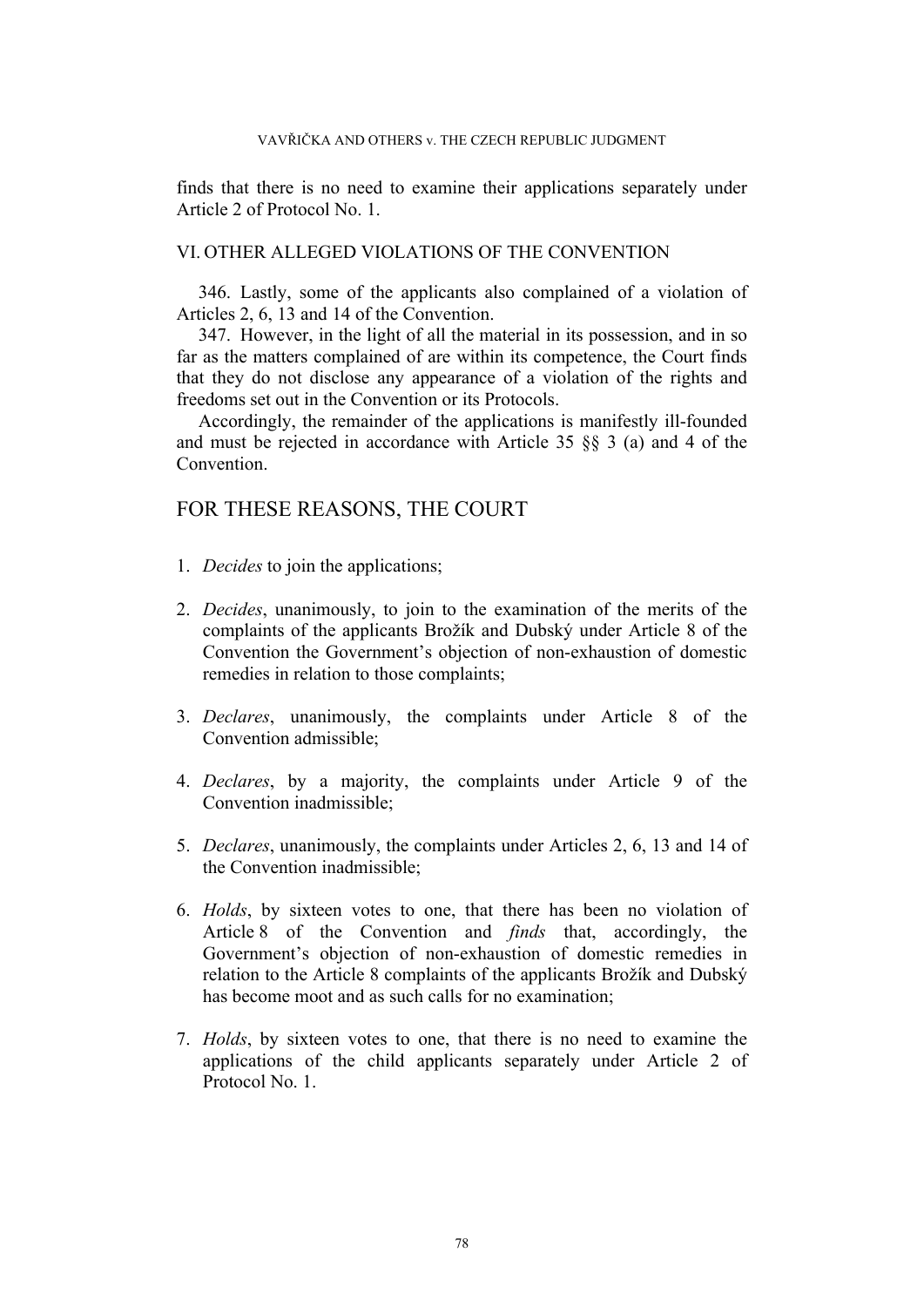Done in English and French, and delivered at a public hearing in the Human Rights Building, Strasbourg, on 8 April 2021.

Johan Callewaert Robert Spano Deputy to the Registrar President

In accordance with Article 45 § 2 of the Convention and Rule 74 § 2 of the Rules of Court, the following separate opinions are annexed to this judgment:

- (a) Partly concurring and partly dissenting opinion of Judge Lemmens;
- (b) Dissenting opinion of Judge Wojtyczek.

R.S. J.C.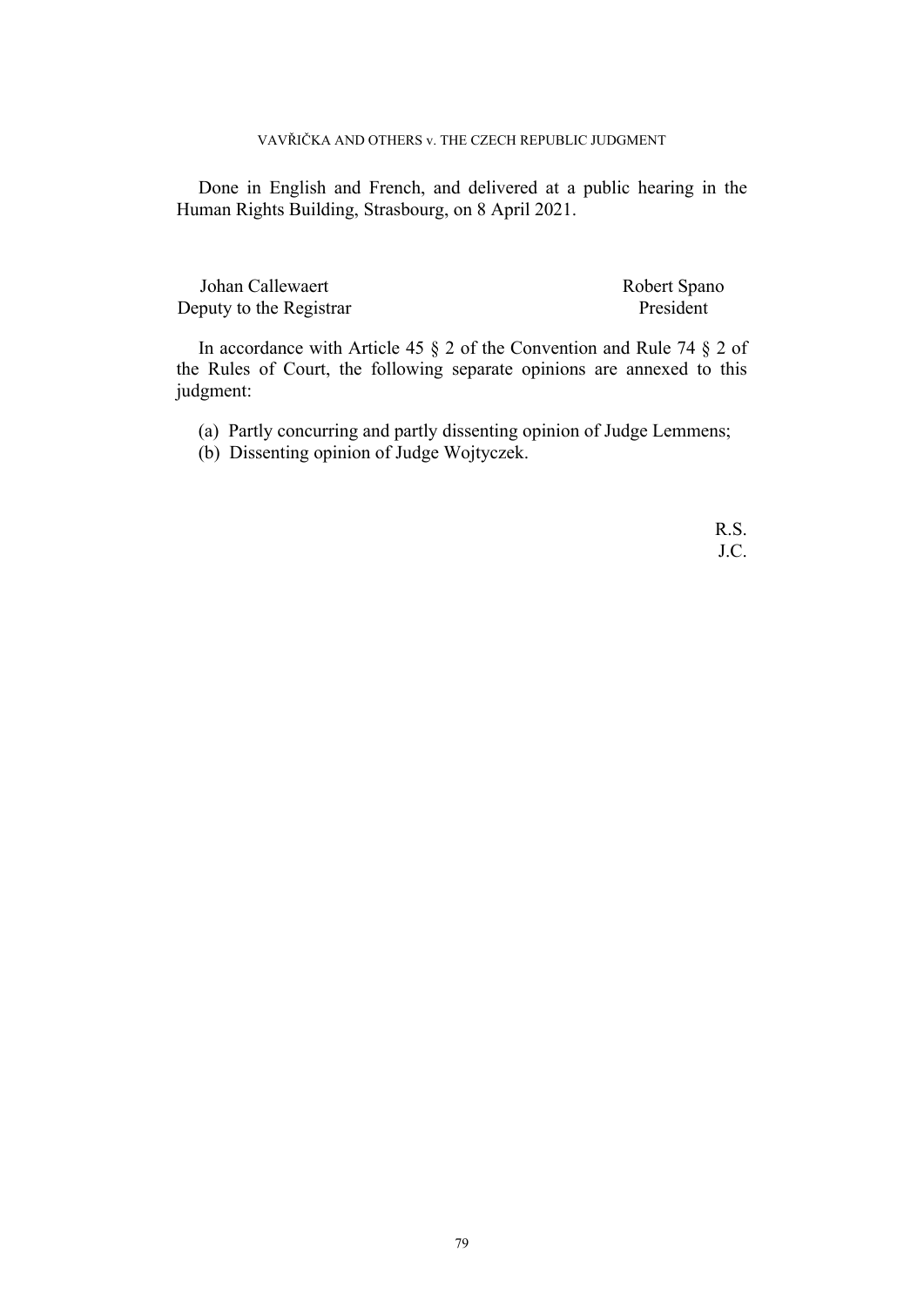# PARTLY CONCURRING AND PARTLY DISSENTING OPINION OF JUDGE LEMMENS

1. I fully agree with the Court's decisions, except for that concerning the complaint under Article 2 of Protocol No. 1.

In this separate opinion I would like briefly to highlight one element of the judgment with which I am in agreement, and also explain why I respectfully disagree on the above-mentioned point.

## I. SOCIAL SOLIDARITY

2. As to the main issue in this case, namely whether the vaccination duty is compatible with Article 8 of the Convention, I would like to stress the importance of the Court's reference to the value of social solidarity (see paragraph 279 of the judgment; see also paragraph 306).

While everyone enjoys fundamental rights in a given society, a fact which must be respected by the State, individuals do not live in isolation. By the nature of things, they are members of that society. Life in society ("living together") requires respect by each member of society for certain minimum requirements (see *S.A.S. v. France* [GC], no. 43835/11, § 121, ECHR 2014 (extracts)).

One of these requirements is respect for the human rights of the other members of society.

As the judgment makes clear, the vaccination duty is one way by which the authorities choose to fulfil their positive obligation to protect the right to health. While the right to health is not as such protected by the Convention, it is a fundamental right.

The Court has since long recognised that in democratic societies it may be necessary to place restrictions on an individual's freedom in order to reconcile the interests of the various individuals and groups and to ensure that everyone's rights are respected (to paraphrase *Kokkinakis v. Greece*, 25 May 1993, § 33, Series A no. 260-A). Restrictions not for the sake of restrictions, but in order to make sure that everyone's rights are respected. The present judgment is in line with that view: a restriction, in the form of an obligation to vaccinate, may be placed on the applicants' right to physical integrity in order to "protect the health of all members of society, particularly those who are especially vulnerable with respect to certain diseases" (see paragraph 279 of the judgment).

As such, the judgment sends the message that apart from fundamental rights, there are also fundamental duties and responsibilities (see Resolution 1845(2011) of the Parliamentary Assembly of 25 November 2011 on fundamental rights and responsibilities, quoted in paragraph 143 of the judgment).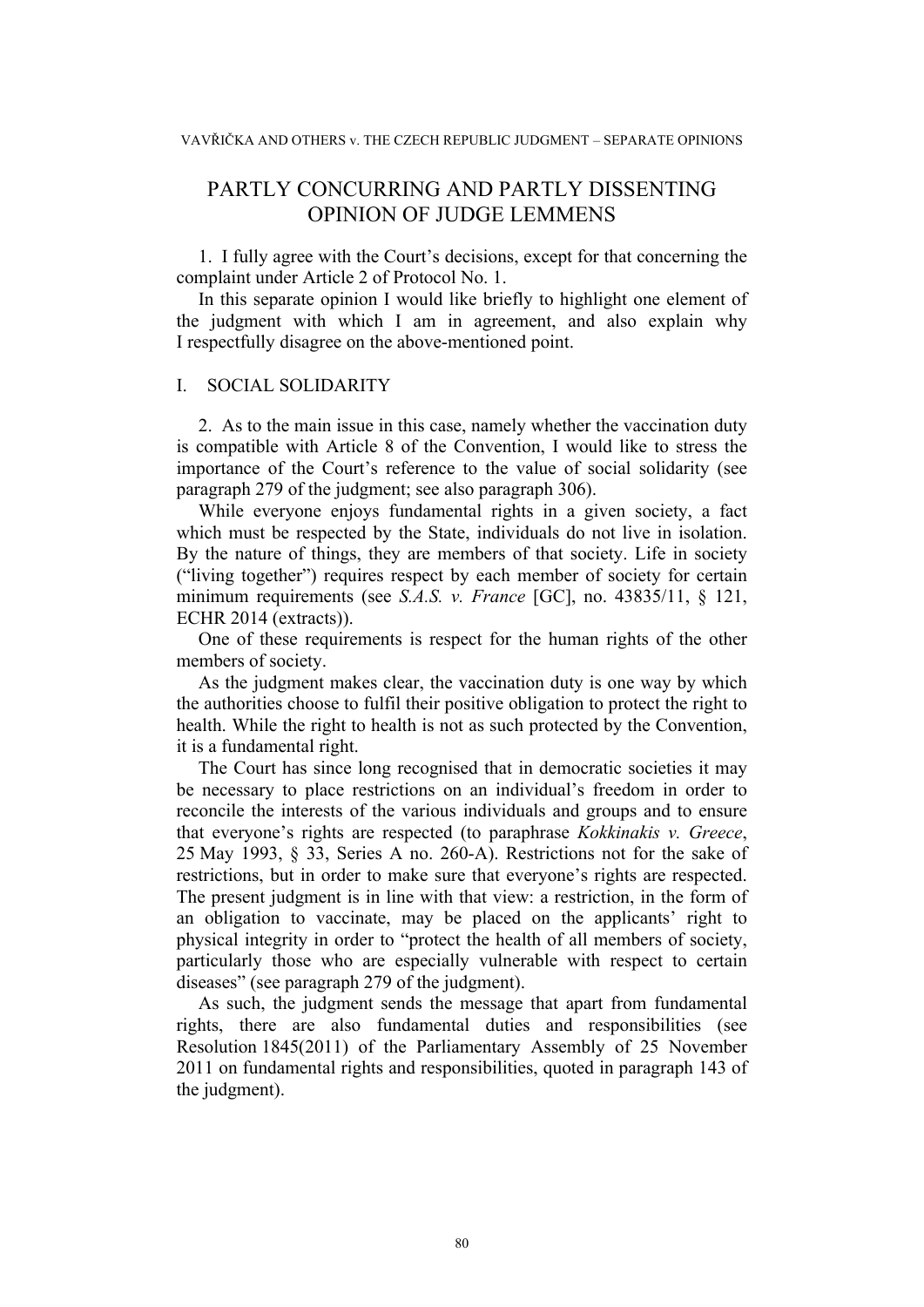## II. EXCLUSION OF NON-VACCINATED CHILDREN FROM PRESCHOOL EDUCATION

3. I regret that the majority do not find it necessary to examine the complaint under Article 2 of Protocol No. 1 (see paragraph 345 of the judgment). This complaint raises various issues.

A preliminary issue is whether Article 2 of Protocol No. 1 is applicable to preschool education (see paragraphs 340, 342 and 343 of the judgment). A further issue, which seems to be the main one, is touched upon by the Court within its discussion of the Article 8 complaint. There, the Court accepts that "the exclusion [of the applicant children] from preschool meant the loss of an important opportunity for these young children to develop their personalities and to begin to acquire important social and learning skills in a formative pedagogical environment" (see paragraph 306 of the judgment). The Court goes on to point out that these children "were not deprived of all possibility of personal, social and intellectual development, even at the cost of additional, and perhaps considerable, effort and expense on the part of their parents", as well as to the fact that "the effects on the child applicants were limited in time" (see paragraph 307 of the judgment). While the latter statements may seem to suggest that the complaint under Article 2 of Protocol No. 1 cannot succeed, such an inference is not certain if it is not drawn explicitly.

Finally, another possible issue under Article 2 of Protocol No. 1 is to what extent the children should suffer the consequences of their parents' refusal to have them vaccinated.

I would have preferred to have had all these issues properly and separately examined.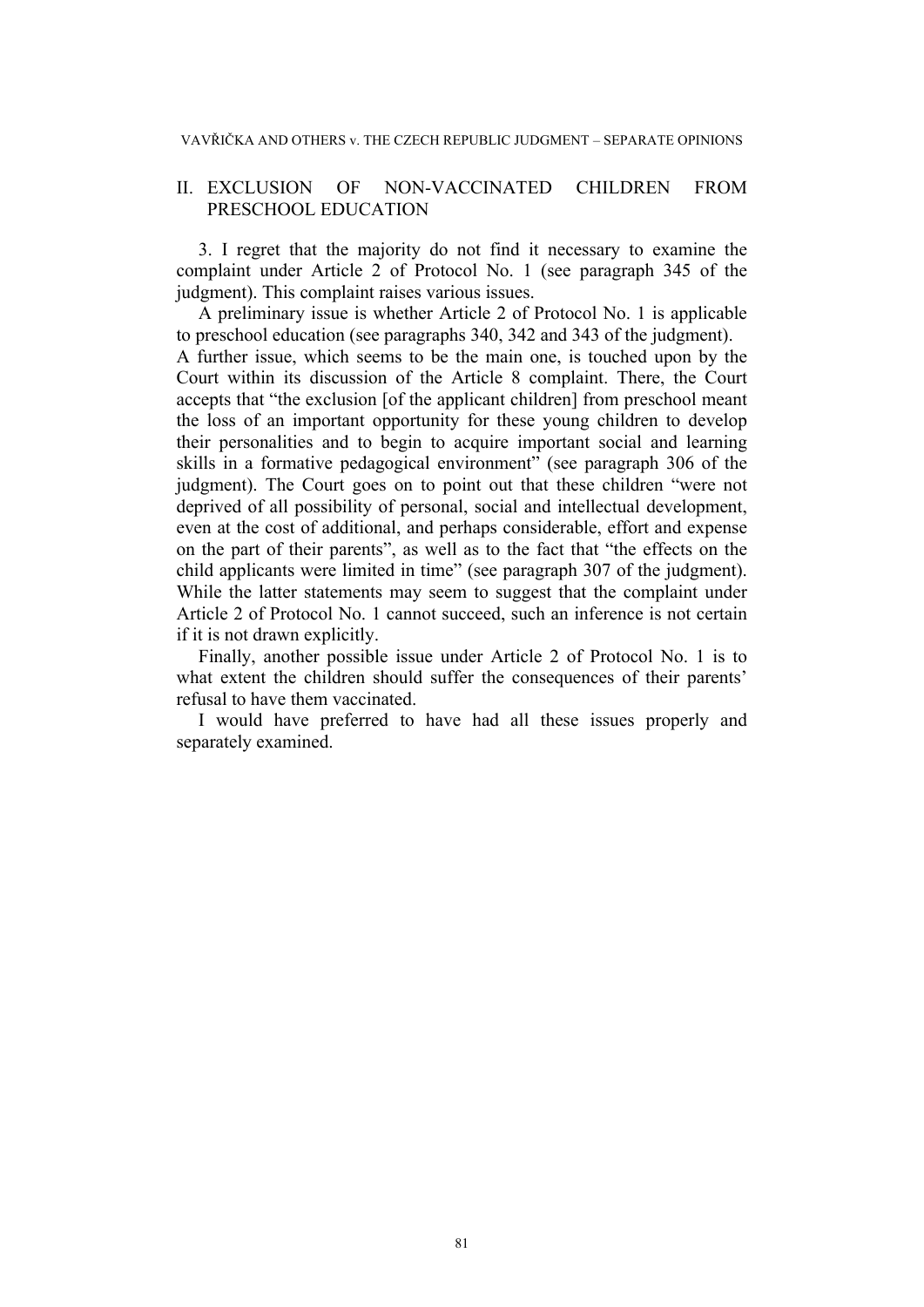# DISSENTING OPINION OF JUDGE WOJTYCZEK

1. I agree with the general view that the Convention does not exclude the introduction of an obligation to vaccinate in respect of certain diseases, coupled with exceptions based upon conscientious objection. Objectively, there are strong arguments in favour of such a system and they may justify such an interference, even under the very high standards of scrutiny set out in Article 8. At the same time, I consider that the specific arguments adduced by the respondent Government and relied upon by the majority in the instant case to justify the compatibility with the Convention of mandatory vaccination in general and of the interference with the rights of the applicants in particular are not sufficient. Moreover, the judgment raises important issues of procedural justice.

# I. QUESTIONS OF PROCEDURE

# **A. Preliminary remarks**

2. A fair procedure requires legal rules which are determined with sufficient precision to allow the parties to choose their argumentative strategies. While the parties to proceedings should display due diligence and procedural caution, they cannot be guided by a principle requiring them to expect and anticipate the least favourable procedural decisions ("always expect the worst"). In the instant case, at least three problems arise in this context. The first is connected with the purpose of the proceedings and the role of the Court. The second concerns the burden and standard of proof and argumentation. The third concerns the establishment of facts on the basis of their tacit acknowledgment by the parties.

# **B. The role of the Court**

3. The first and most fundamental question about any judicial proceedings concerns their purpose and the role of the judicial body. Should the proceedings before the Court be based upon the principles of material (substantive) truth and the possibility for the judge to act *proprio motu*, or should they be based upon the principles of formal truth and the activity of the parties alone? Or should they mix elements from these two systems? (For a deeper examination of this question, see K. Wojtyczek: "La procédure devant la Cour européenne des droits de l'homme – principaux dilemmes" in: O. Dubos (ed.), *Mélanges en l'honneur de Bernard Pacteau, Cinquante ans de contentieux publics*, s.l., Mare et Martin 2018.)

Article 38 of the Convention does not give a clear answer to this question but empowers the Court, "if need be", to "undertake an investigation". The Court may therefore, under certain circumstances, act *proprio motu* in the form of an "investigation" in order to establish the relevant facts.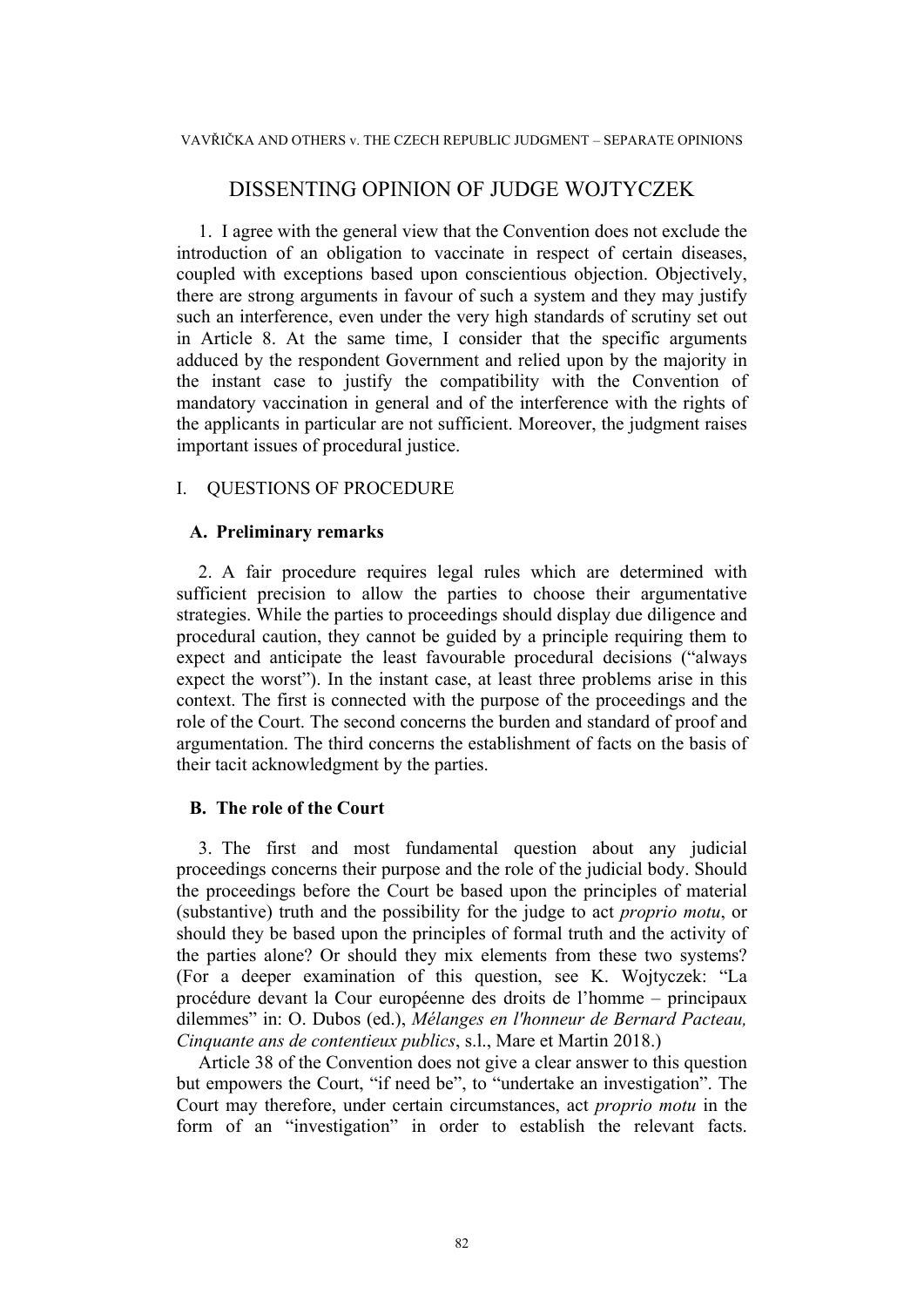Obviously, it should seek to establish the material truth. The existing case-law does not shed much light on the precise meaning of Article 38 with regard to the role of the Court. In many cases, the Court's reasoning states that the Court can rely upon evidence introduced *proprio motu* and suggests that its role is to establish the material truth (see, for instance: *Ireland v. the United Kingdom*, 18 January 1978, § 160, Series A no. 25; *McCann and Others v. the United Kingdom,* 27 September 1995, § 173, Series A no. 324; *Andronicou and Constantinou v. Cyprus*, 9 October 1997, § 174, *Reports of Judgments and Decisions* 1997-VI; *Osman v. the United Kingdom,* 28 October 1998, § 114, *Reports* 1998-VIII; *Tahsin Acar v. Turkey* [GC], no. 26307/95, § 210, ECHR 2004-III; *N. v. Finland,* no. 38885/02, § 160, 26 July 2005; *Catan and Others v. the Republic of Moldova and Russia* [GC], nos. 43370/04 and 2 others, § 116, ECHR 2012 (extracts); *Hirsi Jamaa and Others v. Italy* [GC], no. 27765/09, § 116, ECHR 2012; *J.K. and Others v. Sweden,* no. 59166/12, § 90, 4 June 2015; and *Guðmundur Andri Ástráðsson v. Iceland* [GC]*,* no. 26374/18, § 257, 1 December 2020). Under such an approach the outcome of the case should not depend upon the quality of the pleadings.

In other cases, the Court relies on the submissions of the parties alone and, in so doing, suggests that it refrains from acting *proprio motu* (see, for instance, *Turek v. Slovakia*, no. 57986/00, § 99, ECHR 2006-II (extracts), *Peev v. Bulgaria*, no. 64209/01, § 62, 26 July 2007; *Starokadomskiy v. Russia*, no. 42239/02, § 83, 31 July 2008; *Gubkin v. Russia*, no. 36941/02, § 155, 23 April 2009; *Oliari and Others v. Italy*, nos. 18766/11 and 36030/11, § 185, 21 July 2015; *Ibrahimov and Others v. Azerbaijan*, nos. 69234/11 and 2 others, § 80, 11 February 2016; *Mozer v. the Republic of Moldova and Russia* [GC], no. 11138/10, §§ 193-199, 23 February 2016; *Biržietis v. Lithuania*, no. 49304/09, § 58, 14 June 2016; *Kryževičius v. Lithuania*, no. 67816/14, §§ 67-70, 11 December 2018; *P.T. v. the Republic of Moldova*, no. 1122/12, §§ 29-33, 26 May 2020; and *Yunusova and Yunusov v. Azerbaijan (no. 2)*, no. 68817/14, §§ 152-159, 16 July 2020). Under this approach, the outcome of a case may depend upon the quality of the pleadings of the parties (see my separate opinion appended to the *Biržietis* judgment, cited above, and especially point 2).

The comprehensive system of presumptions developed in the Court's case-law suggests that the Court relies upon formal truth and the activity of the parties alone. Similarly, the fact that the Court usually accepts as established those factual allegations that are made by one party and not rebutted by the other party also points to this conclusion (for factual allegations not contested by the Government, see, for instance: *Kudła v. Poland* [GC], no. 30210/96, §§ 95-97, ECHR 2000-XI; *Scozzari and Giunta v. Italy* [GC], nos. 39221/98 and 41963/98, § 235, ECHR 2000-VIII; *Hermi v. Italy* [GC], no. 18114/02, § 82, ECHR 2006-XII; *Catan and Others*, cited above, § 142; *Mozer*, cited above, §§ 193-199; *Cirino and Renne v. Italy*, nos. 2539/13 and 4705/13, §§ 72, 75-77, 26 October 2017;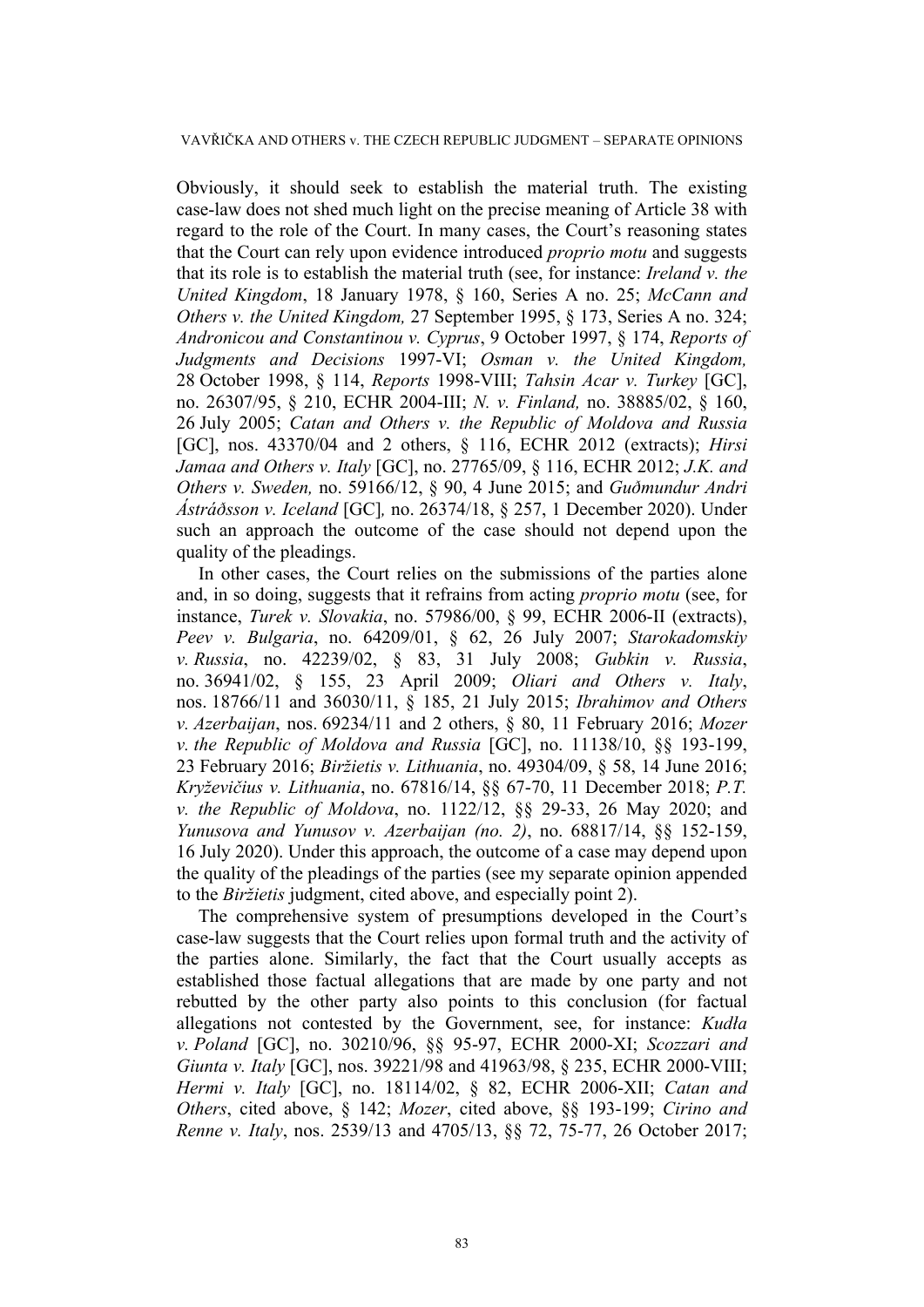*Černius and Rinkevičius v. Lithuania*, nos. 73579/17 and 14620/18, § 70, 18 February 2020; for factual allegations not contested by the applicants, see, for instance: *Dimitras v. Greece*, no. 11946/11, § 46, 19 April 2018; *Ilnseher v. Germany* [GC], nos. 10211/12 and 27505/14, § 91, 4 December 2018; *N.D. and N.T. v. Spain* [GC], nos. 8675/15 and 8697/15, §§ 225, 228, 13 February 2020; *Bahaettin Uzan v. Turkey*, no. 30836/07, §§ 53-55, 24 November 2020; and *L.B. v. Hungary,* no. 36345/16, § 57, 12 January 2021).

In some cases, certain elements of both typical systems coexist, although their interaction is not explained (see, for instance, *Ilaşcu and Others v. Moldova and Russia* [GC], no. 48787/99, ECHR 2004-VII, in §§ 13 and 18 for one approach and §§ 142 and 145 for the other).

The existing case-law and judicial practice are highly unclear and ambiguous with regard to the role of the Court and the purpose of the proceedings (establishing the material or formal truth). While the answer to this question may admittedly in some instances have no bearing on the manner in which the parties plead or on the outcome of the case, in many other cases it may be fundamental for the parties' pleading strategies and determinative for the outcome. There is therefore an urgent need to clarify this issue in order to ensure procedural fairness. At the same time, the choice between the available options is not easy, because there are strong arguments for and against each one. A possible solution could consist in a system based upon formal truth and the activity of the parties alone as a general rule, with some exceptions which would allow for the Court's *proprio motu* activity, directed at the establishment of material truth. These possible exceptions should be circumscribed by clearly defined principles. In any event, the rules of the game must be clear and known in advance to the parties.

In the instant case, the evidence which, in my view, would be necessary to show that the interference complained of was compatible with the Convention does exist, but has neither been submitted by the parties nor gathered *proprio motu* by the Court. However, I cannot rely upon my own knowledge of the matter and scientific data gathered by my own means in order to supplement the shortcomings in the material gathered by the Court (compare *Mehmet Ulusoy and Others v. Turkey*, no. 54969/09, §§ 109-110, 25 June 2019). The parties must have an opportunity to express their views on all the evidence, whether adduced by the other party or introduced *proprio motu*. Since the instant case concerns a general issue that is important for all 47 High Contracting Parties, its resolution should not depend upon the quality of the parties' pleadings. In a case such as this one, there are strong reasons to rely upon the principle of material truth and the Court's entitlement to act *proprio motu* and, in particular, to appoint independent experts. In the absence of such steps, the remaining – although highly unsatisfactory – option is to apply the principle of formal truth and to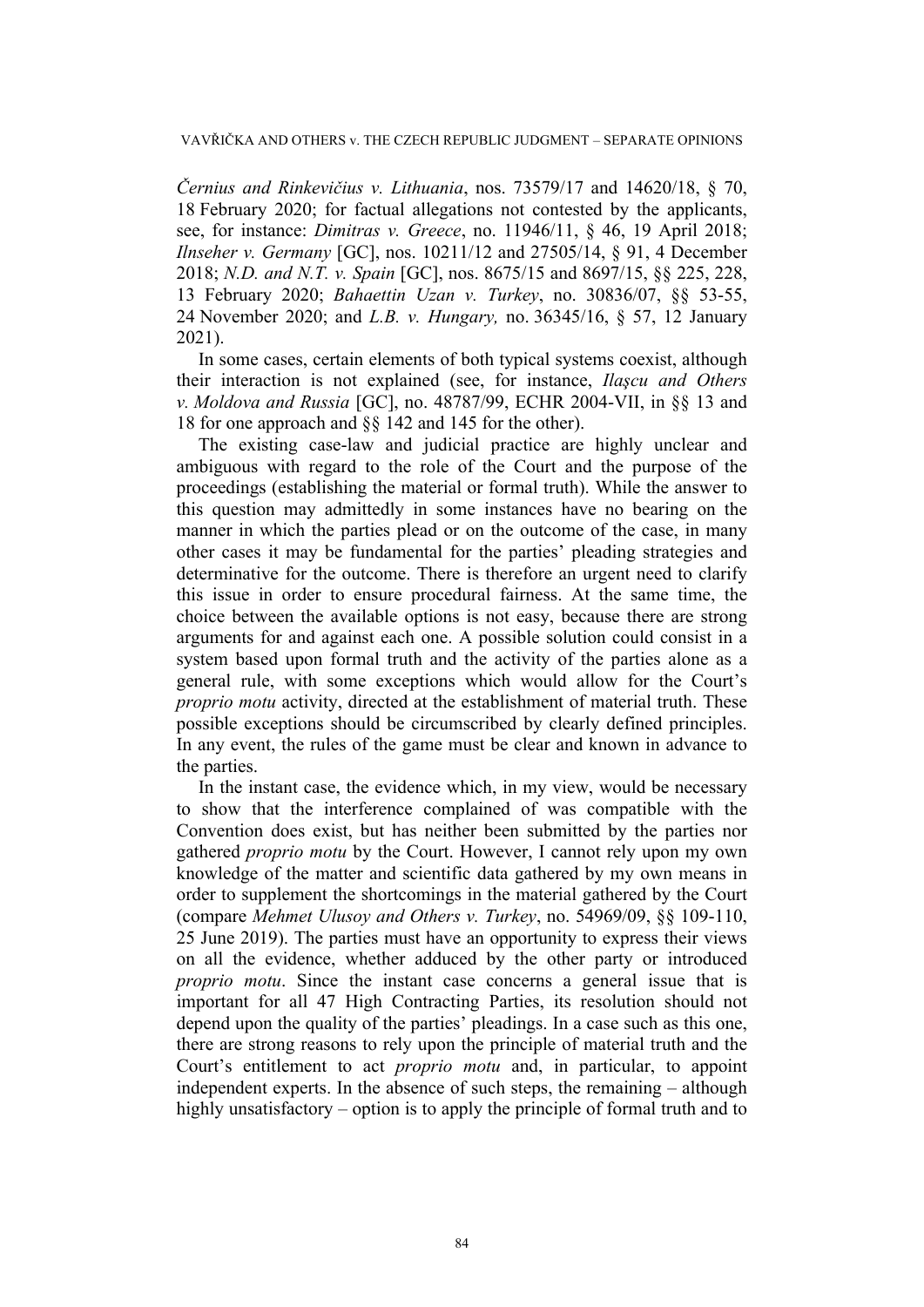decide the case on the basis of submissions and evidence put forward by the parties.

### **C. The burden and standard of proof and argumentation**

4. The Court has established the following procedural requirement as an essential element of a fair trial (see *Čepek v. the Czech Republic,* no. 9815/10, § 48, 5 September 2013, French original; confirmed by *Alexe v. Romania,* no. 66522/09, § 37, 3 May 2016):

"Courts must exercise special diligence where the dispute takes an unexpected turn, especially where it concerns a matter that is left to the discretion of the court concerned. The principle of adversarial proceedings requires that courts should not base their decisions on elements of fact or law which have not been discussed during the proceedings and which give the dispute an outcome which neither party would have been able to anticipate".

Procedural fairness depends upon clear principles concerning the burden and standard of proof and argumentation. These principles are intrinsically linked to the standards of scrutiny applied in specific proceedings. Predictability in this domain is essential, because principles enshrining the standards of scrutiny and allocating the burden and the determining standards of proof and argumentation will guide the parties in devising their pleading strategies. The issue is important in any proceedings but has a special bearing in proceedings based upon the principles of formal truth and the activity of the parties alone.

The existing case-law clearly determines that in disputes concerning the compatibility with the Convention of an interference with Article 8 rights, the burden of proof and argumentation lies upon the Government. Under this case-law, the Government must justify the interference complained of, by providing relevant and sufficient reasons (see, for instance, *K. and T. v. Finland* [GC], no. 25702/94, § 154, ECHR 2001-VII; *Kutzner v. Germany,* no. 46544/99*,* § 65, ECHR 2002-I; *P., C. and S. v. the United Kingdom,* no. 56547/00, § 114, ECHR 2002-VI; *S. and Marper v. the United Kingdom* [GC], nos. 30562/04 and 30566/04, § 101, ECHR 2008; *S.H. and Others v. Austria* [GC], no. 57813/00, § 91, ECHR 2011; *Piechowicz v. Poland*, no. 20071/07, § 212, 17 April 2012; *Hanzelkovi v. the Czech Republic*, no. 43643/10, § 72, 11 December 2014; *Parrillo v. Italy* [GC], no. 46470/11, § 168, ECHR 2015; *Zaieţ v. Romania*, no. 44958/05, § 50, 24 March 2015; *Medžlis Islamske Zajednice Brčko and Others v. Bosnia and Herzegovina* [GC], no. 17224/11, §§ 89, 121, 27 June 2017; and *Pavel Shishkov v. Russia*, no. 78754/13, §§ 95, 97, 2 March 2021). This case-law entails a legitimate procedural expectation for the parties. Applicants bringing cases under Article 8 have a strong legitimate expectation that the Court will continue to impose upon the respondent Government the burden of justifying the given interference. Relying upon this expectation, applicants may in good faith decide to refrain from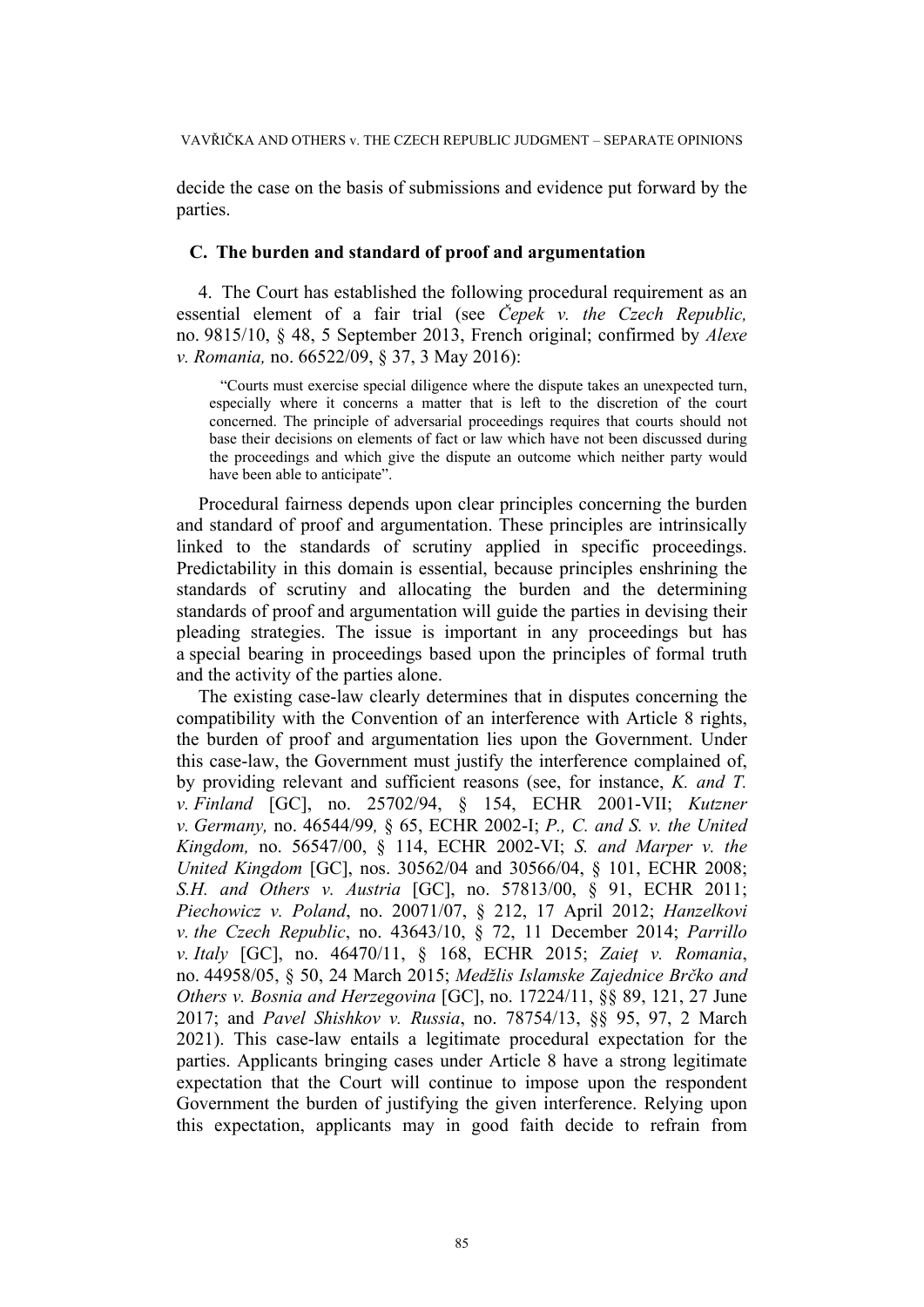pleading against the rationality of the interference complained of. In the instant case, it is for the Government to show a pressing social need and to provide relevant and sufficient reasons justifying the obligation to vaccinate for each and every one of the diseases in question.

Moreover, the existing case-law suggests that any interference with the freedom not to undergo an unconsented medical intervention requires a strong justification and that the margin of appreciation left to the States parties is narrow (see point 7 below). The applicants in the present case could reasonably have expected that the Court would continue to apply this standard in cases concerning bodily integrity. Taking into consideration (i) the relatively high threshold for the justification of an interference with the freedom to dispose of one's own body; and (ii) the nature of the arguments put forward by the Government, the applicants might have considered that it was not necessary to respond and to argue the case further.

The Court, however, established a standard of scrutiny based upon a wide margin of appreciation (see in particular paragraphs 284, 285 and 310 of the present judgment), justified by questionable arguments and coupled with a marked deference to the choices made by the domestic authorities (see in particular paragraphs 285, 288, 289 and 306). The standard of scrutiny actually applied is even lower than that stated. In my view, this approach amounts to an unexpected jurisprudential development, impacting upon the litigation. In any event, even assuming that the applicable standard of scrutiny may be open to dispute, it would have been necessary to warn the parties in advance about the envisaged standard of review and to request their views on this issue, enabling them also to bring – if they considered it necessary – additional substantive submissions under a more precisely identified standard of scrutiny.

## **D. Basis and justification of factual findings**

5. As stated above (see point 4), under its established case-law the Court usually considers facts that are alleged by one party and not contested by the other party to be established, even if the factual allegations are not substantiated or corroborated by any evidence. The parties might reasonably have expected that the same principle would be applied in the instant case and would have adapted their pleadings accordingly.

I note in this context that the applicants formulated an important number of factual allegations which are relevant in the instant case and which have not been contested by the Government. The applicants allege, for instance: the existence of unlimited discretion on the part of the Minister of Health in determining the scope of mandatory vaccination (see the Applicants' observations, pp. 5-6); a failure to analyse the medical necessity of mandatory vaccination for each and every disease in question (ibid., pp. 4-5); the fact that the Government did not provide various documents requested by citizens (ibid., pp. 7-8); certain specific facts indicating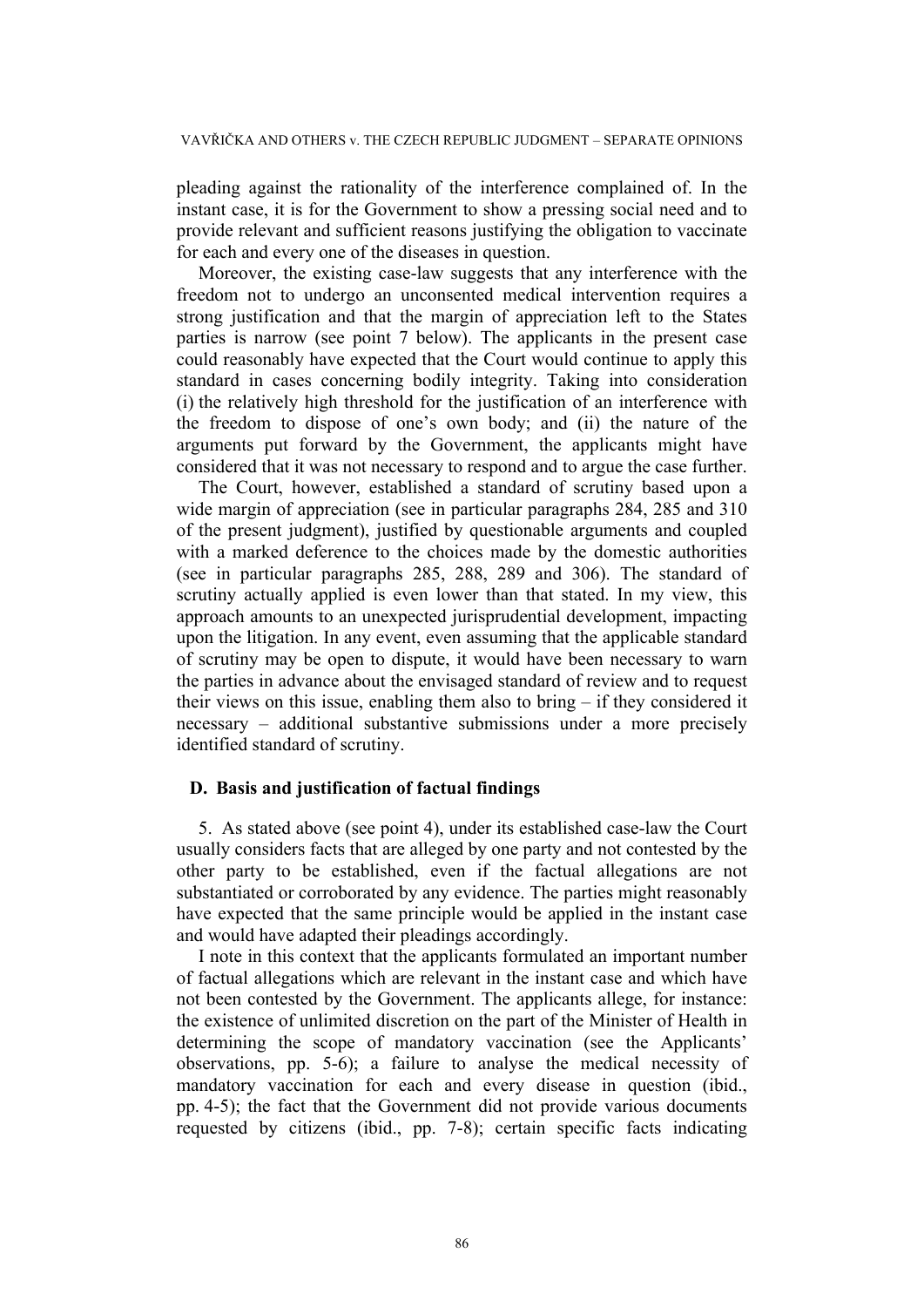conflicts of interest within the WHO and certain expert bodies, such as income received by certain experts from pharmaceutical companies (ibid., pp. 4, 8-11, attachments nos. 7 and 8); detailed information concerning the efficiency of some vaccines (attachment no. 9).

The parties could have expected that such uncontested allegations would be considered as established by the Court. However, they do not form part of the factual findings made in the instant case. Some allegations pertaining to the integrity of the decision-making process were dismissed as unsubstantiated (see paragraph 279 of the judgment) while others were simply ignored. One may argue that the Court found these allegations to be devoid of relevance, yet I am not persuaded by this possible argument in respect of some of these allegations.

In this context, the Court should clarify the issue of tacit recognition of facts. In particular, it is necessary to explain in detail under which conditions the Court considers allegations made by one party and not contested by the other to be established. Clarity in this respect is essential for the parties.

# II. SUBSTANTIVE QUESTIONS CONCERNING THE JUSTIFICATION OF THE INTERFERENCE

### **A. Preliminary remarks**

6. In order to assess whether an interference with rights is compatible with the Convention, it is necessary, in particular, to establish the applicable standards of scrutiny and the relevant factual circumstances and to weigh the conflicting values. My objections pertain in particular to: (i) the standard of scrutiny established by the majority; (ii) the factual basis of the judgment; (iii) the way in which the conflict of values has been approached; and (iv) the assessment of the decision-making process at the national level.

The question to be answered is not whether vaccination campaigns serve public health but whether it is acceptable under the Convention to impose sanctions for non-compliance with the legal obligation to undergo vaccination. More specifically, the question is whether the added value brought by the obligation justifies the restriction on freedom of choice. For this purpose, it is necessary to demonstrate that the values protected in such a system outweigh the values which are affected. It is necessary to show, in particular, that the benefits for society as a whole and for its members outweigh the individual and social costs and justify taking the risk of suffering the side-effects of a vaccination. Given the weight of the values at stake, such an assessment requires extremely precise and comprehensive scientific data about the diseases and vaccines under consideration. Without such data the whole exercise becomes irrational.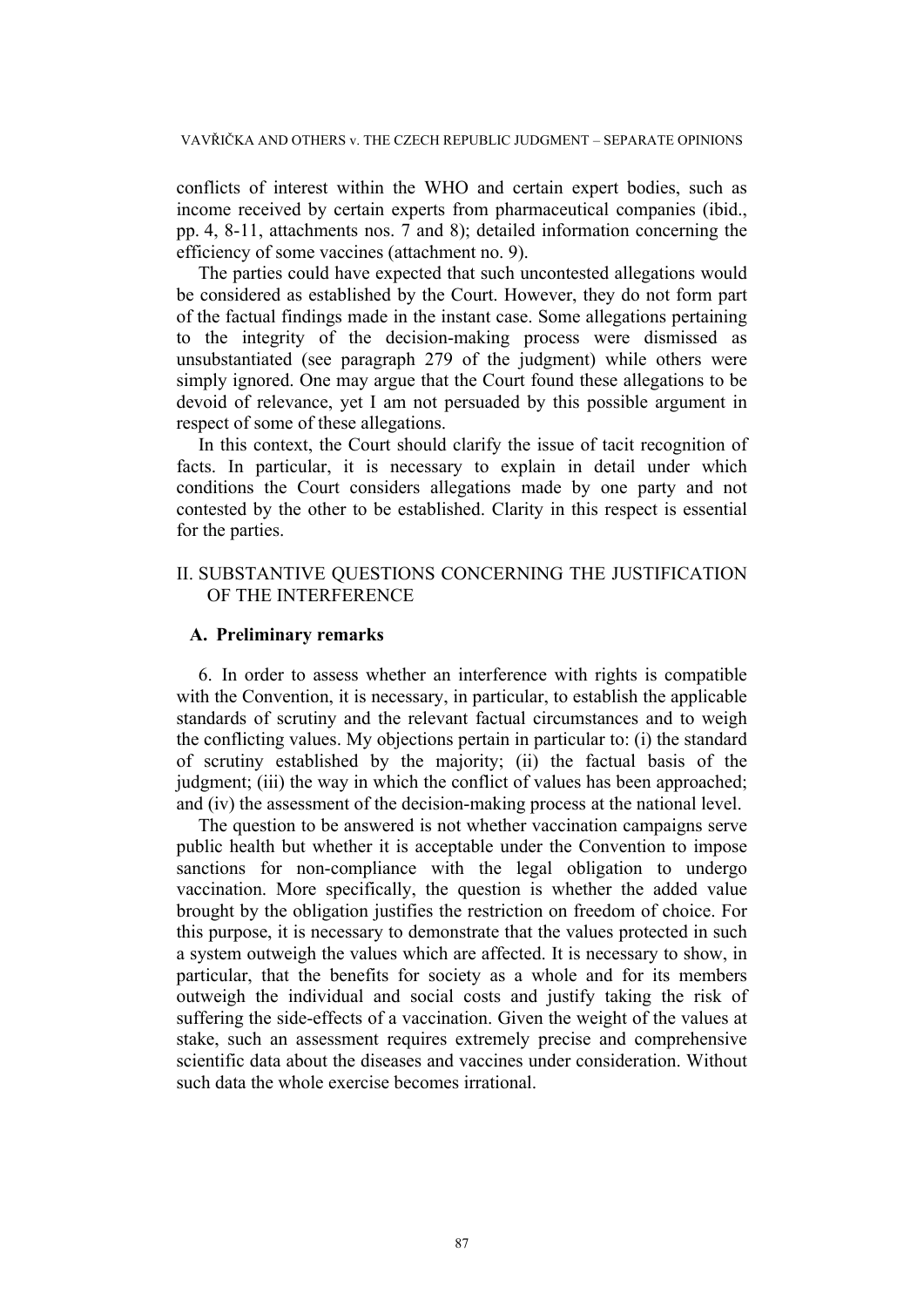### **B. Standard of scrutiny**

7. The Court has expressed the following views in its earlier case-law (*Solomakhin v. Ukraine*, no. 24429/03, § 33, 15 March 2012):

"The Court reiterates that according to its case-law, the physical integrity of a person is covered by the concept of "private life" protected by Article 8 of the Convention (see *X and Y v. the Netherlands*, 26 March 1985, § 22, Series A no. 91). The Court has emphasised that a person's bodily integrity concerns the most intimate aspects of one's private life, and that compulsory medical intervention, even if it is of a minor importance, constitutes an interference with this right (see *Y.F. v. Turkey*, no. 24209/94, § 33, ECHR 2003‑IX, with further references). Compulsory vaccination – as an involuntary medical treatment – amounts to an interference with the right to respect for one's private life, which includes a person's physical and psychological integrity, as guaranteed by Article 8 § 1 (see *Salvetti v. Italy* (dec.), no. 42197/98, 9 July 2002, and *Matter v. Slovakia*, no. 31534/96, § 64, 5 July 1999)."

It further stated in other cases (here, *Parrillo*, cited above, §§ 168-9; see also *Paradiso and Campanelli v. Italy* [GC], no. 25358/12, §§ 179-184, 24 January 2017):

"168. The Court reiterates that in determining whether an impugned measure was "necessary in a democratic society", it will consider whether, in the light of the case as a whole, the reasons adduced to justify that measure were relevant and sufficient for the purposes of paragraph 2 of Article 8 (see, among many other authorities, *S.H. and Others v. Austria*, cited above, § 91; *Olsson v. Sweden* (no. 1), 24 March 1988, § 68, Series A no. 130; *K. and T. v. Finland* [GC], no. 25702/94, § 154, ECHR 2001- VII; *Kutzner v. Germany*, no. 46544/99, § 65, ECHR 2002-I; *and P., C. and S. v. the United Kingdom*, no. 56547/00, § 114, ECHR 2002-VI).

169. Furthermore, a number of factors must be taken into account when determining the breadth of the margin of appreciation to be enjoyed by the State in any case under Article 8. Where a particularly important facet of an individual's existence or identity is at stake, the margin allowed to the State will usually be restricted (see *Evans*, cited above, § 77, and the other authorities cited therein, and *Dickson v. the United Kingdom* [GC], no. 44362/04, § 78, ECHR 2007-V). Where, however, there is no consensus within the member States of the Council of Europe, either as to the relative importance of the interest at stake or as to the best means of protecting it, particularly where the case raises sensitive moral or ethical issues, the margin will be wider (see *S.H. and Others v. Austria*, cited above, § 94; *Evans*, cited above, § 77; *X, Y and Z v. the United Kingdom*, 22 April 1997, § 44, *Reports of Judgments and Decisions* 1997-II; *Fretté v. France*, no. 36515/97, § 41, ECHR 2002- I; *Christine Goodwin v. the United Kingdom* [GC], no. 28957/95, § 85, ECHR 2002- VI; and *A, B and C v. Ireland*, cited above, § 232)."

Moreover, under the existing case-law the freedom to dispose of one's own body is a fundamental value that is protected by the Convention (see, for instance, *Pretty v. the United Kingdom*, no. 2346/02, § 66, ECHR 2002-III, and *K.A. and A.D. v. Belgium*, nos. 42758/98 and 45558/99, § 83, 17 February 2005). The Court further stresses that "a person's body concerns the most intimate aspect of private life" (see *Y.F. v. Turkey*, no. 24209/94, § 33, ECHR 2003-IX). "The notion of personal autonomy is an important principle underlying the interpretation of the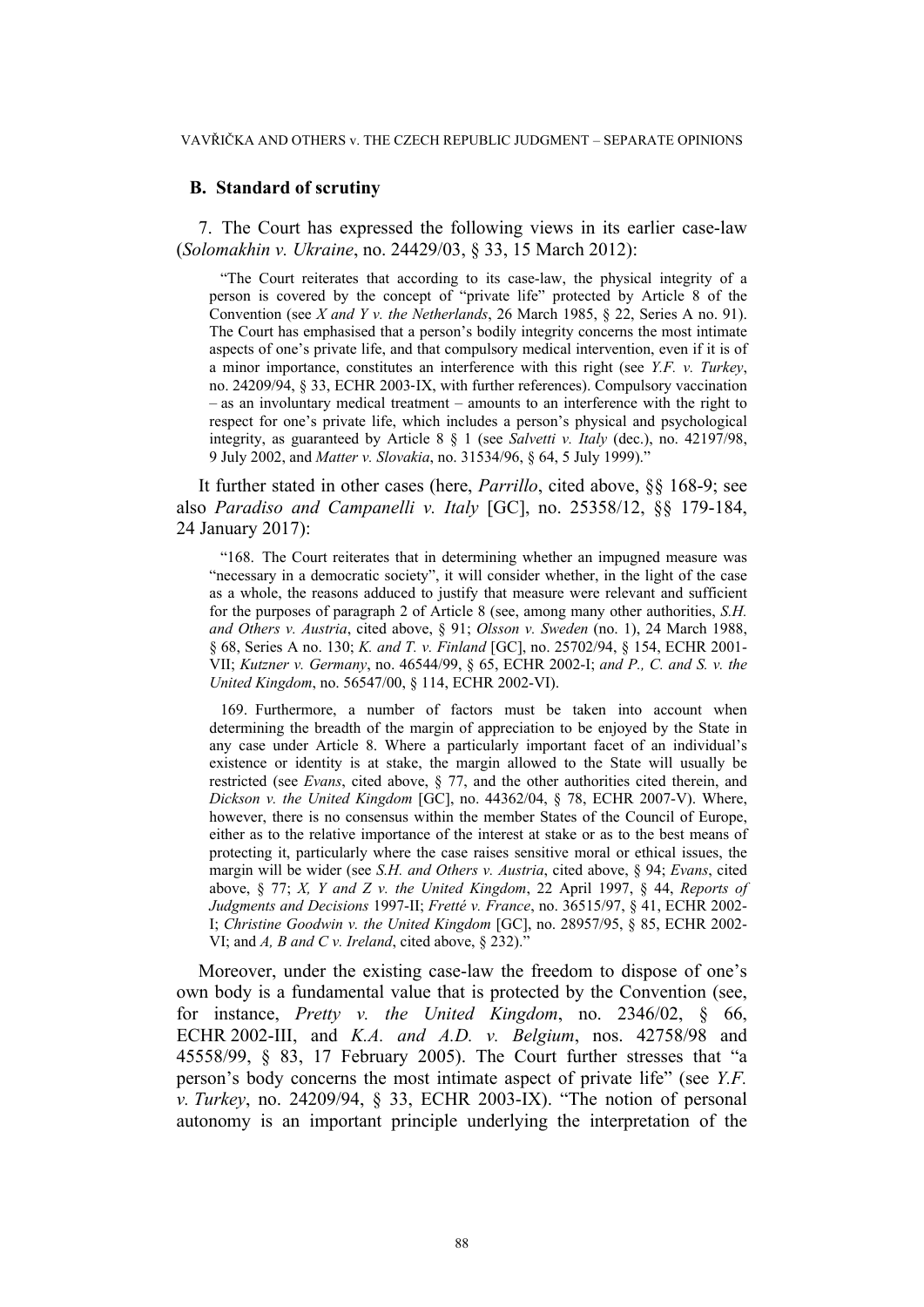guarantees of Article 8" (see *A.P., Garçon and Nicot v. France*, nos. 79885/12 and 2 others, § 123, 6 April 2017), a principle which is invoked to narrow the margin of appreciation even in the absence of European consensus (ibid., §§ 121-123). "The margin will tend to be relatively narrow where the right at stake is crucial to the individual's effective enjoyment of intimate or key rights" (see *Dubská and Krejzová v. the Czech Republic* [GC], nos. 28859/11 and 28473/12, § 178, 15 November 2016; see also, for instance, *A.D.T. v. the United Kingdom*, no. 35765/97, § 37, ECHR 2000-IX, and *Hämäläinen v. Finland* [GC], no. 37359/09, §§ 68-69, ECHR 2014).

One might add that, in a completely different context, the Court has found that a general, automatic and indiscriminate restriction on a vitally important Convention right must be seen as falling outside any acceptable margin of appreciation, however wide that margin might be (see *Hirst v. the United Kingdom (no. 2)* [GC], no. 74025/01, § 82, ECHR 2005-IX).

8. The majority in the instant case defines the applicable standard in the following way:

"280. As reiterated above (see paragraph 274), the Court has previously held that healthcare policy matters come within the margin of appreciation of the national authorities. Having regard to the above considerations and applying its wellestablished case-law principles, the Court takes the view that in the present case, which specifically concerns the compulsory nature of child vaccination, that margin should be a wide one."

This approach is difficult to accept. Under the established case-law, when determining the margin of appreciation, the Court considers that the following factors may plead in favour of widening it, without however prejudging its precise scope:

(i) a lack of consensus within the member States of the Council of Europe as to the relative importance of the interest at stake;

(ii) a lack of consensus within the member States of the Council of Europe as to the best means of protecting it;

(iii) the fact that the case under examination raises sensitive moral or ethical issues.

Against this backdrop it should be noted that there is a broad consensus within the member States of the Council of Europe that:

(i) bodily integrity should be protected against involuntary medical treatment;

(ii) the most appropriate method of protecting it consists in subjecting such interventions to the consent of the persons concerned.

It is worth recalling, in this context, that the Oviedo Convention contains the following provision:

"Article 5 – General rule

An intervention in the health field may only be carried out after the person concerned has given free and informed consent to it.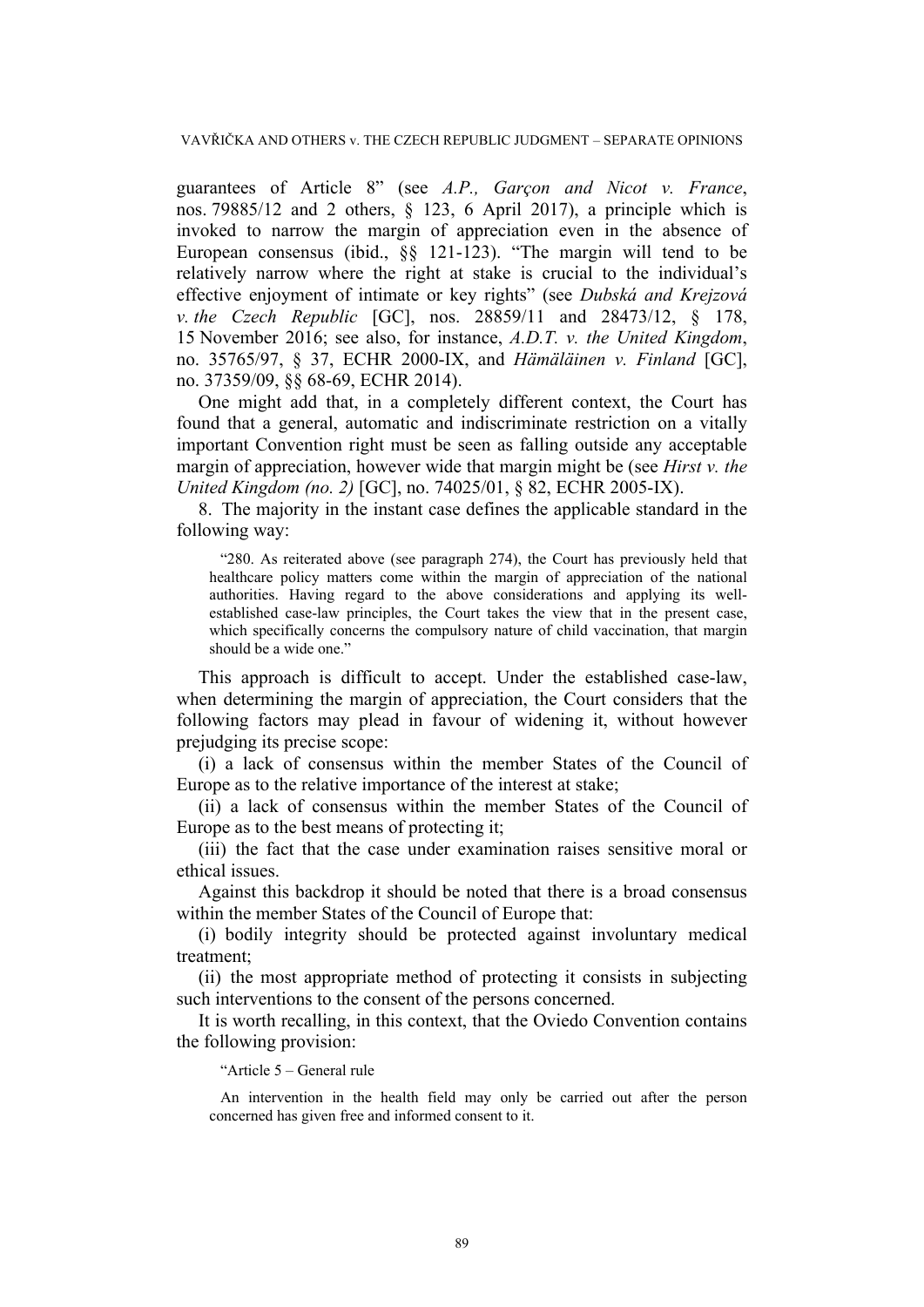This person shall beforehand be given appropriate information as to the purpose and nature of the intervention as well as on its consequences and risks.

The person concerned may freely withdraw consent at any time."

Obviously, some exceptions to free consent may be justified but they require particularly strong justifications.

As stated by the majority in paragraph 279, "childhood vaccination, being a fundamental aspect of contemporary public health policy, does not in itself raise sensitive moral or ethical issues".

Moreover, there is no consensus that the interference under consideration, namely the obligation to vaccinate, is necessary for protecting public health (see point 14 below). According to the majority themselves, it is the fact of making vaccination a matter of legal duty which can be regarded as raising sensitive moral or ethical issues (see paragraph 279 of the judgment).

Furthermore, the margin of appreciation in the field of health-care policy has – rightly – been stressed in the context of complaints about access to certain forms of medical treatment (see, for instance, *Hristozov and Others v. Bulgaria*, nos. 47039/11 and 358/12, ECHR 2012 (extracts), relied upon in paragraph 274). The instant case is neither about access to health services nor the manner in which they are organised (positive rights) but about the freedom to dispose of one's own body and freedom from unconsented medical intervention (negative rights).

The issue at stake is crucial to the individual's effective enjoyment of the most intimate rights, in a context in which there is no direct conflict between two or more rights and in which the right-holder asserts freedom from interference and does not claim any positive entitlements. Restrictions on the freedom to make choices about one's own body, imposed outside the context of a direct conflict between two or more rights, require strong justifications. In this domain, the margin of appreciation should be narrow and the threshold to justify the interference very high. The approach adopted may give the impression that without a low standard of scrutiny the finding of no violation would not have been possible.

### **C. The factual basis of the judgment**

9. In the Czech Republic, the list of compulsory vaccinations encompasses nine diseases. These diseases are very different to each other. A rational assessment of whether the obligation to vaccinate complies with the Convention requires that the case be examined separately for each disease, proceeding on a disease-by-disease basis. For each and every disease, it is necessary to establish:

- the manner and speed of its transmission;
- the risks for infected persons;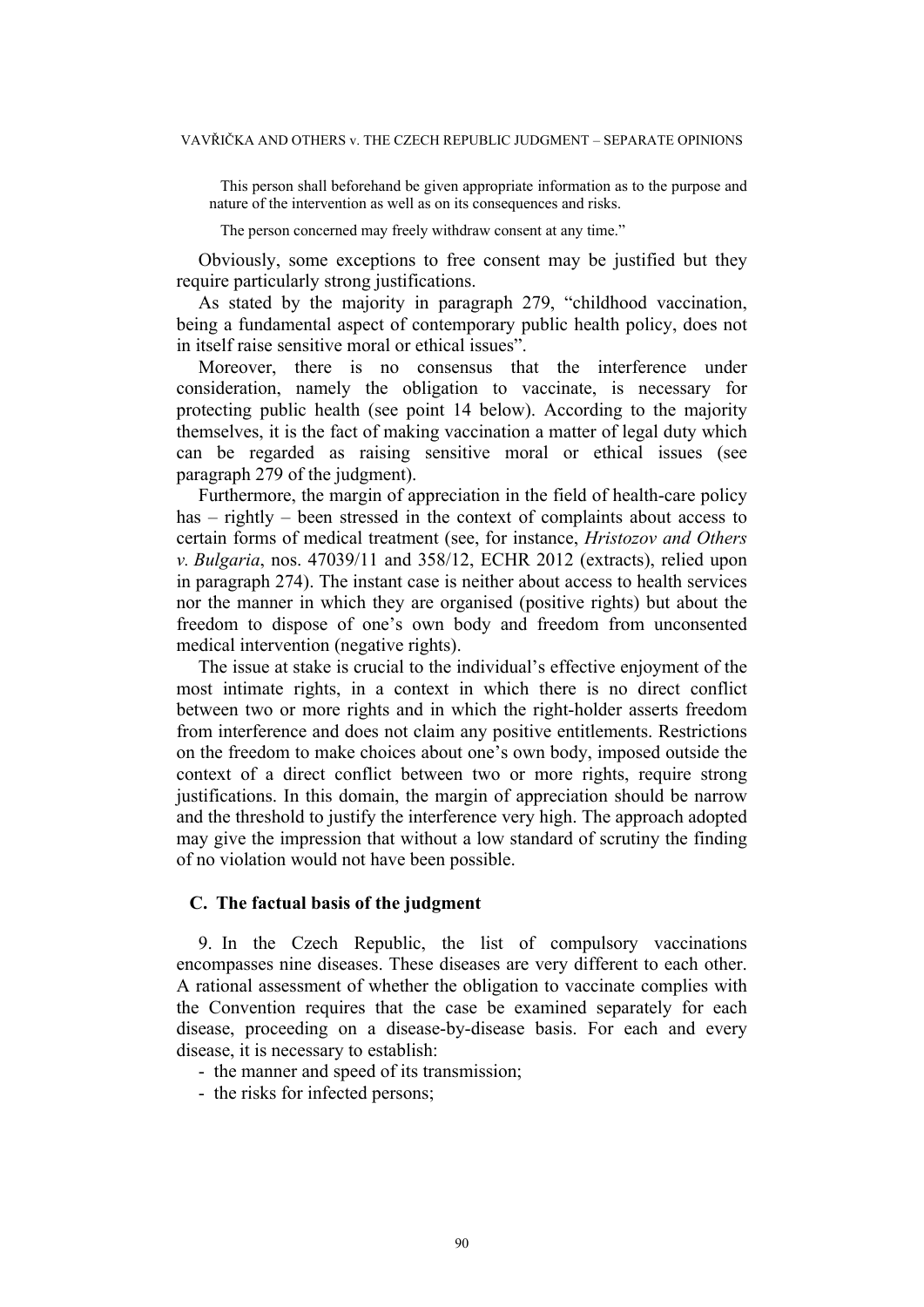- the average cost of individual treatment for the disease in the case of non-vaccinated patients, and the prospects of success of such treatment;

- the precise effectiveness of the available vaccines;

- the average cost of a vaccination;
- the risk of side effects of vaccination;
- the average costs of treating the undesirable effects of the vaccination;

- the minimum percentage of vaccinated persons which would prevent the disease from spreading (if applicable) and the prospects of achieving such an objective.

10. The majority's overall approach is summarised in the following quote (see paragraph 300 of the judgment): "As for the effectiveness of vaccination, the Court refers once again to the general consensus over the vital importance of this means of protecting populations against diseases that may have severe effects on individual health, and that, in the case of serious outbreaks, may cause disruption to society (see paragraph 135 above)".

It seems that both the respondent Government and the majority consider that the answer is so self-evident that it is unnecessary to resort to more detailed considerations to justify the interference. I do not share this view. The assessment of the legitimacy of the interference in the instant case requires expert medical knowledge.

Although the materials presented to the Court and summarised in the reasoning, particularly in paragraphs 152-157, include extensive expert statements, they do not contain the crucial data listed above. It is therefore not true that extensive scientific evidence has been gathered in the instant case (see paragraph 306). In particular, it is not sufficient to establish that the specific risk posed to an individual's health by a vaccination is "very rare" (as indicated in paragraph 301). It is necessary to calculate with the utmost precision the risk for each and every disease separately, on the basis of comprehensive and reliable data, collected not only in the Czech Republic but also in other States. The possible counterargument that the vaccines have been tested, considered as safe and approved by the competent public bodies does not suffice to justify the obligation to vaccinate.

In my view, given that the evidence submitted by the parties is not sufficient to decide on the general issues raised in the case and that the decision-making process at the domestic level was not fully satisfactory (see point 16 below), the Court should have appointed independent experts in order to have sufficient grounds to evaluate the possible risks properly and to take a rational judicial decision in the instant case.

11. It is important in this context to delimit the mandate of such experts. For this purpose, one must distinguish between theoretical and practical reason. Theoretical reason formulates propositions about facts and demonstrates their truth, resorting, in so far as possible, to scientific knowledge and method. Practical reason identifies and weighs the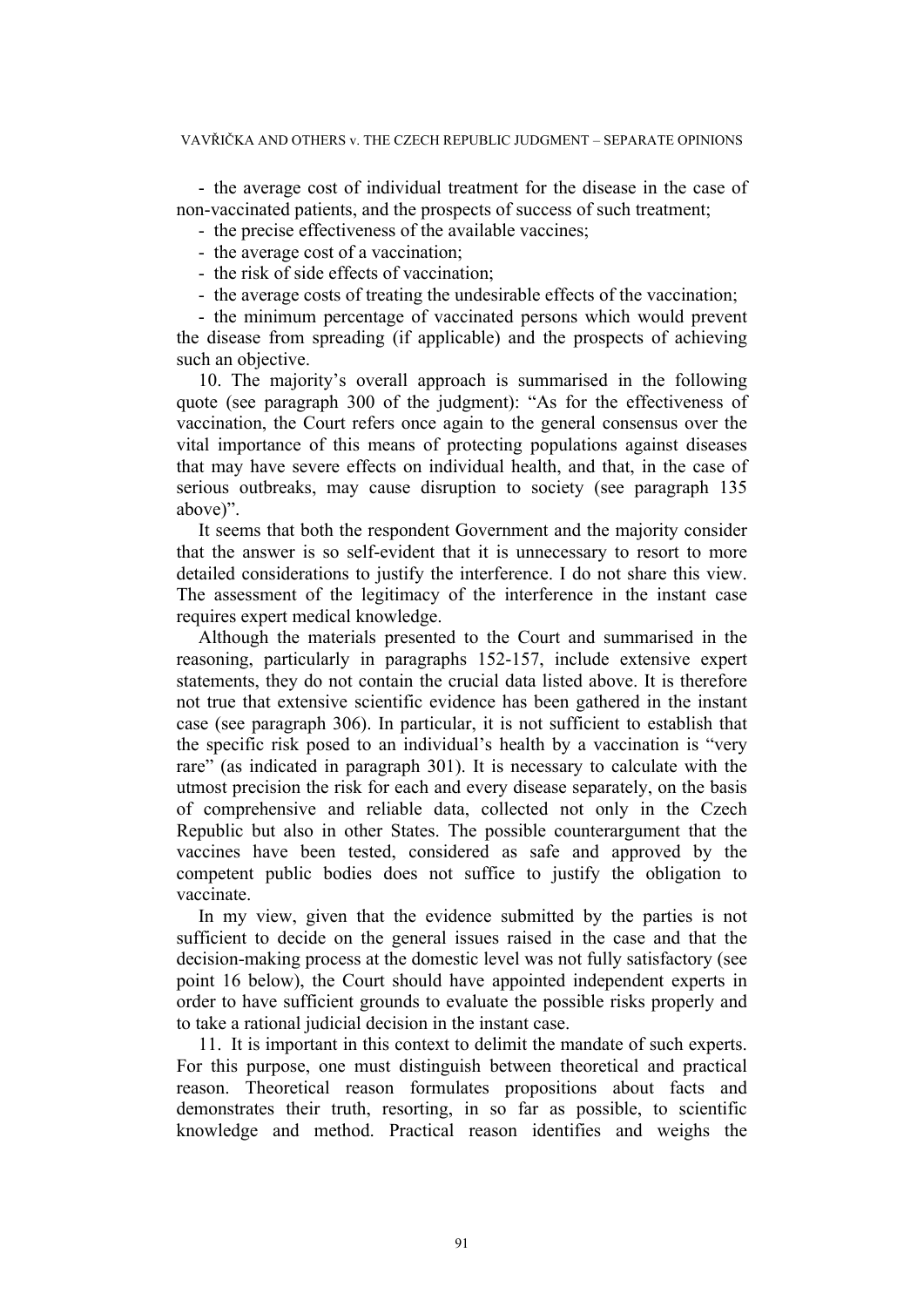conflicting values and interests at stake and takes decisions, choosing between the possible trade-offs. The role of experts is limited to matters of theoretical reason, that is, to providing and explaining factual elements. Taking decisions is a matter of practical reason and as such belongs to the political authorities, acting under the supervision of the domestic and international courts. Experts, like any citizens, may of course formulate value judgments – which, according to the Court, are not susceptible of proof although they should have a sufficient factual basis (see, for instance, *Morice v. France* [GC], no. 29369/10, § 126, 23 April 2015) – but even if experts master the factual basis better than anyone else, they have no specific competence or any other title to express practical reason. Expertise in medicine does not endow one with specialist knowledge for deciding conflicts of values and interests. In particular, experts may calculate risk, but they cannot price it in axiological terms.

I note in this context that the majority shows a reluctance to rely on hard scientific data. They prefer to rely on value judgments and policy recommendations formulated by experts as if these had the same value as experts' statements concerning facts.

### **D. The approach to the conflict of values**

12. I would like to note, firstly, the following specificity of the interference. The obligation to vaccinate concerns children and constitutes a State interference with the bodily integrity of children. This is an important argument for applying even higher standards of scrutiny to the justification of the interference.

Small children usually resist vaccination. It is not true that "there is no provision allowing for vaccination to be forcibly administered" (see paragraph 293 of the judgment). While it is true that the State cannot apply coercion directly in respect of children in this context, the whole system relies upon the following principle: sanctions are imposed upon parents so that they convince their children or, if necessary, use coercion to force their own children to undergo vaccination.

13. The majority addresses in this context the issue of the best interests of the child. They express, in particular, the following views (see paragraph 288 of the judgment):

"It follows that there is an obligation on States to place the best interests of the child, and also those of children as a group, at the centre of all decisions affecting their health and development. … The Court understands the health policy of the respondent State to be based on such considerations, in the light of which it can be said to be consistent with the best interests of the children who are its focus ...."

This approach triggers the following remarks. It is for the parents, not the State, to take decisions pertaining to children, to define their best interests and to guide the children in the exercise of their rights (compare *M.A.K. and R.K. v. the United Kingdom,* nos. 45901/05 and 40146/06, §§ 75-79,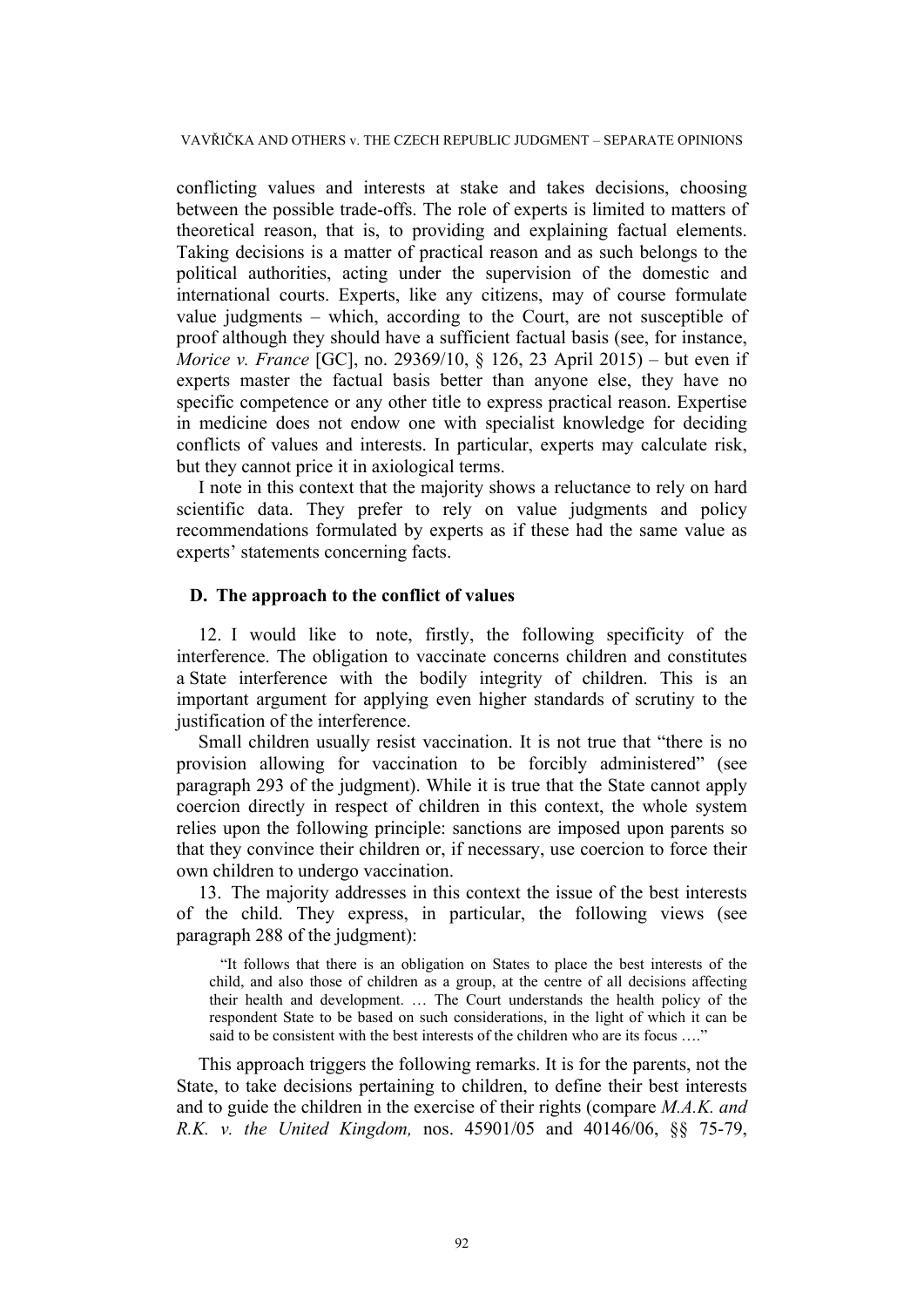23 March 2010*)*. Parental rights may be limited only in exceptional circumstances (see *Strand Lobben and Others v. Norway* [GC], no. 37283/13, 10 September 2019) and, in principle, the best interests of a child may be invoked against parents only once the latter's parental rights have been limited or forfeited.

In the instant case, the central question around the best interests of the children is not whether the general health policy of the respondent State promotes the best interests of children as a group, but instead how to assess in respect of each and every specific child of the applicant parents, with the child's specific health background, whether the different benefits from vaccination will indeed be greater than the specific risk inherent in it. The parents – sometimes rightly, sometimes wrongly, but in good faith – may identify certain very individual risk factors which escape the attention of other persons.

14. The applicants rely upon the argument that less restrictive alternatives are available, in that the same aims can be achieved without imposing the obligation to vaccinate. They rely for this purpose on comparative law, which indicates that many States consider that public health objectives may be achieved without making vaccinations compulsory. This argument has not been convincingly rebutted by the Government, which merely mentioned, in a very general way, the risk that "a possible decline in the rate of vaccination would [arise] were it to become a merely recommended procedure" (see paragraph 283 of the judgment). However, the applicants' argument deserves very thorough consideration and requires a persuasive rebuttal.

I note in this context that the Court has previously expressed the following views on these questions:

"65. As to the Federal Court's argument that the question whether there were other possibilities apart from the dissolution of the association was of little importance in the present case (see point 4.3 of the Federal Court judgment, paragraph 23 above), the Court would observe that it has ruled in a different context that, in order for a measure to be considered proportionate and necessary in a democratic society, there must be no other means of achieving the same end that would interfere less seriously with the fundamental right concerned (see *Glor v. Switzerland*, no. 13444/04, § 94, ECHR 2009). In the Court's opinion, in order to satisfy the proportionality principle fully, the authorities should have shown that no such measures were available." (*Association Rhino and Others v. Switzerland*, no. 48848/07, § 65, 11 October 2011),

and

"... in order for a measure to be considered proportionate and necessary in a democratic society, there must be no other means of achieving the same end that would interfere less seriously with the fundamental right concerned. In the Court's opinion, in order to satisfy the proportionality requirement, the burden is on the authorities to show that no such measures were available (see *Association Rhino and Others*, cited above, § 65)." (*Biblical Centre of the Chuvash Republic v. Russia*, no. 33203/08, § 58, 12 June 2014).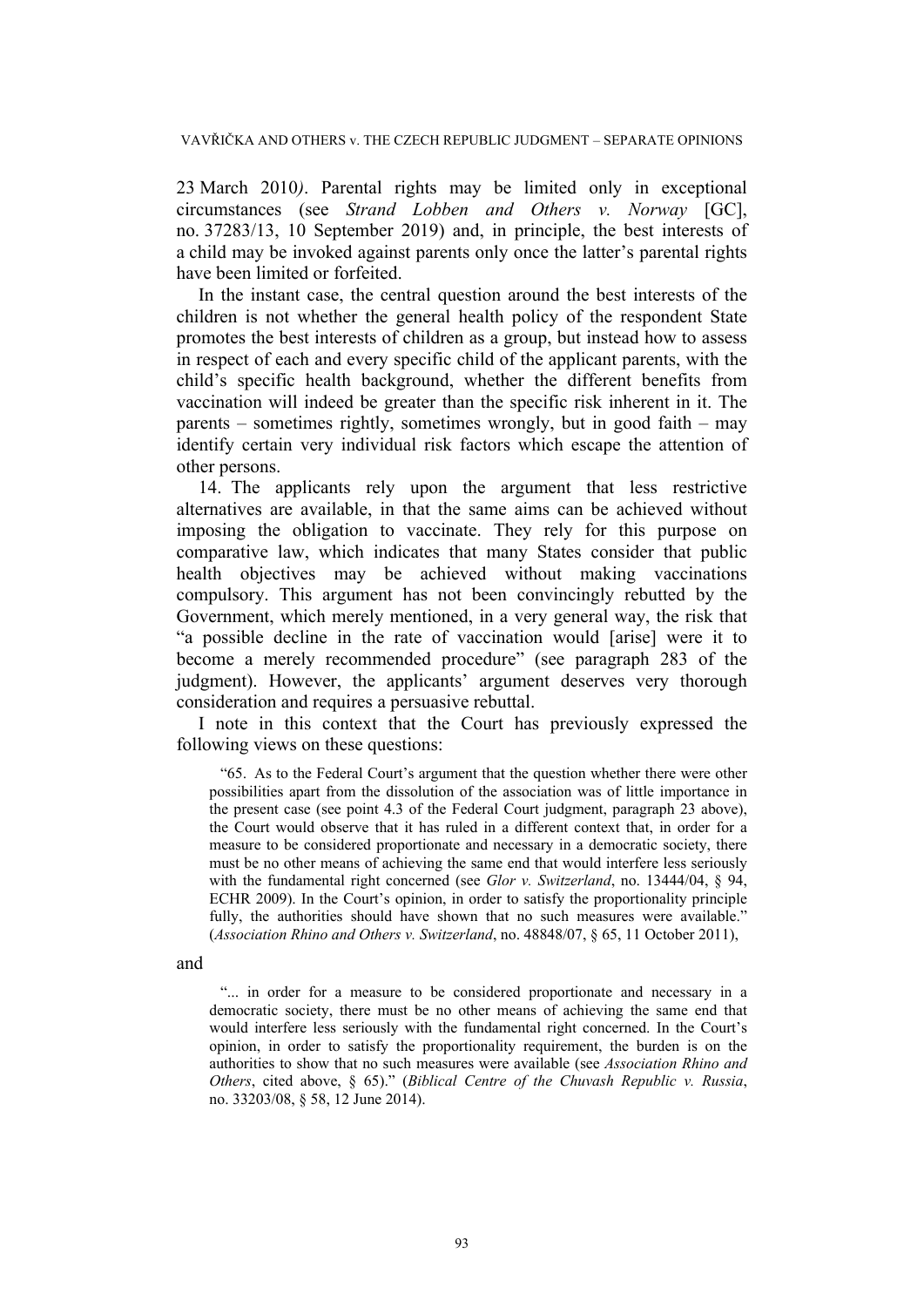For further examples, see also: *Ürper and Others v. Turkey*, nos. 14526/07 and 8 others, § 43, 20 October 2009; *Nada v. Switzerland*, [GC], no. 10593/08, § 183, ECHR 2012; *Stanev v. Bulgaria* [GC], no. 36760/06, § 242, ECHR 2012; *Piechowicz*, cited above, § 220; *P. and S. v. Poland*, no. 57375/08, § 148, 30 October 2012; *Saint-Paul SA Luxembourg v. Luxemburg*, no. 26419/10, § 44, 18 April 2013; *R.M.S. v. Spain*, no. 28775/12, § 86, 18 June 2013; *Fernández Martínez v. Spain* [GC], no. 56030/07, § 146, ECHR 2014 (extracts); and *Ivinović v. Croatia*, no. 13006/13, § 44, 18 September 2014.

The Court has also sometimes expressed the opposite view (see *Animal Defenders International v. the United Kingdom* [GC], no. 48876/08, § 110, ECHR 2013 (extracts):

"The central question as regards such measures is not, as the applicant suggested, whether less restrictive rules should have been adopted or, indeed, whether the State could prove that, without the prohibition, the legitimate aim would not be achieved. Rather the core issue is whether, in adopting the general measure and striking the balance it did, the legislature acted within the margin of appreciation afforded to it (*James and Others v. the United Kingdom*, § 51; *Mellacher and Others v. Austria*, § 53; and *Evans v. the United Kingdom* [GC], § 91, all cited above)."

It is not clear why in some cases the Court addresses the issue of the existence of less restrictive alternatives, whereas in most cases it passes the question under silence and in other cases it explicitly rejects the test in question. The issue is important for devising pleading strategies. Had the applicants known that the "less restrictive alternative" test would be rejected, they would have probably pleaded the case differently. In my view, it is necessary to provide clarity concerning the scope of application of the "less restrictive alternative" test, so that the parties may rely upon more precise principles in future cases.

I also note that no evidence was presented to the Court which would show that those States which have introduced the obligation to vaccinate perform better in terms of public health than the States which have not introduced such an obligation. In this second group, no decline in the rate of vaccination below the recommended targets has been established before the Court. The fact that in many States the objectives of health policy can apparently be achieved without introducing an obligation to vaccinate is a very powerful argument that less restrictive means are indeed available and that the impugned interference is not necessary in a democratic society. The fact that the majority explicitly dismisses the "less restrictive alternative" test without further explanations for this rejection gives the impression that the applicants' point under this test would have been taken had it been applied.

15. The majority relies upon a number of specific but questionable arguments.

In paragraph 272 of the judgment the majority states: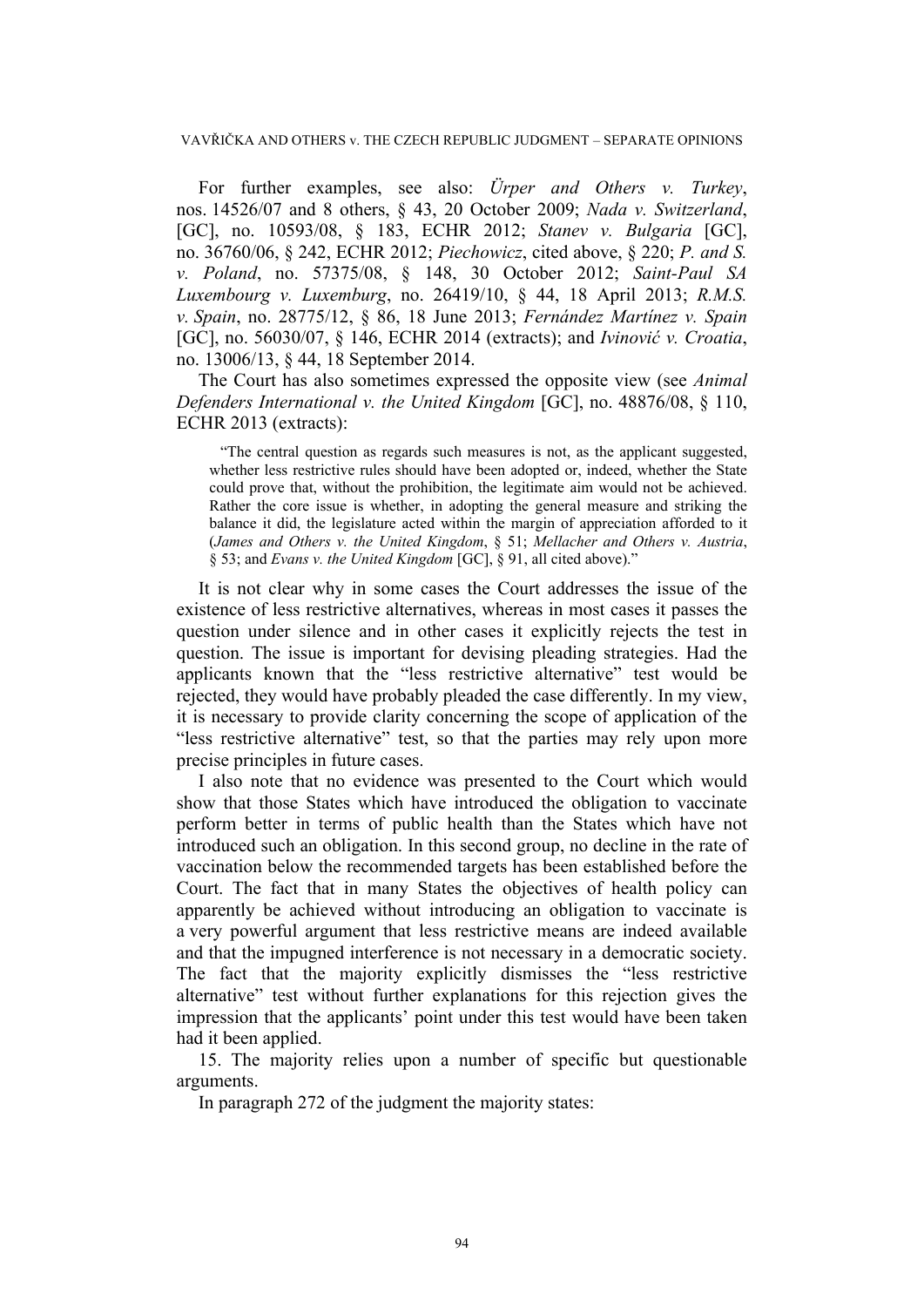"With regard to the aims pursued by the vaccination duty, as argued by the Government and as recognised by the domestic courts, the objective of the relevant legislation is to protect against diseases which may pose a serious risk to health. This refers both to those who receive the vaccinations in question as well as those who cannot be vaccinated and are thus in a state of vulnerability, relying on the attainment of a high level of vaccination within society at large for protection against the contagious diseases in question."

### In paragraph 306 they further argue:

"The Court considers that it cannot be regarded as disproportionate for a State to require those for whom vaccination represents a remote risk to health to accept this universally practised protective measure, as a matter of legal duty and in the name of social solidarity, for the sake of the small number of vulnerable children who are unable to benefit from vaccination."

The problem is that this argument is valid for some diseases only. It does not work for a disease like tetanus, which is not contagious (WHO, *Tetanus,* [https://www.who.int/immunization/monitoring\\_surveillance/burden/vpd/sur](https://www.who.int/immunization/monitoring_surveillance/burden/vpd/surveillance_type/passive/tetanus/en/) veillance type/passive/tetanus/en/) and is problematic for pertussis because of the specificity of vaccine protection (*Pertussis vaccines: WHO position paper – August 2015*, Weekly epidemiological record, No. 35, 2015, 90, 433–460 [https://www.who.int/wer/2015/wer9035.pdf?ua=1\)](https://www.who.int/wer/2015/wer9035.pdf?ua=1).

In paragraph 288 the majority argues:

"Those to whom such treatment cannot be administered are indirectly protected against contagious diseases as long as the requisite level of vaccination coverage is maintained in their community, i.e. their protection comes from herd immunity. Thus, where the view is taken that a policy of voluntary vaccination is not sufficient to achieve and maintain herd immunity, or herd immunity is not relevant due to the nature of the disease (e.g. tetanus), domestic authorities may reasonably introduce a compulsory vaccination policy in order to achieve an appropriate level of protection against serious diseases."

I do not see any logical link between the first and the second sentence: this is a *non sequitur*. Moreover, the fact that "herd immunity is not relevant due to the nature of the disease (e.g. tetanus)" does not suffice to justify the power of the domestic authorities to "introduce a compulsory vaccination policy in order to achieve an appropriate level of protection against serious diseases".

In paragraph 308 the following argument is raised:

"Lastly, the applicants argued that the system was incoherent, in that while small children were required to be vaccinated, this did not apply to those employed in preschools. The Court notes, however, the Government's reply that the general vaccination duty, which consists of initial vaccinations as well as booster vaccinations, applies to everyone residing in the Czech Republic permanently or on a long-term basis (see paragraphs 11 and 77 above), so that the staff members concerned should normally have received all the prescribed vaccinations at the relevant time, as required by law."

The problem is that the obligation to vaccinate in respect of certain diseases was introduced after some older staff members had become adults,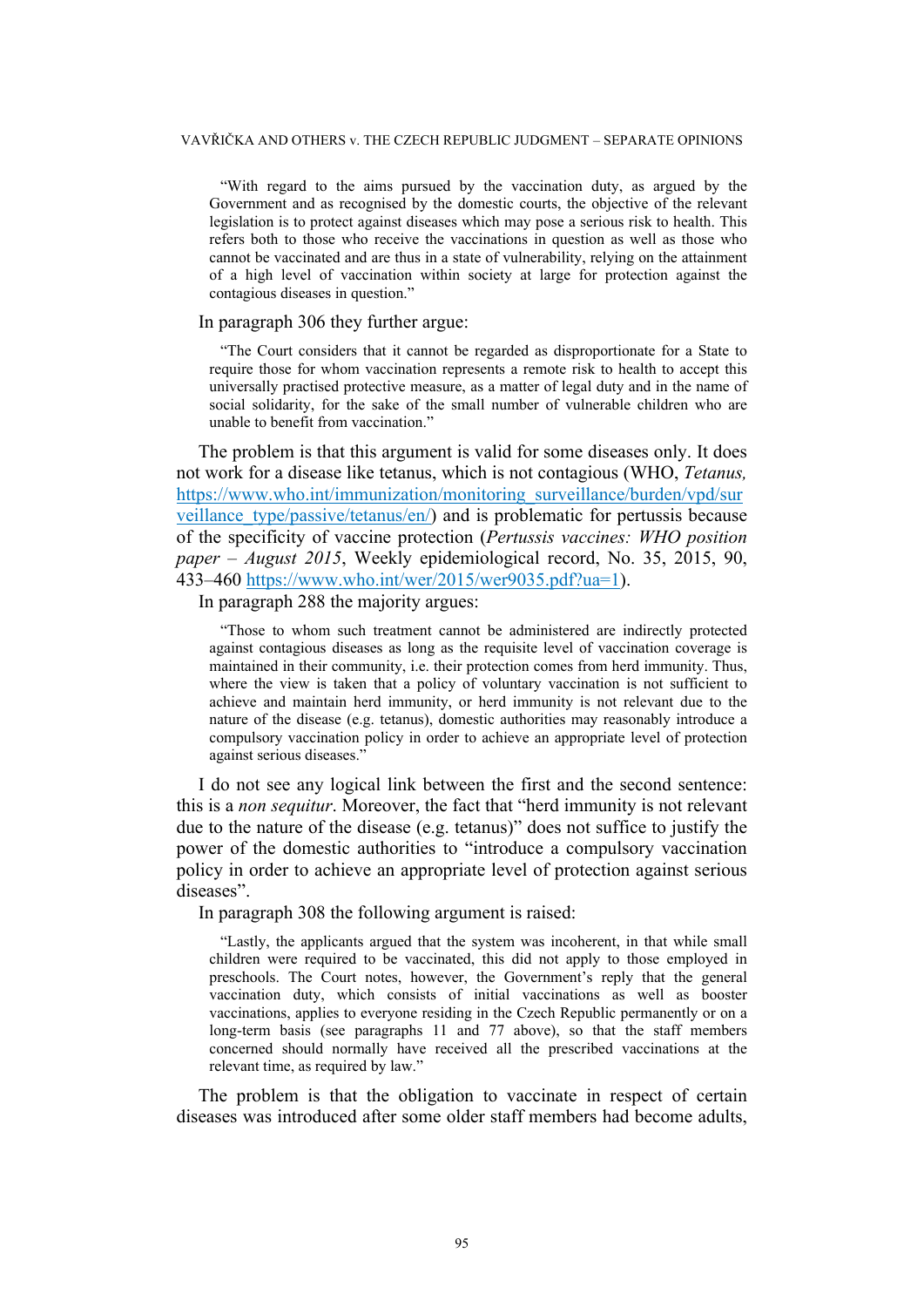so they would have not received all the currently prescribed vaccinations at the relevant time. For instance, the vaccine against rubella became available only in the late 1960s, while the vaccines against hepatitis B and *Haemophilus influenzae* type b infections became available only in the 1980s. Moreover, any staff members who spent their childhood abroad have not necessarily received all the vaccinations currently prescribed in the Czech Republic.

In paragraphs 279 and 306 the majority refers to "social solidarity" ("*solidarité sociale*"). It is not clear what this concept (bringing to mind the work of Émile Durkheim) means here. The *New Oxford Dictionary of English* (Oxford 1998, p. 1772), provides the following definition of solidarity *tout court*: *unity or agreement of feeling or action, especially among individuals with a common interest; mutual support within a group.* The *Dictionnaire Larousse 2019* (Paris 2018, p. 1081) gives the following meanings of the word "*solidarité*" in French: *1) dépendance mutuelle entre des personnes liées par des intérêts communs, esprit de corps ; 2) sentiment qui pousse les hommes à s'accorder une aide mutuelle* (the meanings in legal language have been omitted here; see also E. Littré, *Dictionnaire de la langue française*, Paris, Hachette 1874, t. 4, p. 1968). Although the French word *solidarité* may also have a different meaning (*le fait de faire contribuer certains membres d'une collectivité nationale à l'assistance (financière, matérielle) d'autres personnes* (*Le Petit Robert*, Paris, Le Robert 2013, p. 2390)), the very idea of solidarity, as initially understood in ordinary language (stemming from legal language), presupposes spontaneous self-organisation, not sacrifices imposed by State power. The two underlying concepts of social organisation are very different, the second approach (based upon legal obligations) compensating for shortcomings in the first.

### **E. The quality of the decision-making process at the national level**

16. In assessing the proportionality of measures restricting Convention rights the Court takes sometimes into account the quality of the domestic decision-making process (see *Animal Defenders*, cited above, §§ 113-116; see also *Budayeva and Others v. Russia*, nos. 15339/02 and 4 others, § 136, ECHR 2008 (extracts); *Brincat and Others v. Malta*, nos. 60908/11 and 4 others, § 101, 24 July 2014; *Parrillo*, cited above, § 170; *Garib v. the Netherlands* [GC], no. 43494/09, § 138, 6 November 2017; and *Lekić v. Slovenia* [GC], no. 36480/07, §§ 109, 117-118, 11 December 2018). The applicants point to numerous deficiencies in the decision-making process at the domestic level. They restate and endorse very precise factual allegations made in the Czech press. They allege, in particular, conflicts of interests among persons involved in the decision-making process and the fact that documents on which the risk evaluation of the different vaccines were based have not been made public.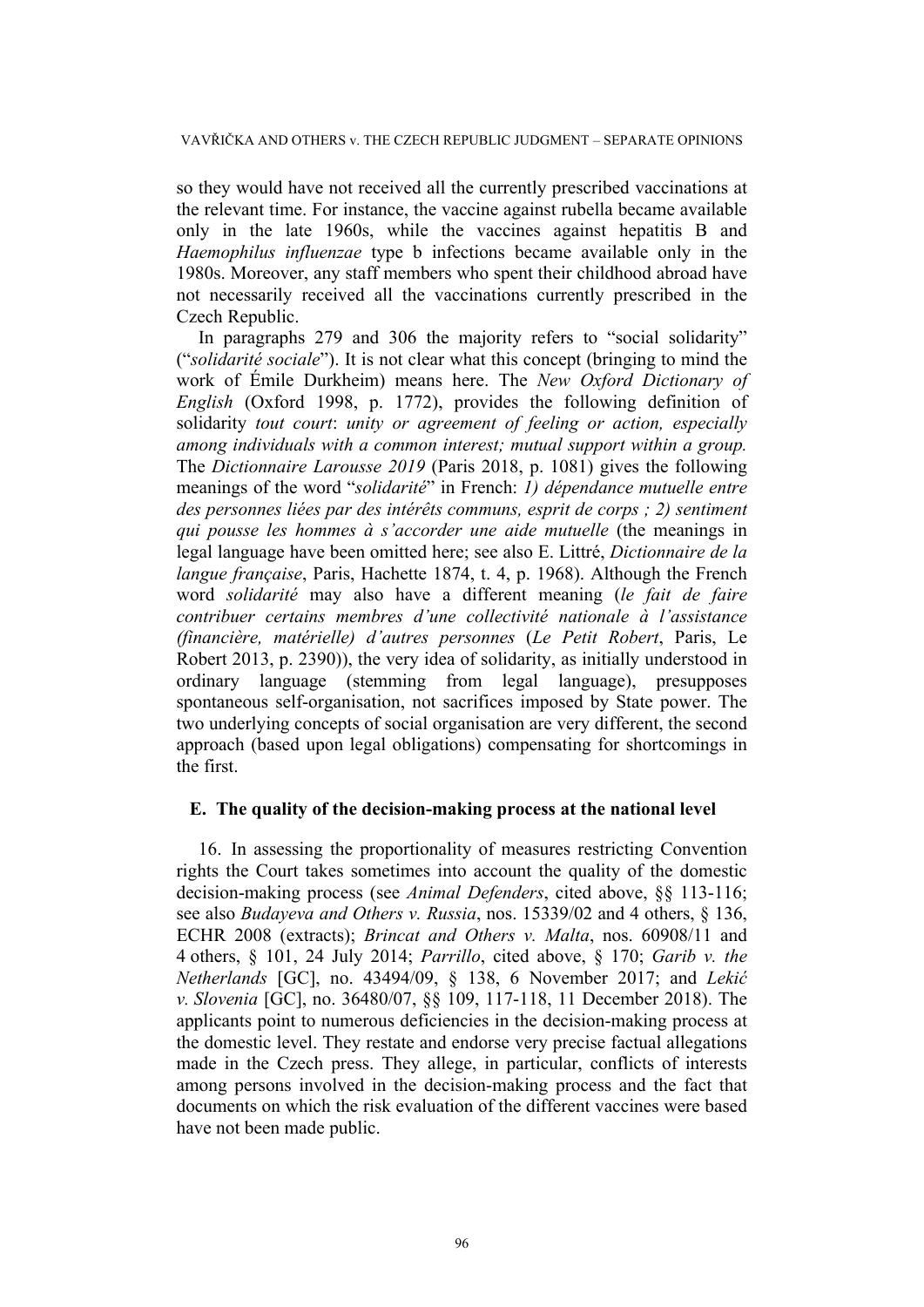The majority replies with this argument in paragraph 297 of the judgment:

"As for the integrity of the policy-making process, the Court notes that in reply to the applicants' claim about conflicts of interest the Government have explained the procedure followed by the NIC, in accordance with relevant European and international standards (see paragraph 200 above)."

With all due respect, the system of declarations described in paragraph 200, which is apparently devoid of sanctions for making false declarations, is clearly insufficient.

The majority further argues in the same paragraph:

"In the light of the elements before it, the Court considers that the applicants have not sufficiently substantiated their allegations that the domestic system is tainted by conflicts of interest, or their suggestion that the position on vaccination adopted by the relevant Czech expert bodies, or by the WHO, is compromised by financial support from pharmaceutical corporations."

This is precisely where the problem lies: many citizens no longer trust public institutions. It is not sufficient that decision-making processes are fair: they must be perceived to be fair, and there should therefore be far-reaching legal arrangements to protect the integrity of the process and build public confidence. The pro-choice attitude in the field of vaccination reflects a broader problem of mistrust among citizens *vis-à-vis* the democratic institutions.

I further note that no national document containing a precise assessment of the various vaccines' efficiency and the attendant risks has been presented to the Court, as though no such assessment had ever been made in the respondent State or had ever been the subject of public debate. The fundamental issues enumerated above (see point 6 of this *votum separatum*) appear to have been left unaddressed in publicly available documents related to the decision-making process at national level. The persons affected by the obligation to vaccinate are entitled to know not only the precise risk for each and every disease, but also how this risk was calculated and assessed by those who took the decision to introduce the obligation to vaccinate. Their legitimate queries in this respect remain without a satisfactory answer.

# **F. Article 9 of the Convention**

17. Concerning the complaint under Article 9, I consider that the applicants made a sufficient prima facie case that the legislation under consideration interferes with their rights as protected by this provision. The issue of whether a risk inherent in a medical intervention is one that is worth being taken may be a matter of personal belief, protected by this provision. Moreover, it is problematic to refer to developments in the domestic case-law subsequent to the facts of the case and to blame the applicants,